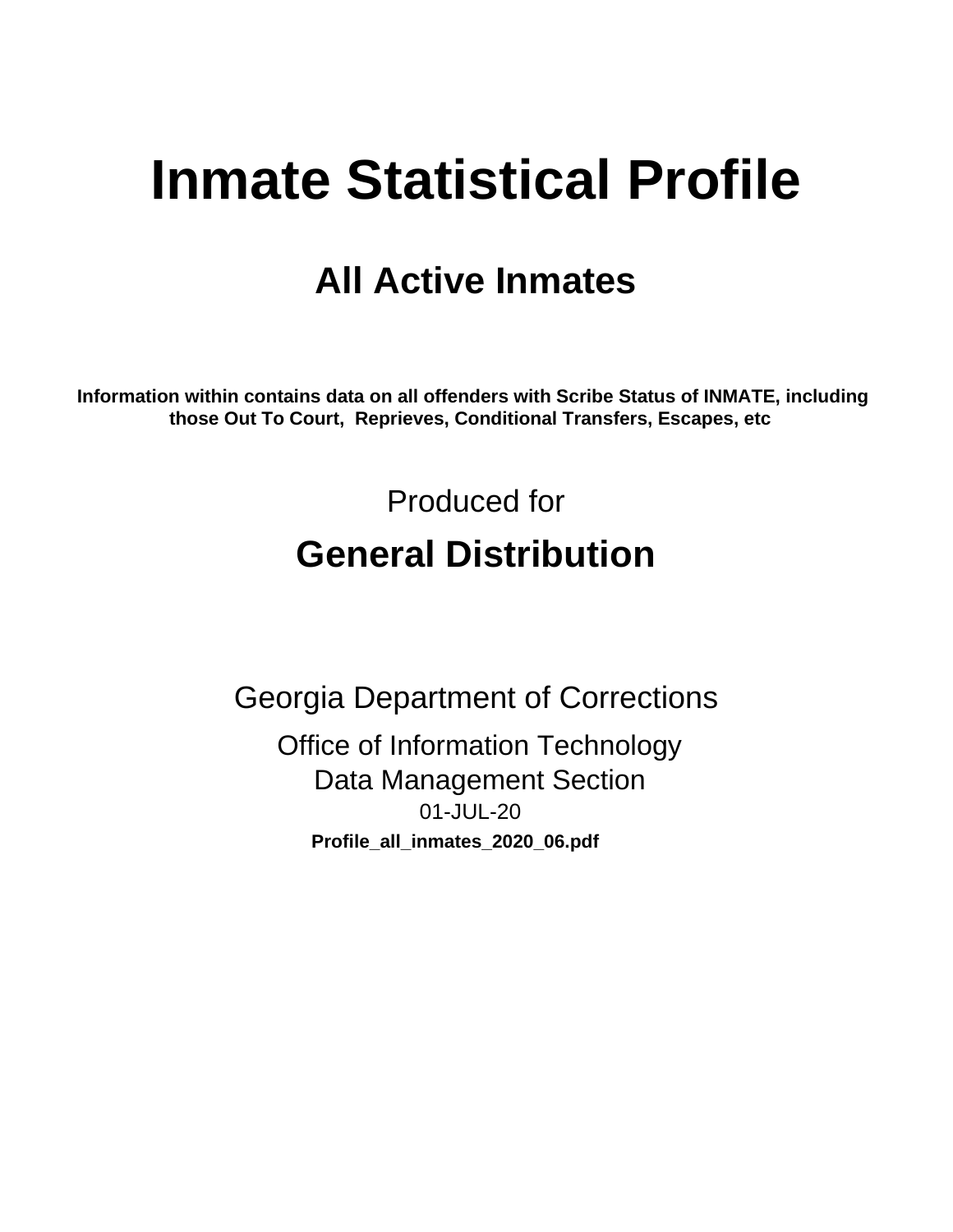## **Inmate Statistical Profile 01-JUL-20**

Contents

**All Active Inmates** 

Produced for General Distribution

## **Table of Contents**

| <b>Demographic information</b>                                        |
|-----------------------------------------------------------------------|
| 4 Current age, broken out in ten year age groups                      |
| 5 Race group                                                          |
| 6 Marital status, self-reported at entry to prison                    |
| 7 Number of Inmates with Dependents, self-reported at entry to prison |
| 8 Religious affiliation, self-reported at entry to prison             |
| 9 Home county - self-reported at entry to prison                      |
| 14 Employment status before prison, self-reported at entry to prison  |
| 15 Age at admission                                                   |
| 17 Age at admission                                                   |
| 20 Height, measured at entry to prison                                |
| 22 Weight, measured at entry to prison                                |
| 23 Military service                                                   |
| <b>Correctional information</b>                                       |
| 24 Type of admission to prison                                        |
| 25 Current / last supervision level                                   |
| 26 Current / last institution type                                    |
| 27 Institution type - transitional centers                            |
| 28 Institution type - county prisons                                  |
| 30 Institution type - state prisons                                   |
| 32 Institution type - private prisons                                 |
| 33 Institution type - inmate boot camp                                |
| 34 Number of disciplinary reports                                     |
| 35 Number of transfers                                                |
| 36 Number of escapes                                                  |
| 37 Split sentence - Probation to follow                               |
| 38 Probable future release type of still active inmates               |
| 39 Time served in current (or last) institution                       |
| Educational, psychological and physical information                   |
| 40 Highest grade level attained                                       |
| 41 Culture fair IQ scores                                             |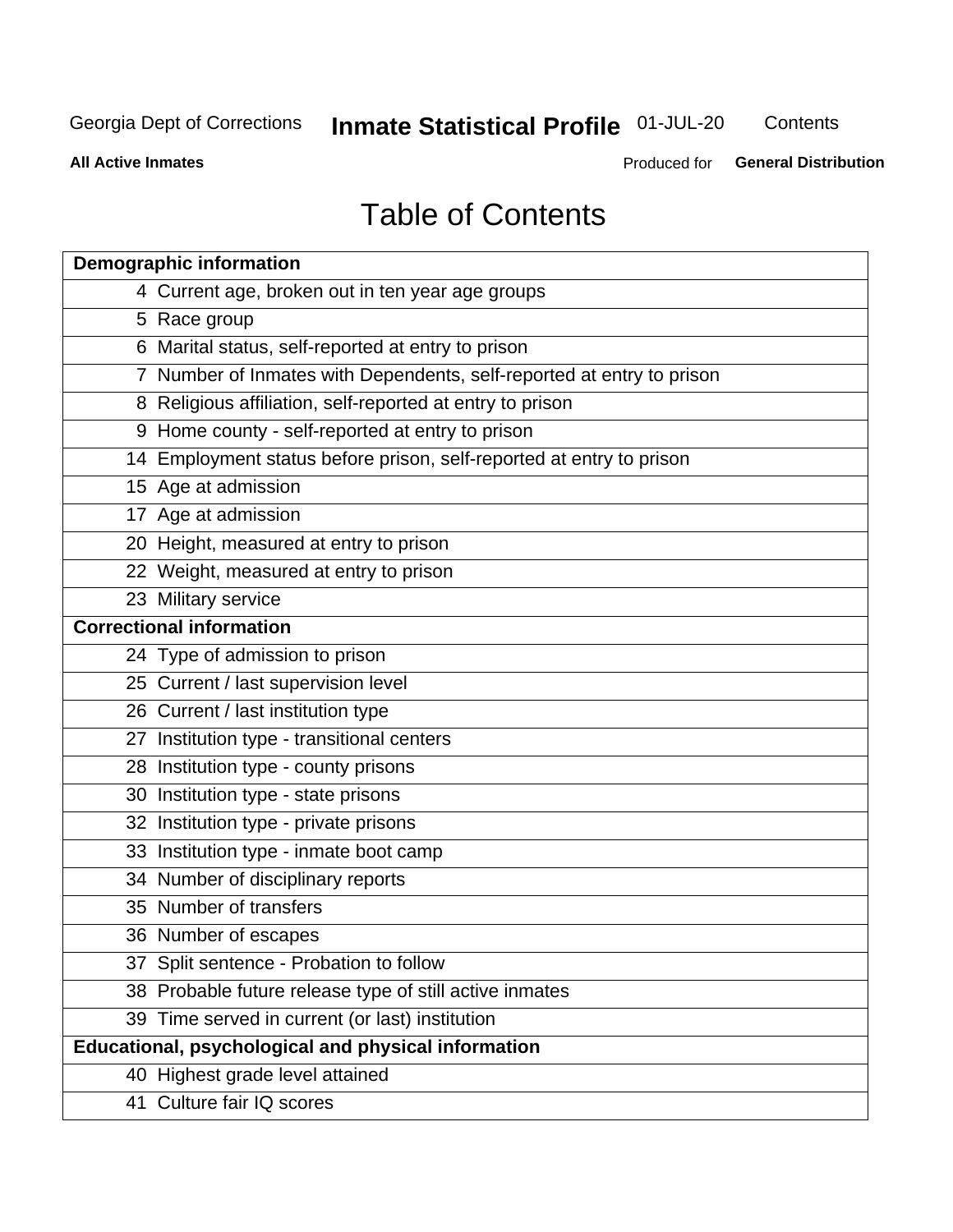## **Inmate Statistical Profile 01-JUL-20**

Contents

**All Active Inmates** 

Produced for **General Distribution** 

## **Table of Contents**

| Educational, psychological and physical information              |
|------------------------------------------------------------------|
| 42 Wide Range Achievement Test (WRAT) reading score              |
| 43 Wide Range Achievement Test (WRAT) math score                 |
| 44 Wide Range Achievement Test (WRAT) spelling score             |
| 45 Current / last mental health treatment level                  |
| 46 PULHESDWIT medical scale - 'P' overall condition ('P'hysical) |
| 47 PULHESDWIT medical scale - 'U' upper body                     |
| 48 PULHESDWIT medical scale - 'L' lower body                     |
| 49 PULHESDWIT medical scale - 'H' hearing                        |
| 50 PULHESDWIT medical scale - 'E' vision                         |
| 51 PULHESDWIT medical scale -'S' psychiatric                     |
| 52 PULHESDWIT medical scale - 'D' dental                         |
| 53 PULHESDWIT medical scale - 'W' work ability                   |
| 54 PULHESDWIT medical scale - 'I' impairment                     |
| 55 PULHESDWIT medical scale - 'T' transportability               |
| <b>Crimes and criminal history information</b>                   |
| 56 Number of prior Georgia incarcerations                        |
| 57 Prison sentence in years                                      |
| 58 Primary offense, broken out into felonies vs misdemeanors     |
| 59 Primary offense, broken out into six broad crime categories   |
| 60 Primary offense, detailed offense code                        |
| 68 County of conviction of primary offense                       |
| 73 Circuit of conviction of primary offense                      |
| 75 Years served (jail + prison) in this incarceration            |
| <b>Medical information</b>                                       |
| 76 Results of most recent HIV test                               |
| 77 Results of most recent tuberculosis test                      |
| 78 Results of most recent syphilis test                          |
| 79 Results of most recent Hepatitis-C test                       |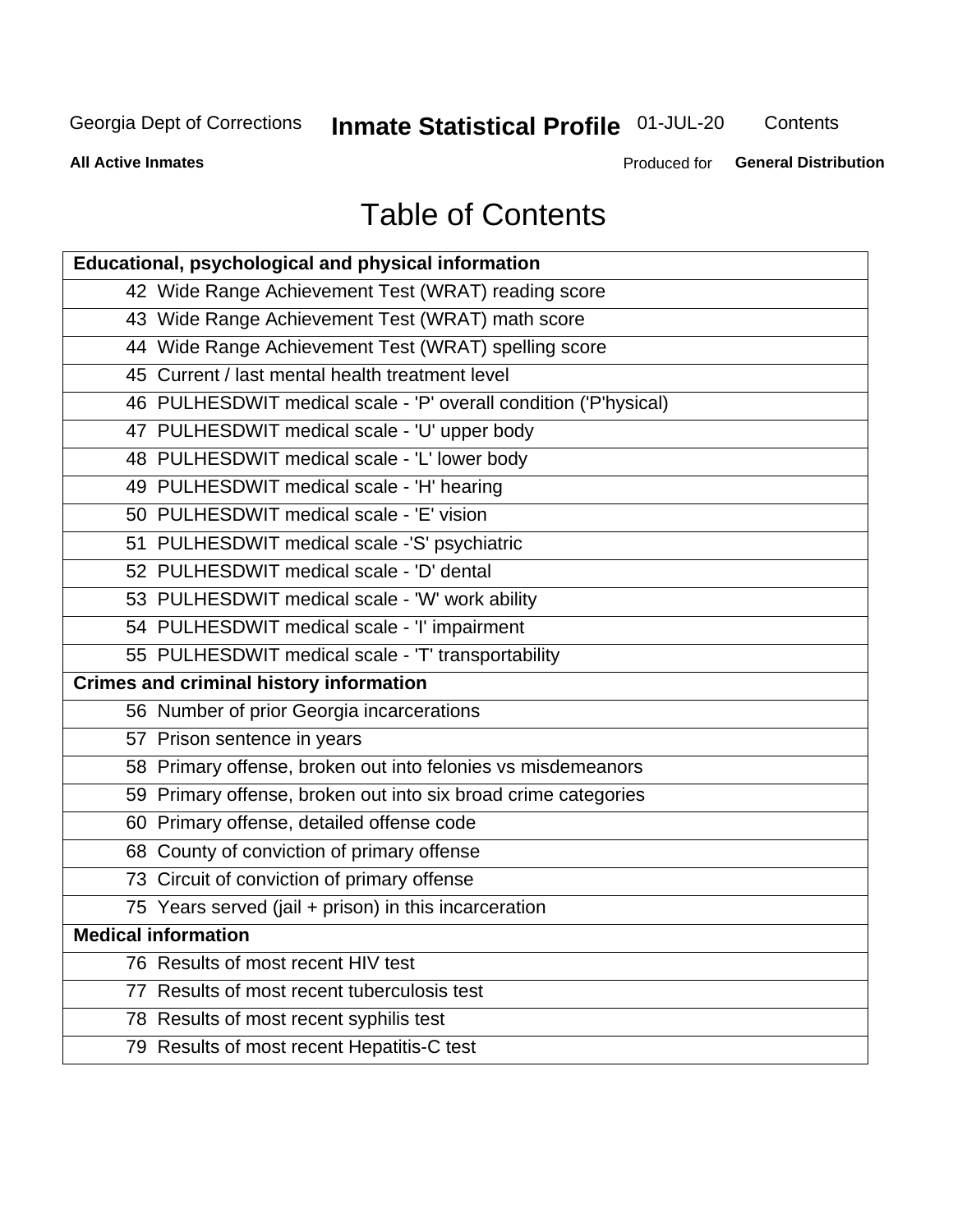#### **All Active Inmates**

#### Produced for General Distribution

## Current age, broken out in ten-year age groups

COL % - percent each COUNT is of its particular column

|                          |              | <b>Male</b> |        |              | <b>Female</b> |       |              | <b>Total</b> |
|--------------------------|--------------|-------------|--------|--------------|---------------|-------|--------------|--------------|
| <b>Current Age</b>       | <b>Count</b> | Col %       | Row %  | <b>Count</b> | Col %         | Row % | <b>Total</b> | Col %        |
| <b>Teens (1-19)</b>      | 522          | 1.10%       | 95.43% | 25           | 0.73%         | 4.57% | 547          | 1.07%        |
| <b>Twenties (20-29)</b>  | 11,998       | 25.29%      | 93.43% | 844          | 24.50%        | 6.57% | 12,842       | 25.23%       |
| <b>Thirties (30-39)</b>  | 14,472       | 30.50%      | 92.10% | 1,241        | 36.02%        | 7.90% | 15,713       | 30.88%       |
| <b>Forties (40-49)</b>   | 10,470       | 22.07%      | 93.12% | 774          | 22.47%        | 6.88% | 11,244       | 22.09%       |
| <b>Fifties (50-59)</b>   | 6,643        | 14.00%      | 94.05% | 420          | 12.19%        | 5.95% | 7,063        | 13.88%       |
| <b>Sixties (60-69)</b>   | 2.648        | 5.58%       | 95.60% | 122          | 3.54%         | 4.40% | 2,770        | 5.44%        |
| Seventy + (70 and above) | 693          | $1.46\%$    | 97.33% | 19           | 0.55%         | 2.67% | 712          | 1.40%        |
| <b>Total Reported</b>    | 47,446       | 100%        | 93.23% | 3,445        | 100%          | 6.77% | 50,891       | 100%         |

| <b>Not</b><br>теа<br>$\sim$ | 22<br>◡▵▮ |                | າາ໐<br>J∠o    |
|-----------------------------|-----------|----------------|---------------|
| $T \wedge f \wedge f$       | 17.770    | 2 <i>A A C</i> | 1. <b>210</b> |

| <b>Mean</b><br>(average) | 39.01         | 37.86 | 38.93    |
|--------------------------|---------------|-------|----------|
| Median (middle)          | $\sim$<br>ا پ | 36    | ^¬<br>o. |
| Mode<br>(most frequent)  | 29            | 30    | 30       |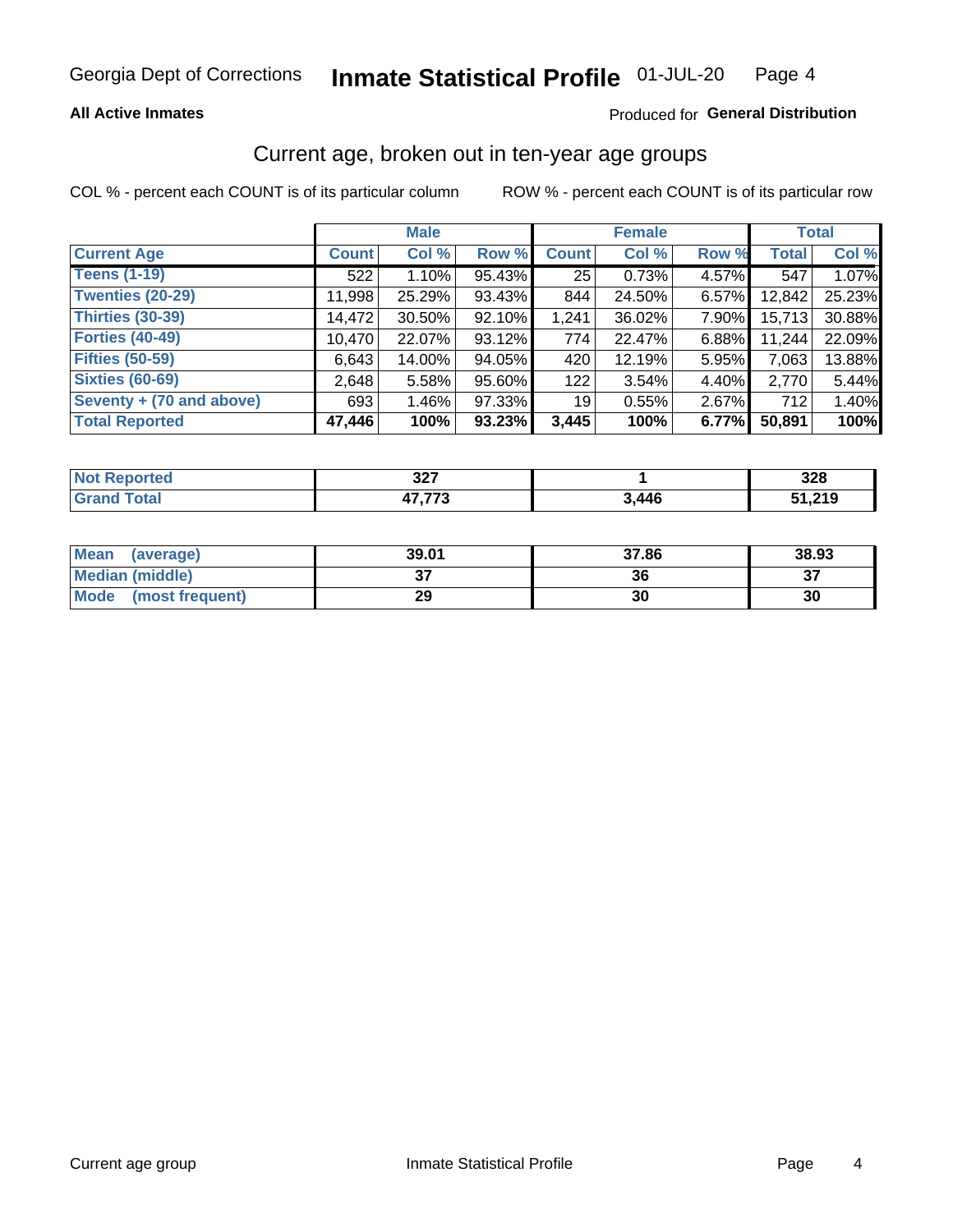#### Inmate Statistical Profile 01-JUL-20 Page 5

#### **All Active Inmates**

#### Produced for General Distribution

### Race group

COL % - percent each COUNT is of its particular column

|                   |                        |              | <b>Male</b> |         |                    | <b>Female</b> |        |              | <b>Total</b> |
|-------------------|------------------------|--------------|-------------|---------|--------------------|---------------|--------|--------------|--------------|
|                   | <b>Race Group</b>      | <b>Count</b> | Col %       |         | <b>Row % Count</b> | Col %         | Row %  | <b>Total</b> | Col %        |
|                   | <b>White</b>           | 16,254       | 34.02%      | 89.06%  | 1,997              | 57.95%        | 10.94% | 18,251       | 35.63%       |
| $\mathbf{2}$      | <b>Black</b>           | 29,359       | 61.46%      | 95.49%  | 1,387              | 40.25%        | 4.51%  | 30,746       | 60.03%       |
| 5.                | <b>Other</b>           | 4            | .01%        | 80.00%  |                    | $.03\%$       | 20.00% | 5            | .01%         |
| 6                 | <b>Asian</b>           | 160          | $.33\%$     | 95.81%  |                    | .20%          | 4.19%  | 167          | .33%         |
| 10                | <b>Hispanic</b>        | 1,972        | 4.13%       | 97.33%  | 54                 | $1.57\%$      | 2.67%  | 2,026        | 3.96%        |
| $12 \overline{ }$ | <b>Native American</b> | 24           | .05%        | 100.00% |                    |               |        | 24           | .05%         |
|                   | <b>Total Reported</b>  | 47,773       | 100%        | 93.27%  | 3,446              | 100%          | 6.73%  | 51,219       | 100%         |

| Reported<br>NO1        |                 |       |        |
|------------------------|-----------------|-------|--------|
| <b>Total</b><br>"Grano | パラ ララヘ<br>. . U | 3,446 | 51,219 |

|  | <b>Mc</b><br>uent) | 3lac l | סוווני<br>$\sim$ $\sim$ $\sim$ | зіаск |
|--|--------------------|--------|--------------------------------|-------|
|--|--------------------|--------|--------------------------------|-------|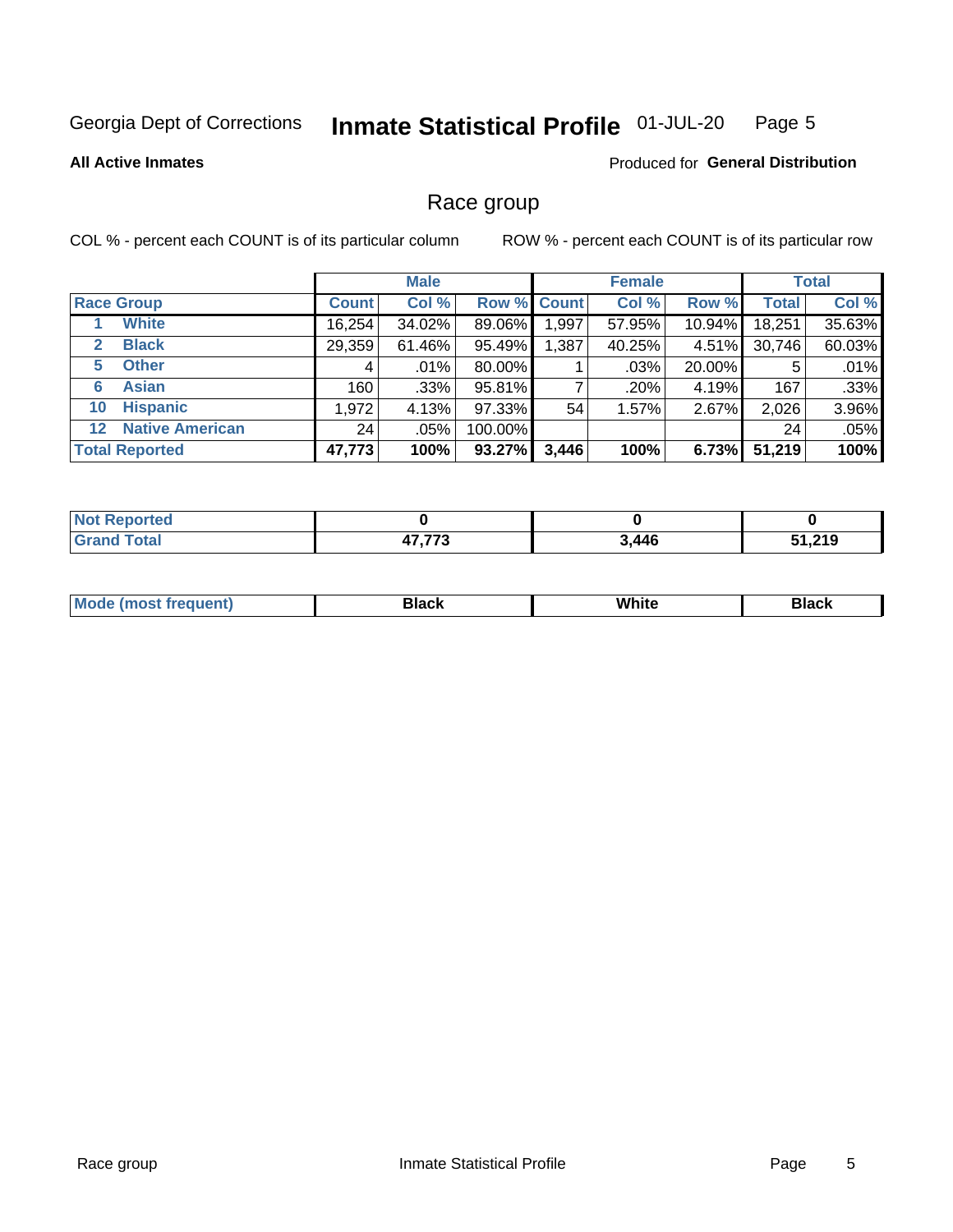#### Inmate Statistical Profile 01-JUL-20 Page 6

**All Active Inmates** 

#### Produced for General Distribution

## Marital status, self-reported at entry to prison

COL % - percent each COUNT is of its particular column

|                            |              | <b>Male</b> |        |                  | <b>Female</b> |        |              | <b>Total</b> |
|----------------------------|--------------|-------------|--------|------------------|---------------|--------|--------------|--------------|
| <b>Marital Status</b>      | <b>Count</b> | Col %       | Row %  | <b>Count</b>     | Col %         | Row %  | <b>Total</b> | Col %        |
| <b>Unknown</b><br>$\bf{0}$ | 1,307        | 2.74%       | 90.64% | 135              | 3.92%         | 9.36%  | 1,442        | 2.82%        |
| <b>Divorced</b><br>D       | 4,517        | $9.46\%$    | 90.78% | 459              | 13.32%        | 9.22%  | 4,976        | 9.72%        |
| <b>Married</b><br>М        | 6,154        | 12.88%      | 90.91% | 615              | 17.85%        | 9.09%  | 6,769        | 13.22%       |
| <b>S</b> Separated         | 1,631        | 3.41%       | 89.27% | 196 <sub>1</sub> | 5.69%         | 10.73% | 1,827        | 3.57%        |
| <b>Unmarried</b><br>U      | 33,593       | 70.32%      | 94.63% | 1,908            | 55.37%        | 5.37%  | 35,501       | 69.31%       |
| <b>Widow</b><br>W          | 571          | 1.20%       | 81.11% | 133              | 3.86%         | 18.89% | 704          | 1.37%        |
| <b>Total Reported</b>      | 47,773       | 100%        | 93.27% | 3,446            | 100%          | 6.73%  | 51,219       | 100%         |

| A (÷IO)<br>INO: |              |       |      |
|-----------------|--------------|-------|------|
| $int^{\bullet}$ | $- - -$<br>. | 3,446 | ,219 |

| <b>Mode (most frequent)</b><br>Unmarried<br>Unmarried<br>Jnmarried |
|--------------------------------------------------------------------|
|--------------------------------------------------------------------|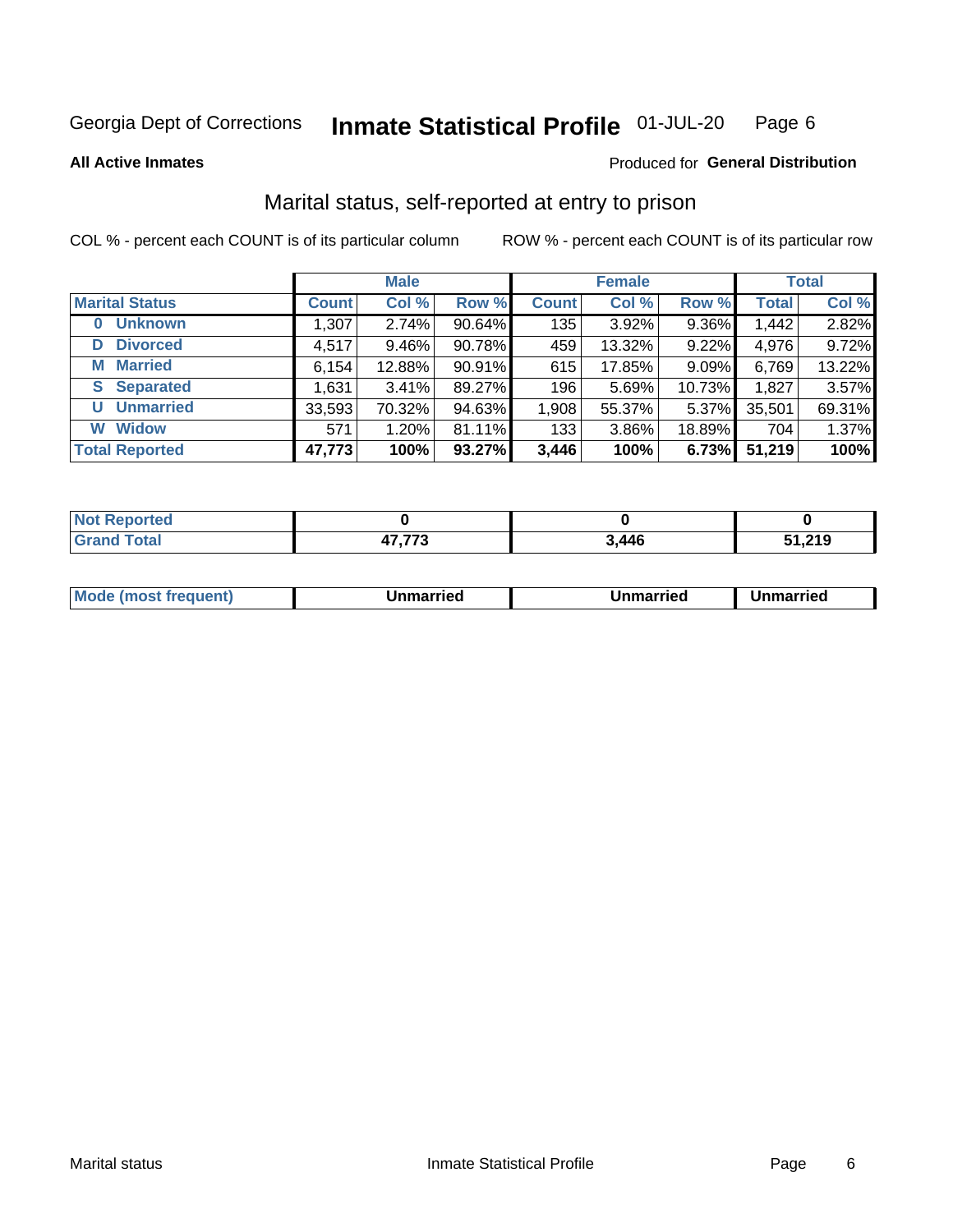#### Inmate Statistical Profile 01-JUL-20 Page 7

#### **All Active Inmates**

#### Produced for General Distribution

## Number of Inmates with Dependents, Self-Reported at Entry to Prison

COL % - percent each COUNT is of its particular column

|                             |              | <b>Male</b> |        |              | <b>Female</b> |          |              | <b>Total</b> |
|-----------------------------|--------------|-------------|--------|--------------|---------------|----------|--------------|--------------|
| <b>Number of dependents</b> | <b>Count</b> | Col %       | Row %  | <b>Count</b> | Col %         | Row %    | <b>Total</b> | Col %        |
| l 0                         | 14,734       | 36.68%      | 92.33% | 1,224        | 40.79%        | 7.67%    | 15,958       | 36.96%       |
|                             | 9,191        | 22.88%      | 94.07% | 579          | 19.29%        | 5.93%    | 9,770        | 22.63%       |
| $\overline{2}$              | 7,065        | 17.59%      | 93.18% | 517          | 17.23%        | 6.82%    | 7,582        | 17.56%       |
| $\mathbf{3}$                | 4,320        | 10.75%      | 92.01% | 375          | 12.50%        | 7.99%    | 4,695        | 10.87%       |
| $\overline{\mathbf{4}}$     | 2,292        | 5.71%       | 92.79% | 178          | 5.93%         | 7.21%    | 2,470        | 5.72%        |
| 5                           | 1,189        | 2.96%       | 94.82% | 65           | 2.17%         | 5.18%    | 1,254        | 2.90%        |
| 6                           | 629          | 1.57%       | 95.02% | 33           | 1.10%         | 4.98%    | 662          | 1.53%        |
| 7                           | 299          | 0.74%       | 96.14% | 12           | 0.40%         | 3.86%    | 311          | 0.72%        |
| 8                           | 182          | 0.45%       | 94.30% | 11           | 0.37%         | 5.70%    | 193          | 0.45%        |
| 9                           | 89           | 0.22%       | 96.74% | 3            | 0.10%         | 3.26%    | 92           | 0.21%        |
| 10                          | 76           | 0.19%       | 96.20% | 3            | 0.10%         | $3.80\%$ | 79           | 0.18%        |
| Over 10                     | 106          | 0.26%       | 99.07% |              | 0.03%         | 0.93%    | 107          | 0.25%        |
| <b>Total Reported</b>       | 40,172       | 100%        | 93.05% | 3,001        | 100%          | 6.95%    | 43,173       | 100%         |

| 7,601                      | .<br>445 | 8,046  |
|----------------------------|----------|--------|
| $\rightarrow - - -$<br>. ا | 446,     | 51,219 |

| Mean (average)          | 1.54 | 1 41 | l.53 |
|-------------------------|------|------|------|
| <b>Median (middle)</b>  |      |      |      |
| Mode<br>(most frequent) |      |      |      |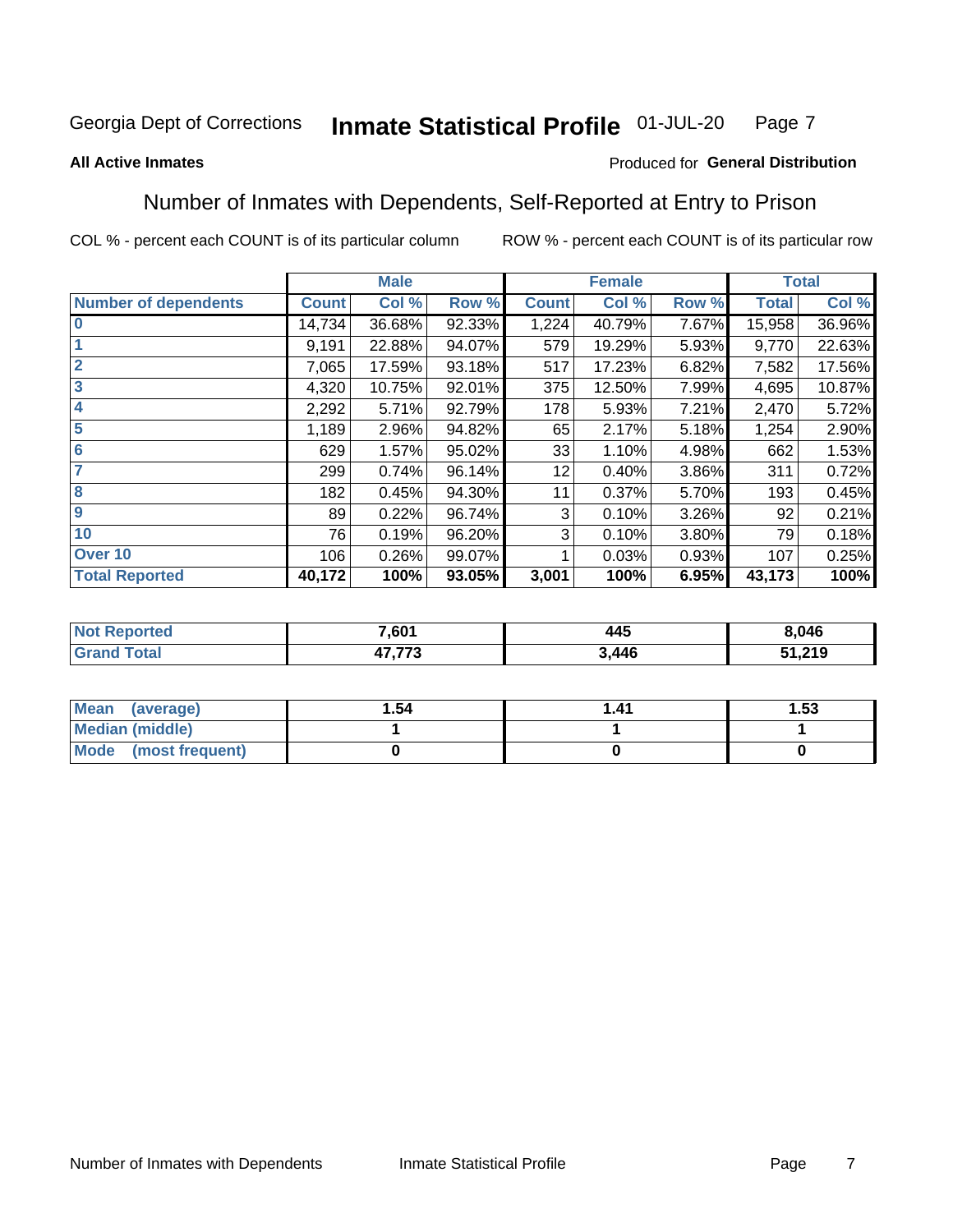#### Inmate Statistical Profile 01-JUL-20 Page 8

#### **All Active Inmates**

#### Produced for General Distribution

## Religious affiliation, self-reported at entry to prison

COL % - percent each COUNT is of its particular column

|                         |                              |                 | <b>Male</b> |         |                | <b>Female</b>      |                  |                | <b>Total</b> |
|-------------------------|------------------------------|-----------------|-------------|---------|----------------|--------------------|------------------|----------------|--------------|
|                         | <b>Religious Affiliation</b> | <b>Count</b>    | Col %       | Row %   | <b>Count</b>   | Col %              | Row <sup>%</sup> | <b>Total</b>   | Col %        |
| 1                       | <b>Islam</b>                 | 2,037           | 7.99%       | 96.72%  | 69             | 2.41%              | 3.28%            | 2,106          | 7.42%        |
| $\overline{\mathbf{2}}$ | <b>Catholic</b>              | 1,150           | 4.51%       | 89.08%  | 141            | 4.91%              | 10.92%           | 1,291          | 4.55%        |
| 3                       | <b>Baptist</b>               | 11,781          | 46.19%      | 89.49%  | 1,384          | 48.24%             | 10.51%           | 13,165         | 46.39%       |
| 4                       | <b>Methodist</b>             | 361             | 1.42%       | 86.99%  | 54             | 1.88%              | 13.01%           | 415            | 1.46%        |
| 5                       | <b>Episcopal</b>             | 35              | .14%        | 85.37%  | 6              | .21%               | 14.63%           | 41             | .14%         |
| $\overline{6}$          | <b>Presbyterian</b>          | 59              | .23%        | 92.19%  | 5              | .17%               | 7.81%            | 64             | .23%         |
| 7                       | <b>Church Of God</b>         | 325             | 1.27%       | 92.59%  | 26             | .91%               | 7.41%            | 351            | 1.24%        |
| 8                       | <b>Holiness</b>              | 449             | 1.76%       | 85.20%  | 78             | 2.72%              | 14.80%           | 527            | 1.86%        |
| $\overline{9}$          | <b>Jewish</b>                | 83              | .33%        | 87.37%  | 12             | .42%               | 12.63%           | 95             | .33%         |
| 10                      | <b>Anglican</b>              | 30              | .12%        | 88.24%  | 4              | .14%               | 11.76%           | 34             | .12%         |
| 11                      | <b>Greek Orthodox</b>        | $6\phantom{1}6$ | .02%        | 66.67%  | $\overline{3}$ | .10%               | 33.33%           | $\overline{9}$ | .03%         |
| 12                      | <b>Hindu</b>                 | 18              | .07%        | 94.74%  | $\mathbf{1}$   | .03%               | 5.26%            | 19             | .07%         |
| 13                      | <b>Buddhist</b>              | 59              | .23%        | 92.19%  | 5              | .17%               | 7.81%            | 64             | .23%         |
| $\overline{14}$         | <b>Taoist</b>                | 3               | .01%        | 100.00% |                |                    |                  | 3              | .01%         |
| 15                      | <b>Shintoist</b>             | $\mathbf{1}$    | .01%        | 100.00% |                |                    |                  | 1              | .01%         |
| 16                      | <b>Seventh Day Adventist</b> | 67              | .26%        | 91.78%  | $6\phantom{1}$ | $\overline{.21}$ % | 8.22%            | 73             | .26%         |
| 17                      | <b>Jehovah Witness</b>       | 273             | 1.07%       | 87.50%  | 39             | 1.36%              | 12.50%           | 312            | 1.10%        |
| 18                      | <b>Latter Day Saints</b>     | 30              | .12%        | 85.71%  | 5              | .17%               | 14.29%           | 35             | .12%         |
| 19                      | Quaker                       | $\overline{2}$  | .01%        | 100.00% |                |                    |                  | $\overline{2}$ | .01%         |
| 20                      | <b>Other Prot</b>            | 1,319           | 5.17%       | 97.63%  | 32             | 1.12%              | 2.37%            | 1,351          | 4.76%        |
| 21                      | <b>Messianic Judaism</b>     | 51              | .20%        | 80.95%  | 12             | .42%               | 19.05%           | 63             | .22%         |
| 22                      | <b>Asatru-Odinism</b>        | $\overline{2}$  | .01%        | 100.00% |                |                    |                  | $\overline{2}$ | .01%         |
| 23                      | <b>Hebrew Israelite</b>      | 66              | .26%        | 97.06%  | $\overline{2}$ | .07%               | 2.94%            | 68             | .24%         |
| 24                      | <b>Nation Of Islam</b>       | 43              | .17%        | 89.58%  | $\overline{5}$ | .17%               | 10.42%           | 48             | .17%         |
| 25                      | <b>Native American</b>       | 20              | .08%        | 100.00% |                |                    |                  | 20             | .07%         |
| 26                      | Pagan                        | 8               | .03%        | 88.89%  | $\mathbf{1}$   | .03%               | 11.11%           | 9              | .03%         |
| 27                      | <b>Pentecostal</b>           | 99              | .39%        | 77.95%  | 28             | .98%               | 22.05%           | 127            | .45%         |
| 28                      | <b>Rastafari</b>             | 10              | .04%        | 76.92%  | 3              | .10%               | 23.08%           | 13             | .05%         |
| 29                      | <b>Wiccan</b>                | $\overline{27}$ | .11%        | 81.82%  | $6\phantom{1}$ | .21%               | 18.18%           | 33             | .12%         |
| 30                      | <b>No Religion</b>           | 1,584           | 6.21%       | 89.14%  | 193            | 6.73%              | 10.86%           | 1,777          | 6.26%        |
| 31                      | Christian -                  | 4,221           | 16.55%      | 84.98%  | 746            | 26.00%             | 15.02%           | 4,967          | 17.50%       |
|                         | <b>Unspecified</b>           |                 |             |         |                |                    |                  |                |              |
| 96                      | <b>None</b>                  | 1,289           | 5.05%       | 99.77%  | 3              | .10%               | .23%             | 1,292          | 4.55%        |
|                         | <b>Total Reported</b>        | 25,508          | 100%        | 89.89%  | 2,869          | 100%               | 10.11%           | 28,377         | 100%         |

| тес. | 22,265                                 | ---<br><u>JI.</u><br>--- | 22,842 |
|------|----------------------------------------|--------------------------|--------|
|      | <del>ידי</del><br>$\rightarrow$<br>ن ، | 3,446                    | 51,219 |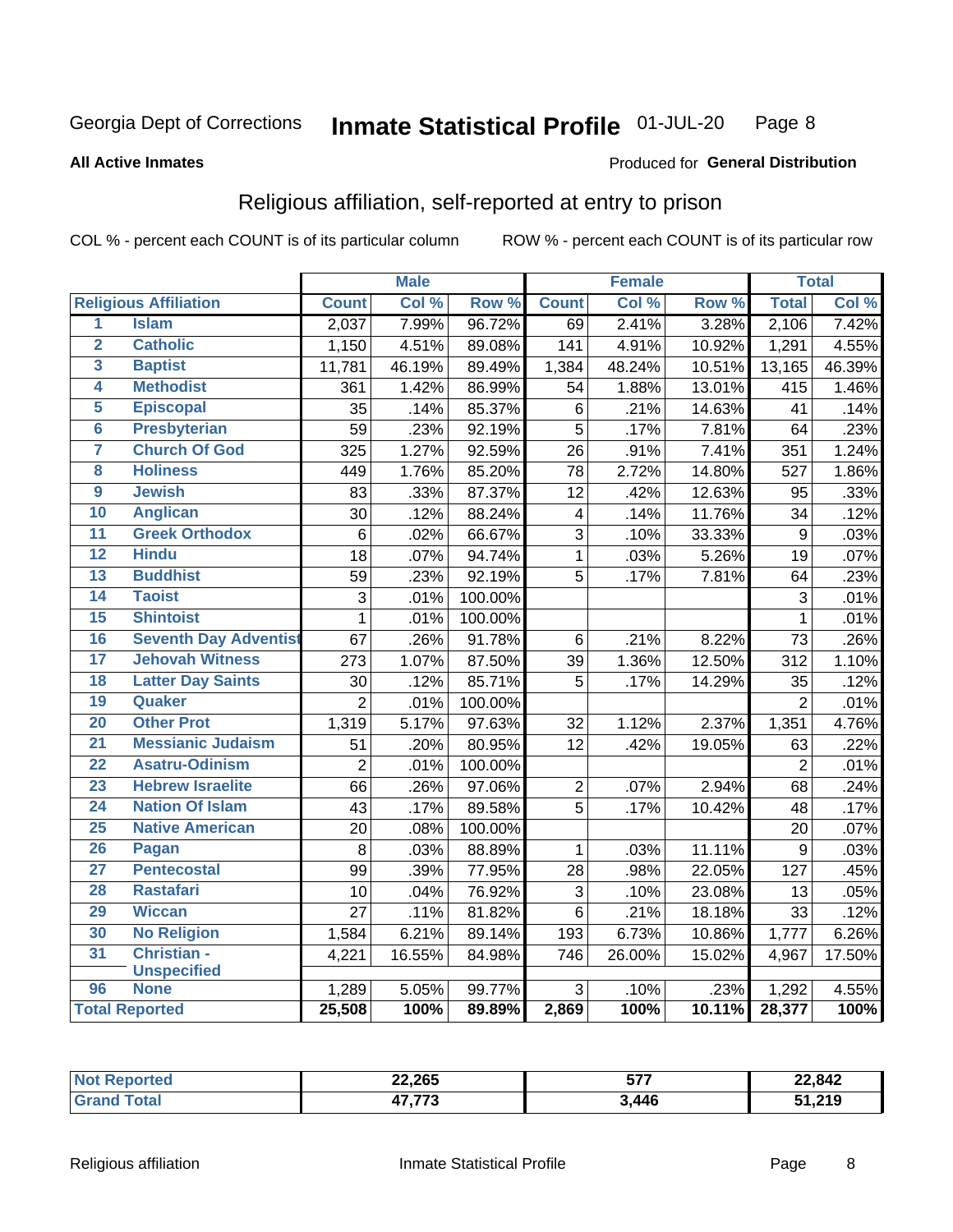#### Inmate Statistical Profile 01-JUL-20 Georgia Dept of Corrections Page 9

**All Active Inmates** 

| <b>Produced for General Distribution</b> |  |
|------------------------------------------|--|
|------------------------------------------|--|

## Religious affiliation, self-reported at entry to prison

COL % - percent each COUNT is of its particular column ROW % - percent each COUNT is of its particular row

| <b>Mode (most frequent)</b> | <b>3aptist</b> | }aptist | <b>Baptist</b> |
|-----------------------------|----------------|---------|----------------|
|-----------------------------|----------------|---------|----------------|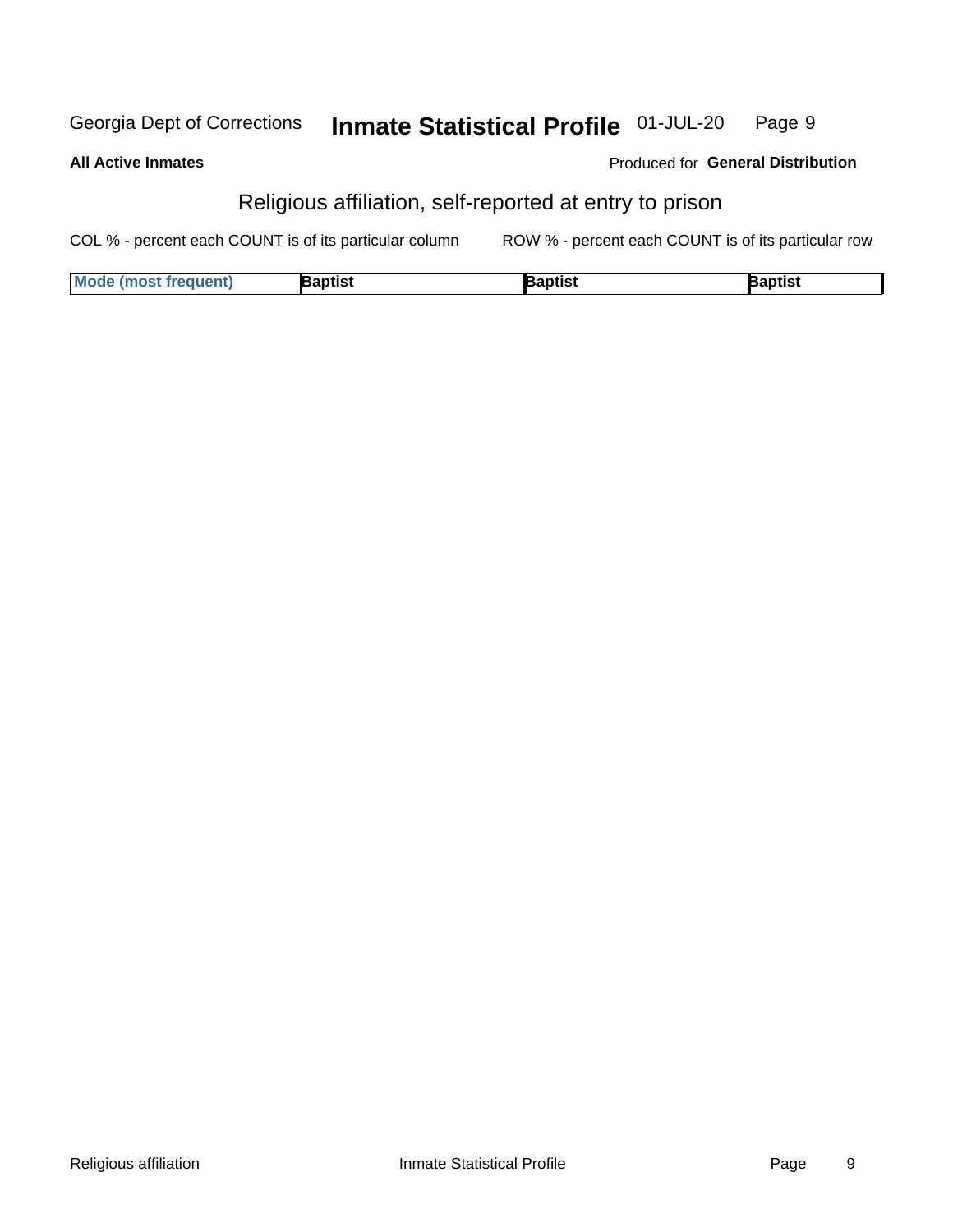#### Inmate Statistical Profile 01-JUL-20 Page 9

**All Active Inmates** 

#### Produced for General Distribution

## Home county, self-reported at entry to prison

COL % - percent each COUNT is of its particular column

|     |                             |              | <b>Male</b> |        |                         | <b>Female</b> |        | <b>Total</b> |        |
|-----|-----------------------------|--------------|-------------|--------|-------------------------|---------------|--------|--------------|--------|
|     | <b>Home County</b>          | <b>Count</b> | Col %       | Row %  | <b>Count</b>            | Col %         | Row %  | <b>Total</b> | Col %  |
| 000 | <b>Unknown</b>              | 7,443        | 15.58%      | 92.62% | 593                     | 17.21%        | 7.38%  | 8,036        | 15.69% |
| 001 | <b>Appling County</b>       | 121          | .25%        | 93.80% | 8                       | .23%          | 6.20%  | 129          | .25%   |
| 002 | <b>Atkinson County</b>      | 38           | .08%        | 92.68% | 3                       | .09%          | 7.32%  | 41           | .08%   |
| 003 | <b>Bacon County</b>         | 81           | .17%        | 97.59% | $\overline{2}$          | .06%          | 2.41%  | 83           | .16%   |
| 004 | <b>Baker County</b>         | 20           | .04%        | 90.91% | $\overline{2}$          | .06%          | 9.09%  | 22           | .04%   |
| 005 | <b>Baldwin County</b>       | 246          | .51%        | 91.45% | 23                      | .67%          | 8.55%  | 269          | .53%   |
| 006 | <b>Banks County</b>         | 82           | .17%        | 93.18% | $\,6$                   | .17%          | 6.82%  | 88           | .17%   |
| 007 | <b>Barrow County</b>        | 290          | .61%        | 90.91% | 29                      | .84%          | 9.09%  | 319          | .62%   |
| 008 | <b>Bartow County</b>        | 462          | .97%        | 89.02% | 57                      | 1.65%         | 10.98% | 519          | 1.01%  |
| 009 | <b>Ben Hill County</b>      | 168          | .35%        | 97.11% | 5                       | .15%          | 2.89%  | 173          | .34%   |
| 010 | <b>Berrien County</b>       | 77           | .16%        | 97.47% | $\overline{2}$          | .06%          | 2.53%  | 79           | .15%   |
| 011 | <b>Bibb County</b>          | 1,059        | 2.22%       | 95.32% | 52                      | 1.51%         | 4.68%  | 1,111        | 2.17%  |
| 012 | <b>Bleckley County</b>      | 71           | .15%        | 88.75% | $\boldsymbol{9}$        | .26%          | 11.25% | 80           | .16%   |
| 013 | <b>Brantley County</b>      | 77           | .16%        | 85.56% | 13                      | .38%          | 14.44% | 90           | .18%   |
| 014 | <b>Brooks County</b>        | 171          | .36%        | 98.28% | $\sqrt{3}$              | .09%          | 1.72%  | 174          | .34%   |
| 015 | <b>Bryan County</b>         | 67           | .14%        | 93.06% | 5                       | .15%          | 6.94%  | 72           | .14%   |
| 016 | <b>Bulloch County</b>       | 308          | .64%        | 93.62% | 21                      | .61%          | 6.38%  | 329          | .64%   |
| 017 | <b>Burke County</b>         | 200          | .42%        | 97.56% | 5                       | .15%          | 2.44%  | 205          | .40%   |
| 018 | <b>Butts County</b>         | 147          | .31%        | 94.23% | $\boldsymbol{9}$        | .26%          | 5.77%  | 156          | .30%   |
| 019 | <b>Calhoun County</b>       | 56           | .12%        | 91.80% | 5                       | .15%          | 8.20%  | 61           | .12%   |
| 020 | <b>Camden County</b>        | 123          | .26%        | 93.89% | $\bf 8$                 | .23%          | 6.11%  | 131          | .26%   |
| 021 | <b>Candler County</b>       | 86           | .18%        | 95.56% | $\overline{\mathbf{4}}$ | .12%          | 4.44%  | 90           | .18%   |
| 022 | <b>Carroll County</b>       | 486          | 1.02%       | 90.33% | 52                      | 1.51%         | 9.67%  | 538          | 1.05%  |
| 023 | <b>Catoosa County</b>       | 186          | .39%        | 92.08% | 16                      | .46%          | 7.92%  | 202          | .39%   |
| 024 | <b>Charlton County</b>      | 40           | .08%        | 86.96% | 6                       | .17%          | 13.04% | 46           | .09%   |
| 025 | <b>Chatham County</b>       | 1,520        | 3.18%       | 95.96% | 64                      | 1.86%         | 4.04%  | 1,584        | 3.09%  |
| 026 | <b>Chattahoochee County</b> | 19           | .04%        | 95.00% | 1                       | .03%          | 5.00%  | 20           | .04%   |
| 027 | <b>Chattooga County</b>     | 194          | .41%        | 87.78% | 27                      | .78%          | 12.22% | 221          | .43%   |
| 028 | <b>Cherokee County</b>      | 394          | .82%        | 89.34% | 47                      | 1.36%         | 10.66% | 441          | .86%   |
| 029 | <b>Clarke County</b>        | 447          | .94%        | 92.93% | 34                      | .99%          | 7.07%  | 481          | .94%   |
| 030 | <b>Clay County</b>          | 30           | .06%        | 88.24% | $\overline{\mathbf{4}}$ | .12%          | 11.76% | 34           | .07%   |
| 031 | <b>Clayton County</b>       | 1,388        | 2.91%       | 93.97% | 89                      | 2.58%         | 6.03%  | 1,477        | 2.88%  |
| 032 | <b>Clinch County</b>        | 40           | .08%        | 86.96% | 6                       | .17%          | 13.04% | 46           | .09%   |
| 033 | <b>Cobb County</b>          | 1,529        | 3.20%       | 92.72% | 120                     | 3.48%         | 7.28%  | 1,649        | 3.22%  |
| 034 | <b>Coffee County</b>        | 256          | .54%        | 94.81% | 14                      | .41%          | 5.19%  | 270          | .53%   |
| 035 | <b>Colquitt County</b>      | 208          | .44%        | 96.30% | 8                       | .23%          | 3.70%  | 216          | .42%   |
| 036 | <b>Columbia County</b>      | 267          | .56%        | 89.30% | 32                      | .93%          | 10.70% | 299          | .58%   |
| 037 | <b>Cook County</b>          | 129          | .27%        | 96.27% | $\mathbf 5$             | .15%          | 3.73%  | 134          | .26%   |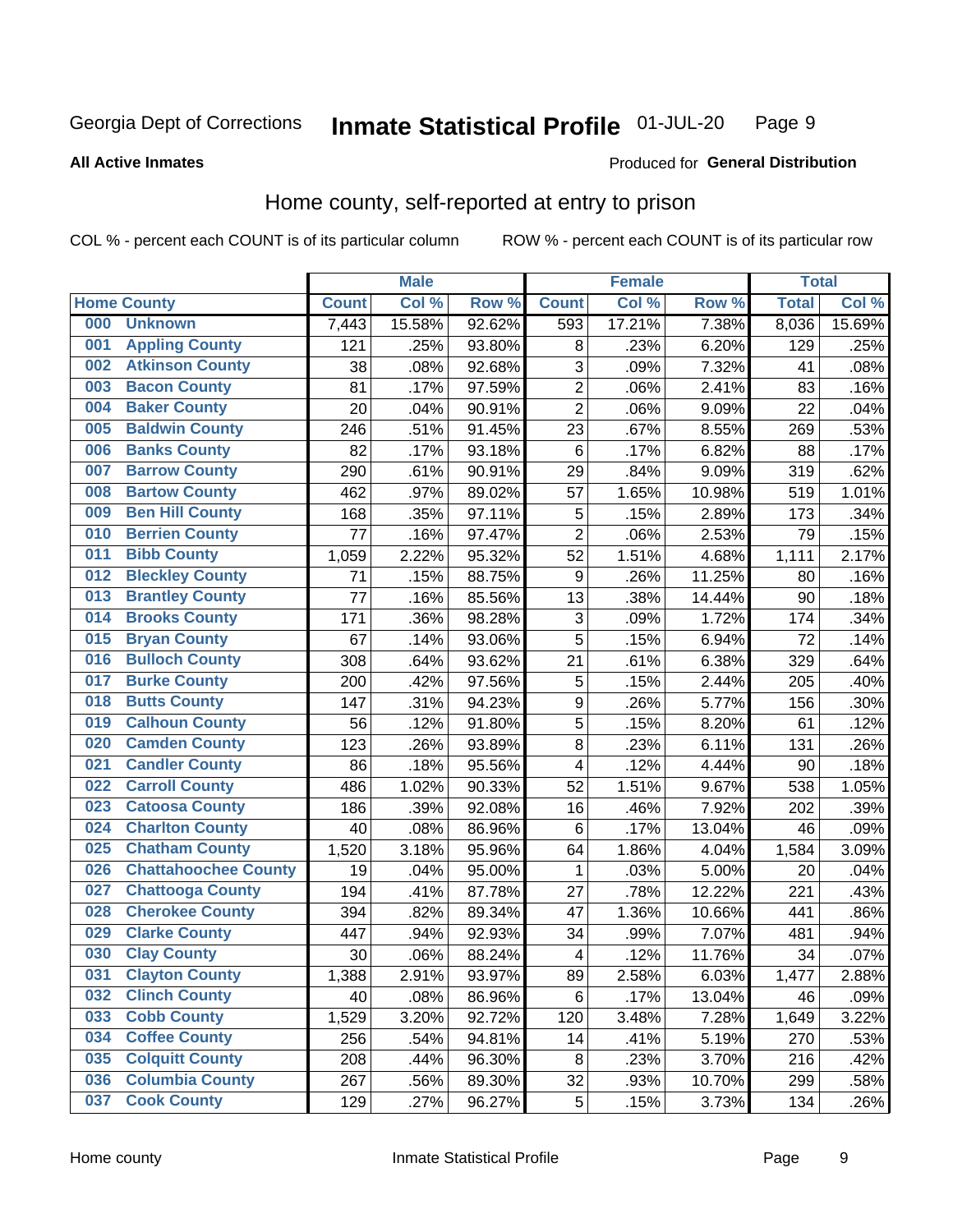#### **Inmate Statistical Profile 01-JUL-20** Page 10

#### **All Active Inmates**

#### Produced for General Distribution

## Home county, self-reported at entry to prison

COL % - percent each COUNT is of its particular column

|     |                         | <b>Male</b><br><b>Female</b> |       | <b>Total</b> |              |       |        |              |       |
|-----|-------------------------|------------------------------|-------|--------------|--------------|-------|--------|--------------|-------|
|     | <b>Home County</b>      | <b>Count</b>                 | Col % | Row %        | <b>Count</b> | Col % | Row %  | <b>Total</b> | Col % |
| 038 | <b>Coweta County</b>    | 442                          | .93%  | 94.44%       | 26           | .75%  | 5.56%  | 468          | .91%  |
| 039 | <b>Crawford County</b>  | 37                           | .08%  | 92.50%       | 3            | .09%  | 7.50%  | 40           | .08%  |
| 040 | <b>Crisp County</b>     | 237                          | .50%  | 94.80%       | 13           | .38%  | 5.20%  | 250          | .49%  |
| 041 | <b>Dade County</b>      | 52                           | .11%  | 89.66%       | $\,6$        | .17%  | 10.34% | 58           | .11%  |
| 042 | <b>Dawson County</b>    | 83                           | .17%  | 88.30%       | 11           | .32%  | 11.70% | 94           | .18%  |
| 043 | <b>Decatur County</b>   | 210                          | .44%  | 94.17%       | 13           | .38%  | 5.83%  | 223          | .44%  |
| 044 | <b>Dekalb County</b>    | 2,569                        | 5.38% | 94.87%       | 139          | 4.03% | 5.13%  | 2,708        | 5.29% |
| 045 | <b>Dodge County</b>     | 108                          | .23%  | 91.53%       | 10           | .29%  | 8.47%  | 118          | .23%  |
| 046 | <b>Dooly County</b>     | 134                          | .28%  | 97.81%       | 3            | .09%  | 2.19%  | 137          | .27%  |
| 047 | <b>Dougherty County</b> | 636                          | 1.33% | 95.64%       | 29           | .84%  | 4.36%  | 665          | 1.30% |
| 048 | <b>Douglas County</b>   | 526                          | 1.10% | 92.77%       | 41           | 1.19% | 7.23%  | 567          | 1.11% |
| 049 | <b>Early County</b>     | 54                           | .11%  | 91.53%       | 5            | .15%  | 8.47%  | 59           | .12%  |
| 050 | <b>Echols County</b>    | 9                            | .02%  | 100.00%      |              |       |        | 9            | .02%  |
| 051 | <b>Effingham County</b> | 185                          | .39%  | 90.24%       | 20           | .58%  | 9.76%  | 205          | .40%  |
| 052 | <b>Elbert County</b>    | 105                          | .22%  | 90.52%       | 11           | .32%  | 9.48%  | 116          | .23%  |
| 053 | <b>Emanuel County</b>   | 164                          | .34%  | 94.25%       | 10           | .29%  | 5.75%  | 174          | .34%  |
| 054 | <b>Evans County</b>     | 59                           | .12%  | 92.19%       | 5            | .15%  | 7.81%  | 64           | .12%  |
| 055 | <b>Fannin County</b>    | 85                           | .18%  | 90.43%       | 9            | .26%  | 9.57%  | 94           | .18%  |
| 056 | <b>Fayette County</b>   | 150                          | .31%  | 90.36%       | 16           | .46%  | 9.64%  | 166          | .32%  |
| 057 | <b>Floyd County</b>     | 659                          | 1.38% | 90.40%       | 70           | 2.03% | 9.60%  | 729          | 1.42% |
| 058 | <b>Forsyth County</b>   | 177                          | .37%  | 90.31%       | 19           | .55%  | 9.69%  | 196          | .38%  |
| 059 | <b>Franklin County</b>  | 113                          | .24%  | 88.28%       | 15           | .44%  | 11.72% | 128          | .25%  |
| 060 | <b>Fulton County</b>    | 4,336                        | 9.08% | 95.78%       | 191          | 5.54% | 4.22%  | 4,527        | 8.84% |
| 061 | <b>Gilmer County</b>    | 80                           | .17%  | 89.89%       | 9            | .26%  | 10.11% | 89           | .17%  |
| 062 | <b>Glascock County</b>  | $\overline{7}$               | .01%  | 70.00%       | 3            | .09%  | 30.00% | 10           | .02%  |
| 063 | <b>Glynn County</b>     | 352                          | .74%  | 91.19%       | 34           | .99%  | 8.81%  | 386          | .75%  |
| 064 | <b>Gordon County</b>    | 289                          | .60%  | 89.20%       | 35           | 1.02% | 10.80% | 324          | .63%  |
| 065 | <b>Grady County</b>     | 103                          | .22%  | 93.64%       | 7            | .20%  | 6.36%  | 110          | .21%  |
| 066 | <b>Greene County</b>    | 85                           | .18%  | 85.00%       | 15           | .44%  | 15.00% | 100          | .20%  |
| 067 | <b>Gwinnett County</b>  | 1,656                        | 3.47% | 94.04%       | 105          | 3.05% | 5.96%  | 1,761        | 3.44% |
| 068 | <b>Habersham County</b> | 104                          | .22%  | 88.89%       | 13           | .38%  | 11.11% | 117          | .23%  |
| 069 | <b>Hall County</b>      | 534                          | 1.12% | 92.23%       | 45           | 1.31% | 7.77%  | 579          | 1.13% |
| 070 | <b>Hancock County</b>   | 48                           | .10%  | 90.57%       | 5            | .15%  | 9.43%  | 53           | .10%  |
| 071 | <b>Haralson County</b>  | 98                           | .21%  | 90.74%       | 10           | .29%  | 9.26%  | 108          | .21%  |
| 072 | <b>Harris County</b>    | 99                           | .21%  | 95.19%       | 5            | .15%  | 4.81%  | 104          | .20%  |
| 073 | <b>Hart County</b>      | 131                          | .27%  | 89.73%       | 15           | .44%  | 10.27% | 146          | .29%  |
| 074 | <b>Heard County</b>     | 47                           | .10%  | 90.38%       | 5            | .15%  | 9.62%  | 52           | .10%  |
| 075 | <b>Henry County</b>     | 615                          | 1.29% | 93.32%       | 44           | 1.28% | 6.68%  | 659          | 1.29% |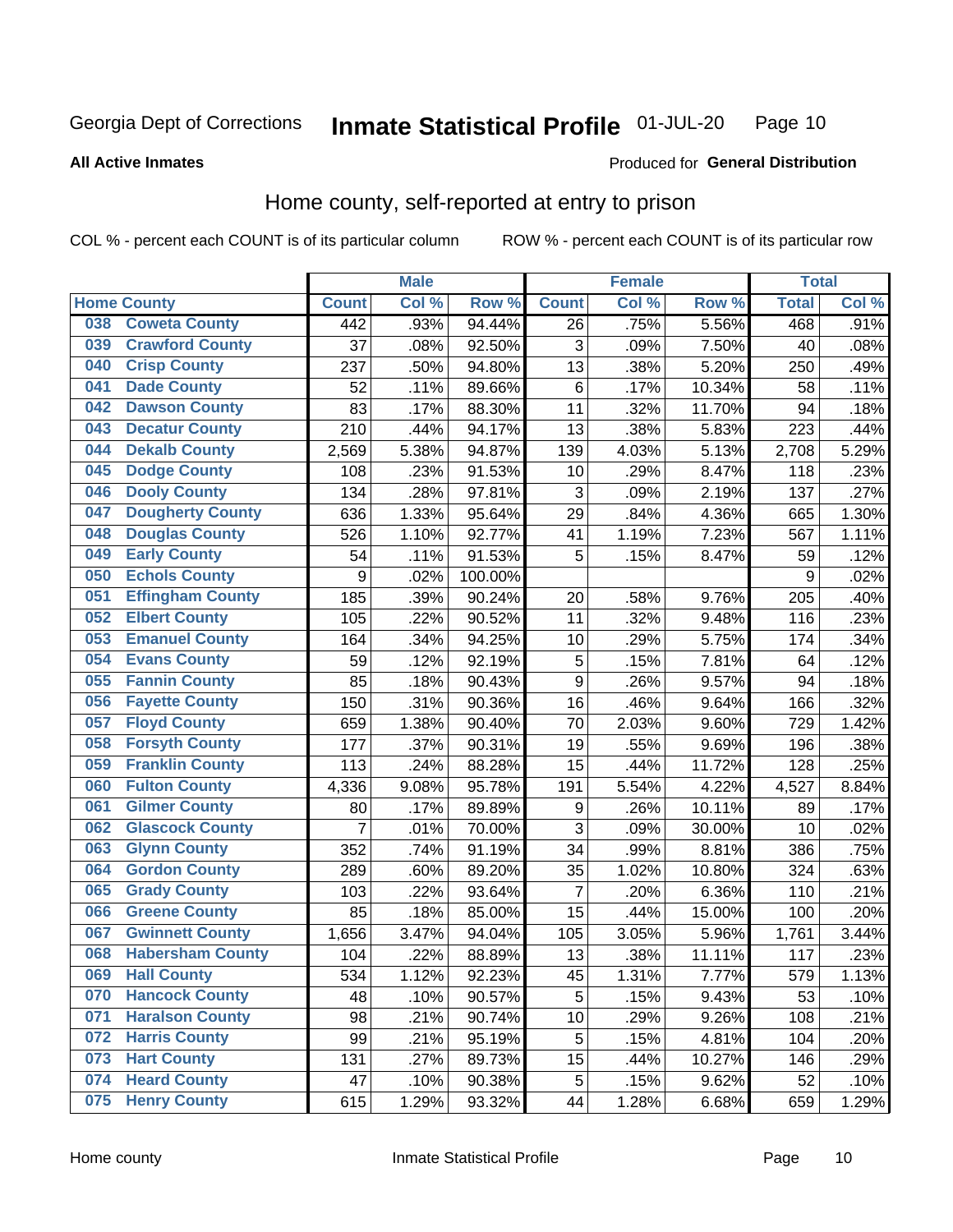#### Inmate Statistical Profile 01-JUL-20 Page 11

**All Active Inmates** 

#### Produced for General Distribution

## Home county, self-reported at entry to prison

COL % - percent each COUNT is of its particular column

|     |                          |              | <b>Male</b> |                  |                  | <b>Female</b> |        | <b>Total</b> |       |
|-----|--------------------------|--------------|-------------|------------------|------------------|---------------|--------|--------------|-------|
|     | <b>Home County</b>       | <b>Count</b> | Col %       | Row <sup>%</sup> | <b>Count</b>     | Col %         | Row %  | <b>Total</b> | Col % |
|     | 076 Houston County       | 546          | 1.14%       | 92.54%           | 44               | 1.28%         | 7.46%  | 590          | 1.15% |
| 077 | <b>Irwin County</b>      | 53           | .11%        | 92.98%           | 4                | .12%          | 7.02%  | 57           | .11%  |
| 078 | <b>Jackson County</b>    | 234          | .49%        | 92.86%           | 18               | .52%          | 7.14%  | 252          | .49%  |
| 079 | <b>Jasper County</b>     | 76           | .16%        | 97.44%           | $\overline{c}$   | .06%          | 2.56%  | 78           | .15%  |
| 080 | <b>Jeff Davis County</b> | 78           | .16%        | 93.98%           | 5                | .15%          | 6.02%  | 83           | .16%  |
| 081 | <b>Jefferson County</b>  | 173          | .36%        | 94.02%           | 11               | .32%          | 5.98%  | 184          | .36%  |
| 082 | <b>Jenkins County</b>    | 68           | .14%        | 94.44%           | 4                | .12%          | 5.56%  | 72           | .14%  |
| 083 | <b>Johnson County</b>    | 36           | .08%        | 92.31%           | 3                | .09%          | 7.69%  | 39           | .08%  |
| 084 | <b>Jones County</b>      | 94           | .20%        | 93.07%           | $\overline{7}$   | .20%          | 6.93%  | 101          | .20%  |
| 085 | <b>Lamar County</b>      | 62           | .13%        | 89.86%           | $\overline{7}$   | .20%          | 10.14% | 69           | .13%  |
| 086 | <b>Lanier County</b>     | 70           | .15%        | 95.89%           | 3                | .09%          | 4.11%  | 73           | .14%  |
| 087 | <b>Laurens County</b>    | 263          | .55%        | 92.93%           | 20               | .58%          | 7.07%  | 283          | .55%  |
| 088 | <b>Lee County</b>        | 96           | .20%        | 96.97%           | 3                | .09%          | 3.03%  | 99           | .19%  |
| 089 | <b>Liberty County</b>    | 186          | .39%        | 93.94%           | 12               | .35%          | 6.06%  | 198          | .39%  |
| 090 | <b>Lincoln County</b>    | 30           | .06%        | 85.71%           | 5                | .15%          | 14.29% | 35           | .07%  |
| 091 | <b>Long County</b>       | 38           | .08%        | 88.37%           | 5                | .15%          | 11.63% | 43           | .08%  |
| 092 | <b>Lowndes County</b>    | 380          | .80%        | 95.96%           | 16               | .46%          | 4.04%  | 396          | .77%  |
| 093 | <b>Lumpkin County</b>    | 76           | .16%        | 91.57%           | $\overline{7}$   | .20%          | 8.43%  | 83           | .16%  |
| 094 | <b>Macon County</b>      | 58           | .12%        | 87.88%           | 8                | .23%          | 12.12% | 66           | .13%  |
| 095 | <b>Madison County</b>    | 160          | .33%        | 90.40%           | 17               | .49%          | 9.60%  | 177          | .35%  |
| 096 | <b>Marion County</b>     | 48           | .10%        | 88.89%           | $\,6$            | .17%          | 11.11% | 54           | .11%  |
| 097 | <b>Mcduffie County</b>   | 128          | .27%        | 94.81%           | $\overline{7}$   | .20%          | 5.19%  | 135          | .26%  |
| 098 | <b>Mcintosh County</b>   | 53           | .11%        | 92.98%           | 4                | .12%          | 7.02%  | 57           | .11%  |
| 099 | <b>Meriwether County</b> | 174          | .36%        | 94.05%           | 11               | .32%          | 5.95%  | 185          | .36%  |
| 100 | <b>Miller County</b>     | 28           | .06%        | 90.32%           | 3                | .09%          | 9.68%  | 31           | .06%  |
| 101 | <b>Mitchell County</b>   | 145          | .30%        | 92.95%           | 11               | .32%          | 7.05%  | 156          | .30%  |
| 102 | <b>Monroe County</b>     | 105          | .22%        | 93.75%           | $\overline{7}$   | .20%          | 6.25%  | 112          | .22%  |
| 103 | <b>Montgomery County</b> | 74           | .15%        | 90.24%           | 8                | .23%          | 9.76%  | 82           | .16%  |
| 104 | <b>Morgan County</b>     | 108          | .23%        | 94.74%           | $\,6$            | .17%          | 5.26%  | 114          | .22%  |
| 105 | <b>Murray County</b>     | 180          | .38%        | 86.54%           | 28               | .81%          | 13.46% | 208          | .41%  |
| 106 | <b>Muscogee County</b>   | 987          | 2.07%       | 95.27%           | 49               | 1.42%         | 4.73%  | 1,036        | 2.02% |
| 107 | <b>Newton County</b>     | 518          | 1.08%       | 91.20%           | 50               | 1.45%         | 8.80%  | 568          | 1.11% |
| 108 | <b>Oconee County</b>     | 51           | .11%        | 91.07%           | 5                | .15%          | 8.93%  | 56           | .11%  |
| 109 | <b>Oglethorpe County</b> | 58           | .12%        | 90.63%           | 6                | .17%          | 9.38%  | 64           | .12%  |
| 110 | <b>Paulding County</b>   | 305          | .64%        | 87.64%           | 43               | 1.25%         | 12.36% | 348          | .68%  |
| 111 | <b>Peach County</b>      | 105          | .22%        | 92.92%           | 8                | .23%          | 7.08%  | 113          | .22%  |
| 112 | <b>Pickens County</b>    | 114          | .24%        | 94.21%           | $\overline{7}$   | .20%          | 5.79%  | 121          | .24%  |
| 113 | <b>Pierce County</b>     | 90           | .19%        | 90.91%           | $\boldsymbol{9}$ | .26%          | 9.09%  | 99           | .19%  |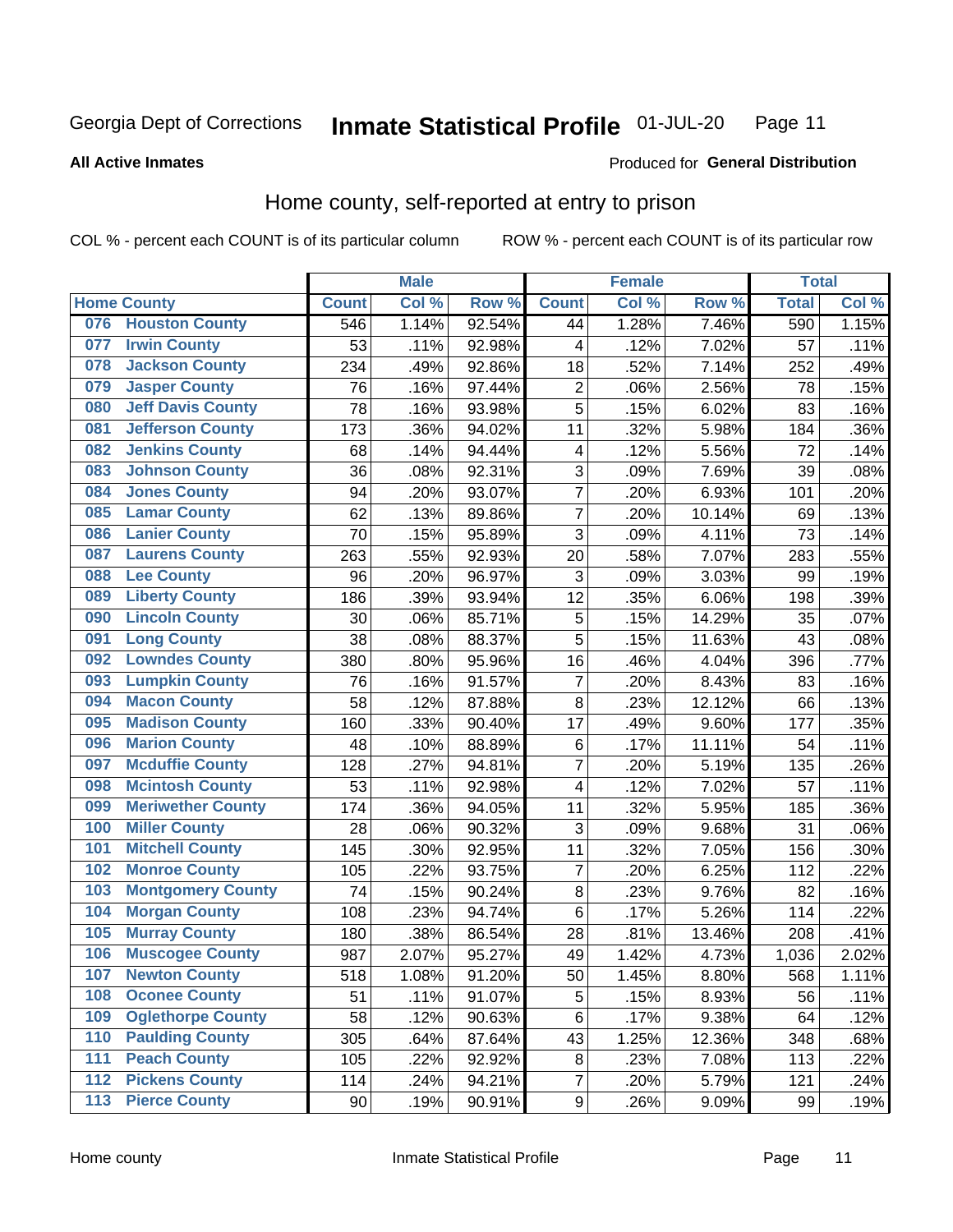#### Inmate Statistical Profile 01-JUL-20 Page 12

**All Active Inmates** 

#### Produced for General Distribution

## Home county, self-reported at entry to prison

COL % - percent each COUNT is of its particular column

|                    |                          |              | <b>Male</b> |         |                         | <b>Female</b> |                     | <b>Total</b>    |       |
|--------------------|--------------------------|--------------|-------------|---------|-------------------------|---------------|---------------------|-----------------|-------|
| <b>Home County</b> |                          | <b>Count</b> | Col %       | Row %   | <b>Count</b>            | Col %         | Row %               | <b>Total</b>    | Col % |
| 114                | <b>Pike County</b>       | 33           | .07%        | 94.29%  | $\overline{2}$          | .06%          | 5.71%               | $\overline{35}$ | .07%  |
| $\overline{115}$   | <b>Polk County</b>       | 228          | .48%        | 89.41%  | 27                      | .78%          | 10.59%              | 255             | .50%  |
| 116                | <b>Pulaski County</b>    | 48           | .10%        | 87.27%  | $\overline{7}$          | .20%          | 12.73%              | 55              | .11%  |
| 117                | <b>Putnam County</b>     | 111          | .23%        | 93.28%  | 8                       | .23%          | 6.72%               | 119             | .23%  |
| 118                | <b>Quitman County</b>    | 12           | .03%        | 100.00% |                         |               |                     | 12              | .02%  |
| 119                | <b>Rabun County</b>      | 40           | .08%        | 83.33%  | 8                       | .23%          | 16.67%              | 48              | .09%  |
| 120                | <b>Randolph County</b>   | 48           | .10%        | 90.57%  | 5                       | .15%          | 9.43%               | 53              | .10%  |
| 121                | <b>Richmond County</b>   | 1,595        | 3.34%       | 94.32%  | 96                      | 2.79%         | 5.68%               | 1,691           | 3.30% |
| 122                | <b>Rockdale County</b>   | 327          | .68%        | 91.85%  | 29                      | .84%          | 8.15%               | 356             | .70%  |
| 123                | <b>Schley County</b>     | 19           | .04%        | 100.00% |                         |               |                     | 19              | .04%  |
| 124                | <b>Screven County</b>    | 104          | .22%        | 96.30%  | $\overline{\mathbf{4}}$ | .12%          | 3.70%               | 108             | .21%  |
| 125                | <b>Seminole County</b>   | 67           | .14%        | 90.54%  | $\overline{7}$          | .20%          | 9.46%               | 74              | .14%  |
| 126                | <b>Spalding County</b>   | 382          | .80%        | 94.79%  | 21                      | .61%          | 5.21%               | 403             | .79%  |
| 127                | <b>Stephens County</b>   | 119          | .25%        | 90.84%  | 12                      | .35%          | 9.16%               | 131             | .26%  |
| 128                | <b>Stewart County</b>    | 31           | .06%        | 100.00% |                         |               |                     | 31              | .06%  |
| 129                | <b>Sumter County</b>     | 165          | .35%        | 95.38%  | 8                       | .23%          | 4.62%               | 173             | .34%  |
| 130                | <b>Talbot County</b>     | 38           | .08%        | 95.00%  | $\overline{2}$          | .06%          | 5.00%               | 40              | .08%  |
| 131                | <b>Taliaferro County</b> | 7            | .01%        | 87.50%  | $\mathbf 1$             | .03%          | 12.50%              | 8               | .02%  |
| 132                | <b>Tattnall County</b>   | 193          | .40%        | 93.69%  | 13                      | .38%          | 6.31%               | 206             | .40%  |
| 133                | <b>Taylor County</b>     | 50           | .10%        | 87.72%  | $\overline{7}$          | .20%          | 12.28%              | 57              | .11%  |
| 134                | <b>Telfair County</b>    | 82           | .17%        | 98.80%  | 1                       | .03%          | $\overline{1.20\%}$ | 83              | .16%  |
| 135                | <b>Terrell County</b>    | 65           | .14%        | 100.00% |                         |               |                     | 65              | .13%  |
| 136                | <b>Thomas County</b>     | 172          | .36%        | 96.09%  | $\overline{7}$          | .20%          | 3.91%               | 179             | .35%  |
| 137                | <b>Tift County</b>       | 264          | .55%        | 95.65%  | 12                      | .35%          | 4.35%               | 276             | .54%  |
| 138                | <b>Toombs County</b>     | 237          | .50%        | 92.94%  | 18                      | .52%          | 7.06%               | 255             | .50%  |
| 139                | <b>Towns County</b>      | 28           | .06%        | 80.00%  | 7                       | .20%          | 20.00%              | 35              | .07%  |
| 140                | <b>Treutlen County</b>   | 40           | .08%        | 93.02%  | $\overline{3}$          | .09%          | 6.98%               | 43              | .08%  |
| 141                | <b>Troup County</b>      | 485          | 1.02%       | 93.09%  | 36                      | 1.04%         | 6.91%               | 521             | 1.02% |
| $\overline{142}$   | <b>Turner County</b>     | 62           | .13%        | 95.38%  | 3                       | .09%          | 4.62%               | 65              | .13%  |
| 143                | <b>Twiggs County</b>     | 48           | .10%        | 96.00%  | $\overline{c}$          | .06%          | 4.00%               | 50              | .10%  |
| 144                | <b>Union County</b>      | 93           | .19%        | 89.42%  | 11                      | .32%          | 10.58%              | 104             | .20%  |
| 145                | <b>Upson County</b>      | 144          | .30%        | 94.74%  | 8                       | .23%          | 5.26%               | 152             | .30%  |
| 146                | <b>Walker County</b>     | 359          | .75%        | 90.66%  | 37                      | 1.07%         | 9.34%               | 396             | .77%  |
| 147                | <b>Walton County</b>     | 418          | .87%        | 91.47%  | 39                      | 1.13%         | 8.53%               | 457             | .89%  |
| 148                | <b>Ware County</b>       | 251          | .53%        | 95.80%  | 11                      | .32%          | 4.20%               | 262             | .51%  |
| 149                | <b>Warren County</b>     | 29           | .06%        | 93.55%  | $\overline{2}$          | .06%          | 6.45%               | 31              | .06%  |
| 150                | <b>Washington County</b> | 179          | .37%        | 92.27%  | 15                      | .44%          | 7.73%               | 194             | .38%  |
| 151                | <b>Wayne County</b>      | 187          | .39%        | 93.50%  | 13                      | .38%          | 6.50%               | 200             | .39%  |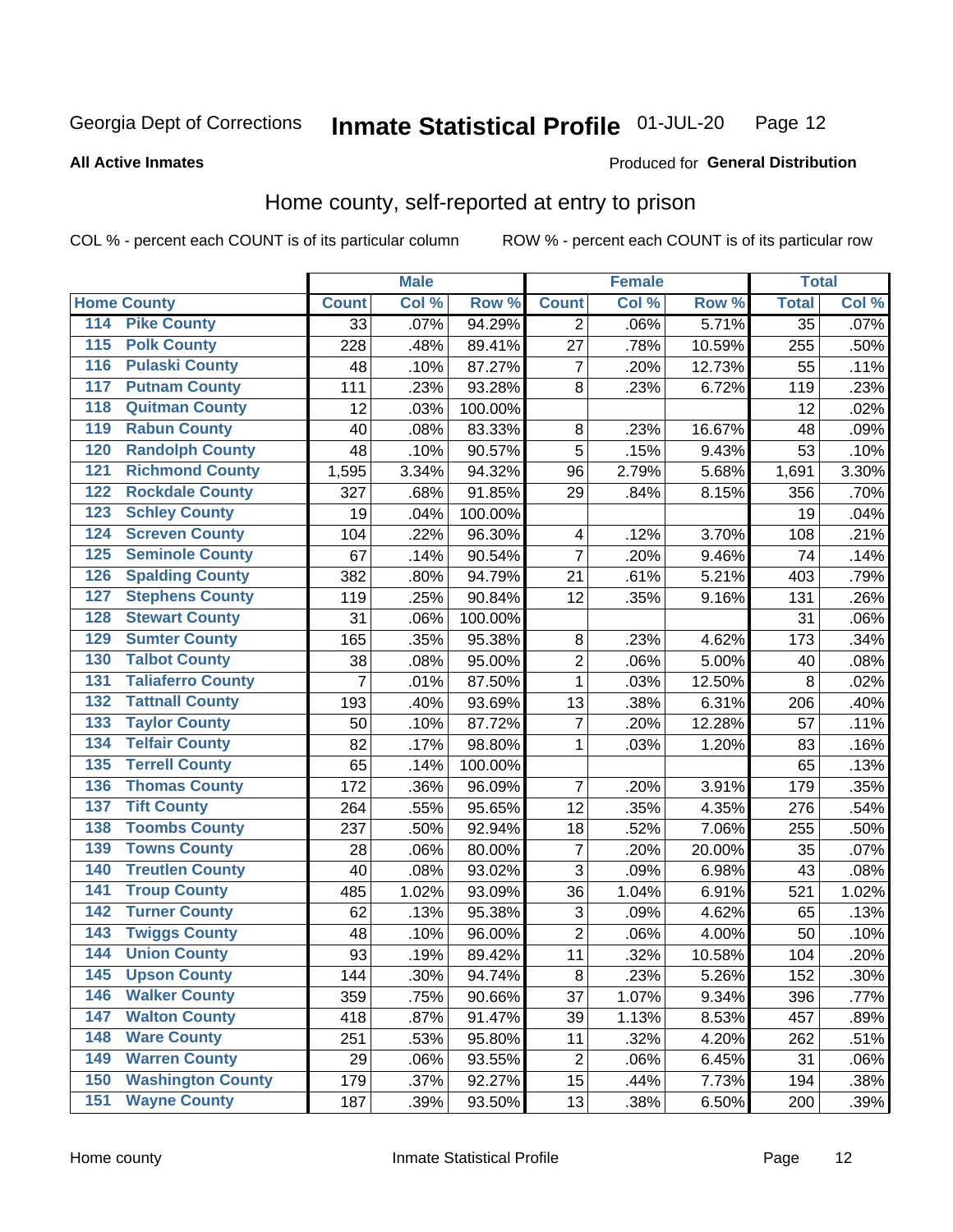#### Inmate Statistical Profile 01-JUL-20 Page 13

**All Active Inmates** 

#### Produced for General Distribution

## Home county, self-reported at entry to prison

COL % - percent each COUNT is of its particular column

|     |                             |              | <b>Male</b> |        |                | <b>Female</b> |        | <b>Total</b> |       |
|-----|-----------------------------|--------------|-------------|--------|----------------|---------------|--------|--------------|-------|
|     | <b>Home County</b>          | <b>Count</b> | Col %       | Row %  | <b>Count</b>   | Col %         | Row %  | <b>Total</b> | Col % |
| 152 | <b>Webster County</b>       | 6            | .01%        | 85.71% |                | .03%          | 14.29% |              | .01%  |
| 153 | <b>Wheeler County</b>       | 80           | .17%        | 96.39% | 3              | .09%          | 3.61%  | 83           | .16%  |
| 154 | <b>White County</b>         | 83           | $.17\%$     | 90.22% | 9              | .26%          | 9.78%  | 92           | .18%  |
| 155 | <b>Whitfield County</b>     | 503          | 1.05%       | 90.31% | 54             | 1.57%         | 9.69%  | 557          | 1.09% |
| 156 | <b>Wilcox County</b>        | 49           | .10%        | 96.08% | $\overline{2}$ | .06%          | 3.92%  | 51           | .10%  |
| 157 | <b>Wilkes County</b>        | 55           | .12%        | 93.22% | 4              | .12%          | 6.78%  | 59           | .12%  |
| 158 | <b>Wilkinson County</b>     | 51           | $.11\%$     | 94.44% | 3              | .09%          | 5.56%  | 54           | .11%  |
| 159 | <b>Worth County</b>         | 115          | .24%        | 92.74% | 9              | .26%          | 7.26%  | 124          | .24%  |
| 999 | <b>Other Custody/Out Of</b> | 119          | .25%        | 95.20% | 6              | .17%          | 4.80%  | 125          | .24%  |
|     | <b>State</b>                |              |             |        |                |               |        |              |       |
|     | <b>Total Rported</b>        | 47,773       | 100%        | 93.27% | 3,446          | 100%          | 6.73%  | 51,219       | 100%  |

| Reported<br>NO |                                        |       |                         |
|----------------|----------------------------------------|-------|-------------------------|
| `otal<br>_____ | $- - - -$<br>$\rightarrow$<br>- 11<br> | 3,446 | <b>54 240</b><br>כו בוי |

|  | Mode (most frequent) | <b>Fulton County</b> | <b>Fulton County</b> | <b>Fulton County</b> |
|--|----------------------|----------------------|----------------------|----------------------|
|--|----------------------|----------------------|----------------------|----------------------|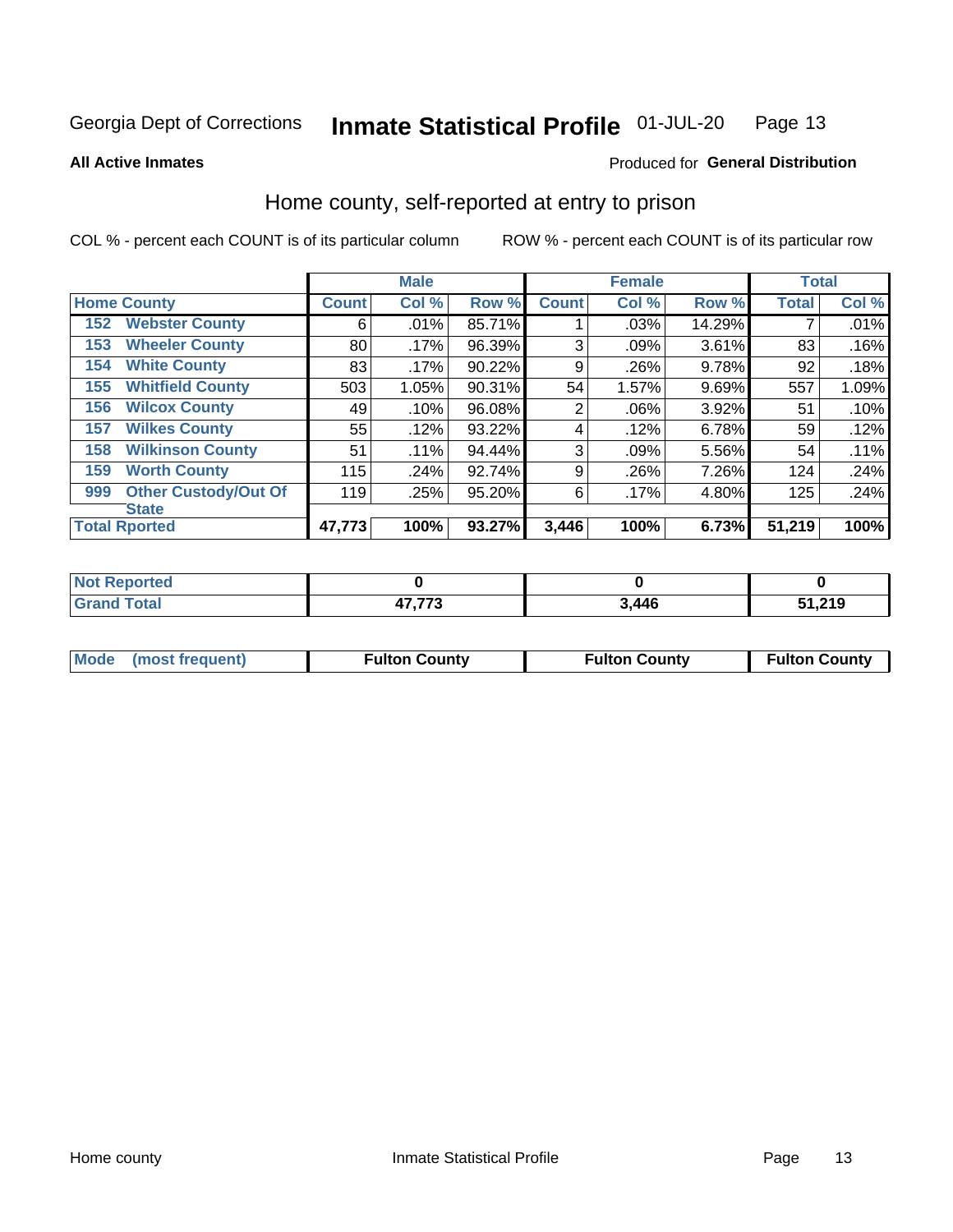#### Inmate Statistical Profile 01-JUL-20 Page 14

#### **All Active Inmates**

#### Produced for General Distribution

## Employment status before prison, self-reported at entry to prison

COL % - percent each COUNT is of its particular column

|                             |              | <b>Male</b> |         |              | <b>Female</b> |        |        | <b>Total</b> |
|-----------------------------|--------------|-------------|---------|--------------|---------------|--------|--------|--------------|
| <b>Employment Status</b>    | <b>Count</b> | Col %       | Row %   | <b>Count</b> | Col %         | Row %  | Total  | Col %        |
| <b>Full Time</b><br>01      | 13,170       | 45.34%      | 95.49%  | 622          | 33.91%        | 4.51%  | 13,792 | 44.66%       |
| <b>Part Time</b><br>02      | 2,020        | 6.95%       | 92.83%  | 156          | 8.51%         | 7.17%  | 2,176  | 7.05%        |
| Unempl $<$ 6M<br>03         | 1,846        | 6.35%       | 98.09%  | 36           | 1.96%         | 1.91%  | 1,882  | 6.09%        |
| Unempl > 6M<br>04           | 6,856        | 23.60%      | 91.73%  | 618          | 33.70%        | 8.27%  | 7,474  | 24.20%       |
| <b>Never Worked</b><br>05   | 3,138        | 10.80%      | 95.50%  | 148          | 8.07%         | 4.50%  | 3,286  | 10.64%       |
| <b>Student</b><br>06        | 798          | 2.75%       | 95.34%  | 39           | 2.13%         | 4.66%  | 837    | 2.71%        |
| 07<br><b>Incapable</b>      | 1,221        | 4.20%       | 85.03%  | 215          | 11.72%        | 14.97% | 1,436  | 4.65%        |
| <b>UNKNOWN</b><br><b>20</b> |              | $.01\%$     | 100.00% |              |               |        |        | .01%         |
| <b>Total Reported</b>       | 29,050       | 100%        | 94.06%  | 1,834        | 100%          | 5.94%  | 30,884 | 100%         |

| <b>Not Reported</b> | 18,724 | .612  | 20,336 |
|---------------------|--------|-------|--------|
| <b>Grand Total</b>  | 47,774 | 3,446 | 51,220 |

| <b>Mode (most frequent)</b> | $^{\prime\prime}$ Time | <b>Time</b><br>rull i |
|-----------------------------|------------------------|-----------------------|
|                             |                        |                       |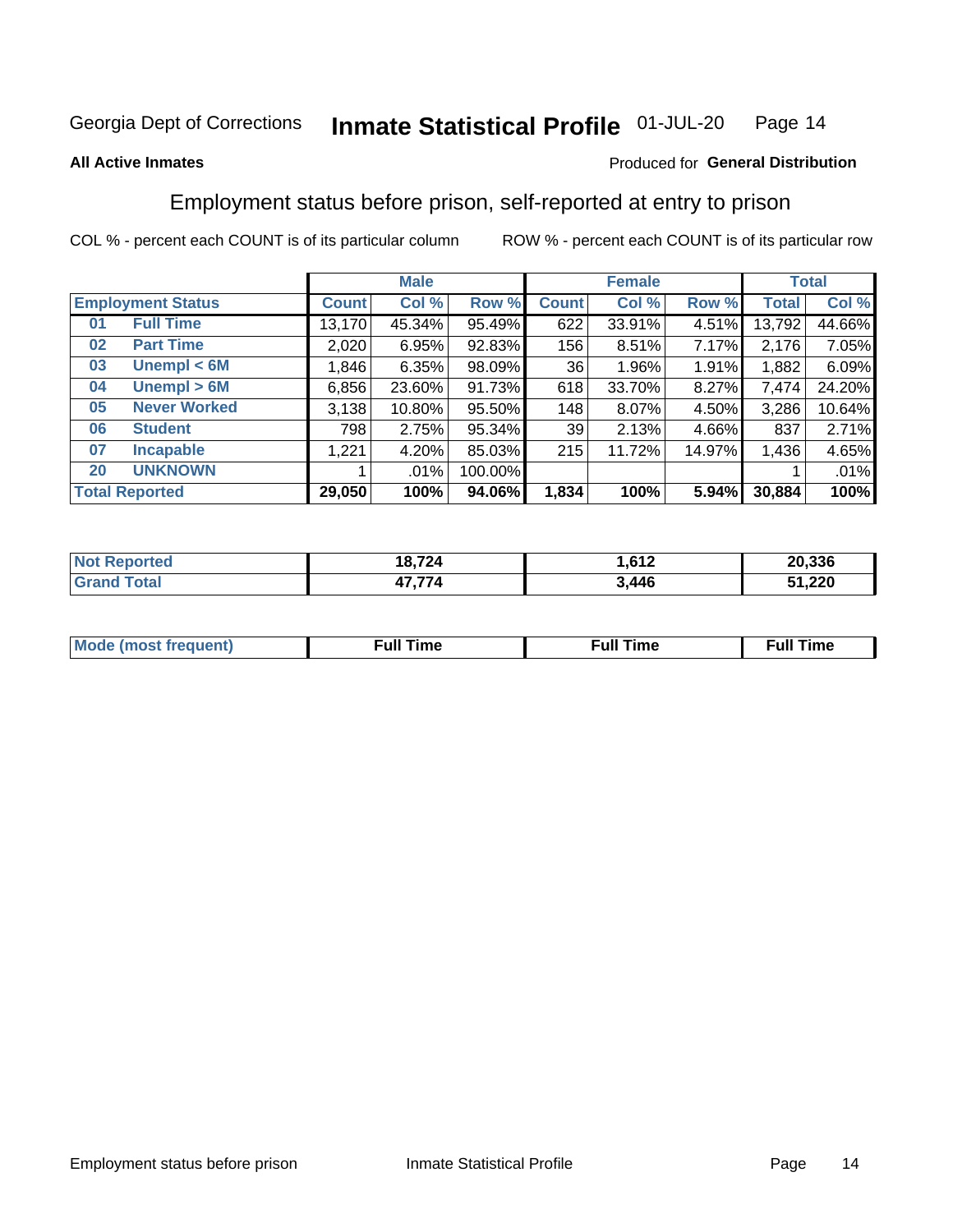#### **All Active Inmates**

Produced for General Distribution

## Age at admission

COL % - percent each COUNT is of its particular column

|                         |              | <b>Male</b> |         |                | <b>Female</b>       |        |              | <b>Total</b> |
|-------------------------|--------------|-------------|---------|----------------|---------------------|--------|--------------|--------------|
| <b>Age At Admission</b> | <b>Count</b> | Col %       | Row %   | <b>Count</b>   | Col %               | Row %  | <b>Total</b> | Col %        |
| 13                      | 1            | 0.01%       | 100.00% |                |                     |        | 1            | 0.01%        |
| $\overline{14}$         | 5            | 0.01%       | 83.33%  | 1              | 0.03%               | 16.67% | $\,6$        | 0.01%        |
| 15                      | 36           | 0.08%       | 100.00% |                |                     |        | 36           | 0.07%        |
| 16                      | 111          | 0.23%       | 98.23%  | $\overline{2}$ | 0.06%               | 1.77%  | 113          | 0.22%        |
| $\overline{17}$         | 607          | 1.27%       | 95.29%  | 30             | 0.87%               | 4.71%  | 637          | 1.24%        |
| 18                      | 1,240        | 2.60%       | 96.65%  | 43             | 1.25%               | 3.35%  | 1,283        | 2.50%        |
| 19                      | 1,712        | 3.58%       | 96.61%  | 60             | 1.74%               | 3.39%  | 1,772        | 3.46%        |
| $\overline{20}$         | 1,926        | 4.03%       | 95.58%  | 89             | 2.58%               | 4.42%  | 2,015        | 3.93%        |
| $\overline{21}$         | 1,893        | 3.96%       | 95.41%  | 91             | 2.64%               | 4.59%  | 1,984        | 3.87%        |
| $\overline{22}$         | 1,946        | 4.07%       | 95.07%  | 101            | 2.93%               | 4.93%  | 2,047        | 4.00%        |
| 23                      | 1,852        | 3.88%       | 94.54%  | 107            | 3.11%               | 5.46%  | 1,959        | 3.82%        |
| $\overline{24}$         | 1,795        | 3.76%       | 93.01%  | 135            | 3.92%               | 6.99%  | 1,930        | 3.77%        |
| $\overline{25}$         | 1,775        | 3.72%       | 93.62%  | 121            | 3.51%               | 6.38%  | 1,896        | 3.70%        |
| 26                      | 1,783        | 3.73%       | 93.01%  | 134            | 3.89%               | 6.99%  | 1,917        | 3.74%        |
| $\overline{27}$         | 1,811        | 3.79%       | 93.69%  | 122            | 3.54%               | 6.31%  | 1,933        | 3.77%        |
| 28                      | 1,686        | 3.53%       | 93.00%  | 127            | 3.69%               | 7.00%  | 1,813        | 3.54%        |
| 29                      | 1,661        | 3.48%       | 92.18%  | 141            | 4.09%               | 7.82%  | 1,802        | 3.52%        |
| 30                      | 1,608        | 3.37%       | 92.25%  | 135            | 3.92%               | 7.75%  | 1,743        | 3.40%        |
| 31                      | 1,498        | 3.14%       | 92.13%  | 128            | 3.71%               | 7.87%  | 1,626        | 3.17%        |
| 32                      | 1,421        | 2.97%       | 90.97%  | 141            | 4.09%               | 9.03%  | 1,562        | 3.05%        |
| 33                      | 1,417        | 2.97%       | 91.54%  | 131            | 3.80%               | 8.46%  | 1,548        | 3.02%        |
| 34                      | 1,327        | 2.78%       | 91.71%  | 120            | 3.48%               | 8.29%  | 1,447        | 2.83%        |
| 35                      | 1,301        | 2.72%       | 92.53%  | 105            | 3.05%               | 7.47%  | 1,406        | 2.75%        |
| 36                      | 1,246        | 2.61%       | 93.75%  | 83             | 2.41%               | 6.25%  | 1,329        | 2.59%        |
| $\overline{37}$         | 1,261        | 2.64%       | 92.58%  | 101            | 2.93%               | 7.42%  | 1,362        | 2.66%        |
| 38                      | 1,158        | 2.42%       | 92.27%  | 97             | 2.81%               | 7.73%  | 1,255        | 2.45%        |
| 39                      | 1,090        | 2.28%       | 92.29%  | 91             | 2.64%               | 7.71%  | 1,181        | 2.31%        |
| 40                      | 1,065        | 2.23%       | 92.45%  | 87             | 2.52%               | 7.55%  | 1,152        | 2.25%        |
| 41                      | 989          | 2.07%       | 91.83%  | 88             | 2.55%               | 8.17%  | 1,077        | 2.10%        |
| 42                      | 879          | 1.84%       | 93.51%  | 61             | $\overline{1.77\%}$ | 6.49%  | 940          | 1.84%        |
| 43                      | 807          | 1.69%       | 91.91%  | 71             | 2.06%               | 8.09%  | 878          | 1.71%        |
| 44                      | 721          | 1.51%       | 91.61%  | 66             | 1.92%               | 8.39%  | 787          | 1.54%        |
| 45                      | 732          | 1.53%       | 92.66%  | 58             | 1.68%               | 7.34%  | 790          | 1.54%        |
| 46                      | 708          | 1.48%       | 91.95%  | 62             | 1.80%               | 8.05%  | 770          | 1.50%        |
| 47                      | 657          | 1.38%       | 90.25%  | 71             | 2.06%               | 9.75%  | 728          | 1.42%        |
| 48                      | 636          | 1.33%       | 91.64%  | 58             | 1.68%               | 8.36%  | 694          | 1.35%        |
| 49                      | 556          | 1.16%       | 91.60%  | 51             | 1.48%               | 8.40%  | 607          | 1.19%        |
| 50                      | 529          | 1.11%       | 90.58%  | 55             | 1.60%               | 9.42%  | 584          | 1.14%        |
| $\overline{51}$         | 456          | 0.95%       | 94.02%  | 29             | 0.84%               | 5.98%  | 485          | 0.95%        |
| 52                      | 488          | 1.02%       | 94.39%  | 29             | 0.84%               | 5.61%  | 517          | 1.01%        |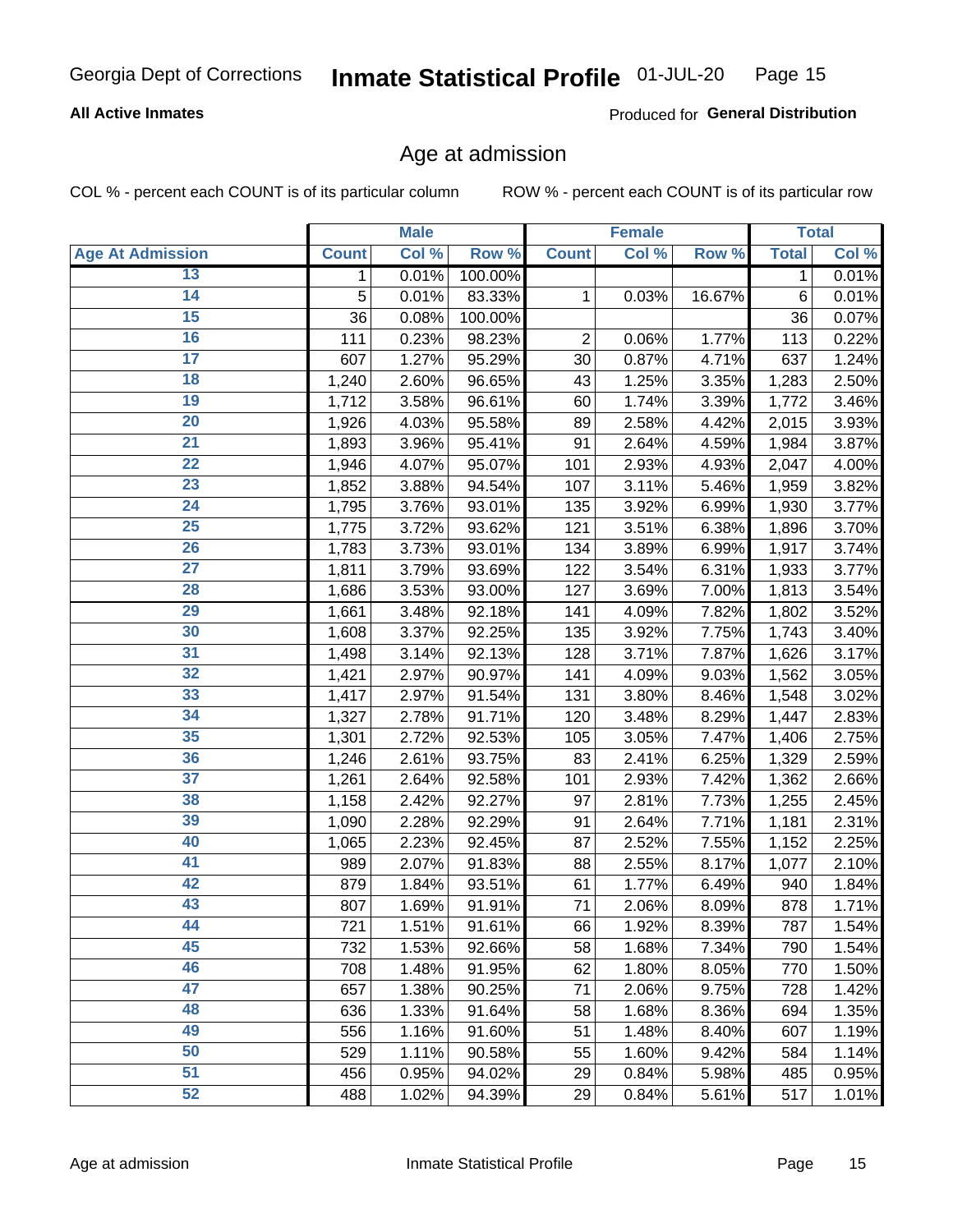#### **All Active Inmates**

Produced for General Distribution

## Age at admission

COL % - percent each COUNT is of its particular column

|                         |                         | <b>Male</b> |         |                  | <b>Female</b> |        |                | <b>Total</b> |
|-------------------------|-------------------------|-------------|---------|------------------|---------------|--------|----------------|--------------|
| <b>Age At Admission</b> | <b>Count</b>            | Col %       | Row %   | <b>Count</b>     | Col %         | Row %  | <b>Total</b>   | Col %        |
| 53                      | 440                     | 0.92%       | 92.44%  | 36               | 1.04%         | 7.56%  | 476            | 0.93%        |
| 54                      | 381                     | 0.80%       | 92.93%  | 29               | 0.84%         | 7.07%  | 410            | 0.80%        |
| 55                      | 357                     | 0.75%       | 92.49%  | 29               | 0.84%         | 7.51%  | 386            | 0.75%        |
| 56                      | 334                     | 0.70%       | 93.04%  | 25               | 0.73%         | 6.96%  | 359            | 0.70%        |
| $\overline{57}$         | 297                     | 0.62%       | 94.89%  | 16               | 0.46%         | 5.11%  | 313            | 0.61%        |
| 58                      | 255                     | 0.53%       | 93.07%  | 19               | 0.55%         | 6.93%  | 274            | 0.53%        |
| 59                      | 208                     | 0.44%       | 92.44%  | 17               | 0.49%         | 7.56%  | 225            | 0.44%        |
| 60                      | 193                     | 0.40%       | 95.07%  | 10               | 0.29%         | 4.93%  | 203            | 0.40%        |
| 61                      | 169                     | 0.35%       | 94.94%  | $\boldsymbol{9}$ | 0.26%         | 5.06%  | 178            | 0.35%        |
| 62                      | 130                     | 0.27%       | 93.53%  | $\boldsymbol{9}$ | 0.26%         | 6.47%  | 139            | 0.27%        |
| 63                      | 114                     | 0.24%       | 93.44%  | 8                | 0.23%         | 6.56%  | 122            | 0.24%        |
| 64                      | 83                      | 0.17%       | 97.65%  | $\overline{2}$   | 0.06%         | 2.35%  | 85             | 0.17%        |
| 65                      | 75                      | 0.16%       | 97.40%  | $\overline{2}$   | 0.06%         | 2.60%  | 77             | 0.15%        |
| 66                      | 57                      | 0.12%       | 95.00%  | $\overline{3}$   | 0.09%         | 5.00%  | 60             | 0.12%        |
| 67                      | 55                      | 0.12%       | 98.21%  | 1                | 0.03%         | 1.79%  | 56             | 0.11%        |
| 68                      | 47                      | 0.10%       | 92.16%  | 4                | 0.12%         | 7.84%  | 51             | 0.10%        |
| 69                      | 35                      | 0.07%       | 97.22%  | 1                | 0.03%         | 2.78%  | 36             | 0.07%        |
| 70                      | 30                      | 0.06%       | 100.00% |                  |               |        | 30             | 0.06%        |
| $\overline{71}$         | 20                      | 0.04%       | 95.24%  | 1                | 0.03%         | 4.76%  | 21             | 0.04%        |
| $\overline{72}$         | 20                      | 0.04%       | 95.24%  | $\mathbf 1$      | 0.03%         | 4.76%  | 21             | 0.04%        |
| $\overline{73}$         | 22                      | 0.05%       | 100.00% |                  |               |        | 22             | 0.04%        |
| $\overline{74}$         | 9                       | 0.02%       | 90.00%  | 1                | 0.03%         | 10.00% | 10             | 0.02%        |
| 75                      | 11                      | 0.02%       | 91.67%  | 1                | 0.03%         | 8.33%  | 12             | 0.02%        |
| 76                      | 9                       | 0.02%       | 100.00% |                  |               |        | 9              | 0.02%        |
| $\overline{77}$         | $\overline{3}$          | 0.01%       | 100.00% |                  |               |        | 3              | 0.01%        |
| 78                      | 8                       | 0.02%       | 100.00% |                  |               |        | 8              | 0.02%        |
| 80                      | 3                       | 0.01%       | 100.00% |                  |               |        | 3              | 0.01%        |
| $\overline{81}$         | $\overline{\mathbf{4}}$ | 0.01%       | 100.00% |                  |               |        | 4              | 0.01%        |
| 82                      | 6                       | 0.01%       | 100.00% |                  |               |        | 6              | 0.01%        |
| 83                      | 3                       | 0.01%       | 100.00% |                  |               |        | 3              | 0.01%        |
| 84                      | $\overline{2}$          | 0.01%       | 100.00% |                  |               |        | $\overline{2}$ | 0.01%        |
| 86                      | $\mathbf 1$             | 0.01%       | 100.00% |                  |               |        | 1              | 0.01%        |
| 87                      | $\mathbf 1$             | 0.01%       | 100.00% |                  |               |        | $\mathbf{1}$   | 0.01%        |
| <b>Total Reported</b>   | 47,772                  | 100%        | 93.27%  | 3,446            | 100%          | 6.73%  | 51,218         | 100%         |

| кно |                          |       |                    |
|-----|--------------------------|-------|--------------------|
|     | $1 - - - -$<br>. .<br>., | 3.446 | <b>E4 940</b><br>. |

| <b>Mear</b> |
|-------------|
|-------------|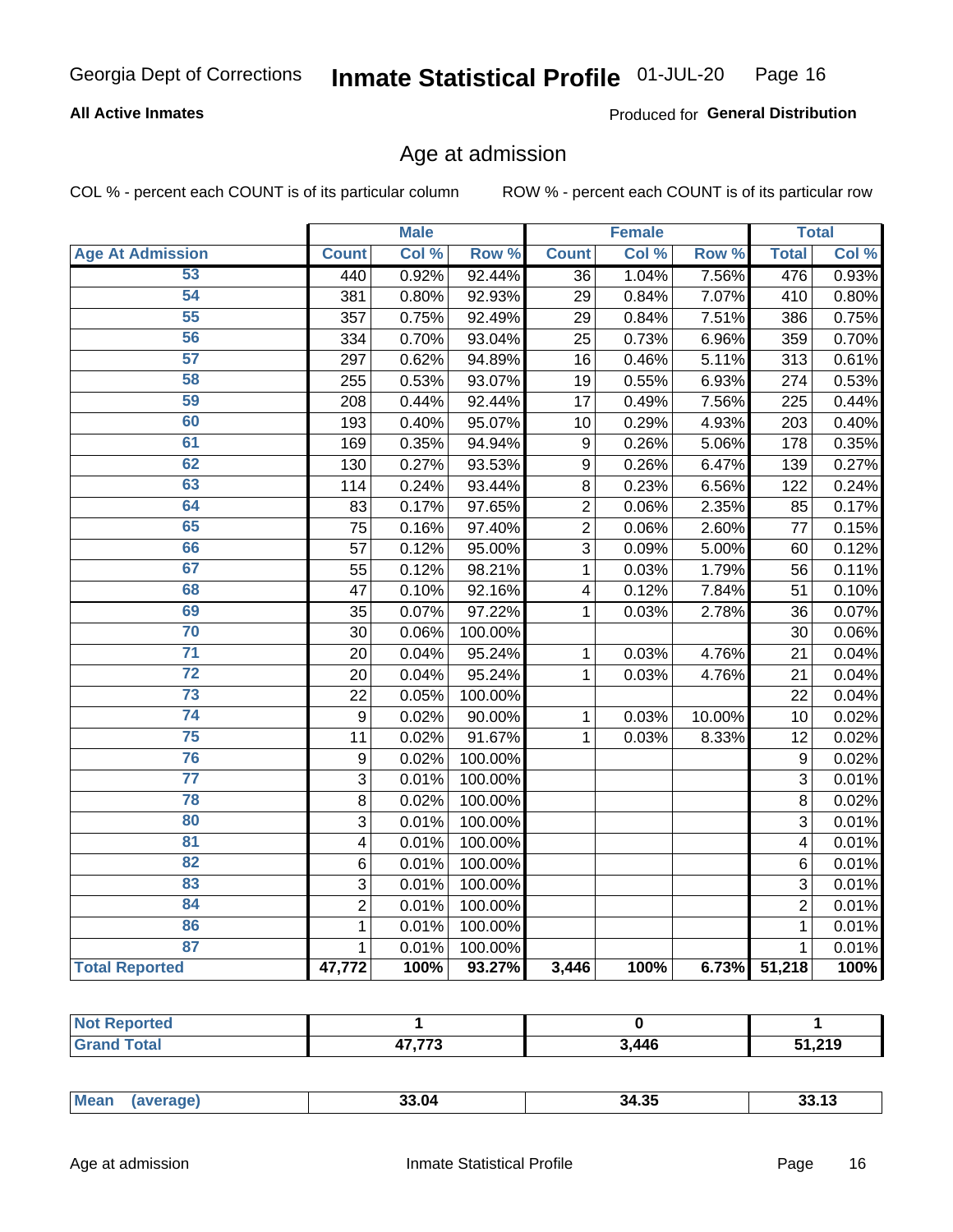## **All Active Inmates**

Produced for General Distribution

## Age at admission

COL % - percent each COUNT is of its particular column

|                                 | <b>Male</b> | <b>Female</b> | <b>Total</b> |
|---------------------------------|-------------|---------------|--------------|
| MetiRep(anieldig)               | 21          | 33            | 31           |
| <b>Gladed Totadst frequent)</b> | ົ           | 29            | n.<br>ZZ     |
|                                 |             |               |              |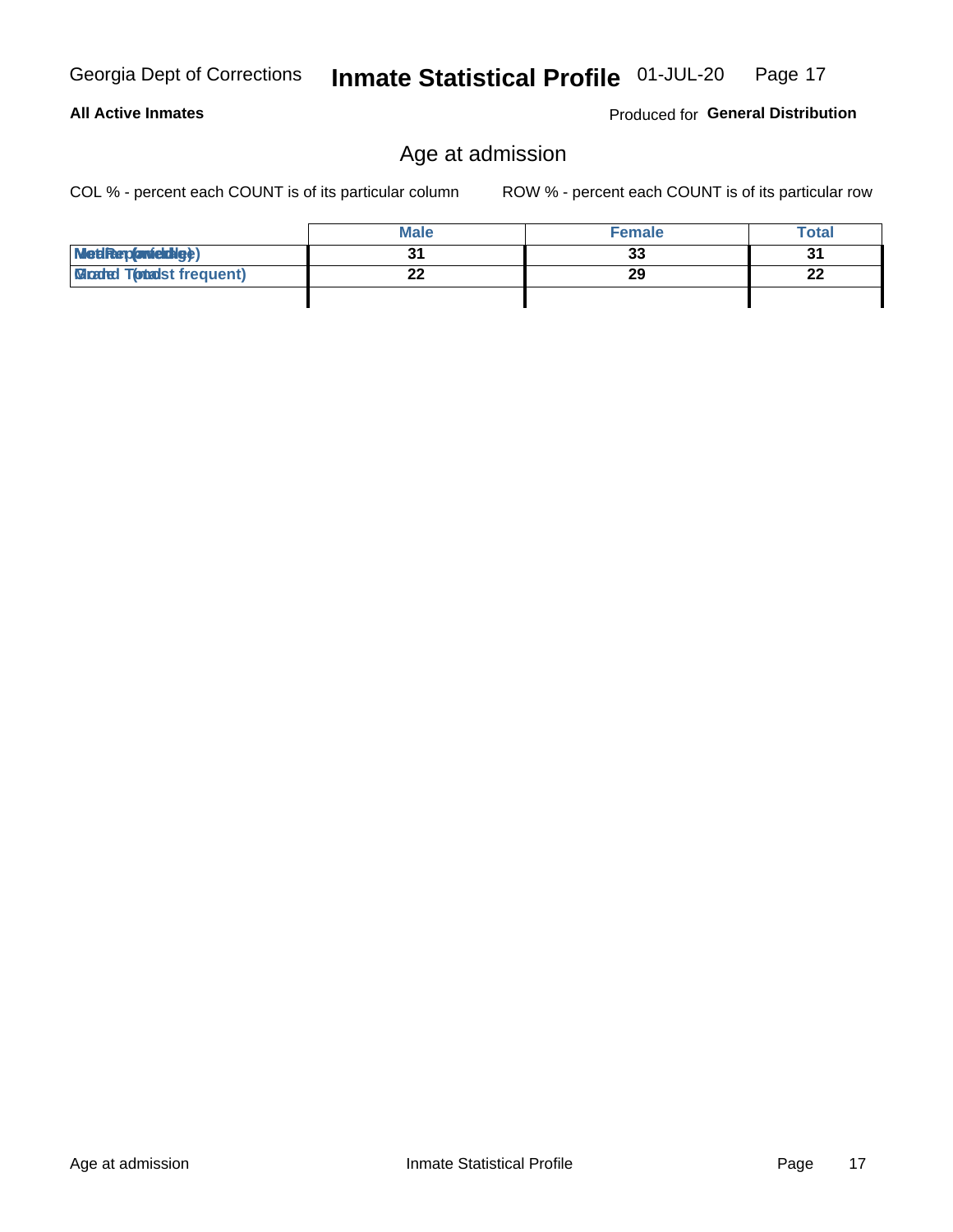#### **All Active Inmates**

#### Produced for General Distribution

## Height, measured at entry to prison

COL % - percent each COUNT is of its particular column

|                         |                | <b>Male</b> |         |              | <b>Female</b> |        |                | <b>Total</b> |
|-------------------------|----------------|-------------|---------|--------------|---------------|--------|----------------|--------------|
| <b>Height</b>           | <b>Count</b>   | Col %       | Row %   | <b>Count</b> | Col %         | Row %  | <b>Total</b>   | Col %        |
| $\overline{\mathbf{0}}$ | 576            | 1.21%       | 94.43%  | 34           | 0.99%         | 5.57%  | 610            | 1.19%        |
| 4'02''                  | 1              | 0.01%       | 100.00% |              |               |        | 1              | 0.01%        |
| 4'03''                  | 3              | 0.01%       | 100.00% |              |               |        | 3              | 0.01%        |
| 4'04"                   | 1              | 0.01%       | 100.00% |              |               |        | 1              | 0.01%        |
| 4'05"                   | 3              | 0.01%       | 75.00%  | 1            | 0.03%         | 25.00% | 4              | 0.01%        |
| 4'06"                   | 1              | 0.01%       | 100.00% |              |               |        | 1              | 0.01%        |
| 4'07"                   | 1              | 0.01%       | 33.33%  | 2            | 0.06%         | 66.67% | 3              | 0.01%        |
| 4'08"                   | 6              | 0.01%       | 60.00%  | 4            | 0.12%         | 40.00% | 10             | 0.02%        |
| 4'09"                   | $\overline{2}$ | 0.01%       | 14.29%  | 12           | 0.35%         | 85.71% | 14             | 0.03%        |
| 4'10"                   | $\,6$          | 0.01%       | 33.33%  | 12           | 0.35%         | 66.67% | 18             | 0.04%        |
| 4'11''                  | 22             | 0.05%       | 20.56%  | 85           | 2.47%         | 79.44% | 107            | 0.21%        |
| 5'00''                  | 97             | 0.20%       | 45.75%  | 115          | 3.34%         | 54.25% | 212            | 0.41%        |
| 5'01"                   | 103            | 0.22%       | 35.27%  | 189          | 5.48%         | 64.73% | 292            | 0.57%        |
| 5'02"                   | 260            | 0.54%       | 45.30%  | 314          | 9.11%         | 54.70% | 574            | 1.12%        |
| 5'03''                  | 393            | 0.82%       | 46.29%  | 456          | 13.23%        | 53.71% | 849            | 1.66%        |
| 5'04"                   | 895            | 1.87%       | 64.48%  | 493          | 14.31%        | 35.52% | 1,388          | 2.71%        |
| 5'05"                   | 1,705          | 3.57%       | 80.31%  | 418          | 12.13%        | 19.69% | 2,123          | 4.14%        |
| 5'06''                  | 3,269          | 6.84%       | 87.81%  | 454          | 13.17%        | 12.19% | 3,723          | 7.27%        |
| 5'07''                  | 3,811          | 7.98%       | 91.59%  | 350          | 10.16%        | 8.41%  | 4,161          | 8.12%        |
| 5'08''                  | 4,630          | 9.69%       | 95.54%  | 216          | 6.27%         | 4.46%  | 4,846          | 9.46%        |
| 5'09''                  | 6,037          | 12.64%      | 97.62%  | 147          | 4.27%         | 2.38%  | 6,184          | 12.07%       |
| 5'10''                  | 5,212          | 10.91%      | 98.43%  | 83           | 2.41%         | 1.57%  | 5,295          | 10.34%       |
| 5'11''                  | 5,637          | 11.80%      | 99.51%  | 28           | 0.81%         | 0.49%  | 5,665          | 11.06%       |
| 6'00''                  | 5,323          | 11.14%      | 99.63%  | 20           | 0.58%         | 0.37%  | 5,343          | 10.43%       |
| 6'01''                  | 3,865          | 8.09%       | 99.79%  | 8            | 0.23%         | 0.21%  | 3,873          | 7.56%        |
| 6'02"                   | 2,843          | 5.95%       | 100.00% |              |               |        | 2,843          | 5.55%        |
| 6'03''                  | 1,582          | 3.31%       | 99.75%  | 4            | 0.12%         | 0.25%  | 1,586          | 3.10%        |
| 6'04"                   | 839            | 1.76%       | 99.88%  | 1            | 0.03%         | 0.12%  | 840            | 1.64%        |
| 6'05"                   | 358            | 0.75%       | 100.00% |              |               |        | 358            | 0.70%        |
| 6'06''                  | 163            | 0.34%       | 100.00% |              |               |        | 163            | 0.32%        |
| 6'07''                  | 52             | 0.11%       | 100.00% |              |               |        | 52             | 0.10%        |
| 6'08"                   | 31             | 0.06%       | 100.00% |              |               |        | 31             | 0.06%        |
| 6'09''                  | 23             | 0.05%       | 100.00% |              |               |        | 23             | 0.04%        |
| 6'10''                  | 7              | 0.01%       | 100.00% |              |               |        | $\overline{7}$ | 0.01%        |
| 6'11''                  | 8              | 0.02%       | 100.00% |              |               |        | 8              | 0.02%        |
| 7'00"                   | 6              | 0.01%       | 100.00% |              |               |        | 6              | 0.01%        |
| 7'02"                   | 1              | 0.01%       | 100.00% |              |               |        | 1              | 0.01%        |
| 7'03''                  | 1              | 0.01%       | 100.00% |              |               |        | 1              | 0.01%        |
| <b>Total Reported</b>   | 47,773         | 100%        | 93.27%  | 3,446        | 100%          | 6.73%  | 51,219         | 100%         |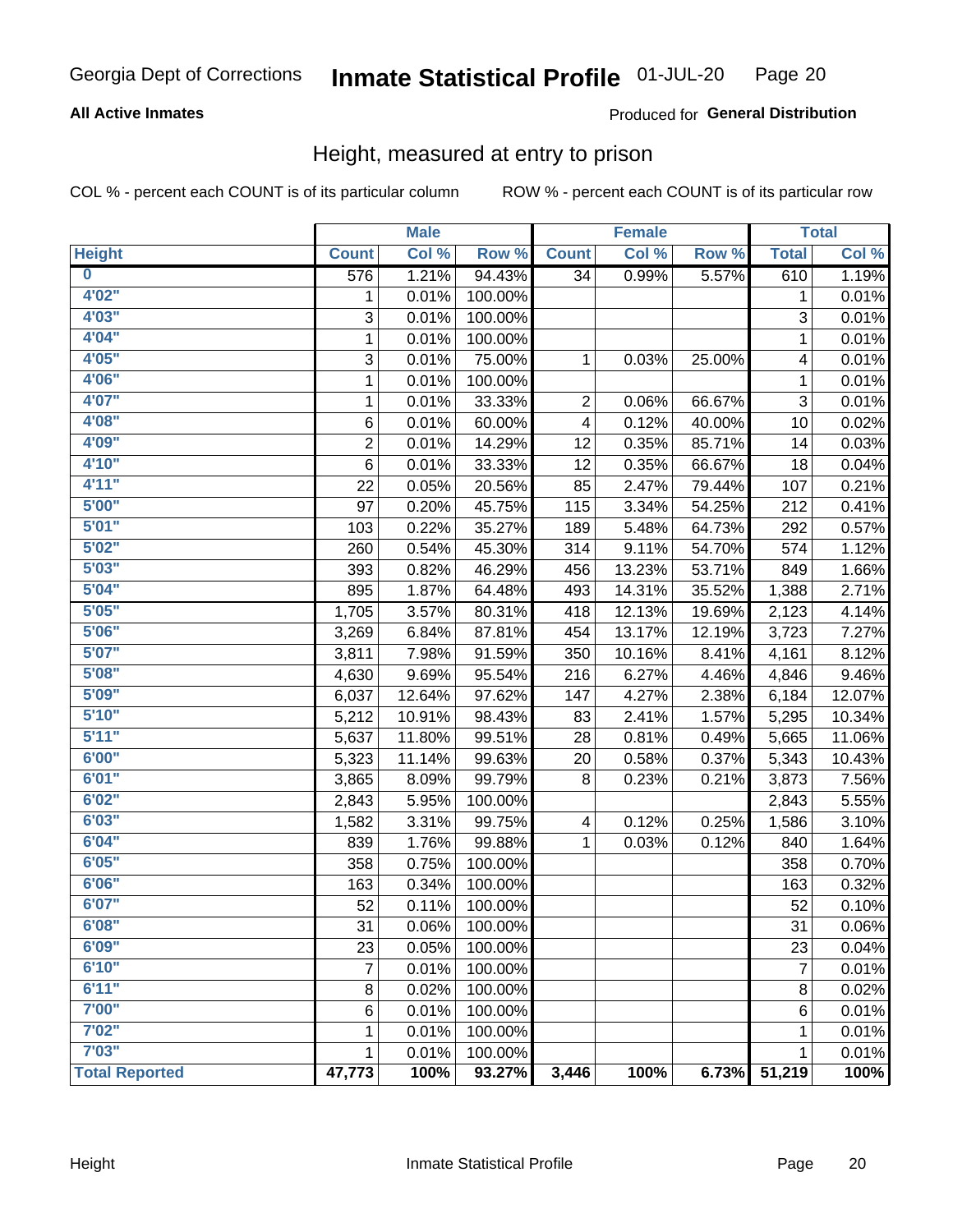#### **All Active Inmates**

Produced for General Distribution

## Height, measured at entry to prison

COL % - percent each COUNT is of its particular column

|                     | <b>Male</b> | <b>Female</b> | <b>Total</b> |
|---------------------|-------------|---------------|--------------|
| <b>Not Reported</b> |             |               |              |
| <b>Grand Total</b>  | 47,773      | 3,446         | 51,219       |

| <b>Mean</b> | 'average) | EI4 OIL | 5'05" | 5'10" |
|-------------|-----------|---------|-------|-------|
|             |           |         |       |       |
| $M_{\odot}$ | frequent) | 5'09"   | 5'04" | 5'09" |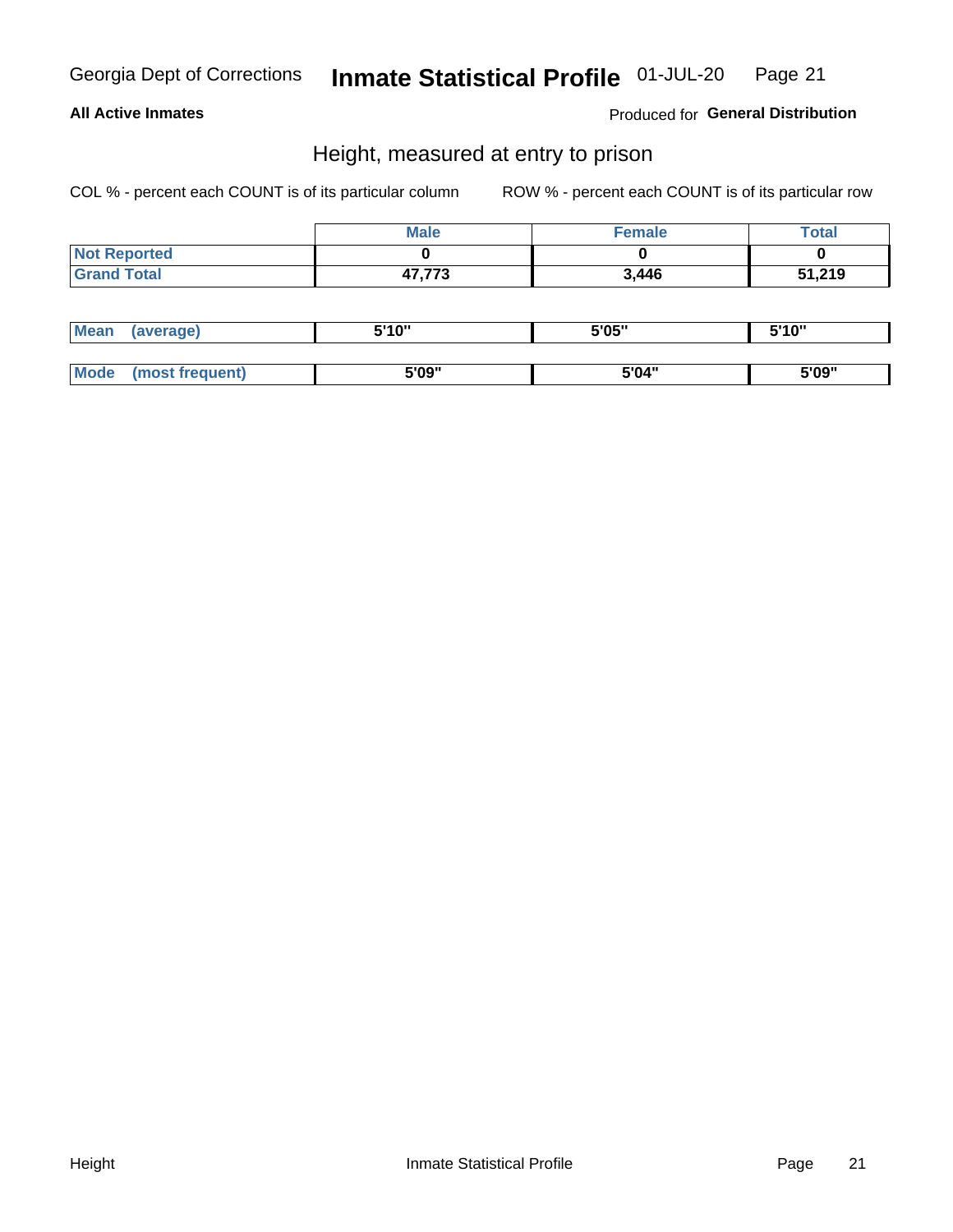**All Active Inmates** 

Produced for General Distribution

## Weight, measured at entry to prison

COL % - percent each COUNT is of its particular column ROW % - percent each COUNT is of its particular row

|                                |                | <b>Male</b> |         |                         | <b>Female</b> |        |              | <b>Total</b> |
|--------------------------------|----------------|-------------|---------|-------------------------|---------------|--------|--------------|--------------|
| Weight                         | <b>Count</b>   | Col %       | Row %   | <b>Count</b>            | Col %         | Row %  | <b>Total</b> | Col %        |
| <b>Under 80 pounds</b>         | 9              | 0.02%       | 100.00% |                         |               |        | 9            | 0.02%        |
| <b>90 - 99 pounds</b>          | $\overline{3}$ | 0.01%       | 50.00%  | 3                       | 0.09%         | 50.00% | $\,6\,$      | 0.01%        |
| 100 - 109 pounds               | 38             | 0.08%       | 50.00%  | 38                      | 1.12%         | 50.00% | 76           | 0.15%        |
| 110 - 119 pounds               | 125            | 0.26%       | 64.77%  | 68                      | 2.00%         | 35.23% | 193          | 0.38%        |
| 120 - 129 pounds               | 547            | 1.16%       | 77.04%  | 163                     | 4.78%         | 22.96% | 710          | 1.40%        |
| 130 - 139 pounds               | 1,632          | 3.46%       | 86.62%  | 252                     | 7.39%         | 13.38% | 1,884        | 3.72%        |
| 140 - 149 pounds               | 3,213          | 6.80%       | 90.74%  | 328                     | 9.62%         | 9.26%  | 3,541        | 6.99%        |
| 150 - 159 pounds               | 4,874          | 10.32%      | 92.66%  | 386                     | 11.33%        | 7.34%  | 5,260        | 10.39%       |
| 160 - 169 pounds               | 6,154          | 13.03%      | 94.16%  | 382                     | 11.21%        | 5.84%  | 6,536        | 12.91%       |
| 170 - 179 pounds               | 5,837          | 12.36%      | 94.22%  | 358                     | 10.50%        | 5.78%  | 6,195        | 12.24%       |
| 180 - 189 pounds               | 6,086          | 12.89%      | 94.74%  | 338                     | 9.92%         | 5.26%  | 6,424        | 12.69%       |
| 190 - 199 pounds               | 4,166          | 8.82%       | 95.35%  | 203                     | 5.96%         | 4.65%  | 4,369        | 8.63%        |
| 200 - 209 pounds               | 3,841          | 8.13%       | 94.05%  | 243                     | 7.13%         | 5.95%  | 4,084        | 8.07%        |
| 210 - 219 pounds               | 2,767          | 5.86%       | 95.48%  | 131                     | 3.84%         | 4.52%  | 2,898        | 5.72%        |
| 220 - 229 pounds               | 2,350          | 4.98%       | 94.68%  | 132                     | 3.87%         | 5.32%  | 2,482        | 4.90%        |
| 230 - 239 pounds               | 1,543          | 3.27%       | 93.97%  | 99                      | 2.90%         | 6.03%  | 1,642        | 3.24%        |
| 240 - 249 pounds               | 1,210          | 2.56%       | 94.46%  | 71                      | 2.08%         | 5.54%  | 1,281        | 2.53%        |
| 250 - 259 pounds               | 885            | 1.87%       | 93.35%  | 63                      | 1.85%         | 6.65%  | 948          | 1.87%        |
| 260 - 269 pounds               | 555            | 1.18%       | 92.35%  | 46                      | 1.35%         | 7.65%  | 601          | 1.19%        |
| 270 - 279 pounds               | 373            | 0.79%       | 94.43%  | 22                      | 0.65%         | 5.57%  | 395          | 0.78%        |
| 280 - 289 pounds               | 322            | 0.68%       | 93.33%  | 23                      | 0.67%         | 6.67%  | 345          | 0.68%        |
| 290 - 299 pounds               | 167            | 0.35%       | 92.78%  | 13                      | 0.38%         | 7.22%  | 180          | 0.36%        |
| 300 - 309 pounds               | 172            | 0.36%       | 89.12%  | 21                      | 0.62%         | 10.88% | 193          | 0.38%        |
| 310 - 319 pounds               | 79             | 0.17%       | 91.86%  | $\overline{7}$          | 0.21%         | 8.14%  | 86           | 0.17%        |
| 320 - 329 pounds               | 81             | 0.17%       | 95.29%  | 4                       | 0.12%         | 4.71%  | 85           | 0.17%        |
| 330 - 339 pounds               | 45             | 0.10%       | 91.84%  | 4                       | 0.12%         | 8.16%  | 49           | 0.10%        |
| 340 - 349 pounds               | 33             | 0.07%       | 94.29%  | $\overline{2}$          | 0.06%         | 5.71%  | 35           | 0.07%        |
| 350 - 359 pounds               | 39             | 0.08%       | 90.70%  | $\overline{\mathbf{4}}$ | 0.12%         | 9.30%  | 43           | 0.08%        |
| 360 - 369 pounds               | 16             | 0.03%       | 100.00% |                         |               |        | 16           | 0.03%        |
| 370 - 379 pounds               | 15             | 0.03%       | 100.00% |                         |               |        | 15           | 0.03%        |
| 380 - 389 pounds               | 10             | 0.02%       | 83.33%  | $\overline{2}$          | 0.06%         | 16.67% | 12           | 0.02%        |
| 390 - 399 pounds               | 8              | 0.02%       | 88.89%  | 1                       | 0.03%         | 11.11% | 9            | 0.02%        |
| 400 pounds and over            | 22             | 0.05%       | 95.65%  | 1                       | 0.03%         | 4.35%  | 23           | 0.05%        |
| <b>Total Reported</b>          | 47,217         | 100%        | 93.27%  | 3,408                   | 100%          | 6.73%  | 50,625       | 100%         |
|                                |                |             |         |                         |               |        |              |              |
| <b>Not Reported</b>            |                | 556         |         |                         | 38            |        |              | 594          |
| <b>Grand Total</b>             |                | 47,773      |         |                         | 3,446         |        |              | 51,219       |
| <b>Mean</b><br>(average)       |                | 185         |         |                         | 177           |        |              | 185          |
| <b>Median (middle)</b>         |                | 180         |         |                         | 170           |        |              | 180          |
| <b>Mode</b><br>(most frequent) |                | 180         |         |                         | 160           |        |              | 180          |
|                                |                |             |         |                         |               |        |              |              |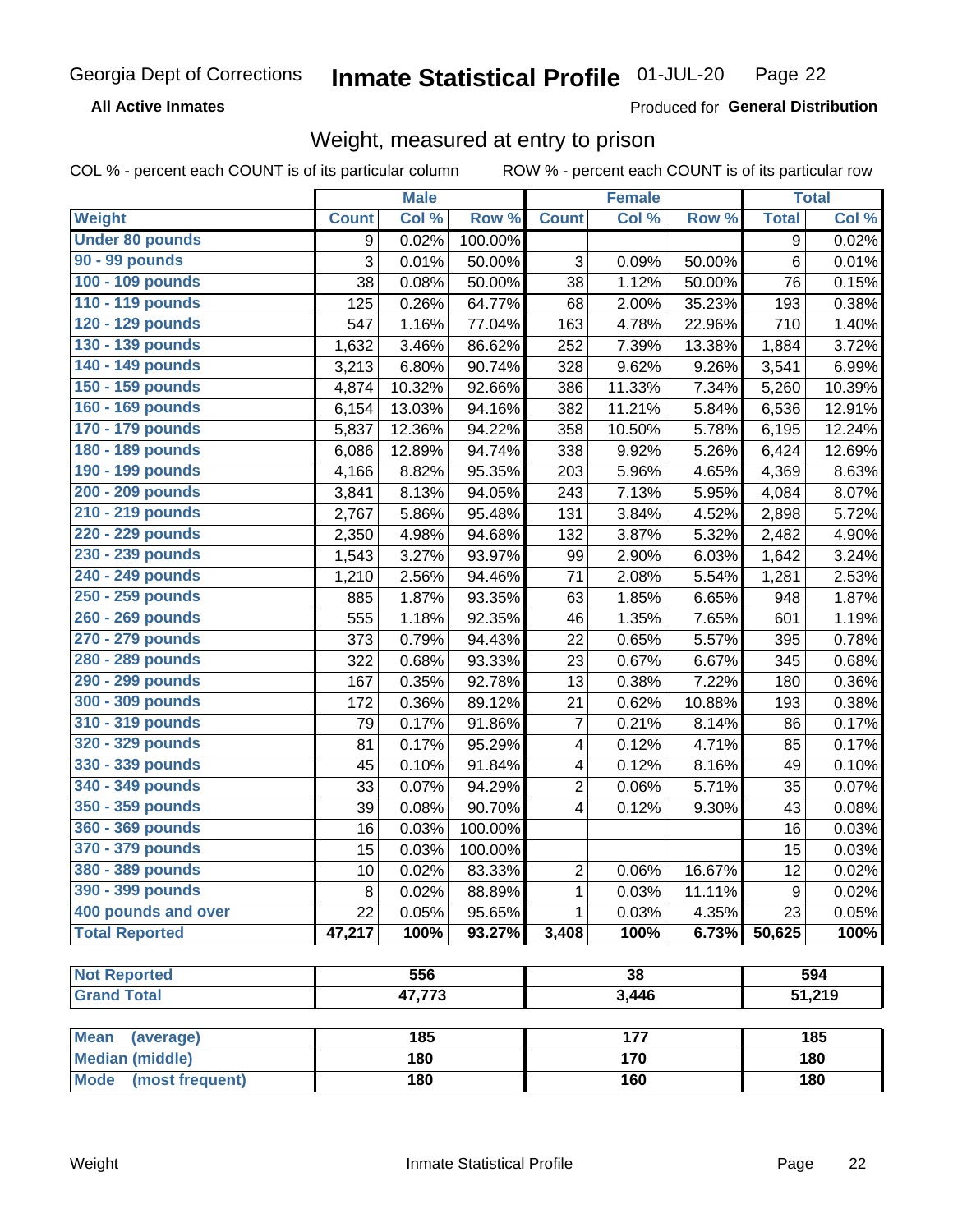#### Inmate Statistical Profile 01-JUL-20 Page 23

**All Active Inmates** 

#### Produced for General Distribution

## Veterans validated by Veteran's Administration

COL % - percent each COUNT is of its particular column

|                          |              | <b>Male</b> |         |                    | <b>Female</b> |       |              | <b>Total</b> |
|--------------------------|--------------|-------------|---------|--------------------|---------------|-------|--------------|--------------|
| <b>Military service</b>  | <b>Count</b> | Col %       |         | <b>Row % Count</b> | Col %         | Row % | <b>Total</b> | Col %        |
| <b>Others</b><br>0       | 755          | 29.37%      | 96.92%  | 24                 | 45.28%        | 3.08% | 779          | 29.69%       |
| <b>Air Force</b>         | 1.064        | 41.38%      | 98.06%  | 21                 | 39.62%        | 1.94% | 1,085        | 41.35%       |
| <b>Army</b><br>2         | 150          | 5.83%       | 98.68%  | 2                  | 3.77%         | 1.32% | 152          | 5.79%        |
| <b>Navy</b><br>3         | 333          | 12.95%      | 99.11%  | 3                  | 5.66%         | .89%  | 336          | 12.80%       |
| <b>Marines</b><br>4      | 17           | .66%        | 100.00% |                    |               |       | 17           | .65%         |
| <b>Coast Guard</b><br>5. | 252          | 9.80%       | 98.82%  | 3                  | 5.66%         | 1.18% | 255          | 9.72%        |
| <b>Total Reported</b>    | 2,571        | 100%        | 97.98%  | 53                 | 100%          | 2.02% | 2,624        | 100%         |

| orted<br><b>NOT</b> | 45,202        | 3,393 | 48,595 |
|---------------------|---------------|-------|--------|
| $n+n$               | ィフ フフヘ<br>້ ເ | 3.446 | 51,219 |

|  |  | <b>Mode (most frequent)</b> | <b>Force</b><br>Aır | วthers | orce |
|--|--|-----------------------------|---------------------|--------|------|
|--|--|-----------------------------|---------------------|--------|------|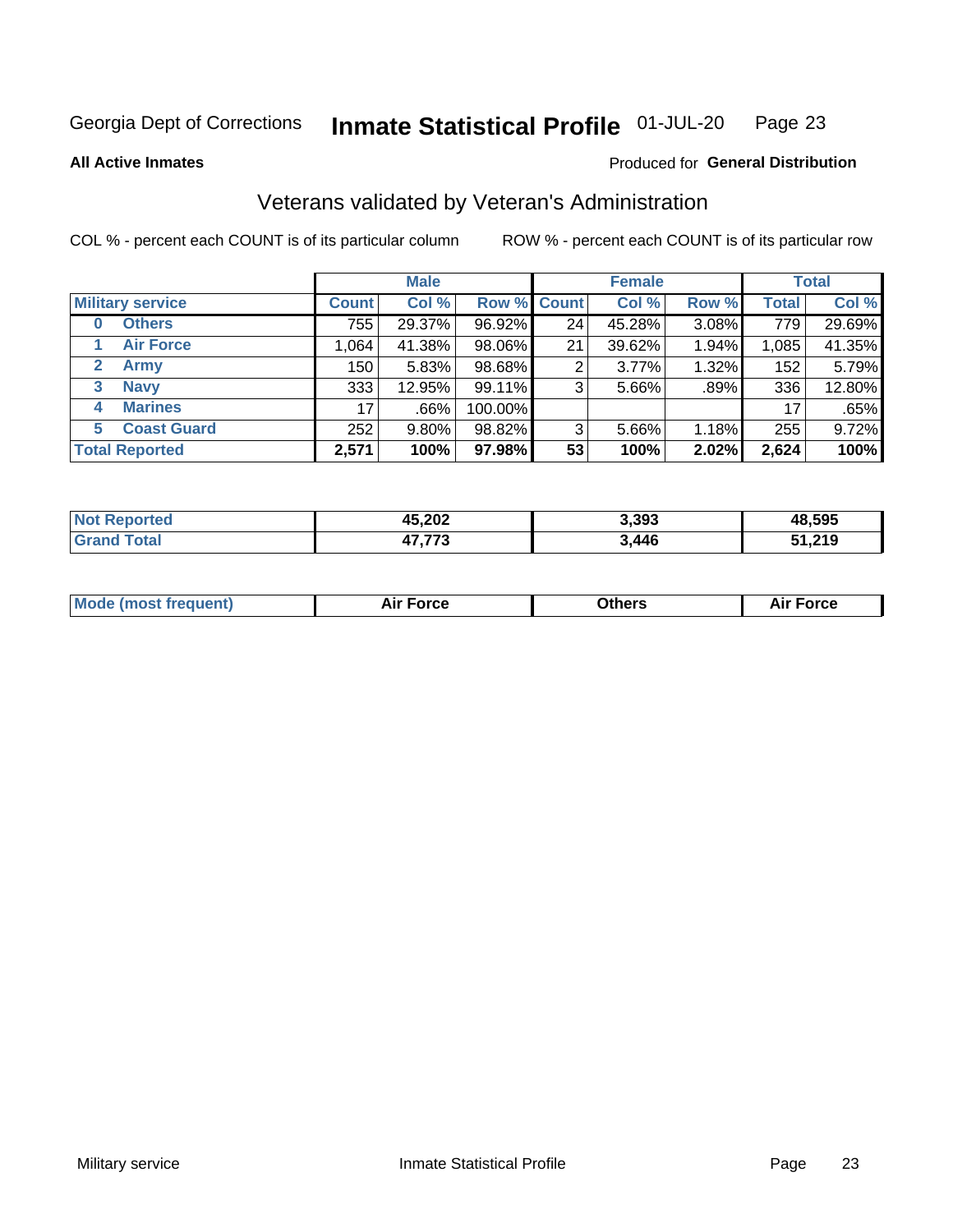#### Inmate Statistical Profile 01-JUL-20 Page 24

**All Active Inmates** 

#### Produced for General Distribution

## Type of admission to prison

COL % - percent each COUNT is of its particular column

|    |                                  |              | <b>Male</b> |                    |     | <b>Female</b> |       |                | <b>Total</b> |
|----|----------------------------------|--------------|-------------|--------------------|-----|---------------|-------|----------------|--------------|
|    | <b>Type of Admission</b>         | <b>Count</b> | Col %       | <b>Row % Count</b> |     | Col %         | Row % | <b>Total</b>   | Col %        |
| 16 | <b>Population Redistribution</b> | 3            | .01%        | 100.00%            |     |               |       | 3              | .01%         |
| 27 | <b>Boot Camp Plus</b>            |              | .01%        | 100.00%            |     |               |       |                | .01%         |
| 28 | <b>Initial Assignment</b>        | 8            | .02%        | 100.00%            |     |               |       | 8              | .02%         |
| 52 | <b>New Sentence</b>              | 38,382       | 80.36%      | 93.00% 2,888       |     | 83.81%        | 7.00% | 41,270         | 80.59%       |
| 53 | <b>Probation Rev Partial</b>     | 2,010        | 4.21%       | 93.49%             | 140 | 4.06%         | 6.51% | 2,150          | 4.20%        |
| 54 | <b>Probation Rev Remainder</b>   | 3,137        | 6.57%       | 92.78%             | 244 | 7.08%         | 7.22% | 3,381          | 6.60%        |
| 55 | <b>Parole Rev New Sentence</b>   | 2,619        | 5.48%       | 95.69%             | 118 | 3.42%         | 4.31% | 2,737          | 5.34%        |
| 56 | <b>Parole Rev No New</b>         | 1,541        | 3.23%       | 96.55%             | 55  | 1.60%         | 3.45% | 1,596          | 3.12%        |
|    | <b>Sentence</b>                  |              |             |                    |     |               |       |                |              |
| 57 | <b>Released In Error</b>         | 11           | .02%        | 91.67%             |     | .03%          | 8.33% | 12             | .02%         |
| 65 | <b>Return Appeal/Bond</b>        | 2            | .01%        | 100.00%            |     |               |       | 2              | .01%         |
| 67 | <b>Admit Fm Other Cust</b>       | 3            | .01%        | 100.00%            |     |               |       | 3              | .01%         |
| 69 | <b>New Sent/Par Rev Pnd</b>      | 2            | .01%        | 100.00%            |     |               |       | $\overline{2}$ | .01%         |
| 70 | <b>Life W/O Parole</b>           | 14           | .03%        | 100.00%            |     |               |       | 14             | .03%         |
| 72 | <b>Par Rev/Rsn Unknown</b>       | 23           | .05%        | 100.00%            |     |               |       | 23             | .04%         |
| 76 | <b>Par Rev/Revoc Center</b>      |              | .01%        | 100.00%            |     |               |       |                | .01%         |
| 82 | <b>Unknown</b>                   | 6            | .01%        | 100.00%            |     |               |       | 6              | .01%         |
|    | <b>Total Reported</b>            | 47,763       | 100%        | 93.27% 3,446       |     | 100%          | 6.73% | 51,209         | 100%         |

| <b>Not Reported</b> |       |       | ιu     |
|---------------------|-------|-------|--------|
| <b>Grand Total</b>  | , ,,, | 3,446 | 51,219 |

| <b>Mode (most frequent)</b> | <b>New Sentence</b> | <b>New Sentence</b> | <b>New Sentence</b> |
|-----------------------------|---------------------|---------------------|---------------------|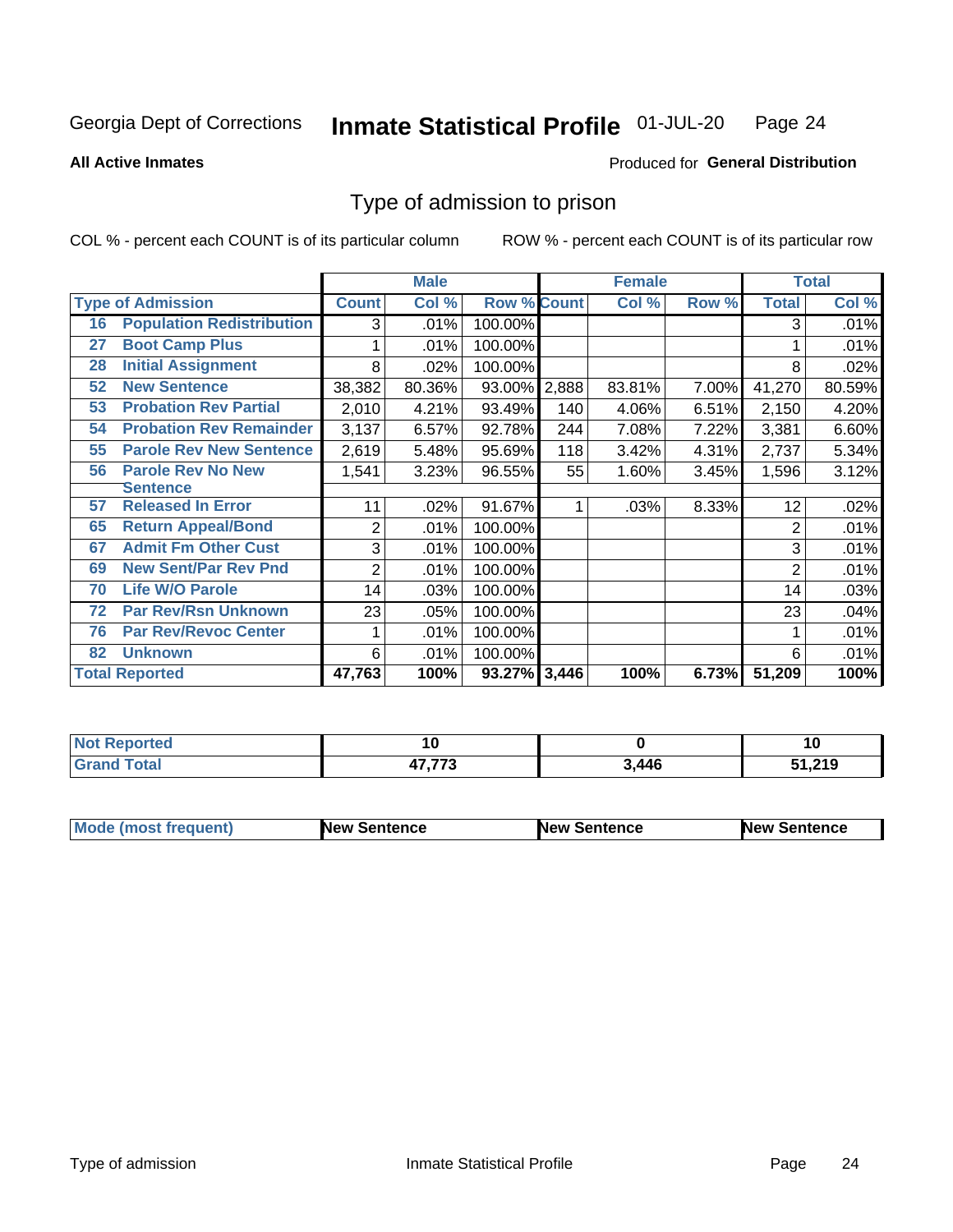#### Inmate Statistical Profile 01-JUL-20 Page 25

**All Active Inmates** 

#### Produced for General Distribution

## Current / last supervision level

COL % - percent each COUNT is of its particular column

|                        |              | <b>Male</b> |                    |       | <b>Female</b> |          |        | <b>Total</b> |
|------------------------|--------------|-------------|--------------------|-------|---------------|----------|--------|--------------|
| <b>Security Status</b> | <b>Count</b> | Col %       | <b>Row % Count</b> |       | Col %         | Row %    | Total  | Col %        |
| 3 Minimum              | 3.259        | 6.82%       | 71.94%             | 1,271 | 36.89%        | 28.06%   | 4,530  | 8.85%        |
| 4 Medium               | 34.136       | 71.46%      | 94.48%             | 1,993 | 57.85%        | $5.52\%$ | 36,129 | 70.55%       |
| 5 Close                | 10.372       | 21.71%      | 98.28%             | 181   | 5.25%         | $1.72\%$ | 10,553 | 20.61%       |
| <b>Total Reported</b>  | 47,767       | 100%        | 93.27%             | 3,445 | 100%          | $6.73\%$ | 51,212 | 100%         |

| <b>Still being diagnosed</b> |        |       |        |
|------------------------------|--------|-------|--------|
| <b>Not Reported</b>          |        |       |        |
| <b>Grand Total</b>           | 47,773 | 3,446 | 51,219 |

| $M_{\Omega}$ | Me<br>edium<br>____ | Мє<br>dium<br>_____ | Medium<br> |
|--------------|---------------------|---------------------|------------|
|              |                     |                     |            |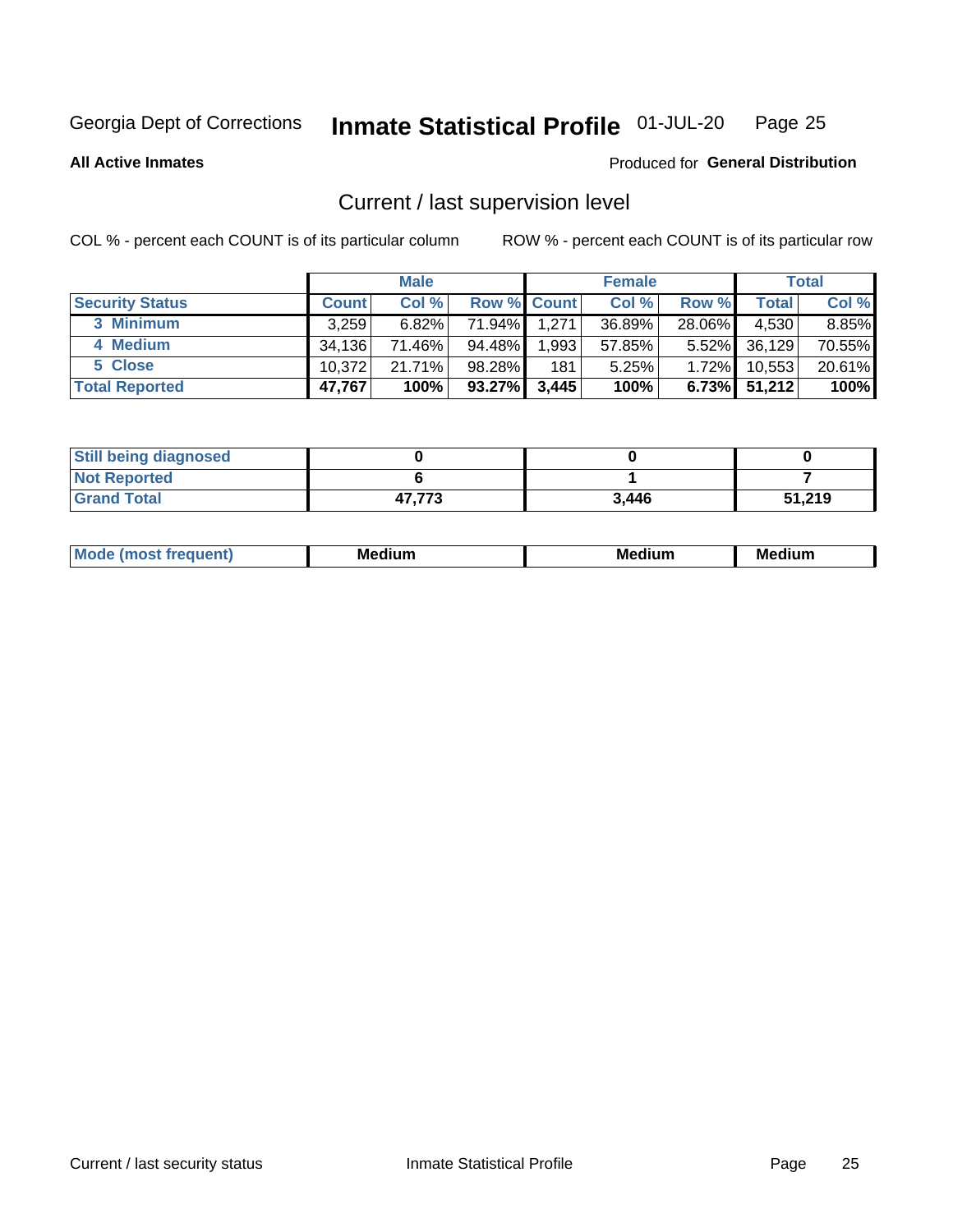#### Inmate Statistical Profile 01-JUL-20 Page 26

**All Active Inmates** 

#### Produced for General Distribution

## Current / last type of institution

COL % - percent each COUNT is of its particular column

|                            |                | <b>Male</b> |             |       | <b>Female</b> |        |              | <b>Total</b> |
|----------------------------|----------------|-------------|-------------|-------|---------------|--------|--------------|--------------|
| <b>Type of Institution</b> | <b>Count</b>   | Col %       | Row % Count |       | Col %         | Row %  | <b>Total</b> | Col %        |
| <b>County Ci</b>           | 4,539          | $9.57\%$    | 99.98%      |       | $.03\%$       | .02%   | 4,540        | 8.92%        |
| <b>State Prison</b>        | 33,833         | 71.32%      | 91.34%      | 3,207 | 93.09%        | 8.66%  | 37,040       | 72.79%       |
| <b>Transitional Center</b> | 1,454          | $3.06\%$    | 86.04%      | 236   | 6.85%         | 13.96% | 1,690        | 3.32%        |
| <b>Private Prison</b>      | 7,605          | 16.03%      | 100.00%     |       |               |        | 7,605        | 14.95%       |
| <b>County Jail</b>         | 6              | $.01\%$     | 100.00%     |       |               |        | 6            | .01%         |
| <b>Rsat - Center</b>       |                | $.01\%$     | 100.00%     |       |               |        |              | .01%         |
| <b>State Hospital</b>      | 3 <sup>1</sup> | $.01\%$     | 75.00%      |       | .03%          | 25.00% | 4            | .01%         |
| <b>Total Reported</b>      | 47,441         | 100%        | 93.23%      | 3,445 | 100%          | 6.77%  | 50,886       | 100%         |

| Reported    |            |       |        |
|-------------|------------|-------|--------|
| <b>Tota</b> | <b>AA1</b> | 3,445 | 50,886 |

| <b>Mode (most frequent)</b> | State Prison | <b>State Prison</b> | <b>State Prison</b> |
|-----------------------------|--------------|---------------------|---------------------|
|                             |              |                     |                     |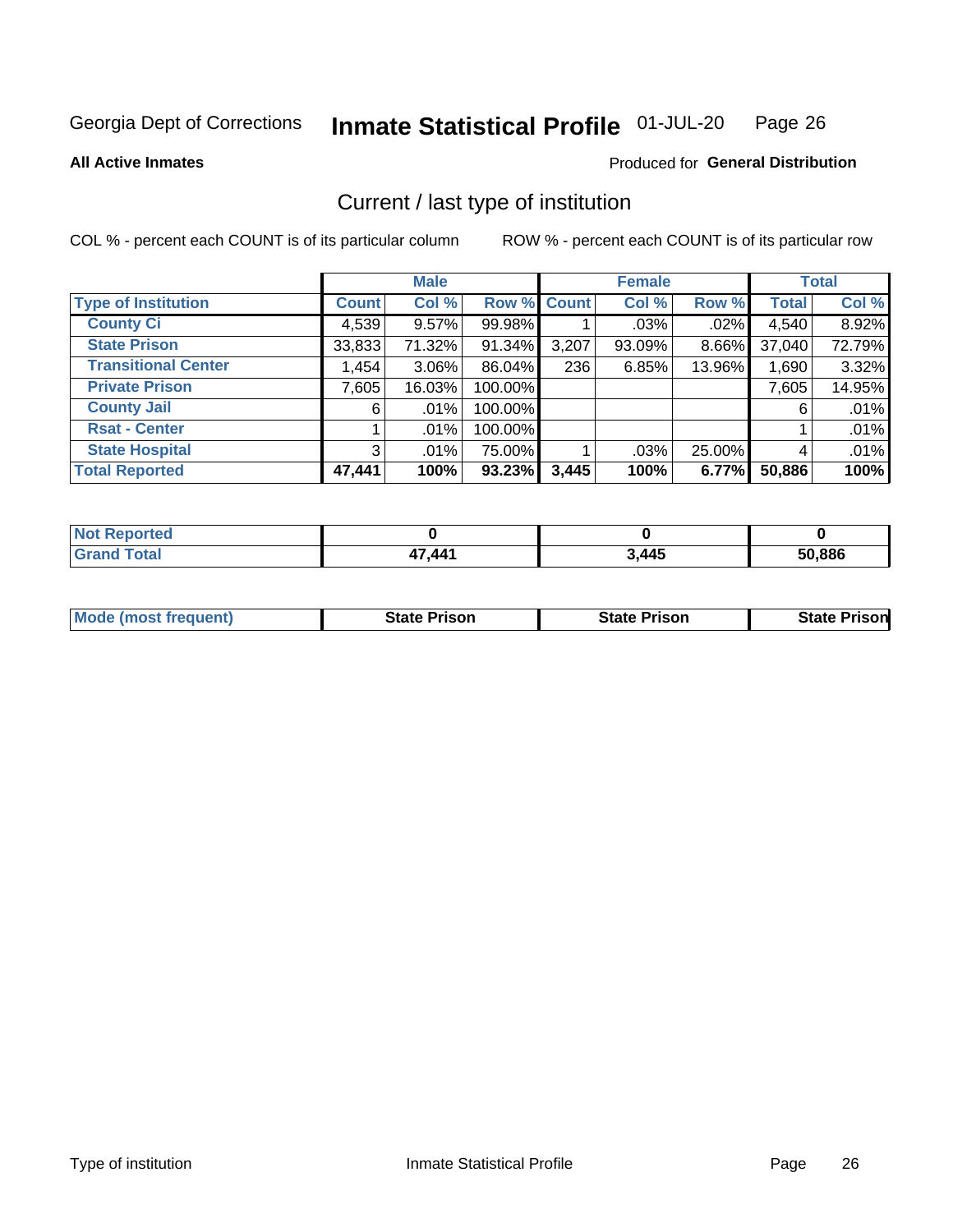#### Inmate Statistical Profile 01-JUL-20 Page 27

**All Active Inmates** 

#### Produced for General Distribution

## Institution type - transitional centers

COL % - percent each COUNT is of its particular column

|                                          |              | <b>Male</b> |         |                | <b>Female</b> |         |                | <b>Total</b> |
|------------------------------------------|--------------|-------------|---------|----------------|---------------|---------|----------------|--------------|
| <b>Institution Type - Trans. Centers</b> | <b>Count</b> | Col %       | Row %   | <b>Count</b>   | Col %         | Row %   | <b>Total</b>   | Col %        |
| <b>Albany Tc</b>                         | 2            | .14%        | 100.00% |                |               |         | 2              | .12%         |
| <b>Arrendale Tc</b>                      |              |             |         | 82             | 34.75%        | 100.00% | 82             | 4.85%        |
| <b>Atlanta Tc</b>                        | 221          | 15.20%      | 100.00% |                |               |         | 221            | 13.08%       |
| <b>Augusta Tc</b>                        | 166          | 11.42%      | 100.00% |                |               |         | 166            | 9.82%        |
| <b>Bacon Tc</b>                          | 29           | 1.99%       | 100.00% |                |               |         | 29             | 1.72%        |
| <b>Charles D. Hudson Tc</b>              | 147          | 10.11%      | 100.00% |                |               |         | 147            | 8.70%        |
| <b>Clayton Tc</b>                        | 243          | 16.71%      | 100.00% |                |               |         | 243            | 14.38%       |
| <b>Coastal Tc</b>                        |              | .07%        | 100.00% |                |               |         |                | .06%         |
| <b>Columbus Tc</b>                       | 31           | 2.13%       | 100.00% |                |               |         | 31             | 1.83%        |
| <b>Macon Tc</b>                          | 150          | 10.32%      | 100.00% |                |               |         | 150            | 8.88%        |
| <b>Macon Womens Tc</b>                   |              |             |         | $\overline{2}$ | .85%          | 100.00% | $\overline{2}$ | .12%         |
| <b>Metro Tc</b>                          |              |             |         | 152            | 64.41%        | 100.00% | 152            | 8.99%        |
| <b>Phillips Tc</b>                       | 174          | 11.97%      | 100.00% |                |               |         | 174            | 10.30%       |
| <b>Savannah Mens Tc</b>                  | 1            | .07%        | 100.00% |                |               |         |                | .06%         |
| <b>Smith Tc</b>                          | 158          | 10.87%      | 100.00% |                |               |         | 158            | 9.35%        |
| <b>Valdosta Tc</b>                       | 131          | 9.01%       | 100.00% |                |               |         | 131            | 7.75%        |
| <b>Total Reported</b>                    | 1,454        | 100%        | 86.04%  | 236            | 100%          | 13.96%  | 1,690          | 100%         |

| <b>Reported</b> |      |                    |      |
|-----------------|------|--------------------|------|
| <b>otal</b>     | .454 | ንጋ ድ<br><b>290</b> | ,690 |

| Mode (most frequent) | <b>Clayton Tc</b> | Metro Tc | <b>Clayton Tc</b> |
|----------------------|-------------------|----------|-------------------|
|                      |                   |          |                   |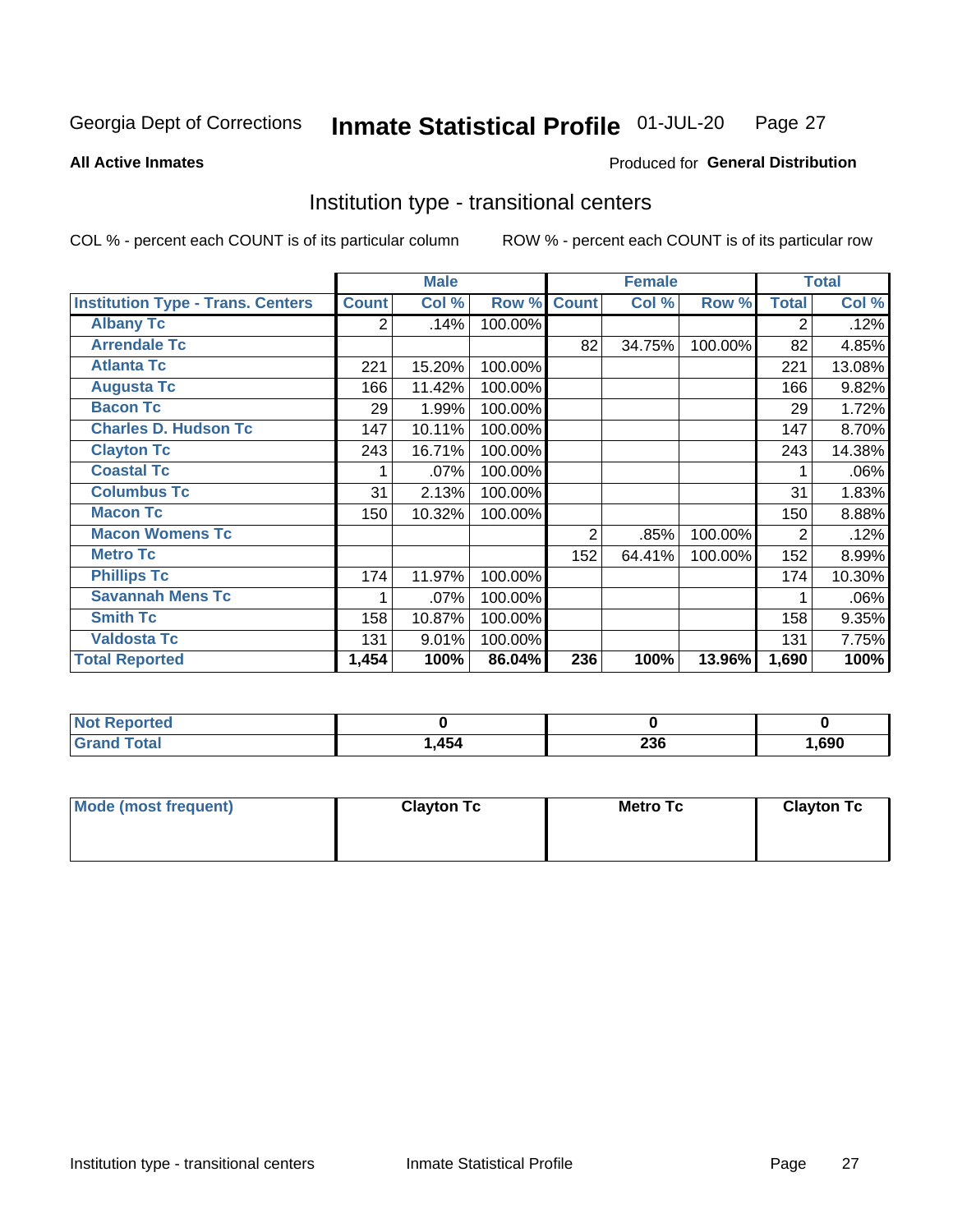#### Inmate Statistical Profile 01-JUL-20 Page 28

#### **All Active Inmates**

#### Produced for General Distribution

#### Institution type - county prisons

COL % - percent each COUNT is of its particular column

|                                          |                | <b>Male</b> |         |              | <b>Female</b> |       |                | <b>Total</b> |
|------------------------------------------|----------------|-------------|---------|--------------|---------------|-------|----------------|--------------|
| <b>Institution Type - County Prisons</b> | <b>Count</b>   | Col %       | Row %   | <b>Count</b> | Col %         | Row % | <b>Total</b>   | Col %        |
| <b>Adoc</b>                              | 9              | .20%        | 100.00% |              |               |       | 9              | .20%         |
| <b>Baldwin County Ci</b>                 | 1              | .02%        | 100.00% |              |               |       | $\mathbf{1}$   | .02%         |
| <b>Bulloch County Ci</b>                 | 151            | 3.33%       | 100.00% |              |               |       | 151            | 3.33%        |
| <b>Calhoun County Ci</b>                 | 1              | .02%        | 100.00% |              |               |       | 1              | .02%         |
| <b>Carroll County Ci</b>                 | 184            | 4.05%       | 100.00% |              |               |       | 184            | 4.05%        |
| <b>Chattooga County Ci</b>               | 1              | .02%        | 100.00% |              |               |       | 1              | .02%         |
| <b>Clarke County Ci</b>                  | 148            | 3.26%       | 100.00% |              |               |       | 148            | 3.26%        |
| <b>Clayton County Ci</b>                 | 215            | 4.74%       | 100.00% |              |               |       | 215            | 4.74%        |
| <b>Colquitt County Ci</b>                | 184            | 4.05%       | 100.00% |              |               |       | 184            | 4.05%        |
| <b>Coweta County Ci</b>                  | 202            | 4.45%       | 100.00% |              |               |       | 202            | 4.45%        |
| <b>Decatur County Ci</b>                 | 167            | 3.68%       | 100.00% |              |               |       | 167            | 3.68%        |
| <b>Effingham County Ci</b>               | 194            | 4.27%       | 100.00% |              |               |       | 194            | 4.27%        |
| <b>Floyd County Ci</b>                   | 426            | 9.39%       | 100.00% |              |               |       | 426            | 9.38%        |
| <b>Fulton County Ci</b>                  | 7              | .15%        | 100.00% |              |               |       | 7              | .15%         |
| <b>Gilmer County Ci</b>                  | $\overline{2}$ | .04%        | 100.00% |              |               |       | $\overline{2}$ | .04%         |
| <b>Grady County Ci</b>                   | $\overline{2}$ | .04%        | 100.00% |              |               |       | $\overline{2}$ | .04%         |
| <b>Gwinnett County Ci</b>                | 172            | 3.79%       | 100.00% |              |               |       | 172            | 3.79%        |
| <b>Hall County Ci</b>                    | 189            | 4.16%       | 100.00% |              |               |       | 189            | 4.16%        |
| <b>Hancock County Ci</b>                 | 1              | .02%        | 100.00% |              |               |       | 1              | .02%         |
| <b>Harris County Ci</b>                  | 147            | 3.24%       | 100.00% |              |               |       | 147            | 3.24%        |
| <b>Hart County Ci</b>                    | 4              | .09%        | 100.00% |              |               |       | 4              | .09%         |
| <b>Henry County Ci</b>                   | 1              | .02%        | 100.00% |              |               |       | $\mathbf{1}$   | .02%         |
| <b>Jackson County Ci</b>                 | 123            | 2.71%       | 100.00% |              |               |       | 123            | 2.71%        |
| <b>Jefferson County Ci</b>               | 187            | 4.12%       | 100.00% |              |               |       | 187            | 4.12%        |
| <b>Meriwether County Ci</b>              | 2              | .04%        | 100.00% |              |               |       | $\overline{2}$ | .04%         |
| <b>Miller County Ci</b>                  | 1              | .02%        | 100.00% |              |               |       | 1              | .02%         |
| <b>Mitchell County Ci</b>                | 134            | 2.95%       | 100.00% |              |               |       | 134            | 2.95%        |
| <b>Morgan County Ci</b>                  | 1              | .02%        | 100.00% |              |               |       | 1              | .02%         |
| <b>Muscogee County Ci</b>                | 495            | 10.91%      | 100.00% |              |               |       | 495            | 10.90%       |
| <b>Richmond County Ci</b>                | 212            | 4.67%       | 100.00% |              |               |       | 212            | 4.67%        |
| <b>Screven County Ci</b>                 | 139            | 3.06%       | 100.00% |              |               |       | 139            | 3.06%        |
| <b>Spalding County Ci</b>                | 363            | 8.00%       | 100.00% |              |               |       | 363            | 8.00%        |
| <b>Stewart County Ci</b>                 | $\overline{2}$ | .04%        | 100.00% |              |               |       | $\overline{2}$ | .04%         |
| <b>Sumter County Ci</b>                  | 320            | 7.05%       | 100.00% |              |               |       | 320            | 7.05%        |
| <b>Terrell County Ci</b>                 | 135            | 2.97%       | 100.00% |              |               |       | 135            | 2.97%        |
| <b>Thomas County Ci</b>                  | 5              | .11%        | 100.00% |              |               |       | 5              | .11%         |
| <b>Tift County Ci</b>                    | 3              | .07%        | 100.00% |              |               |       | 3              | .07%         |
| <b>Upson County Ci</b>                   | $\mathbf{1}$   | .02%        | 100.00% |              |               |       | $\mathbf{1}$   | .02%         |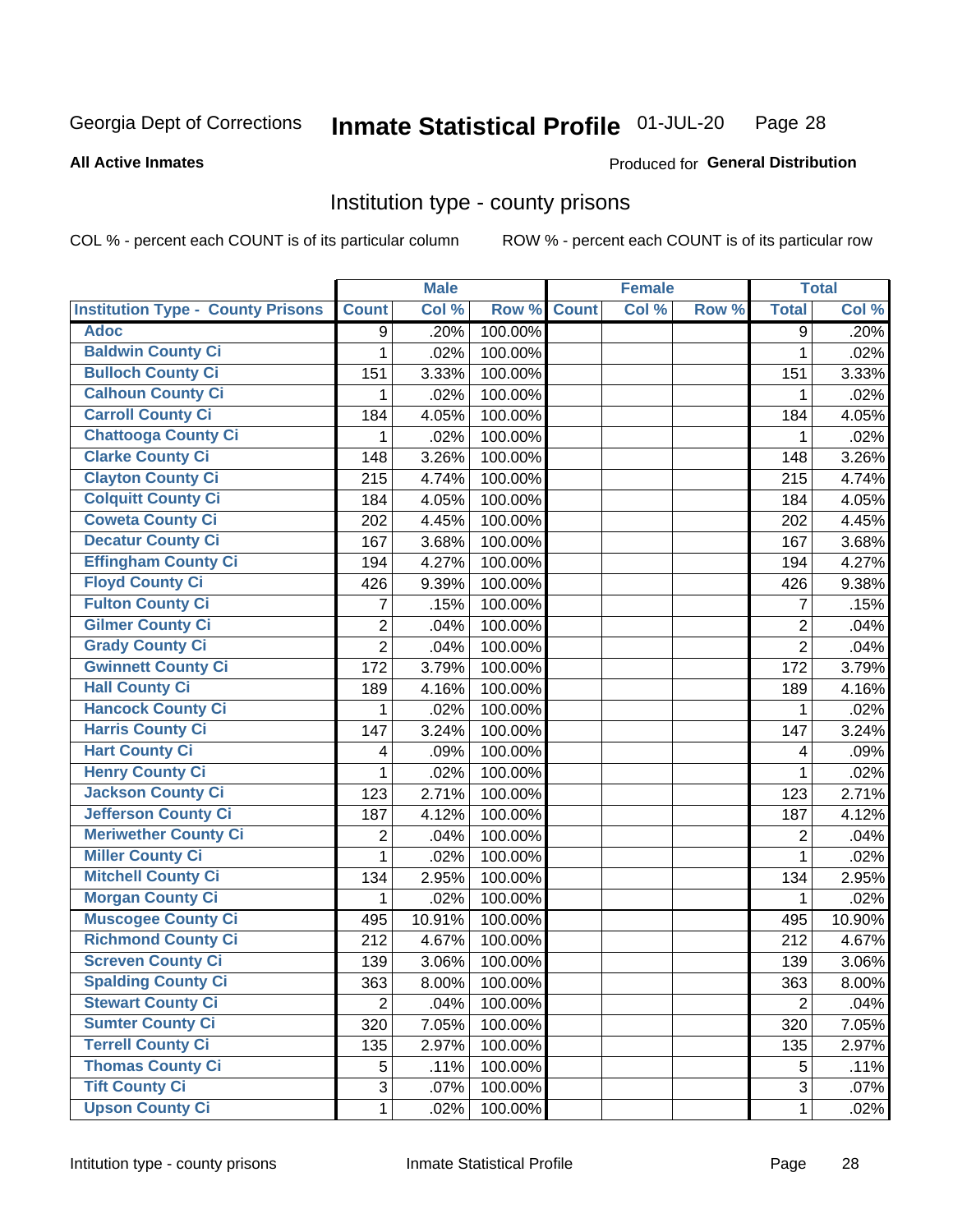#### Inmate Statistical Profile 01-JUL-20 Page 29

#### **All Active Inmates**

#### Produced for General Distribution

#### Institution type - county prisons

COL % - percent each COUNT is of its particular column

|                                          |              | <b>Male</b> |                    | <b>Female</b><br><b>Total</b> |         |              |       |
|------------------------------------------|--------------|-------------|--------------------|-------------------------------|---------|--------------|-------|
| <b>Institution Type - County Prisons</b> | <b>Count</b> | Col%        | <b>Row % Count</b> | Col%                          | Row %   | <b>Total</b> | Col % |
| <b>Walker County Ci</b>                  | 4            | $.09\%$     | $100.00\%$         |                               |         |              | .09%  |
| <b>Walton County Ci</b>                  | ົ            | $.04\%$     | 100.00%            |                               |         |              | .04%  |
| <b>Wilkes County Ci</b>                  | ⌒            | $.04\%$     | 100.00%            |                               |         |              | .04%  |
| <b>Womens Ci</b>                         |              |             |                    | 100.00%                       | 100.00% |              | .02%  |
| <b>Total Reported</b>                    | 4,539        | 100%        | 99.98%             | 100%                          | .02%    | 4,540        | 100%  |

| Reported<br>.  |              |      |
|----------------|--------------|------|
| 'ota.<br>_____ | よっへ<br>4,၁၁၁ | ,540 |

| Mode (most frequent) | <b>Muscogee County Ci</b> |  | <b>Womens Ci</b> Muscogee County |
|----------------------|---------------------------|--|----------------------------------|
|----------------------|---------------------------|--|----------------------------------|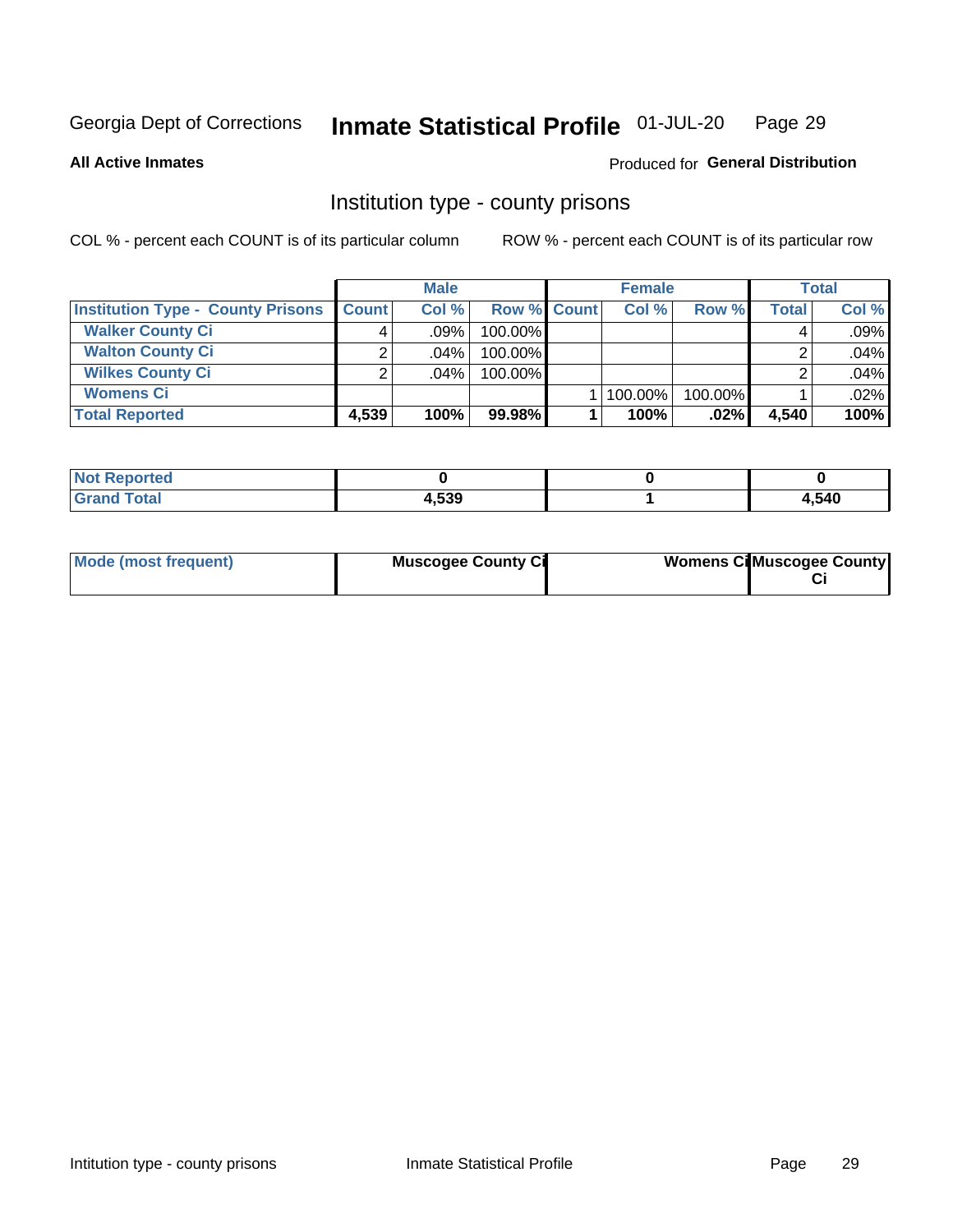#### Inmate Statistical Profile 01-JUL-20 Page 30

#### **All Active Inmates**

## Produced for General Distribution

### Institution type - state prisons

COL % - percent each COUNT is of its particular column

|                                         |              | <b>Male</b> |         |              | <b>Female</b> |         | <b>Total</b> |       |
|-----------------------------------------|--------------|-------------|---------|--------------|---------------|---------|--------------|-------|
| <b>Institution Type - State Prisons</b> | <b>Count</b> | Col %       | Row %   | <b>Count</b> | Col %         | Row %   | <b>Total</b> | Col % |
| <b>Arrendale State Prison</b>           |              |             |         | 1,266        | 39.48%        | 100.00% | 1,266        | 3.42% |
| <b>Augusta State Med. Prison</b>        | 1,208        | 3.57%       | 100.00% |              |               |         | 1,208        | 3.26% |
| <b>Autry State Prison</b>               | 1,233        | 3.64%       | 100.00% |              |               |         | 1,233        | 3.33% |
| <b>Baldwin State Prison</b>             | 930          | 2.75%       | 100.00% |              |               |         | 930          | 2.51% |
| <b>Burruss Correctional Training</b>    | 722          | 2.13%       | 100.00% |              |               |         | 722          | 1.95% |
| <b>Ctr</b>                              |              |             |         |              |               |         |              |       |
| <b>Calhoun State Prison</b>             | 1,594        | 4.71%       | 100.00% |              |               |         | 1,594        | 4.30% |
| <b>Central State Prison</b>             | 1,134        | 3.35%       | 100.00% |              |               |         | 1,134        | 3.06% |
| <b>Chatham State Prison</b>             | 5            | .01%        | 100.00% |              |               |         | 5            | .01%  |
| <b>Coastal State Prison</b>             | 1,493        | 4.41%       | 100.00% |              |               |         | 1,493        | 4.03% |
| <b>Dodge State Prison</b>               | 1,210        | 3.58%       | 100.00% |              |               |         | 1,210        | 3.27% |
| <b>Dooly State Prison</b>               | 1,645        | 4.86%       | 100.00% |              |               |         | 1,645        | 4.44% |
| <b>Emanuel Womens Facility</b>          |              |             |         | 368          | 11.47%        | 100.00% | 368          | .99%  |
| <b>Ga Diag Class Prison</b>             | 2,592        | 7.66%       | 100.00% |              |               |         | 2,592        | 7.00% |
| <b>Ga State Prison</b>                  | 1,449        | 4.28%       | 100.00% |              |               |         | 1,449        | 3.91% |
| <b>Hancock State Prison</b>             | 1,140        | 3.37%       | 100.00% |              |               |         | 1,140        | 3.08% |
| <b>Hays State Prison</b>                | 1,060        | 3.13%       | 100.00% |              |               |         | 1,060        | 2.86% |
| <b>Helms Facility</b>                   | 13           | .04%        | 59.09%  | 9            | .28%          | 40.91%  | 22           | .06%  |
| <b>Johnson State Prison</b>             | 1,445        | 4.27%       | 100.00% |              |               |         | 1,445        | 3.90% |
| <b>Lee State Prison</b>                 | 738          | 2.18%       | 100.00% |              |               |         | 738          | 1.99% |
| <b>Long Unit</b>                        | 178          | .53%        | 100.00% |              |               |         | 178          | .48%  |
| <b>Lowndes Unit</b>                     | 5            | .01%        | 100.00% |              |               |         | 5            | .01%  |
| <b>Macon State Prison</b>               | 1,618        | 4.78%       | 100.00% |              |               |         | 1,618        | 4.37% |
| <b>Metro Reentry Facility</b>           | 306          | .90%        | 100.00% |              |               |         | 306          | .83%  |
| <b>Metro State Prison (W)</b>           |              |             |         | 1            | .03%          | 100.00% | 1            | .01%  |
| <b>Montgomery State Prison</b>          | 394          | 1.16%       | 100.00% |              |               |         | 394          | 1.06% |
| <b>Phillips State Prison</b>            | 870          | 2.57%       | 100.00% |              |               |         | 870          | 2.35% |
| <b>Pulaski State Prison</b>             |              |             |         | 1,151        | 35.89%        | 100.00% | 1,151        | 3.11% |
| <b>Putnam State Prison</b>              | 1            | .01%        | 100.00% |              |               |         | 1            | .01%  |
| <b>Rogers State Prison</b>              | 1,374        | 4.06%       | 100.00% |              |               |         | 1,374        | 3.71% |
| <b>Rutledge State Prison</b>            | 616          | 1.82%       | 100.00% |              |               |         | 616          | 1.66% |
| <b>Smith State Prison</b>               | 1,438        | 4.25%       | 100.00% |              |               |         | 1,438        | 3.88% |
| <b>Special Management Unit</b>          | 184          | .54%        | 100.00% |              |               |         | 184          | .50%  |
| <b>Telfair State Prison</b>             | 1,308        | 3.87%       | 100.00% |              |               |         | 1,308        | 3.53% |
| <b>Valdosta State Prison</b>            | 761          | 2.25%       | 100.00% |              |               |         | 761          | 2.05% |
| <b>Walker State Prison</b>              | 398          | 1.18%       | 100.00% |              |               |         | 398          | 1.07% |
| <b>Ware State Prison</b>                | 1,488        | 4.40%       | 100.00% |              |               |         | 1,488        | 4.02% |
| <b>Washington State Prison</b>          | 1,477        | 4.37%       | 100.00% |              |               |         | 1,477        | 3.99% |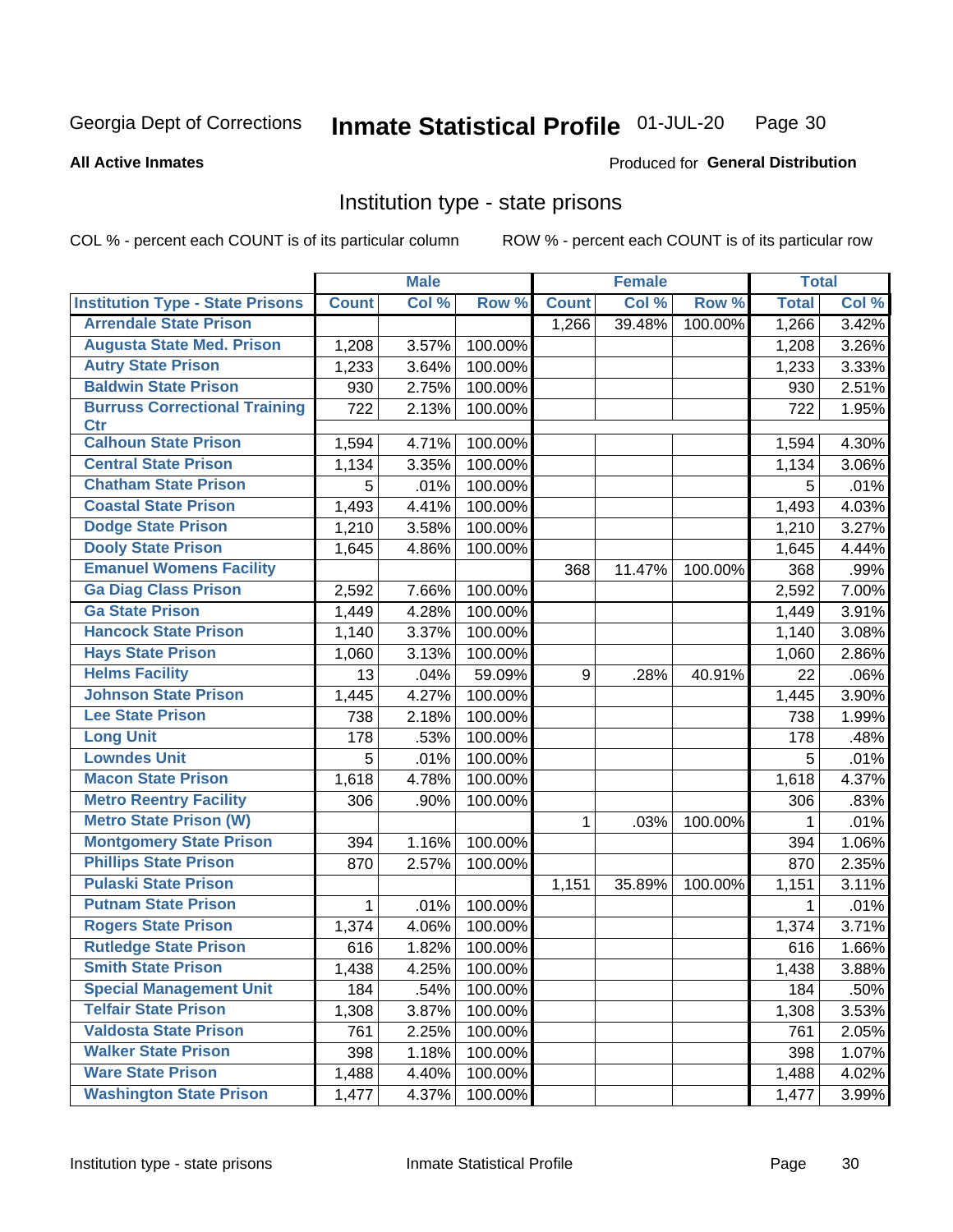#### Inmate Statistical Profile 01-JUL-20 Page 31

**All Active Inmates** 

#### **Produced for General Distribution**

## Institution type - state prisons

COL % - percent each COUNT is of its particular column

|                                         |              | <b>Male</b> |            |              | <b>Female</b> |          | Total        |          |
|-----------------------------------------|--------------|-------------|------------|--------------|---------------|----------|--------------|----------|
| <b>Institution Type - State Prisons</b> | <b>Count</b> | Col %       | Row %I     | <b>Count</b> | Col %         | Row %    | <b>Total</b> | Col %    |
| <b>Wayne State Prison</b>               |              | $.01\%$     | $100.00\%$ |              |               |          |              | $.01\%$  |
| <b>Whitworth Women'S Facility</b>       |              |             |            | 412          | $12.85\%$     | 100.00%  | 412          | $1.11\%$ |
| <b>Wilcox State Prison</b>              | .805         | $5.34\%$    | 100.00%    |              |               |          | 1,805        | 4.87%    |
| <b>Total Reported</b>                   | 33,833       | 100%        | $91.34\%$  | 3,207        | 100%          | $8.66\%$ | 37.040       | 100%     |

| <b>Not Reported</b>  |                             |                               |                                       |
|----------------------|-----------------------------|-------------------------------|---------------------------------------|
| <b>Grand Total</b>   | 33,833                      | 3.207                         | 37.040                                |
| Mode (most frequent) | <b>Ga Diag Class Prison</b> | <b>Arrendale State Prison</b> | <b>Ga Diag Class</b><br><b>Prison</b> |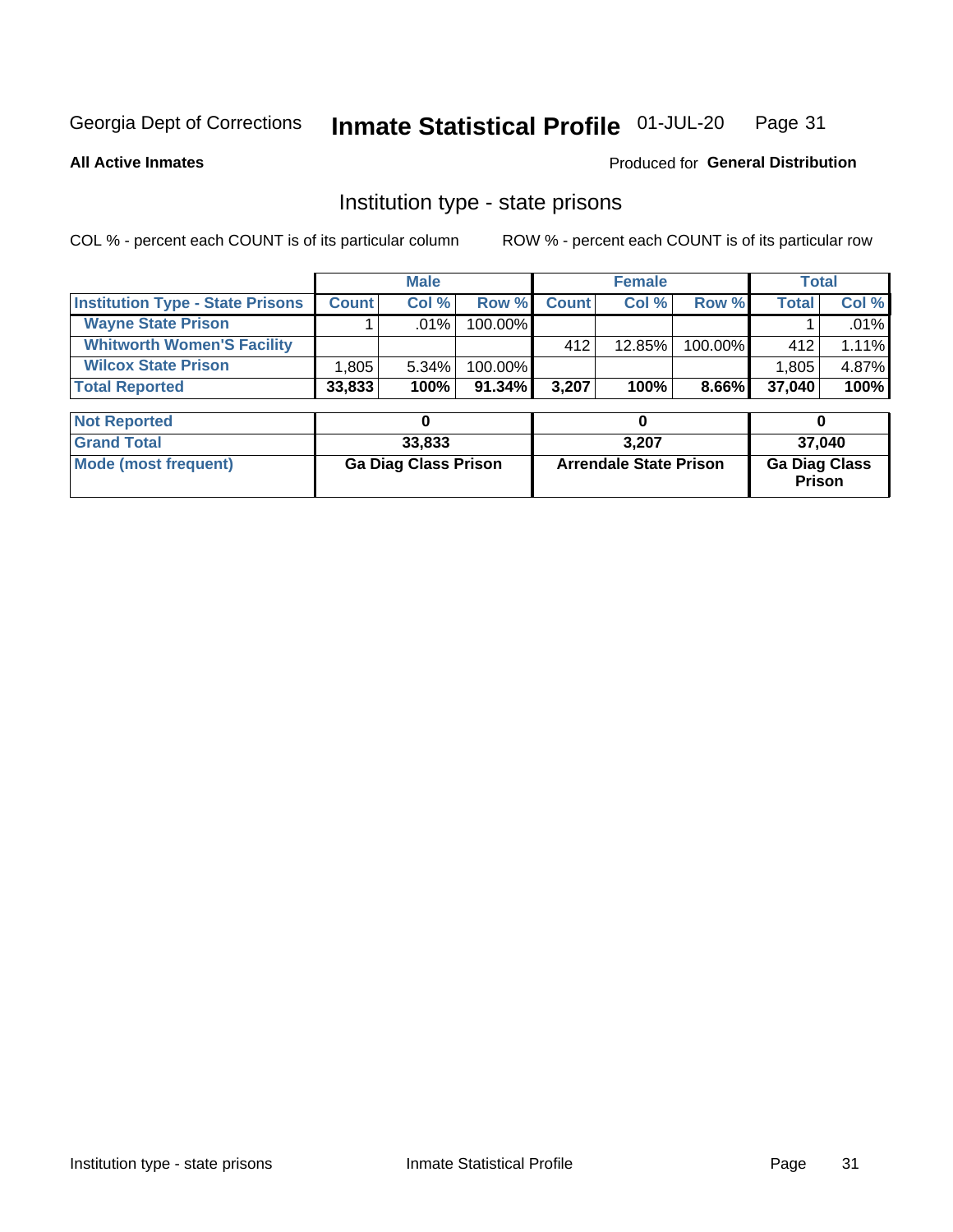#### Inmate Statistical Profile 01-JUL-20 Page 32

**All Active Inmates** 

#### Produced for General Distribution

## Institution type - private prisons

COL % - percent each COUNT is of its particular column

|                                           |              | <b>Male</b> |                    | <b>Female</b> |       | <b>Total</b> |       |        |
|-------------------------------------------|--------------|-------------|--------------------|---------------|-------|--------------|-------|--------|
| <b>Institution Type - Private Prisons</b> | <b>Count</b> | Col %       | <b>Row % Count</b> |               | Col % | Row %        | Total | Col %  |
| <b>Coffee Corr Facility</b>               | 2.542        | 33.43%      | 100.00%            |               |       |              | 2,542 | 33.43% |
| <b>Jenkins Corr Facility</b>              | .050         | 13.81%      | $100.00\%$         |               |       |              | 1,050 | 13.81% |
| <b>Riverbend Corr Facility</b>            | 1.429        | 18.79%      | 100.00%            |               |       |              | 1,429 | 18.79% |
| <b>Wheeler Corr Facility</b>              | 2,584        | 33.98%      | 100.00%            |               |       |              | 2,584 | 33.98% |
| <b>Total Reported</b>                     | 7,605        | 100%        | 100%               |               |       | %            | 7,605 | 100%   |

| <b>Reported</b><br>' NO) |       |       |
|--------------------------|-------|-------|
| <b>Total</b>             | 7,605 | 7,605 |

| <b>Mode (most frequent)</b> | <b>Wheeler Corr Facility</b> | <b>Null</b> | <b>Wheeler Corr</b><br><b>Facility</b> |
|-----------------------------|------------------------------|-------------|----------------------------------------|
|-----------------------------|------------------------------|-------------|----------------------------------------|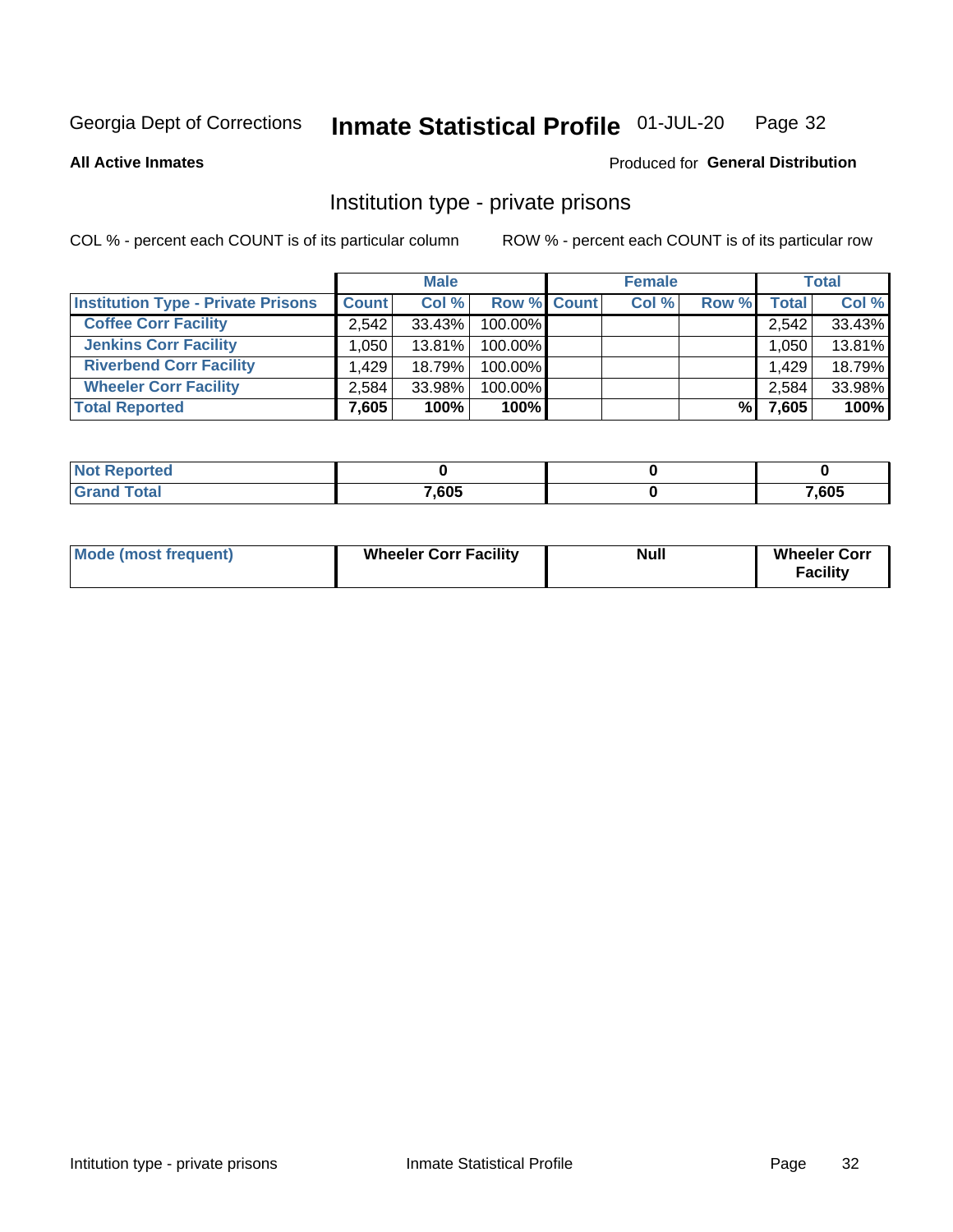#### Inmate Statistical Profile 01-JUL-20 Page 33

**All Active Inmates** 

#### Produced for General Distribution

## Institution type - inmate boot camp

COL % - percent each COUNT is of its particular column

|                                      | <b>Male</b>      |       |              | <b>Female</b> |       |             | <b>Total</b> |       |
|--------------------------------------|------------------|-------|--------------|---------------|-------|-------------|--------------|-------|
| <b>Institution Type - Boot Camps</b> | <b>I</b> Count I | Col % | <b>Row %</b> | <b>Count</b>  | Col % | Row % Total |              | Col % |
| <b>Total Rported</b>                 |                  |       |              |               |       |             |              |       |

| <b>Not Reported</b>            |  |  |
|--------------------------------|--|--|
| <b>Total</b><br>C <sub>r</sub> |  |  |

| Mod<br>uamo | Nul.<br>$- - - - - -$ | <b>Null</b> | <br>uu.<br>------ |
|-------------|-----------------------|-------------|-------------------|
|             |                       |             |                   |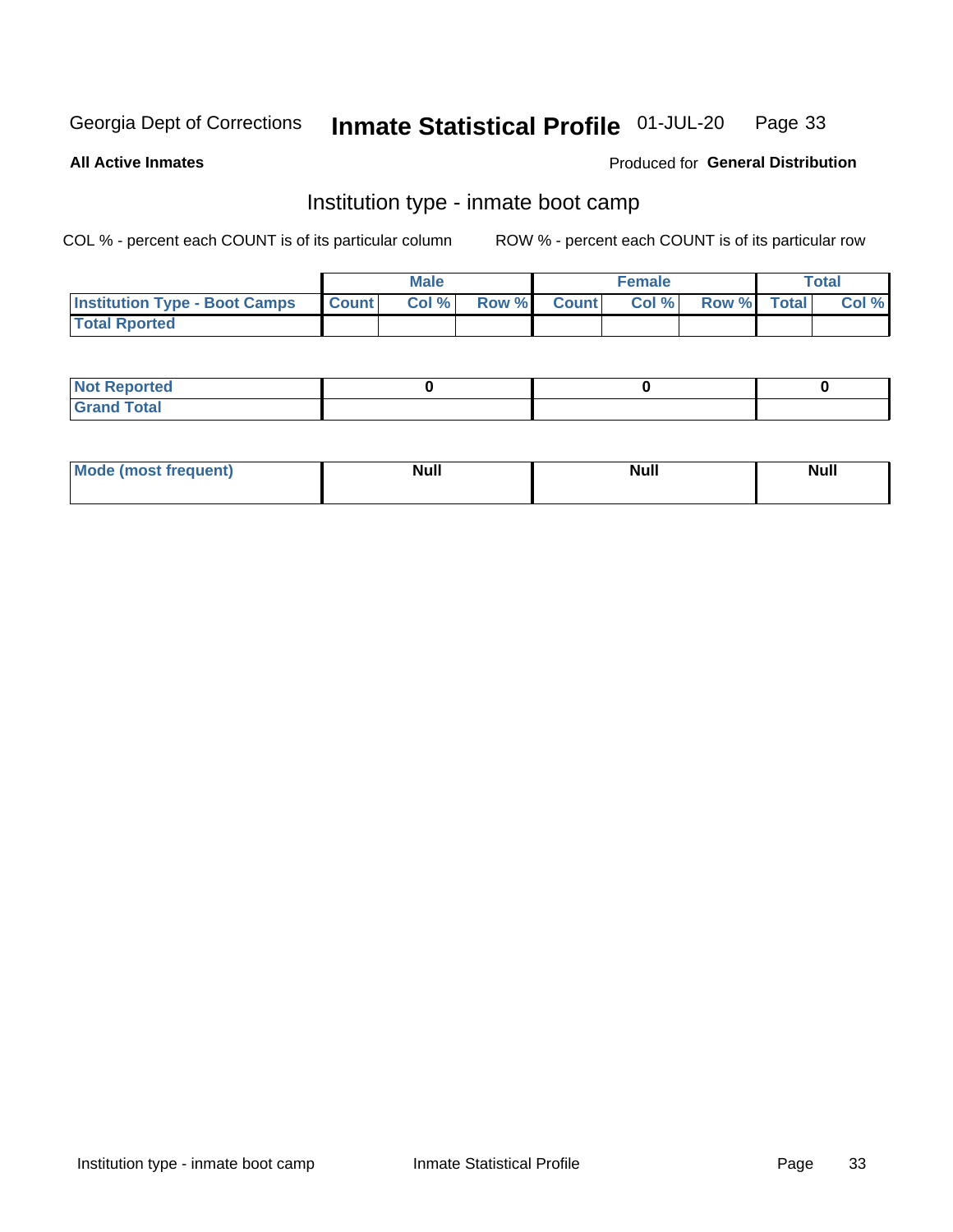#### Inmate Statistical Profile 01-JUL-20 Page 34

**All Active Inmates** 

#### Produced for General Distribution

## Number of disciplinary reports

COL % - percent each COUNT is of its particular column

|                                       |              | <b>Male</b> |        |       | <b>Female</b> |       |              | <b>Total</b> |
|---------------------------------------|--------------|-------------|--------|-------|---------------|-------|--------------|--------------|
| <b>Number of Disciplinary Reports</b> | <b>Count</b> | Col %       | Row %  | Count | Col %         | Row % | <b>Total</b> | Col %        |
| $\bf{0}$                              | 21,714       | 45.45%      | 90.40% | 2,306 | 66.92%        | 9.60% | 24,020       | 46.90%       |
|                                       | 6,260        | 13.10%      | 93.35% | 446   | 12.94%        | 6.65% | 6,706        | 13.09%       |
| $\mathbf{2}$                          | 3,691        | 7.73%       | 95.52% | 173   | 5.02%         | 4.48% | 3,864        | 7.54%        |
| 3                                     | 2,575        | 5.39%       | 95.94% | 109   | 3.16%         | 4.06% | 2,684        | 5.24%        |
| 4                                     | 1,852        | 3.88%       | 96.41% | 69    | 2.00%         | 3.59% | 1,921        | 3.75%        |
| 5                                     | 1,422        | 2.98%       | 96.93% | 45    | 1.31%         | 3.07% | 1,467        | 2.86%        |
| <b>More Than 5</b>                    | 10,259       | 21.47%      | 97.18% | 298   | 8.65%         | 2.82% | 10,557       | 20.61%       |
| <b>Total Reported</b>                 | 47,773       | 100%        | 93.27% | 3,446 | 100%          | 6.73% | 51,219       | 100%         |

| Reported<br><b>NOT</b> F |                    |       |        |
|--------------------------|--------------------|-------|--------|
| ™otaì                    | $- - - - -$<br>. . | 3,446 | 51,219 |

| Mean (average)       | 4.79 | 2.02 | 4.61 |
|----------------------|------|------|------|
| Median (middle)      |      |      |      |
| Mode (most frequent) |      |      |      |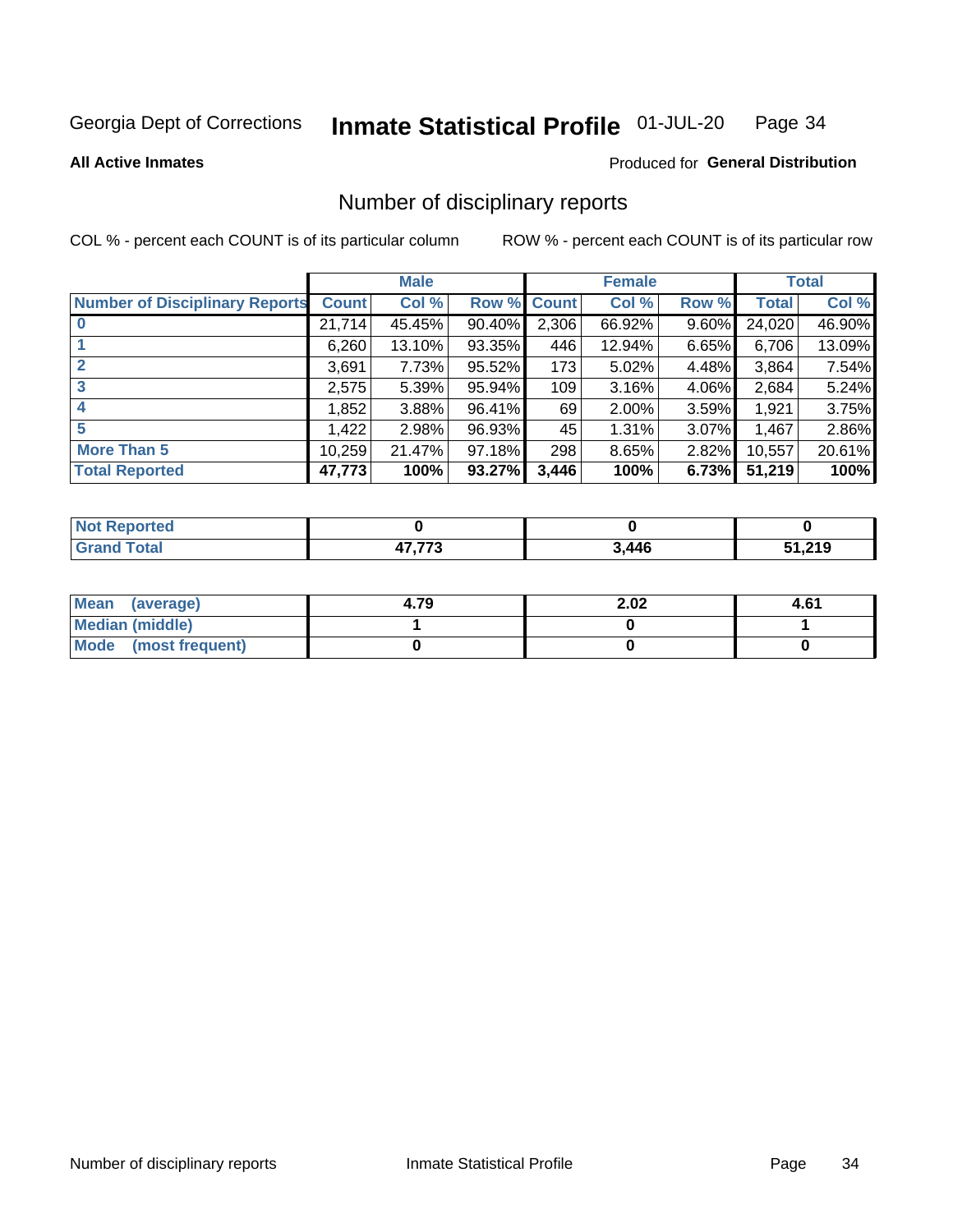#### Inmate Statistical Profile 01-JUL-20 Page 35

**All Active Inmates** 

#### **Produced for General Distribution**

## Number of transfers

COL % - percent each COUNT is of its particular column

|                            |         | <b>Male</b> |             |       | <b>Female</b> |          |        | <b>Total</b> |
|----------------------------|---------|-------------|-------------|-------|---------------|----------|--------|--------------|
| <b>Number of Transfers</b> | Count l | Col %       | Row % Count |       | Col %         | Row %    | Total  | Col %        |
|                            | 3,385   | 7.09%       | 83.01%      | 693   | 20.11%        | 16.99%   | 4,078  | 7.96%        |
|                            | 15,026  | 31.45%      | 90.81%      | 1,521 | 44.14%        | $9.19\%$ | 16,547 | 32.31%       |
| $\mathbf{2}$               | 7,599   | 15.91%      | 92.59%      | 608   | 17.64%        | 7.41%    | 8,207  | 16.02%       |
| 3                          | 5,023   | 10.51%      | 94.93%      | 268   | 7.78%         | 5.07%    | 5,291  | 10.33%       |
| 4                          | 3,346   | 7.00%       | 96.34%      | 127   | 3.69%         | 3.66%    | 3,473  | 6.78%        |
| 5                          | 2,469   | 5.17%       | 97.01%      | 76    | 2.21%         | 2.99%    | 2,545  | 4.97%        |
| <b>More Than 5</b>         | 10,925  | 22.87%      | 98.62%      | 153   | 4.44%         | $1.38\%$ | 11,078 | 21.63%       |
| <b>Total Reported</b>      | 47,773  | 100%        | 93.27%      | 3,446 | 100.0%        | 6.73%    | 51,219 | 100%         |

| Reported<br><b>NOT</b> F |                    |       |        |
|--------------------------|--------------------|-------|--------|
| ™otaì                    | $- - - - -$<br>. . | 3,446 | 51,219 |

| Mean (average)       | 4.28 | . 67 |  |
|----------------------|------|------|--|
| Median (middle)      |      |      |  |
| Mode (most frequent) |      |      |  |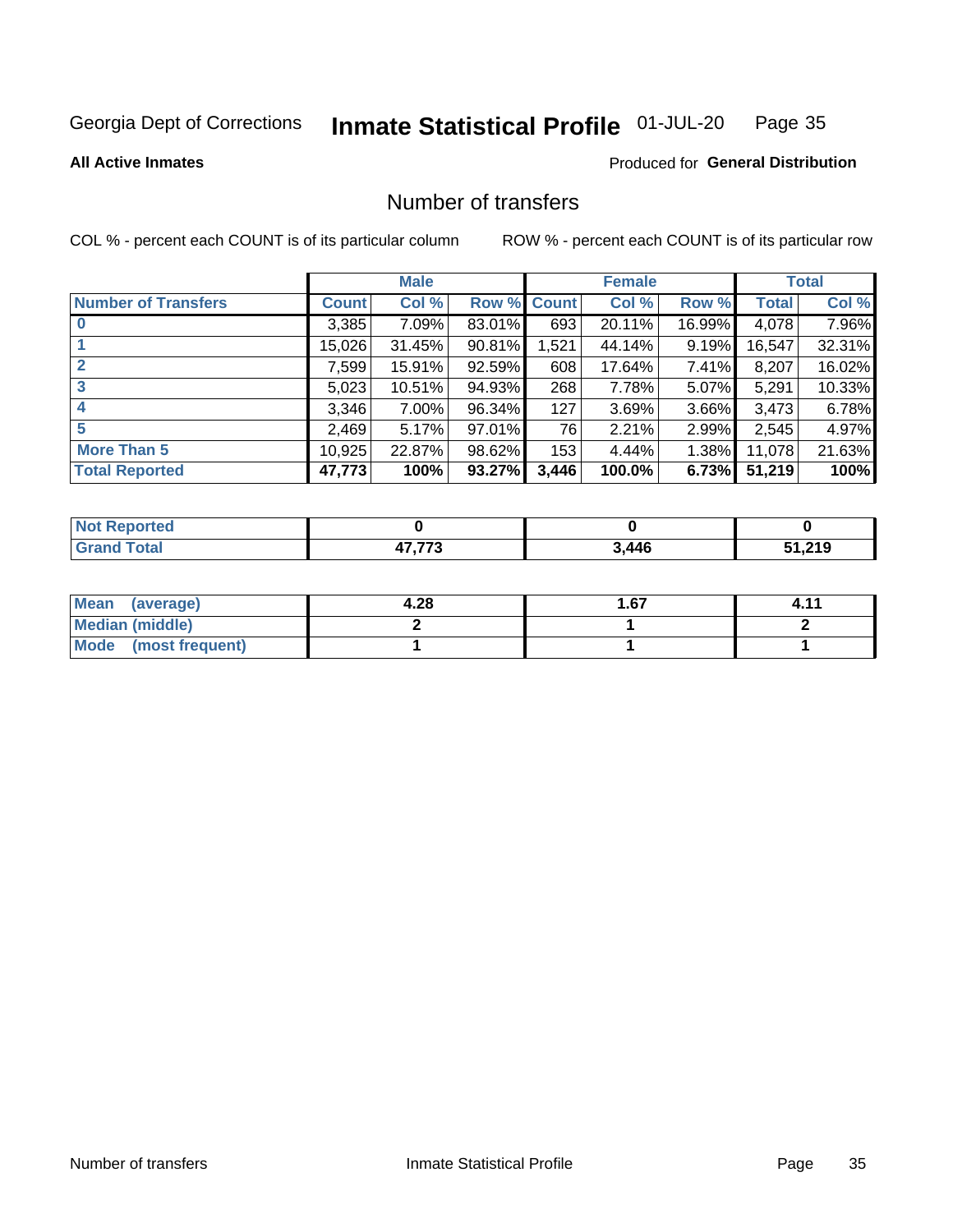#### Inmate Statistical Profile 01-JUL-20 Page 36

#### **All Active Inmates**

#### **Produced for General Distribution**

## Number of escapes

COL % - percent each COUNT is of its particular column

|                          |              | <b>Male</b> |             |       | <b>Female</b> |          |              | <b>Total</b> |
|--------------------------|--------------|-------------|-------------|-------|---------------|----------|--------------|--------------|
| <b>Number of Escapes</b> | <b>Count</b> | Col %       | Row % Count |       | Col %         | Row %    | <b>Total</b> | Col %        |
|                          | 47,190       | 98.78%      | 93.22%      | 3,434 | 99.65%        | 6.78%    | 50,624       | 98.84%       |
|                          | 558          | 1.17%       | 97.89%      | 12    | 0.35%         | 2.11%    | 570          | 1.11%        |
|                          | 22           | 0.05%       | 100.00%     |       |               |          | 22           | 0.04%        |
|                          | っ            | 0.01%       | 100.00%     |       |               |          | ົ            | 0.01%        |
|                          |              | 0.01%       | 100.00%     |       |               |          |              | $0.01\%$     |
| <b>Total Reported</b>    | 47,773       | 100%        | 93.27%      | 3,446 | 100%          | $6.73\%$ | 51,219       | $100.0\%$    |

| <b>Not Reported</b> |             |       |        |
|---------------------|-------------|-------|--------|
| $\tau$ otal $\;$    | $- - - - -$ | 3,446 | 51,219 |

| Mean (average)         |  | .ט |
|------------------------|--|----|
| <b>Median (middle)</b> |  |    |
| Mode (most frequent)   |  |    |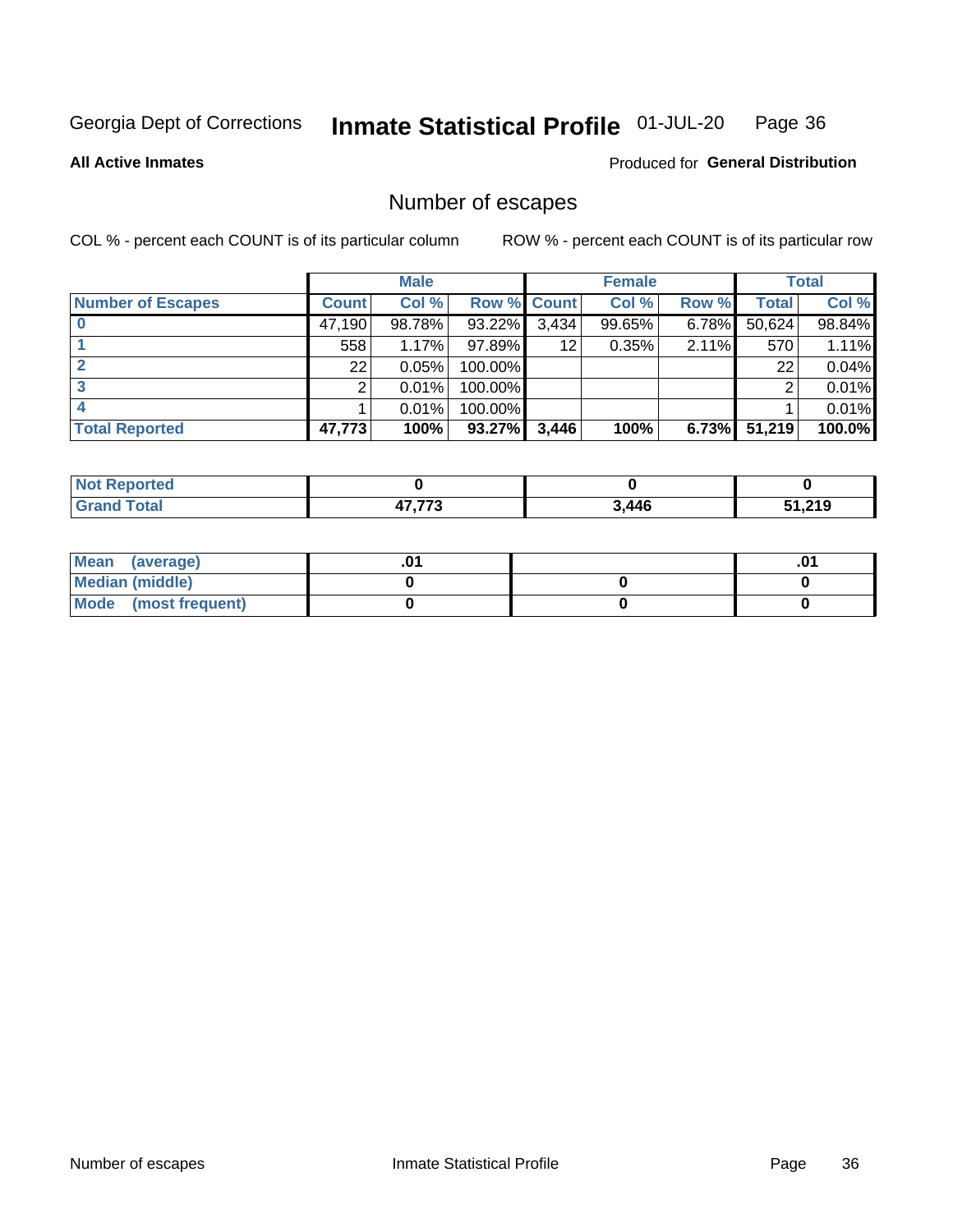#### Inmate Statistical Profile 01-JUL-20 Page 37

**All Active Inmates** 

#### Produced for General Distribution

## Split sentences - Probation to follow

COL % - percent each COUNT is of its particular column

|                            |              | <b>Male</b> |                    |     | <b>Female</b> |       |                 | <b>Total</b> |
|----------------------------|--------------|-------------|--------------------|-----|---------------|-------|-----------------|--------------|
| <b>Probation to follow</b> | <b>Count</b> | Col%        | <b>Row % Count</b> |     | Col %         | Row % | <b>Total</b>    | Col %        |
| <b>Yes</b>                 | 35.729       | 74.79%      | 93.17% 2.621       |     | 76.06%        |       | $6.83\%$ 38,350 | 74.87%       |
| <b>No</b>                  | 12.044       | 25.21%      | 93.59%             | 825 | 23.94%        |       | $6.41\%$ 12,869 | 25.13%       |
| <b>Total Reported</b>      | 47.773       | 100%        | $93.27\%$ 3,446    |     | 100%          |       | $6.73\%$ 51,219 | 100%         |

| ______ | --- | .446 | .24 <sub>0</sub> |
|--------|-----|------|------------------|
|        |     |      |                  |

| <b>Mode</b><br>reauent)<br>Yes<br>v^c<br>0٥<br>.<br>. .<br>$\sim$ |
|-------------------------------------------------------------------|
|-------------------------------------------------------------------|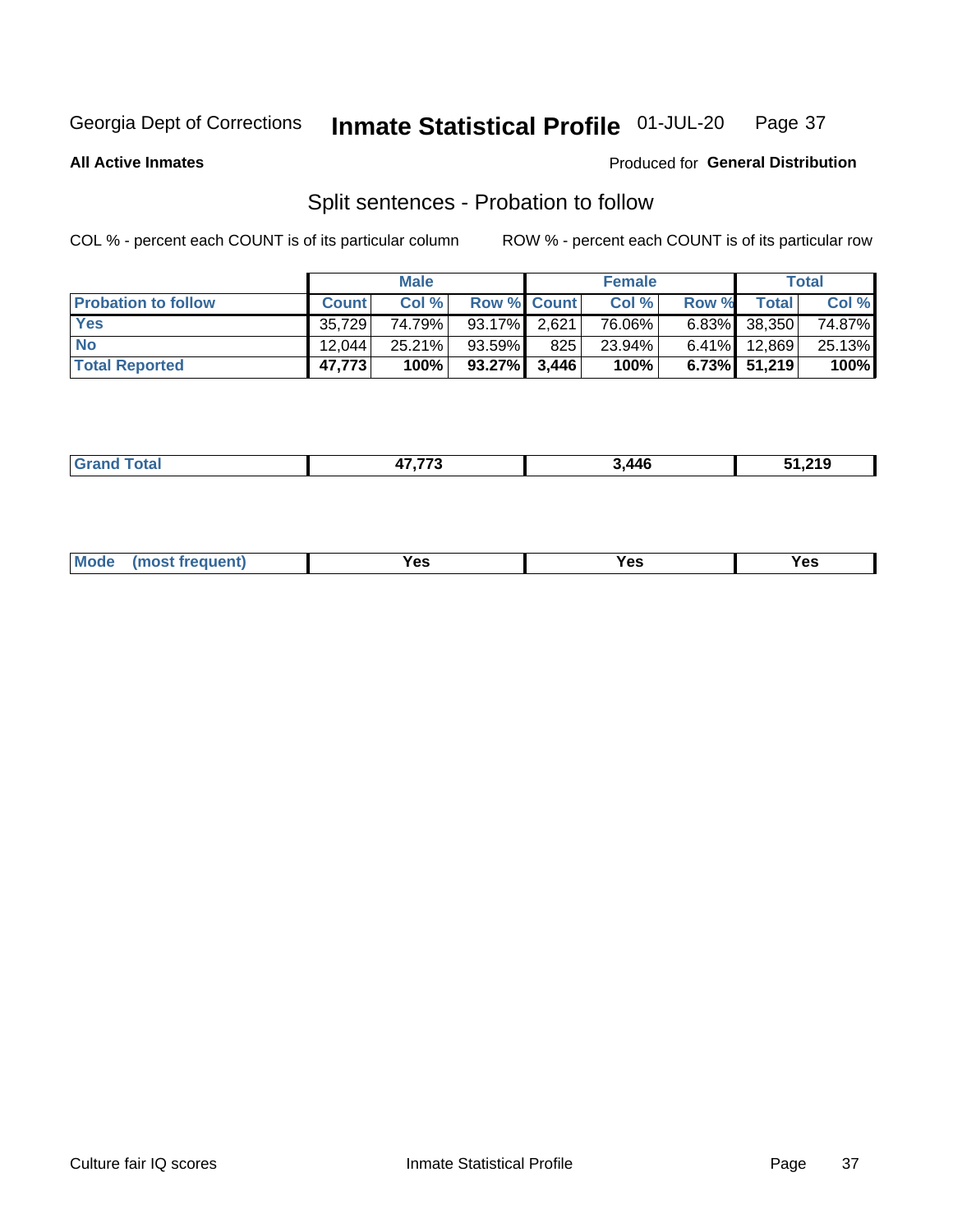#### Inmate Statistical Profile 01-JUL-20 Page 38

**All Active Inmates** 

### Produced for General Distribution

## Probable future release type of still active inmates

COL % - percent each COUNT is of its particular column

|                                         |              | <b>Male</b> |                    |     | <b>Female</b> |          | <b>Total</b> |        |
|-----------------------------------------|--------------|-------------|--------------------|-----|---------------|----------|--------------|--------|
| <b>Probable Future Release Type</b>     | <b>Count</b> | Col %       | <b>Row % Count</b> |     | Col %         | Row %    | <b>Total</b> | Col %  |
| <b>Paroled with probation to follow</b> | 20,126       | 43.51%      | 91.76% 1.808       |     | 54.03%        | 8.24%    | 21,934       | 44.22% |
| Paroled w/o probation to follow         | 5,506        | 11.90%      | 91.36%             | 521 | 15.57%        | 8.64%    | 6,027        | 12.15% |
| <b>Maxout with probation to follow</b>  | 13,125       | 28.37%      | 94.94%             | 700 | 20.92%        | 5.06%    | 13,825       | 27.87% |
| <b>Maxout w/o probation to follow</b>   | 1,771        | 3.83%       | 95.06%             | 92  | 2.75%         | 4.94%    | 1,863        | 3.76%  |
| Life, LWOP or death sentence            | 5.730        | 12.39%      | 96.22%             | 225 | 6.72%         | $3.78\%$ | 5,955        | 12.01% |
| <b>Total Reported</b>                   | 46,258       | 100%        | $93.25\%$ 3,346    |     | 100%          | 6.75%    | 49,604       | 100%   |

| <b>otal</b> | 46,258 | 3.346 | 49,604 |
|-------------|--------|-------|--------|

| <b>Mode (most frequent)</b> | <b>PAR with PROB follow</b> | <b>PAR with PROB follow</b> | <b>PAR with PROB</b> |
|-----------------------------|-----------------------------|-----------------------------|----------------------|
|                             |                             |                             | follow               |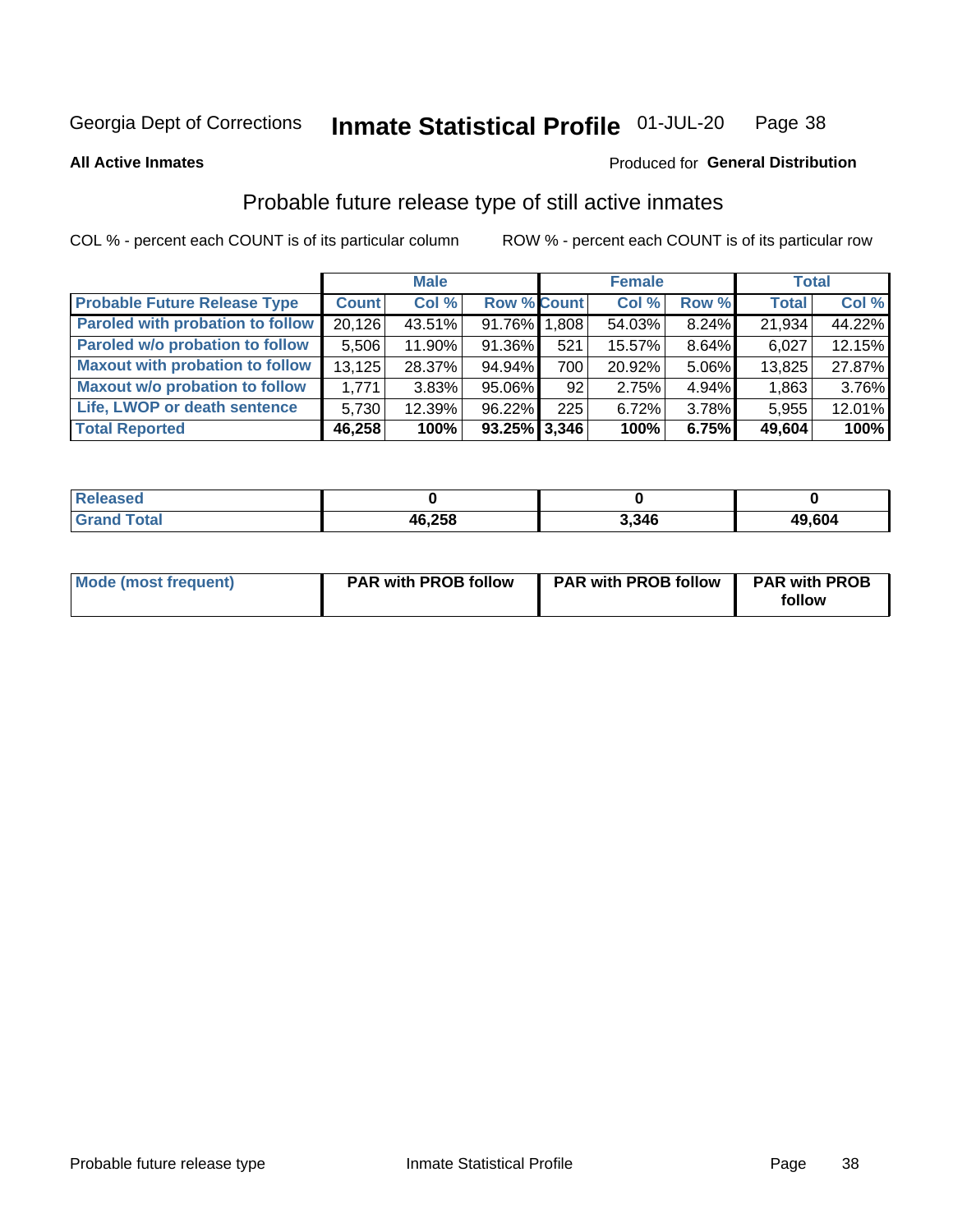## **All Active Inmates**

## Produced for General Distribution

## Time served in current (or last) institution

COL % - percent each COUNT is of its particular column

|                            |              | <b>Male</b> |        |              | <b>Female</b> |        |              | <b>Total</b> |
|----------------------------|--------------|-------------|--------|--------------|---------------|--------|--------------|--------------|
| <b>Time In Institution</b> | <b>Count</b> | Col %       | Row %  | <b>Count</b> | Col %         | Row %  | <b>Total</b> | Col %        |
| 0 to 3 months              | 6,827        | 14.29%      | 91.22% | 657          | 19.07%        | 8.78%  | 7,484        | 14.61%       |
| 3.01 to 6 months           | 6,880        | 14.40%      | 93.31% | 493          | 14.31%        | 6.69%  | 7,373        | 14.40%       |
| 6.01 to 9 months           | 5,741        | 12.02%      | 93.65% | 389          | 11.29%        | 6.35%  | 6,130        | 11.97%       |
| 9.01 to 12 months          | 4,725        | 9.89%       | 94.27% | 287          | 8.33%         | 5.73%  | 5,012        | 9.79%        |
| 12.01 to 18 months         | 6,284        | 13.15%      | 93.40% | 444          | 12.88%        | 6.60%  | 6,728        | 13.14%       |
| <b>18.01 to 24 months</b>  | 3,885        | 8.13%       | 94.50% | 226          | 6.56%         | 5.50%  | 4,111        | 8.03%        |
| $2.01$ to 3 years          | 4,708        | 9.85%       | 93.58% | 323          | 9.37%         | 6.42%  | 5,031        | 9.82%        |
| 3.01 to 4 years            | 2,625        | 5.49%       | 94.87% | 142          | 4.12%         | 5.13%  | 2,767        | 5.40%        |
| 4.01 to 5 years            | 1,810        | 3.79%       | 94.62% | 103          | 2.99%         | 5.38%  | 1,913        | 3.73%        |
| 5.01 to 6 years            | 1,351        | 2.83%       | 93.82% | 89           | 2.58%         | 6.18%  | 1,440        | 2.81%        |
| 6.01 to 7 years            | 750          | 1.57%       | 93.75% | 50           | 1.45%         | 6.25%  | 800          | 1.56%        |
| $7.01$ to 8 years          | 473          | 0.99%       | 89.75% | 54           | 1.57%         | 10.25% | 527          | 1.03%        |
| $8.01$ to 9 years          | 387          | 0.81%       | 93.03% | 29           | 0.84%         | 6.97%  | 416          | 0.81%        |
| 9.01 to 10 years           | 264          | 0.55%       | 77.88% | 75           | 2.18%         | 22.12% | 339          | 0.66%        |
| Over 10 years              | 1,063        | 2.23%       | 92.60% | 85           | 2.47%         | 7.40%  | 1,148        | 2.24%        |
| <b>Total Reported</b>      | 47,773       | 100%        | 93.27% | 3,446        | 100%          | 6.73%  | 51,219       | 100%         |

| orted<br><b>NOT</b> |                             |       |        |
|---------------------|-----------------------------|-------|--------|
| `otal               | 17.770<br>1 J<br>71 , 1 I V | 3,446 | 51,219 |

| <b>Mean</b><br>(average) | 29 months | 24 months | 29 months |
|--------------------------|-----------|-----------|-----------|
| Median (middle)          | 12 months | 11 months | 12 months |
| Mode<br>(most frequent)  | 0 months  | ∖ months  | months    |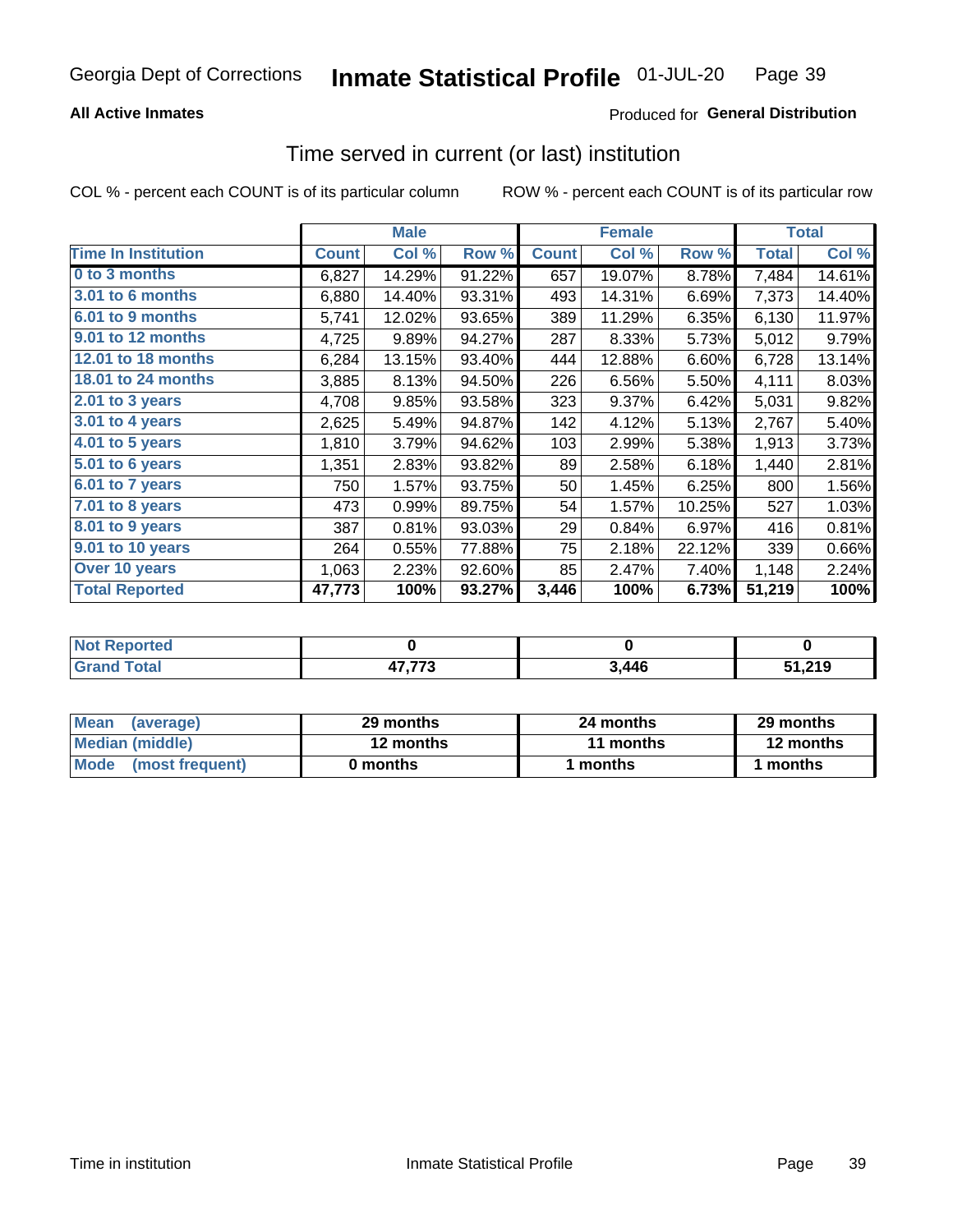### **All Active Inmates**

### Produced for General Distribution

## Highest grade level attained

COL % - percent each COUNT is of its particular column

|                              |                 | <b>Male</b> |         |              | <b>Female</b> |        |                 | <b>Total</b> |
|------------------------------|-----------------|-------------|---------|--------------|---------------|--------|-----------------|--------------|
| <b>Grade Level</b>           | <b>Count</b>    | Col %       | Row %   | <b>Count</b> | Col%          | Row %  | <b>Total</b>    | Col %        |
| No school at all             | $\overline{12}$ | 0.04%       | 100.00% |              |               |        | $\overline{12}$ | 0.03%        |
| <b>Grade 1</b>               | 20              | 0.06%       | 100.00% |              |               |        | 20              | 0.06%        |
| <b>Grade 2</b>               | 23              | 0.07%       | 100.00% |              |               |        | 23              | 0.07%        |
| Grade 3                      | 58              | 0.18%       | 98.31%  | 1            | 0.05%         | 1.69%  | 59              | 0.17%        |
| Grade 4                      | 60              | 0.18%       | 93.75%  | 4            | 0.22%         | 6.25%  | 64              | 0.18%        |
| Grade 5                      | 89              | 0.27%       | 95.70%  | 4            | 0.22%         | 4.30%  | 93              | 0.27%        |
| Grade 6                      | 305             | 0.93%       | 97.13%  | 9            | 0.49%         | 2.87%  | 314             | 0.91%        |
| <b>Grade 7</b>               | 599             | 1.83%       | 95.08%  | 31           | 1.69%         | 4.92%  | 630             | 1.82%        |
| Grade 8                      | 2,165           | 6.61%       | 95.25%  | 108          | 5.88%         | 4.75%  | 2,273           | 6.57%        |
| Grade 9                      | 4,043           | 12.34%      | 96.33%  | 154          | 8.38%         | 3.67%  | 4,197           | 12.13%       |
| Grade 10                     | 5,462           | 16.67%      | 96.23%  | 214          | 11.64%        | 3.77%  | 5,676           | 16.40%       |
| Grade 11                     | 5,492           | 16.76%      | 95.66%  | 249          | 13.55%        | 4.34%  | 5,741           | 16.59%       |
| <b>Grade 12 or GED</b>       | 11,378          | 34.73%      | 94.23%  | 697          | 37.92%        | 5.77%  | 12,075          | 34.89%       |
| <b>Some tech school</b>      | 220             | 0.67%       | 83.97%  | 42           | 2.29%         | 16.03% | 262             | 0.76%        |
| <b>Completed tech school</b> | 244             | 0.74%       | 83.85%  | 47           | 2.56%         | 16.15% | 291             | 0.84%        |
| College, 1 year              | 898             | 2.74%       | 92.48%  | 73           | 3.97%         | 7.52%  | 971             | 2.81%        |
| College, 2 year              | 1,015           | 3.10%       | 88.80%  | 128          | 6.96%         | 11.20% | 1,143           | 3.30%        |
| College, 3 year              | 268             | 0.82%       | 89.04%  | 33           | 1.80%         | 10.96% | 301             | 0.87%        |
| <b>Bachelor's degree</b>     | 325             | 0.99%       | 90.28%  | 35           | 1.90%         | 9.72%  | 360             | 1.04%        |
| <b>Master's degree</b>       | 57              | 0.17%       | 90.48%  | 6            | 0.33%         | 9.52%  | 63              | 0.18%        |
| Ph.D. degree                 | 6               | 0.02%       | 85.71%  | 1            | 0.05%         | 14.29% | $\overline{7}$  | 0.02%        |
| Law degree                   | 17              | 0.05%       | 94.44%  | $\mathbf{1}$ | 0.05%         | 5.56%  | 18              | 0.05%        |
| <b>Some medical school</b>   | $\overline{2}$  | 0.01%       | 66.67%  | 1            | 0.05%         | 33.33% | 3               | 0.01%        |
| <b>Medical degree</b>        | $\overline{7}$  | 0.02%       | 100.00% |              |               |        | $\overline{7}$  | 0.02%        |
|                              | $\mathbf 1$     | 0.01%       | 100.00% |              |               |        | 1               | 0.01%        |
| <b>Total Reported</b>        | 32,766          | 100%        | 94.69%  | 1,838        | 100%          | 5.31%  | 34,604          | 100%         |

| 15.007        | .608  | <b>CAE</b> |
|---------------|-------|------------|
| ィラ フフヘ<br>- 1 | 3,446 | ,219<br>E4 |

| Mean<br>(average)    | 10.84           | 11.41           | 10.87           |  |
|----------------------|-----------------|-----------------|-----------------|--|
| Median (middle)      | Grade 11        | Grade 12 or GED | Grade 11        |  |
| Mode (most frequent) | Grade 12 or GED | Grade 12 or GED | Grade 12 or GED |  |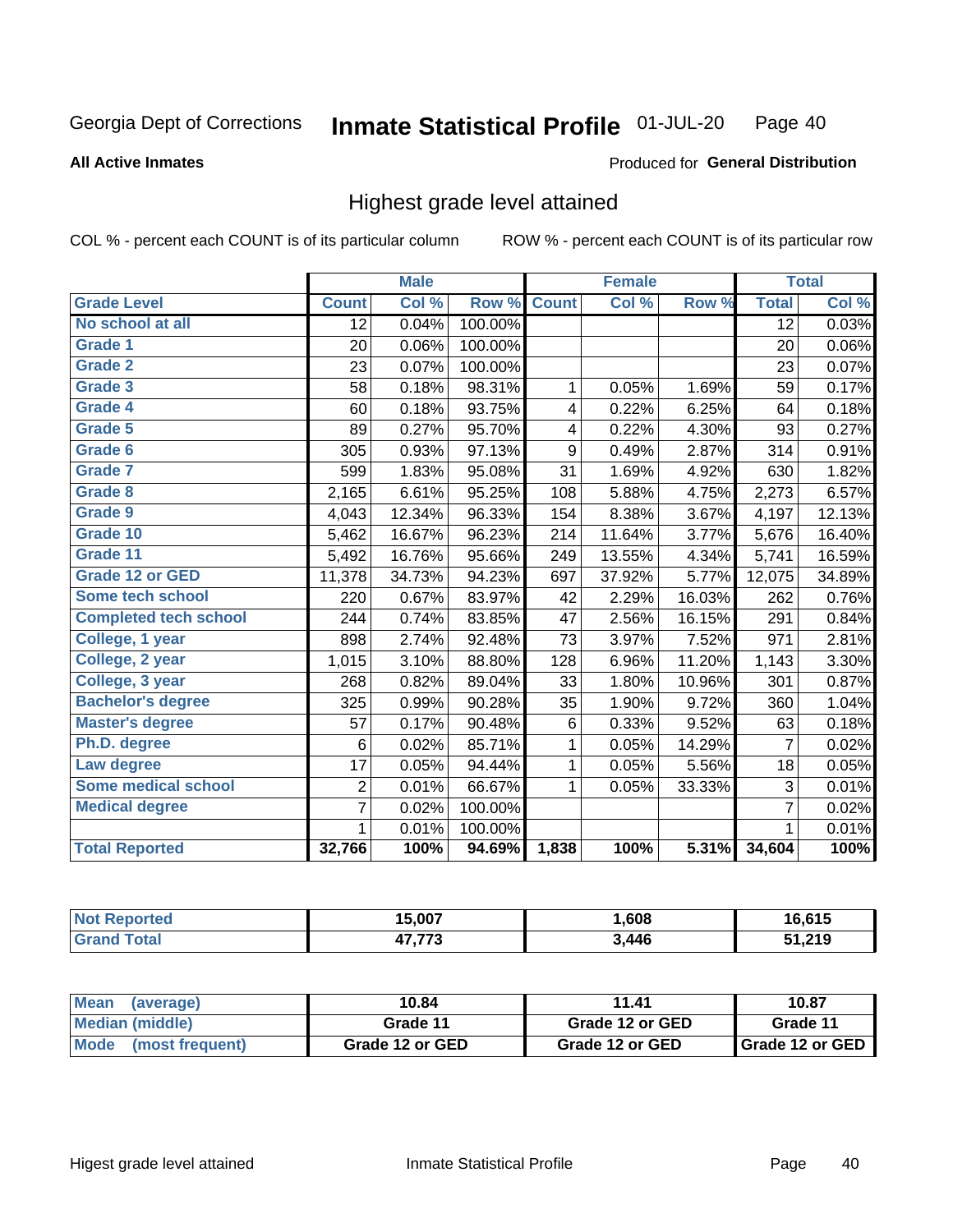#### Inmate Statistical Profile 01-JUL-20 Page 41

### **All Active Inmates**

### **Produced for General Distribution**

## Culture fair IQ scores

COL % - percent each COUNT is of its particular column

|                       |              | <b>Male</b> |        |              | <b>Female</b> |          |              | <b>Total</b> |
|-----------------------|--------------|-------------|--------|--------------|---------------|----------|--------------|--------------|
| <b>IQ Scores</b>      | <b>Count</b> | Col %       | Row %  | <b>Count</b> | Col %         | Row %    | <b>Total</b> | Col %        |
| $60 - 69$             | 913          | 2.32%       | 93.74% | 61           | 2.02%         | $6.26\%$ | 974          | 2.29%        |
| $70 - 79$             | 2,649        | 6.72%       | 93.01% | 199          | 6.57%         | 6.99%    | 2,848        | 6.71%        |
| $80 - 89$             | 5,741        | 14.56%      | 88.93% | 715          | 23.62%        | 11.07%   | 6,456        | 15.21%       |
| $90 - 99$             | 10,757       | 27.29%      | 89.93% | 1,205        | 39.81%        | 10.07%   | 11,962       | 28.18%       |
| $100 - 109$           | 11,030       | 27.98%      | 95.58% | 510          | 16.85%        | 4.42%    | 11,540       | 27.18%       |
| $110 - 119$           | 6,863        | 17.41%      | 97.38% | 185          | 6.11%         | 2.62%    | 7,048        | 16.60%       |
| $120 - 129$           | 1,410        | 3.58%       | 93.25% | 102          | 3.37%         | 6.75%    | 1,512        | 3.56%        |
| $130 - 139$           | 58           | 0.15%       | 59.18% | 40           | 1.32%         | 40.82%   | 98           | 0.23%        |
| 140 & Up              | 2            | 0.01%       | 16.67% | 10           | 0.33%         | 83.33%   | 12           | 0.03%        |
| <b>Total Reported</b> | 39,423       | 100%        | 92.87% | 3,027        | 100%          | 7.13%    | 42,450       | 100%         |

| <b>Not Reported</b>         | 7,676  | 285   | 7,961  |
|-----------------------------|--------|-------|--------|
| <b>Not Valid (under 60)</b> | 674    | 134   | 808    |
| <b>Grand Total</b>          | 47,773 | 3,446 | 51,219 |

| <b>Mean</b><br>(average) | 98  | 95 | 98 |
|--------------------------|-----|----|----|
| Median (middle)          | 99  | 94 | 99 |
| Mode<br>(most frequent)  | 101 | 94 | 99 |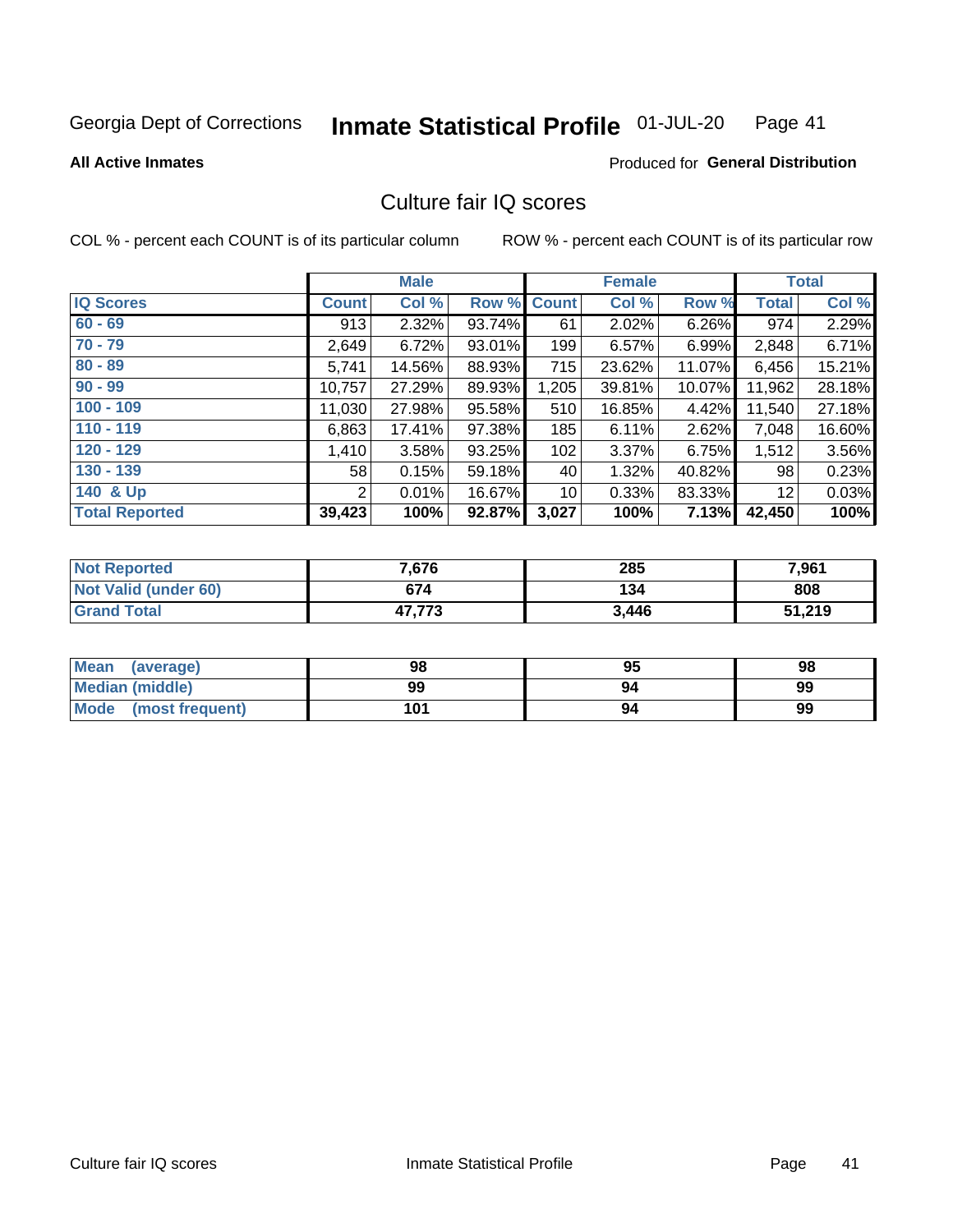#### Inmate Statistical Profile 01-JUL-20 Page 42

**All Active Inmates** 

## Produced for General Distribution

## Wide Range Achievement Test (WRAT) reading score

COL % - percent each COUNT is of its particular column

|                           |              | <b>Male</b> |        |              | <b>Female</b> |        |              | <b>Total</b> |
|---------------------------|--------------|-------------|--------|--------------|---------------|--------|--------------|--------------|
| <b>WRAT Reading Score</b> | <b>Count</b> | Col %       | Row %  | <b>Count</b> | Col %         | Row %  | <b>Total</b> | Col %        |
| $0.1$ to $0.9$            | 851          | 1.98%       | 99.65% | 3            | 0.09%         | 0.35%  | 854          | 1.85%        |
| 1.0 to 1.9                | 850          | 1.98%       | 98.72% | 11           | 0.35%         | 1.28%  | 861          | 1.87%        |
| 2.0 to 2.9                | 1,439        | 3.36%       | 97.63% | 35           | 1.11%         | 2.37%  | 1,474        | 3.20%        |
| 3.0 to 3.9                | 2,866        | 6.68%       | 96.76% | 96           | 3.04%         | 3.24%  | 2,962        | 6.43%        |
| 4.0 to 4.9                | 3,437        | 8.01%       | 95.05% | 179          | 5.66%         | 4.95%  | 3,616        | 7.85%        |
| 5.0 to 5.9                | 3,550        | 8.28%       | 95.61% | 163          | 5.15%         | 4.39%  | 3,713        | 8.06%        |
| 6.0 to 6.9                | 3,739        | 8.72%       | 95.12% | 192          | 6.07%         | 4.88%  | 3,931        | 8.54%        |
| 7.0 to 7.9                | 1,924        | 4.49%       | 95.53% | 90           | 2.85%         | 4.47%  | 2,014        | 4.37%        |
| 8.0 to 8.9                | 3,459        | 8.07%       | 94.51% | 201          | 6.36%         | 5.49%  | 3,660        | 7.95%        |
| 9.0 to 9.9                | 1,776        | 4.14%       | 94.27% | 108          | 3.42%         | 5.73%  | 1,884        | 4.09%        |
| 10.0 to 10.9              | 2,711        | 6.32%       | 92.40% | 223          | 7.05%         | 7.60%  | 2,934        | 6.37%        |
| 11.0 to 11.9              | 3,236        | 7.55%       | 89.15% | 394          | 12.46%        | 10.85% | 3,630        | 7.88%        |
| 12.0 to 12.9              | 12,523       | 29.20%      | 89.94% | 1,401        | 44.31%        | 10.06% | 13,924       | 30.24%       |
| 13                        | 522          | 1.22%       | 88.78% | 66           | 2.09%         | 11.22% | 588          | 1.28%        |
| <b>Total Reported</b>     | 42,883       | 100%        | 93.13% | 3,162        | 100.0%        | 6.87%  | 46,045       | 100%         |

| rted<br>NO       | 4,890            | 284   | $\rightarrow$<br>. |
|------------------|------------------|-------|--------------------|
| $F_{\mathbf{A}}$ | 17.770<br>41.119 | 446.د | 51,219             |

| <b>Mean</b><br>(average) | 8.55 | 10.26 | 8.67 |
|--------------------------|------|-------|------|
| Median (middle)          | 8.9  | 11.9  | 8.9  |
| Mode (most frequent)     | 12.9 | 12.9  | 12.9 |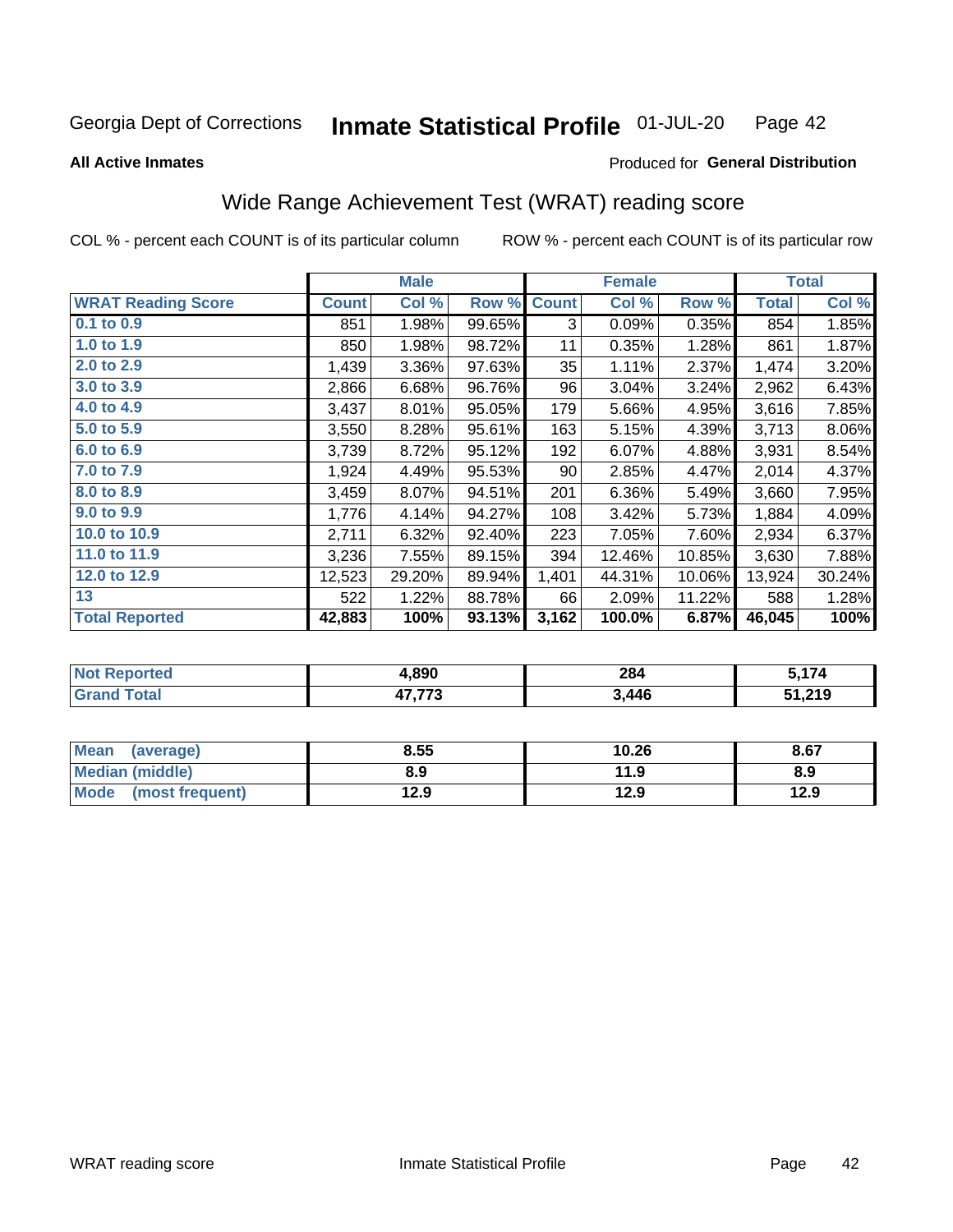#### Inmate Statistical Profile 01-JUL-20 Page 43

### **All Active Inmates**

## Produced for General Distribution

## Wide Range Achievement Test (WRAT) math score

COL % - percent each COUNT is of its particular column

|                              |              | <b>Male</b> |         |              | <b>Female</b> |        |              | <b>Total</b> |
|------------------------------|--------------|-------------|---------|--------------|---------------|--------|--------------|--------------|
| <b>WRAT Mathematic Score</b> | <b>Count</b> | Col %       | Row %   | <b>Count</b> | Col %         | Row %  | <b>Total</b> | Col %        |
| $0.1$ to $0.9$               | 307          | 0.72%       | 100.00% |              |               |        | 307          | 0.67%        |
| 1.0 to 1.9                   | 656          | 1.53%       | 98.94%  | 7            | 0.22%         | 1.06%  | 663          | 1.44%        |
| 2.0 to 2.9                   | 1,235        | 2.88%       | 97.24%  | 35           | 1.11%         | 2.76%  | 1,270        | 2.76%        |
| 3.0 to 3.9                   | 2,932        | 6.84%       | 97.15%  | 86           | 2.72%         | 2.85%  | 3,018        | 6.55%        |
| 4.0 to 4.9                   | 5,468        | 12.75%      | 93.81%  | 361          | 11.41%        | 6.19%  | 5,829        | 12.66%       |
| 5.0 to 5.9                   | 6,931        | 16.16%      | 92.54%  | 559          | 17.67%        | 7.46%  | 7,490        | 16.26%       |
| 6.0 to 6.9                   | 7,838        | 18.28%      | 91.66%  | 713          | 22.54%        | 8.34%  | 8,551        | 18.57%       |
| 7.0 to 7.9                   | 3,458        | 8.06%       | 93.48%  | 241          | 7.62%         | 6.52%  | 3,699        | 8.03%        |
| 8.0 to 8.9                   | 3,887        | 9.06%       | 90.95%  | 387          | 12.24%        | 9.05%  | 4,274        | 9.28%        |
| 9.0 to 9.9                   | 2,445        | 5.70%       | 93.39%  | 173          | 5.47%         | 6.61%  | 2,618        | 5.69%        |
| 10.0 to 10.9                 | 954          | 2.22%       | 98.86%  | 11           | 0.35%         | 1.14%  | 965          | 2.10%        |
| 11.0 to 11.9                 | 1,151        | 2.68%       | 89.50%  | 135          | 4.27%         | 10.50% | 1,286        | 2.79%        |
| 12.0 to 12.9                 | 5,563        | 12.97%      | 92.70%  | 438          | 13.85%        | 7.30%  | 6,001        | 13.03%       |
| 13                           | 62           | 0.14%       | 78.48%  | 17           | 0.54%         | 21.52% | 79           | 0.17%        |
| <b>Total Reported</b>        | 42,887       | 100%        | 93.13%  | 3,163        | 100.0%        | 6.87%  | 46,050       | 100%         |

| Teu.<br>NO | 1,886        | 283   | 5,169  |
|------------|--------------|-------|--------|
|            | 17.770<br>15 | 3,446 | 51,219 |

| <b>Mean</b><br>(average) | 7.06 | 7.54 | 7.09 |
|--------------------------|------|------|------|
| Median (middle)          | 6.5  | 6.9  | ხ.ე  |
| Mode (most frequent)     | 12.9 | 12.9 | 12.9 |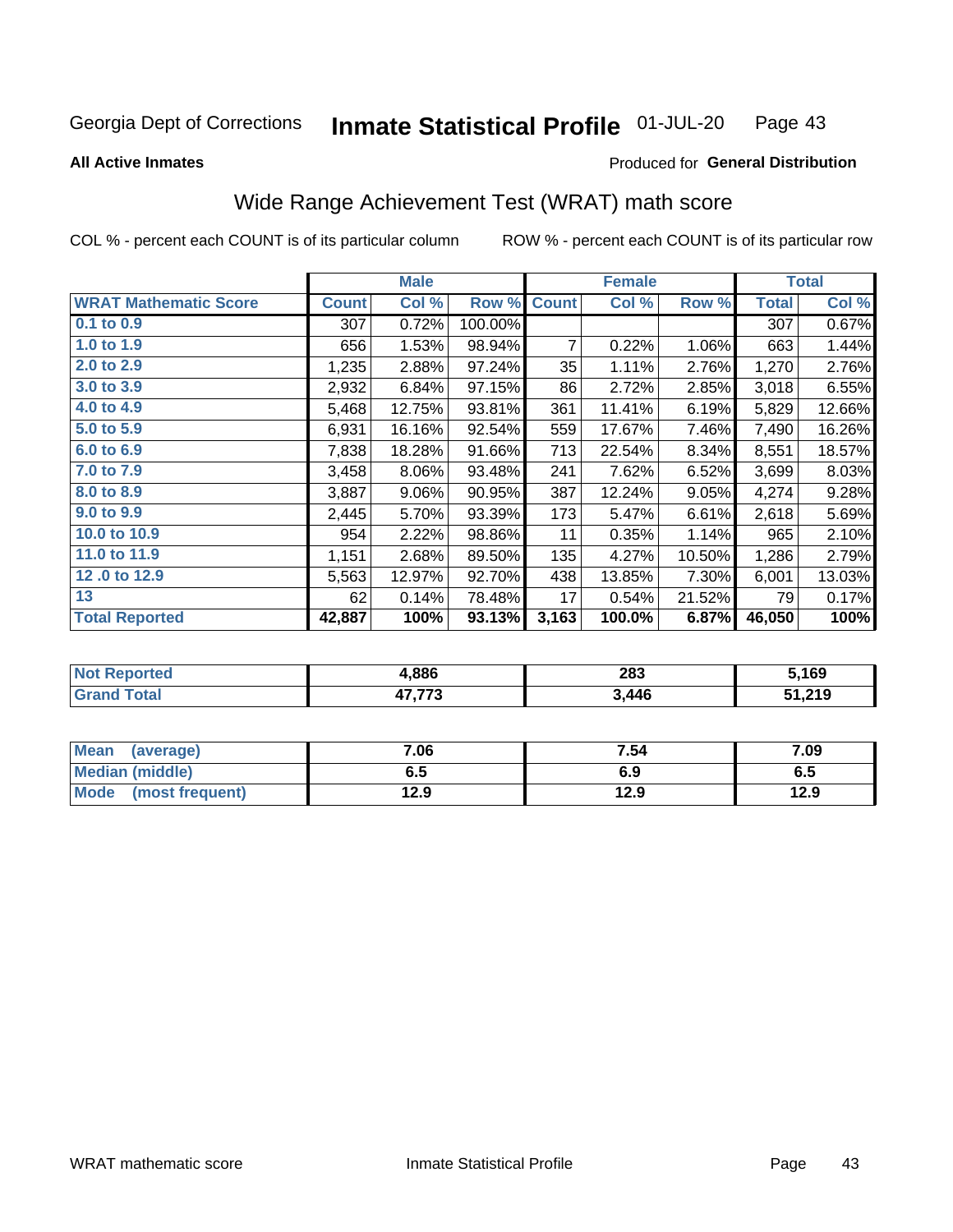#### Inmate Statistical Profile 01-JUL-20 Page 44

### **All Active Inmates**

## Produced for General Distribution

## Wide Range Achievement Test (WRAT) spelling score

COL % - percent each COUNT is of its particular column

|                            |              | <b>Male</b> |        |              | <b>Female</b> |        |              | <b>Total</b> |
|----------------------------|--------------|-------------|--------|--------------|---------------|--------|--------------|--------------|
| <b>WRAT Spelling Score</b> | <b>Count</b> | Col %       | Row %  | <b>Count</b> | Col %         | Row %  | <b>Total</b> | Col %        |
| $0.1$ to $0.9$             | 933          | 2.17%       | 99.47% | 5            | 0.16%         | 0.53%  | 938          | 2.04%        |
| 1.0 to 1.9                 | 1,279        | 2.98%       | 98.92% | 14           | 0.44%         | 1.08%  | 1,293        | 2.81%        |
| 2.0 to 2.9                 | 2,335        | 5.44%       | 98.73% | 30           | 0.95%         | 1.27%  | 2,365        | 5.13%        |
| 3.0 to 3.9                 | 3,404        | 7.94%       | 98.01% | 69           | 2.18%         | 1.99%  | 3,473        | 7.54%        |
| 4.0 to 4.9                 | 2,940        | 6.85%       | 97.16% | 86           | 2.72%         | 2.84%  | 3,026        | 6.57%        |
| 5.0 to 5.9                 | 3,846        | 8.97%       | 95.15% | 196          | 6.19%         | 4.85%  | 4,042        | 8.78%        |
| 6.0 to 6.9                 | 3,963        | 9.24%       | 95.29% | 196          | 6.19%         | 4.71%  | 4,159        | 9.03%        |
| 7.0 to 7.9                 | 3,760        | 8.76%       | 94.45% | 221          | 6.98%         | 5.55%  | 3,981        | 8.64%        |
| 8.0 to 8.9                 | 3,776        | 8.80%       | 94.12% | 236          | 7.46%         | 5.88%  | 4,012        | 8.71%        |
| 9.0 to 9.9                 | 2,074        | 4.83%       | 93.30% | 149          | 4.71%         | 6.70%  | 2,223        | 4.83%        |
| 10.0 to 10.9               | 2,069        | 4.82%       | 92.82% | 160          | 5.06%         | 7.18%  | 2,229        | 4.84%        |
| 11.0 to 11.9               | 2,877        | 6.71%       | 89.02% | 355          | 11.22%        | 10.98% | 3,232        | 7.02%        |
| 12.0 to 12.9               | 9,398        | 21.91%      | 86.95% | 1,411        | 44.60%        | 13.05% | 10,809       | 23.47%       |
| 13                         | 244          | 0.57%       | 87.14% | 36           | 1.14%         | 12.86% | 280          | 0.61%        |
| <b>Total Reported</b>      | 42,898       | 100%        | 93.13% | 3,164        | 100%          | 6.87%  | 46,062       | 100.0%       |

| rted             | 07 <sub>E</sub>  | 282   | $'$ 4 E $7$ |
|------------------|------------------|-------|-------------|
| NO               | 7.07J            |       | J.IJI       |
| $F_{\mathbf{A}}$ | 17.770<br>41.119 | 446.ر | 51,219      |

| <b>Mean</b><br>(average) | 7.83 | 10.23 | 7.99 |
|--------------------------|------|-------|------|
| Median (middle)          | .    | 11.6  | .    |
| Mode<br>(most frequent)  | 12.9 | 12.9  | 12.9 |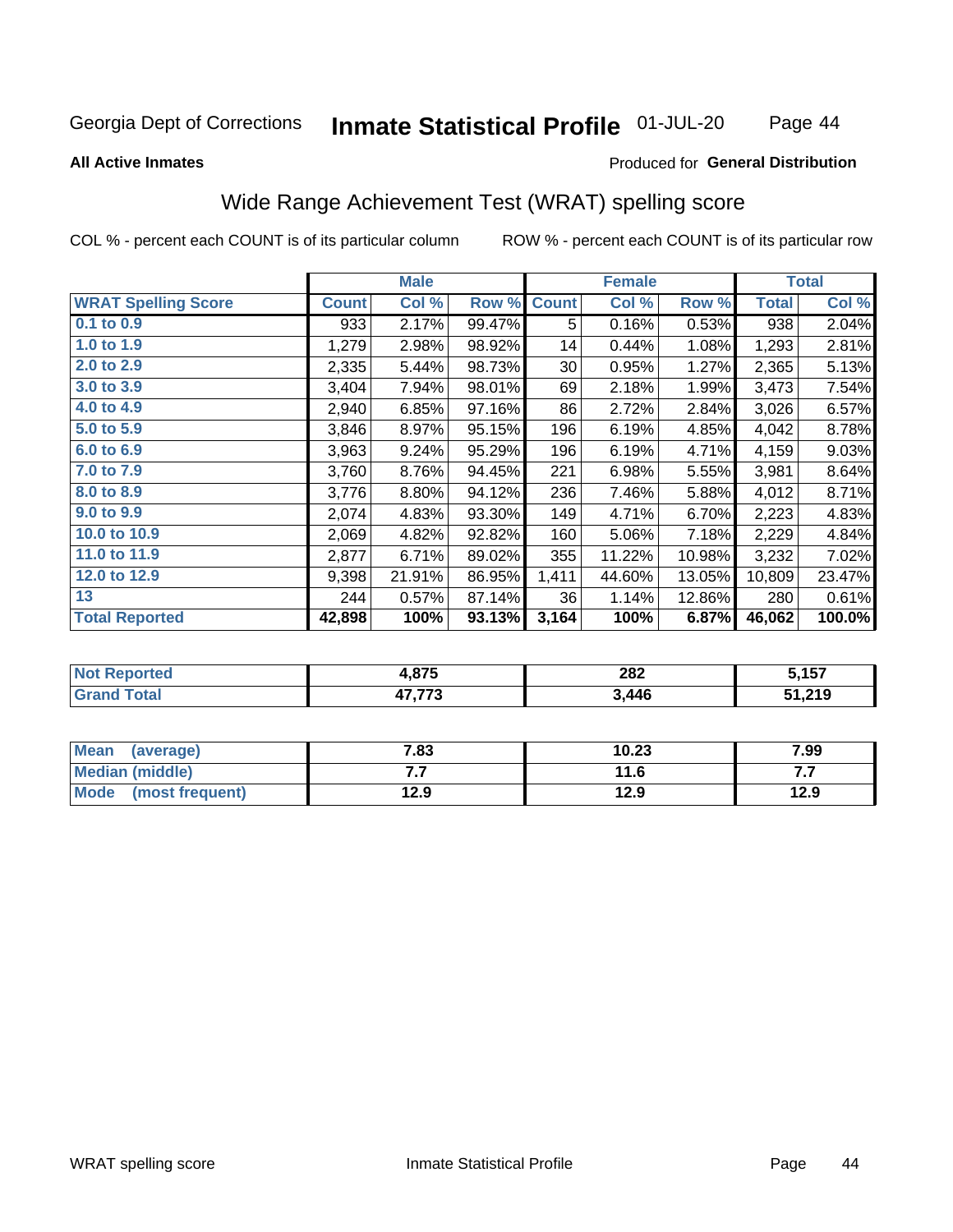#### Inmate Statistical Profile 01-JUL-20 Page 45

**All Active Inmates** 

## **Produced for General Distribution**

## Current / last mental health treatment level

COL % - percent each COUNT is of its particular column

|                                    |              | <b>Male</b> |         |              | <b>Female</b> |        |              | <b>Total</b> |
|------------------------------------|--------------|-------------|---------|--------------|---------------|--------|--------------|--------------|
| <b>Mental Health Treatment Lev</b> | <b>Count</b> | Col %       | Row %   | <b>Count</b> | Col %         | Row %  | <b>Total</b> | Col %        |
| 1 No problem at current time       | 8,032        | 47.74%      | 92.41%  | 660          | 24.12%        | 7.59%  | 8,692        | 44.43%       |
| 2 Receiving outpatient             | 7,069        | 42.01%      | 77.67%  | 2,032        | 74.27%        | 22.33% | 9,101        | 46.52%       |
| <b>Treatment</b>                   |              |             |         |              |               |        |              |              |
| 3 Inpatient, moderate              | 1,357        | 8.06%       | 97.42%  | 36           | 1.32%         | 2.58%  | 1,393        | 7.12%        |
| <b>Treatment</b>                   |              |             |         |              |               |        |              |              |
| 4 Inpatient, intensive             | 349          | 2.07%       | 97.76%  | 8            | 0.29%         | 2.24%  | 357          | 1.82%        |
| <b>Treatment</b>                   |              |             |         |              |               |        |              |              |
| <b>5 Undergoing crisis</b>         | 18           | 0.11%       | 100.00% |              |               |        | 18           | 0.09%        |
| <b>stabilization</b>               |              |             |         |              |               |        |              |              |
| <b>6 Hospital for criminally</b>   |              | 0.01%       | 100.00% |              |               |        |              | 0.01%        |
| <b>Tinsane</b>                     |              |             |         |              |               |        |              |              |
| <b>Total Evaluated</b>             | 16,826       | 100%        | 86.01%  | 2,736        | 100%          | 13.99% | 19,562       | 100%         |

| Never had MH evaluation | 30,947        | 710   | 31,657 |
|-------------------------|---------------|-------|--------|
| $\tau$ otal             | ィフ フフヘ<br>ن ا | 3.446 | 51,219 |

| Median (middle)                | <b>Receiving outpatient</b><br>treatment | <b>Receiving outpatient</b><br>treatment | <b>Receiving</b><br>outpatient<br>treatment |  |  |
|--------------------------------|------------------------------------------|------------------------------------------|---------------------------------------------|--|--|
| <b>Mode</b><br>(most frequent) | No problem at current time               | <b>Receiving outpatient</b><br>treatment | Receiving<br>outpatient<br>treatment        |  |  |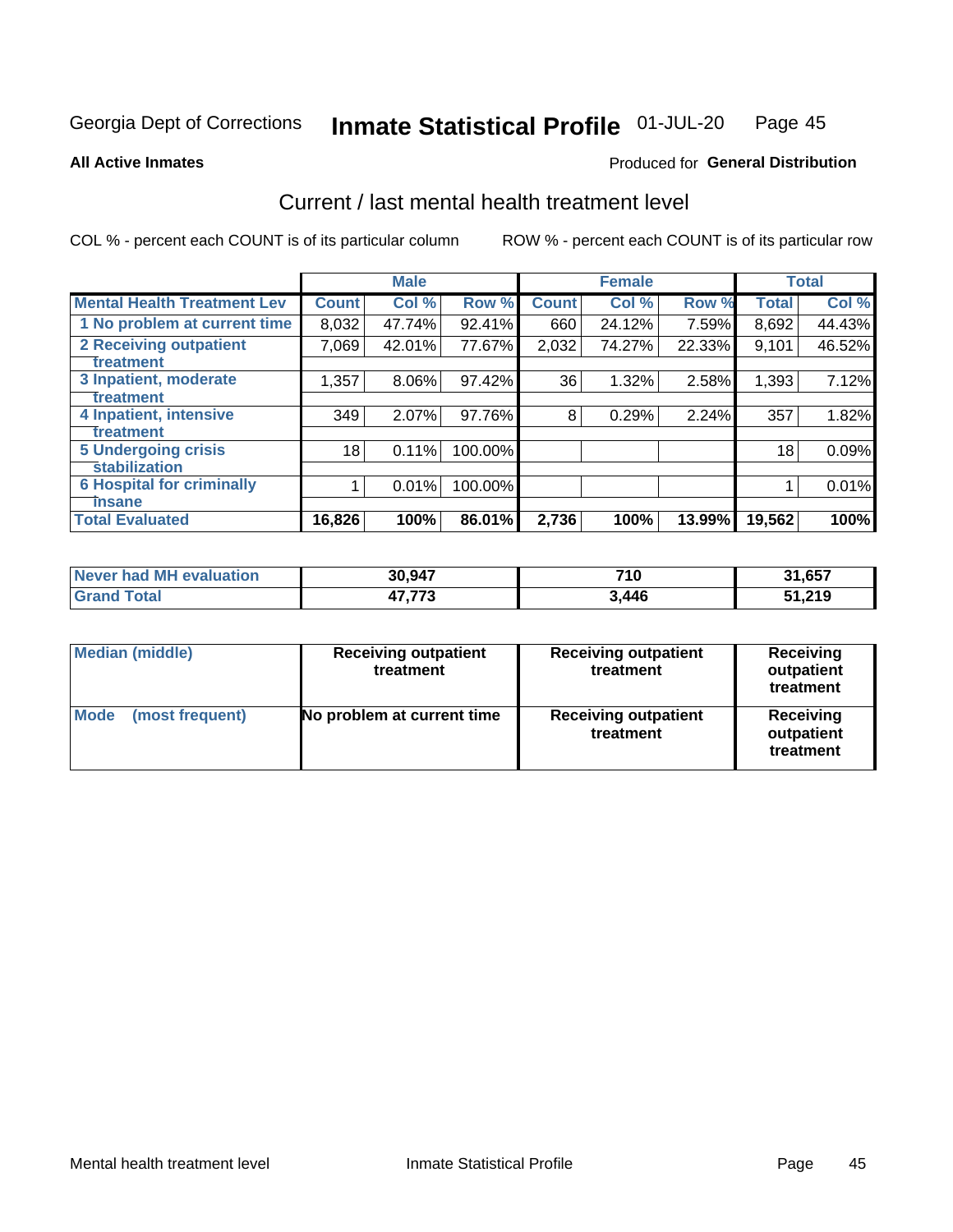## **All Active Inmates**

## Produced for General Distribution

## PULHESDWIT medical scale - 'P' overall condition ('P'hysical)

COL % - percent each COUNT is of its particular column

|                                  |              | <b>Male</b> |          |                 | <b>Female</b> |        |              | <b>Total</b> |
|----------------------------------|--------------|-------------|----------|-----------------|---------------|--------|--------------|--------------|
| <b>P' Overall Condition</b>      | <b>Count</b> | Col %       | Row %    | <b>Count</b>    | Col %         | Row %  | <b>Total</b> | Col %        |
| 1 No medical illness             | 32,661       | 74.15%      | 94.09%   | 2,052           | 62.13%        | 5.91%  | 34,713       | 73.31%       |
| 2 Well-controlled chronic        | 10,375       | 23.55%      | 90.04%   | 1,148           | 34.76%        | 9.96%  | 11,523       | 24.33%       |
| <b>lilness</b>                   |              |             |          |                 |               |        |              |              |
| 3 Poorly-controlled chronic      | 926          | 2.10%       | 91.87%   | 82              | 2.48%         | 8.13%  | 1,008        | 2.13%        |
| <b>illness</b>                   |              |             |          |                 |               |        |              |              |
| 4 Significant problems requiring | 78           | 0.18%       | 88.64%   | 10 <sup>1</sup> | 0.30%         | 11.36% | 88           | 0.19%        |
| special housing                  |              |             |          |                 |               |        |              |              |
| 5 Terminal illness, < 6 months   | 9            | 0.02%       | 90.00%   |                 | 0.03%         | 10.00% | 10           | 0.02%        |
| to live                          |              |             |          |                 |               |        |              |              |
| 6 Inmate is pregnant             |              | $0.01\%$    | $9.09\%$ | 10 <sup>1</sup> | $0.30\%$      | 90.91% | 11           | 0.02%        |
| <b>Total Reported</b>            | 44,050       | 100%        | 93.02%   | 3,303           | 100%          | 6.98%  | 47,353       | 100%         |

| rted | 0.700<br>72J | .<br>. | 3,866               |
|------|--------------|--------|---------------------|
|      | ィラ ララヘ       | 446    | 24C<br>- 1<br>1.ZTY |

| Mode | (most frequent) | 1 No medical illness | 1 No medical illness | 1 No medical<br>illness |
|------|-----------------|----------------------|----------------------|-------------------------|
|------|-----------------|----------------------|----------------------|-------------------------|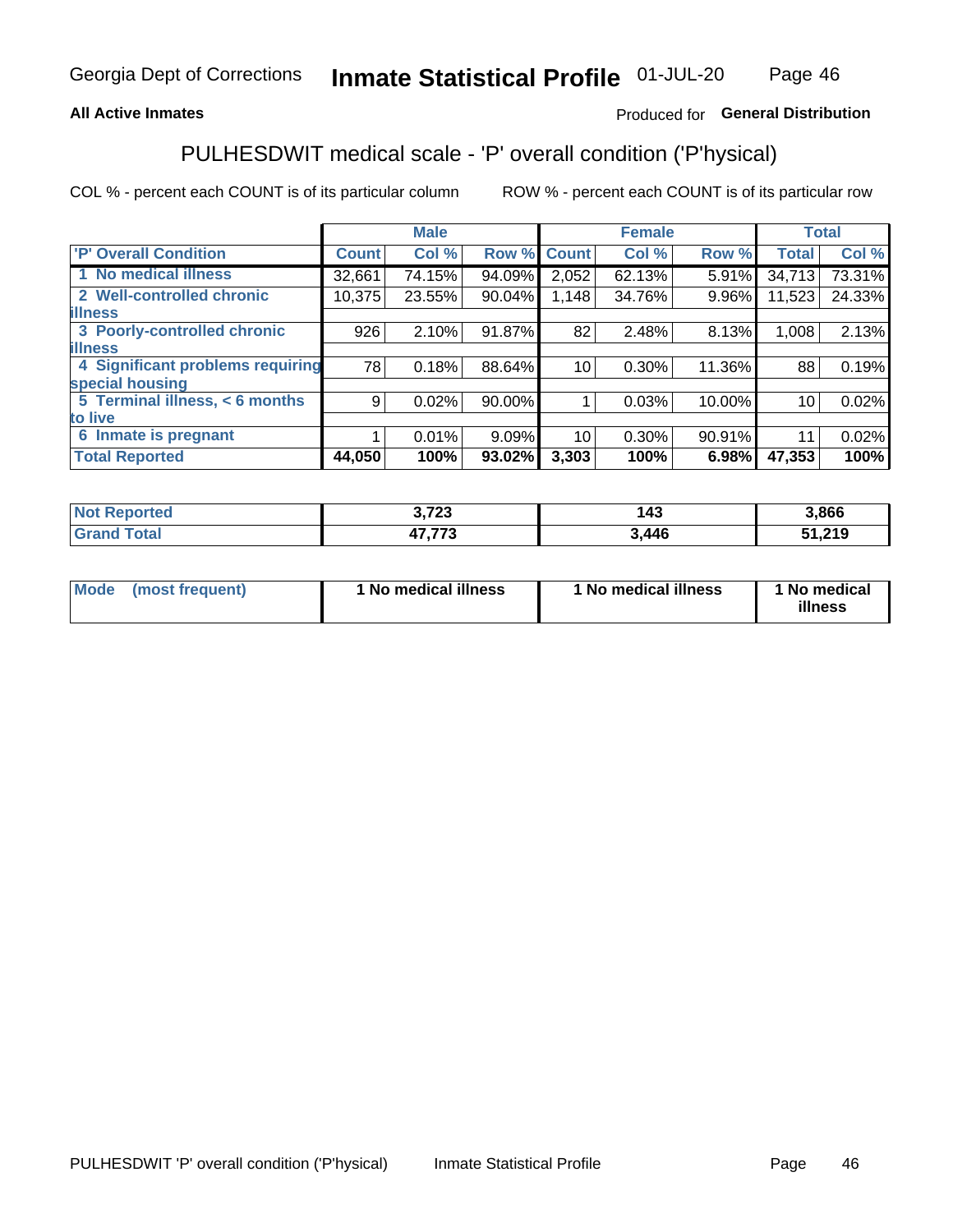### **All Active Inmates**

## Produced for General Distribution

# PULHESDWIT medical scale - 'U' upper body

COL % - percent each COUNT is of its particular column

|                              |              | <b>Male</b> |         |              | <b>Female</b> |       |              | <b>Total</b> |
|------------------------------|--------------|-------------|---------|--------------|---------------|-------|--------------|--------------|
| <b>U' Upper Body</b>         | <b>Count</b> | Col %       | Row %   | <b>Count</b> | Col %         | Row % | <b>Total</b> | Col %        |
| 1 Upper bones, joints,       | 41,853       | 95.48%      | 93.03%  | 3,136        | 95.09%        | 6.97% | 44,989       | 95.46%       |
| muscles all OK               |              |             |         |              |               |       |              |              |
| 2 One or both arms minimally | 1,728        | 3.94%       | 92.60%  | 138          | 4.18%         | 7.40% | 1,866        | 3.96%        |
| limited                      |              |             |         |              |               |       |              |              |
| 3 One or both arms           | 205          | 0.47%       | 90.71%  | 21           | 0.64%         | 9.29% | 226          | 0.48%        |
| <b>moderately limited</b>    |              |             |         |              |               |       |              |              |
| 4 One arm disabled,          | 45           | 0.10%       | 93.75%  | 3            | 0.09%         | 6.25% | 48           | 0.10%        |
| paralyzed, or amputated      |              |             |         |              |               |       |              |              |
| 5 Both arms disabled,        | 2            | 0.01%       | 100.00% |              |               |       | 2            | 0.01%        |
| paralyzed, or amputated      |              |             |         |              |               |       |              |              |
| <b>Total Reported</b>        | 43,833       | 100%        | 93.00%  | 3,298        | 100%          | 7.00% | 47,131       | 100.0%       |

| <b>Not Reported</b> | 3,940            | 148   | 1,088  |
|---------------------|------------------|-------|--------|
| <b>Grand Total</b>  | 17 772<br>41,113 | 3,446 | 51,219 |

|  | Mode (most frequent) | 1 Upper bones, joints,<br>muscles all OK | 1 Upper bones, joints,<br>muscles all OK | 1 Upper bones,<br>ljoints, muscles all<br>ΟK |
|--|----------------------|------------------------------------------|------------------------------------------|----------------------------------------------|
|--|----------------------|------------------------------------------|------------------------------------------|----------------------------------------------|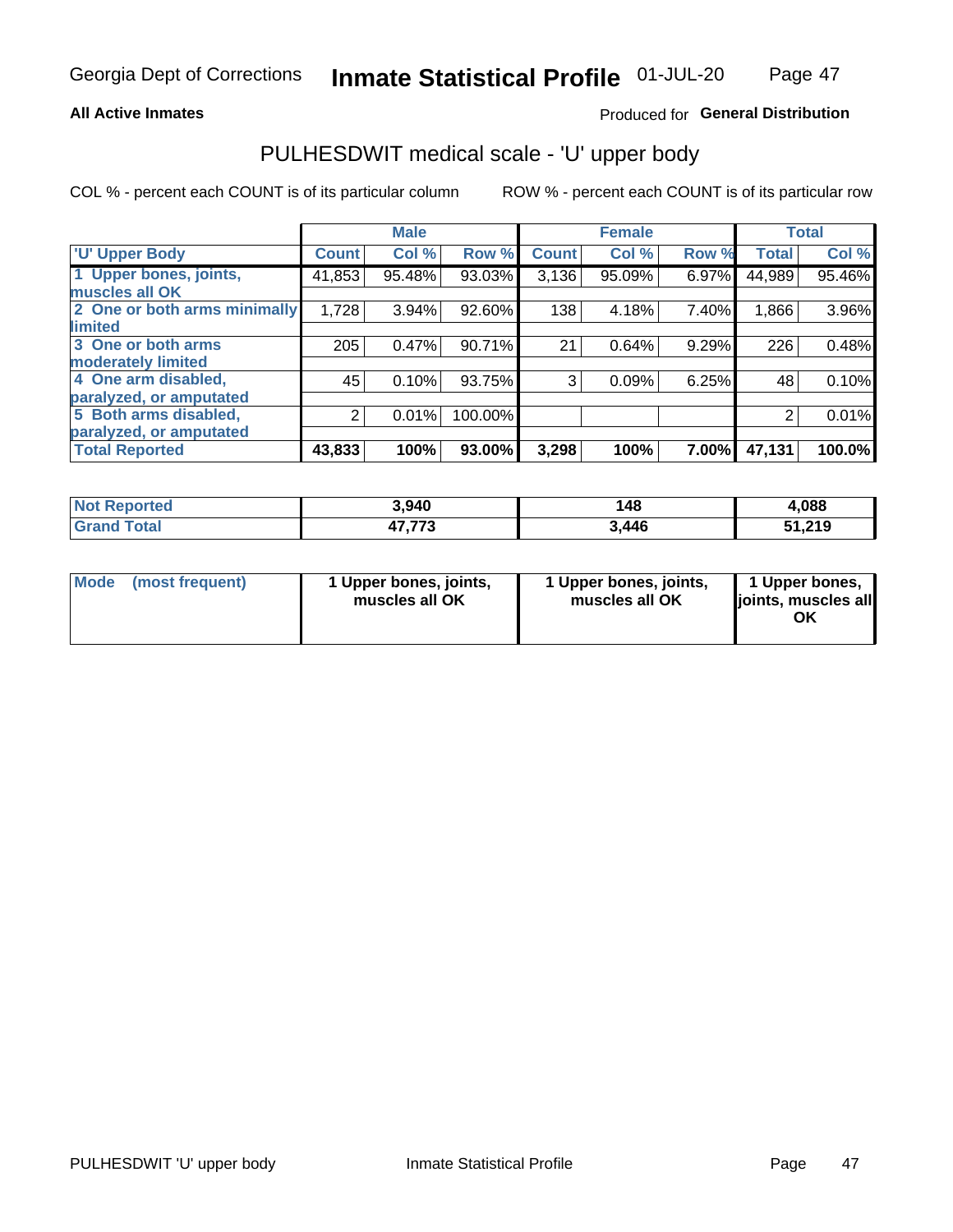### **All Active Inmates**

## Produced for General Distribution

## PULHESDWIT medical scale - 'L' lower body

COL % - percent each COUNT is of its particular column

|                                |              | <b>Male</b> |         |              | <b>Female</b> |       |              | <b>Total</b> |
|--------------------------------|--------------|-------------|---------|--------------|---------------|-------|--------------|--------------|
| 'L' Lower Body                 | <b>Count</b> | Col %       | Row %   | <b>Count</b> | Col %         | Row % | <b>Total</b> | Col %        |
| 1 Lower bones, joints,         | 39,588       | 90.32%      | 93.00%  | 2,982        | 90.47%        | 7.00% | 42,570       | 90.33%       |
| muscles all OK                 |              |             |         |              |               |       |              |              |
| 2 One or both legs minimally   | 3,495        | 7.97%       | 92.95%  | 265          | $8.04\%$      | 7.05% | 3,760        | 7.98%        |
| limited                        |              |             |         |              |               |       |              |              |
| 3 One or both legs             | 599          | 1.37%       | 93.89%  | 39           | 1.18%         | 6.11% | 638          | 1.35%        |
| moderately limited             |              |             |         |              |               |       |              |              |
| 4 One leg disabled, paralyzed, | 125          | 0.29%       | 92.59%  | 10           | 0.30%         | 7.41% | 135          | 0.29%        |
| or amputated                   |              |             |         |              |               |       |              |              |
| 5 Both legs disabled,          | 24           | 0.05%       | 100.00% |              |               |       | 24           | 0.05%        |
| paralyzed, or amputated        |              |             |         |              |               |       |              |              |
| <b>Total Reported</b>          | 43,831       | 100%        | 93.01%  | 3,296        | 100%          | 6.99% | 47,127       | 100%         |

| <b>Not Reported</b>   | 3,942            | 150   | 4.092  |
|-----------------------|------------------|-------|--------|
| <b>Total</b><br>Grand | ィフ フフヘ<br>41,113 | 3,446 | 51,219 |

|  | Mode (most frequent) | 1 Lower bones, joints,<br>muscles all OK | 1 Lower bones, joints,<br>muscles all OK | 1 Lower bones,<br>joints, muscles all<br>ΟK |
|--|----------------------|------------------------------------------|------------------------------------------|---------------------------------------------|
|--|----------------------|------------------------------------------|------------------------------------------|---------------------------------------------|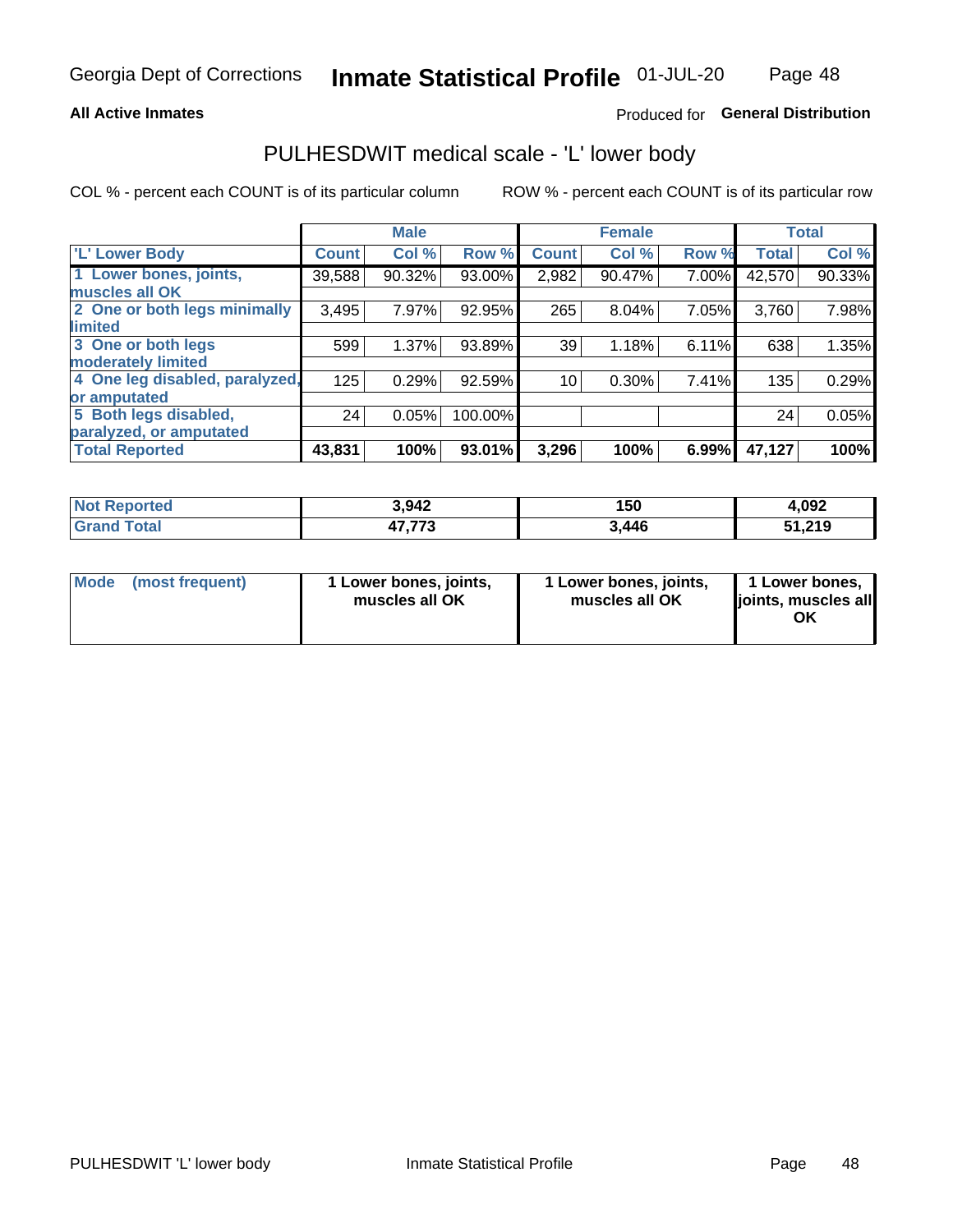### **All Active Inmates**

## Produced for General Distribution

## PULHESDWIT medical scale - 'H' hearing

COL % - percent each COUNT is of its particular column

|                                |              | <b>Male</b> |             |       | <b>Female</b> |       | <b>Total</b> |        |
|--------------------------------|--------------|-------------|-------------|-------|---------------|-------|--------------|--------|
| <b>'H' Hearing</b>             | <b>Count</b> | Col %       | Row % Count |       | Col %         | Row % | <b>Total</b> | Col %  |
| 1 Normal hearing both ears     | 43,169       | 98.58%      | 93.02%      | 3,239 | 98.42%        | 6.98% | 46,408       | 98.57% |
| 2 Some loss in one ear with    | 470          | 1.07%       | 91.62%      | 43    | 1.31%         | 8.38% | 513          | 1.09%  |
| other OK, or mild loss in both |              |             |             |       |               |       |              |        |
| 3 Total loss in one ear with   | 101          | 0.23%       | $93.52\%$   |       | 0.21%         | 6.48% | 108          | 0.23%  |
| mild loss in other             |              |             |             |       |               |       |              |        |
| 4 Severe loss in both ears     | 28           | 0.06%       | $93.33\%$   | 2     | $0.06\%$      | 6.67% | 30           | 0.06%  |
| 5 Total loss in both ears,     | 22           | 0.05%       | 100.00%     |       |               |       | 22           | 0.05%  |
| requiring special housing      |              |             |             |       |               |       |              |        |
| <b>Total Reported</b>          | 43,790       | 100%        | 93.01%      | 3,291 | 100%          | 6.99% | 47,081       | 100%   |

| <b>Not Renc</b><br>anorted and | 3,983  | 155   | 138    |
|--------------------------------|--------|-------|--------|
| <b>Total</b>                   | ィラ ララヘ | 3,446 | 51,219 |

| Mode (most frequent) | 1 Normal hearing both ears 11 Normal hearing both ears 1 Normal hearing | both ears |
|----------------------|-------------------------------------------------------------------------|-----------|
|                      |                                                                         |           |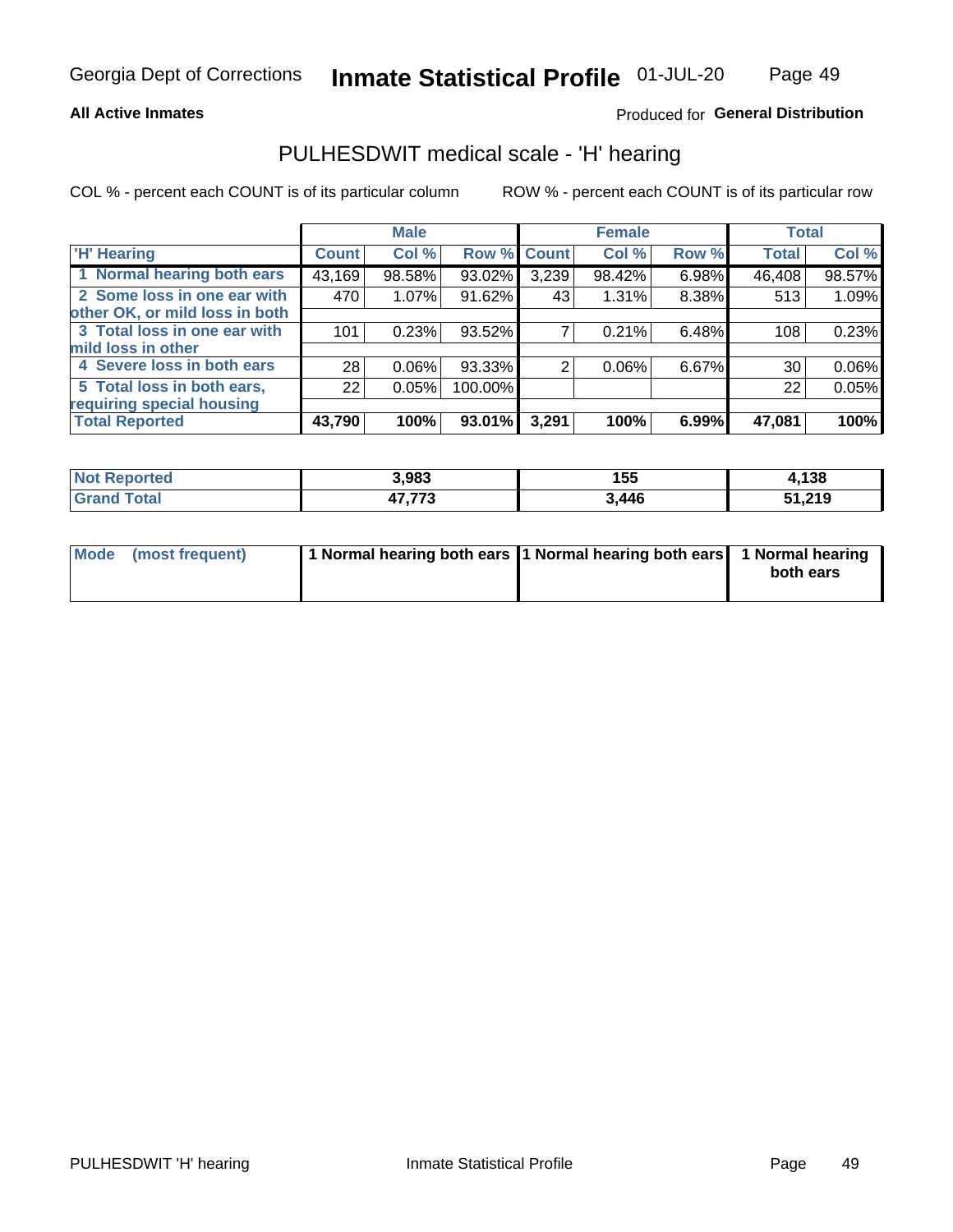**All Active Inmates** 

## Produced for General Distribution

## PULHESDWIT medical scale - 'E' vision

COL % - percent each COUNT is of its particular column

|                                 |              | <b>Male</b> |        |              | <b>Female</b> |        |              | <b>Total</b> |
|---------------------------------|--------------|-------------|--------|--------------|---------------|--------|--------------|--------------|
| 'E' Vision                      | <b>Count</b> | Col %       | Row %  | <b>Count</b> | Col %         | Row %  | <b>Total</b> | Col %        |
| 1 Correctable to 20/40 in both  | 33,621       | 77.35%      | 94.98% | 1,777        | 54.23%        | 5.02%  | 35,398       | 75.73%       |
| eyes                            |              |             |        |              |               |        |              |              |
| 2 Correctable to 20/70 in one   | 8,678        | 19.97%      | 87.54% | 1,235        | 37.69%        | 12.46% | 9,913        | 21.21%       |
| eye, may be blind in other      |              |             |        |              |               |        |              |              |
| 3 Correctable to 20/200 in one  | 986          | 2.27%       | 81.76% | 220          | 6.71%         | 18.24% | 1,206        | 2.58%        |
| eye, may be blind in other      |              |             |        |              |               |        |              |              |
| 4 One eye not correctable to    | 160          | 0.37%       | 78.82% | 43           | 1.31%         | 21.18% | 203          | 0.43%        |
| 20/200, other may be blind      |              |             |        |              |               |        |              |              |
| 5 Blind in both eyes, requiring | 21           | 0.05%       | 91.30% | 2            | 0.06%         | 8.70%  | 23           | 0.05%        |
| special housing                 |              |             |        |              |               |        |              |              |
| <b>Total Reported</b>           | 43,466       | 100%        | 92.99% | 3,277        | 100%          | 7.01%  | 46,743       | 100%         |

| <b>Not Reported</b> | 4,307            | 169   | l.476  |
|---------------------|------------------|-------|--------|
| Total<br>Grand      | ハフ フフク<br>11,11J | 3,446 | 51,219 |

| Mode (most frequent) | 1 Correctable to 20/40 in both<br>eves | 1 Correctable to 20/40 in   1 Correctable to  <br>both eves | 20/40 in both eyes |
|----------------------|----------------------------------------|-------------------------------------------------------------|--------------------|
|                      |                                        |                                                             |                    |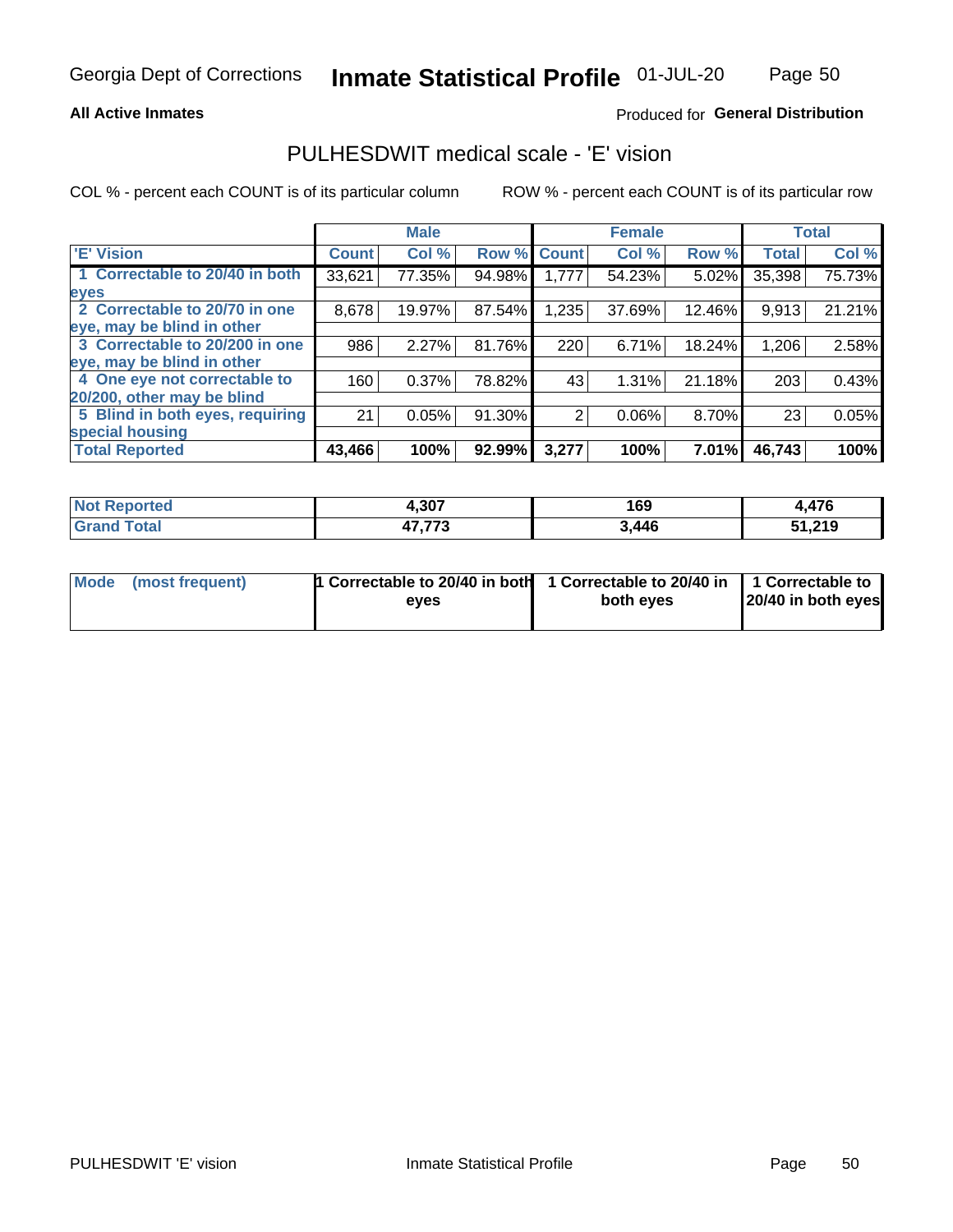### **All Active Inmates**

## Produced for General Distribution

## PULHESDWIT medical scale - 'S' pSychiatric

COL % - percent each COUNT is of its particular column

|                                        |              | <b>Male</b> |         |              | <b>Female</b> |        |              | <b>Total</b> |
|----------------------------------------|--------------|-------------|---------|--------------|---------------|--------|--------------|--------------|
| 'S' pSychiatric                        | <b>Count</b> | Col %       | Row %   | <b>Count</b> | Col %         | Row %  | <b>Total</b> | Col %        |
| 1 No impairment or disorders           | 38,811       | 89.92%      | 96.98%  | 1,210        | 38.73%        | 3.02%  | 40,021       | 86.47%       |
| 2 Stable, or in remission, or          | 3,508        | 8.13%       | 64.96%  | 1,892        | 60.56%        | 35.04% | 5,400        | 11.67%       |
| mild impairment or retardation         |              |             |         |              |               |        |              |              |
| 3 Requires moderate inpatient          | 672          | 1.56%       | 97.67%  | 16           | 0.51%         | 2.33%  | 688          | 1.49%        |
| treatment                              |              |             |         |              |               |        |              |              |
| 4 Requires intensive inpatient         | 165          | 0.38%       | 96.49%  | 6            | 0.19%         | 3.51%  | 171          | 0.37%        |
| treatment                              |              |             |         |              |               |        |              |              |
| <b>5 Requires Crisis Stabilization</b> | 5            | 0.01%       | 100.00% |              |               |        | 5            | 0.01%        |
| Unit (CSU) inpatient care              |              |             |         |              |               |        |              |              |
| <b>Total Reported</b>                  | 43,161       | 100%        | 93.25%  | 3,124        | 100%          | 6.75%  | 46,285       | 100.0%       |

| <b>Not Reported</b> | 642<br>4.014 | 322   | 4,934  |
|---------------------|--------------|-------|--------|
| <b>Grand Total</b>  | 17 772       | 3,446 | 51,219 |

| Mode (most frequent) | <b>1 No impairment or disorders 2 Stable, or in remission, 1 No impairment or</b> |                       |           |
|----------------------|-----------------------------------------------------------------------------------|-----------------------|-----------|
|                      |                                                                                   | or mild impairment or | disorders |
|                      |                                                                                   | retardation           |           |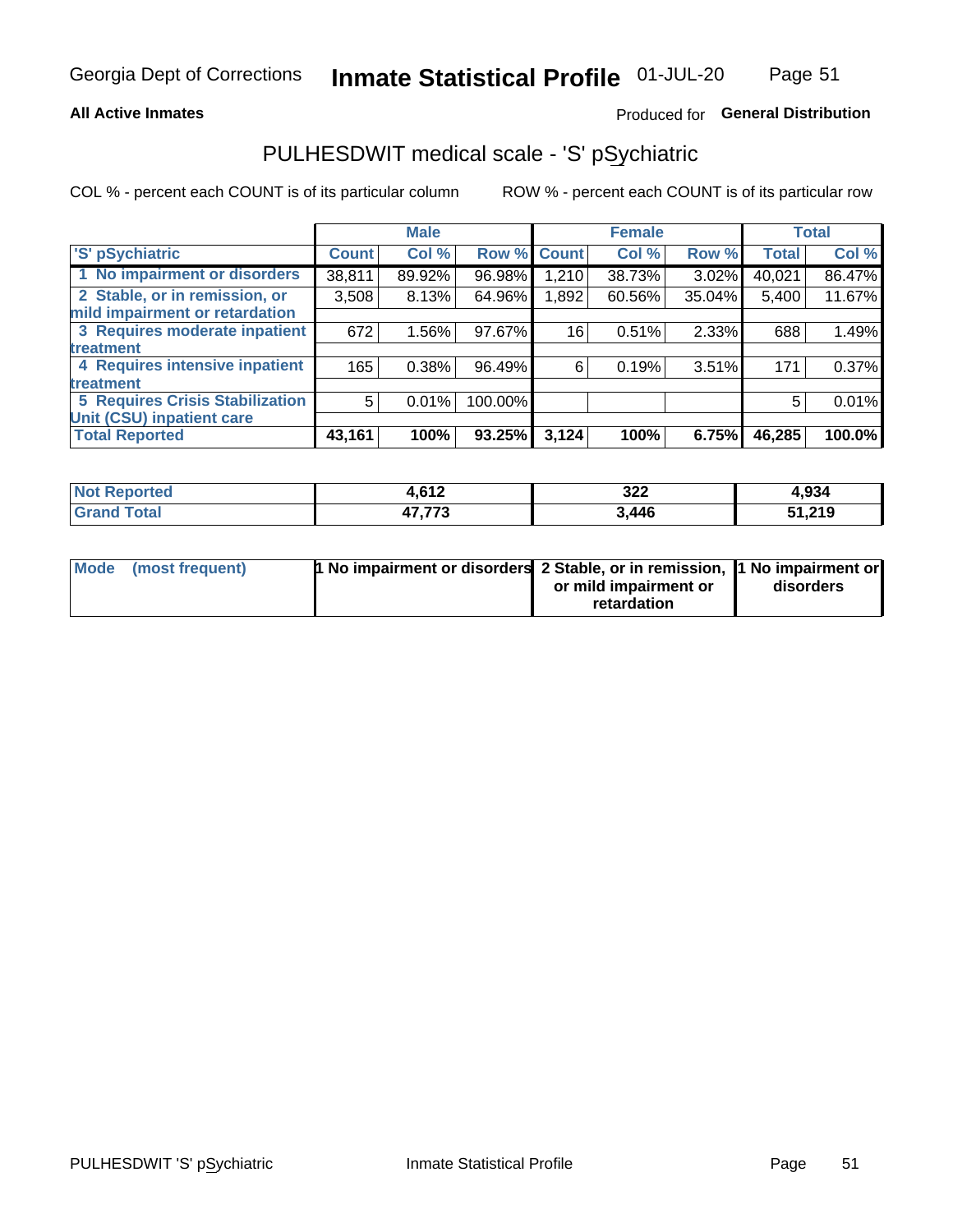### **All Active Inmates**

## Produced for General Distribution

## PULHESDWIT medical scale - 'D' dental

COL % - percent each COUNT is of its particular column

|                                 |              | <b>Male</b> |        |              | <b>Female</b> |          |              | <b>Total</b> |
|---------------------------------|--------------|-------------|--------|--------------|---------------|----------|--------------|--------------|
| <b>D'</b> Dental                | <b>Count</b> | Col %       | Row %  | <b>Count</b> | Col %         | Row %    | <b>Total</b> | Col %        |
| 1 Minimal routine dental health | 25,388       | 61.97%      | 91.25% | 2,434        | 77.10%        | $8.75\%$ | 27,822       | 63.05%       |
| <b>needs</b>                    |              |             |        |              |               |          |              |              |
| 2 Moderate cavities and/or gum  | 13,620       | 33.24%      | 96.33% | 519          | 16.44%        | $3.67\%$ | 14,139       | 32.04%       |
| disease                         |              |             |        |              |               |          |              |              |
| 3 Extensive gum disease         | 1.935        | 4.72%       | 90.55% | 202          | 6.40%         | 9.45%    | 2,137        | 4.84%        |
| and/or widespread decay         |              |             |        |              |               |          |              |              |
| 4 Urgent need for dental        | 26           | $0.06\%$    | 92.86% | 2            | 0.06%         | 7.14%    | 28           | 0.06%        |
| <b>services</b>                 |              |             |        |              |               |          |              |              |
| <b>Total Reported</b>           | 40,969       | 100%        | 92.85% | 3,157        | 100%          | 7.15%    | 44,126       | 100%         |

| <b>No</b><br>Reported | 6,804  | 289   | 7,093         |
|-----------------------|--------|-------|---------------|
| `otal                 | ィラ ララヘ | 3,446 | 51 21Q        |
| Grand                 | 77.7J  |       | <u>JI.ZIJ</u> |

| Mode | (most frequent) | <b>Minimal routine dental</b><br>health needs | 1 Minimal routine dental 1 Minimal routine<br>health needs | dental health<br>needs |
|------|-----------------|-----------------------------------------------|------------------------------------------------------------|------------------------|
|------|-----------------|-----------------------------------------------|------------------------------------------------------------|------------------------|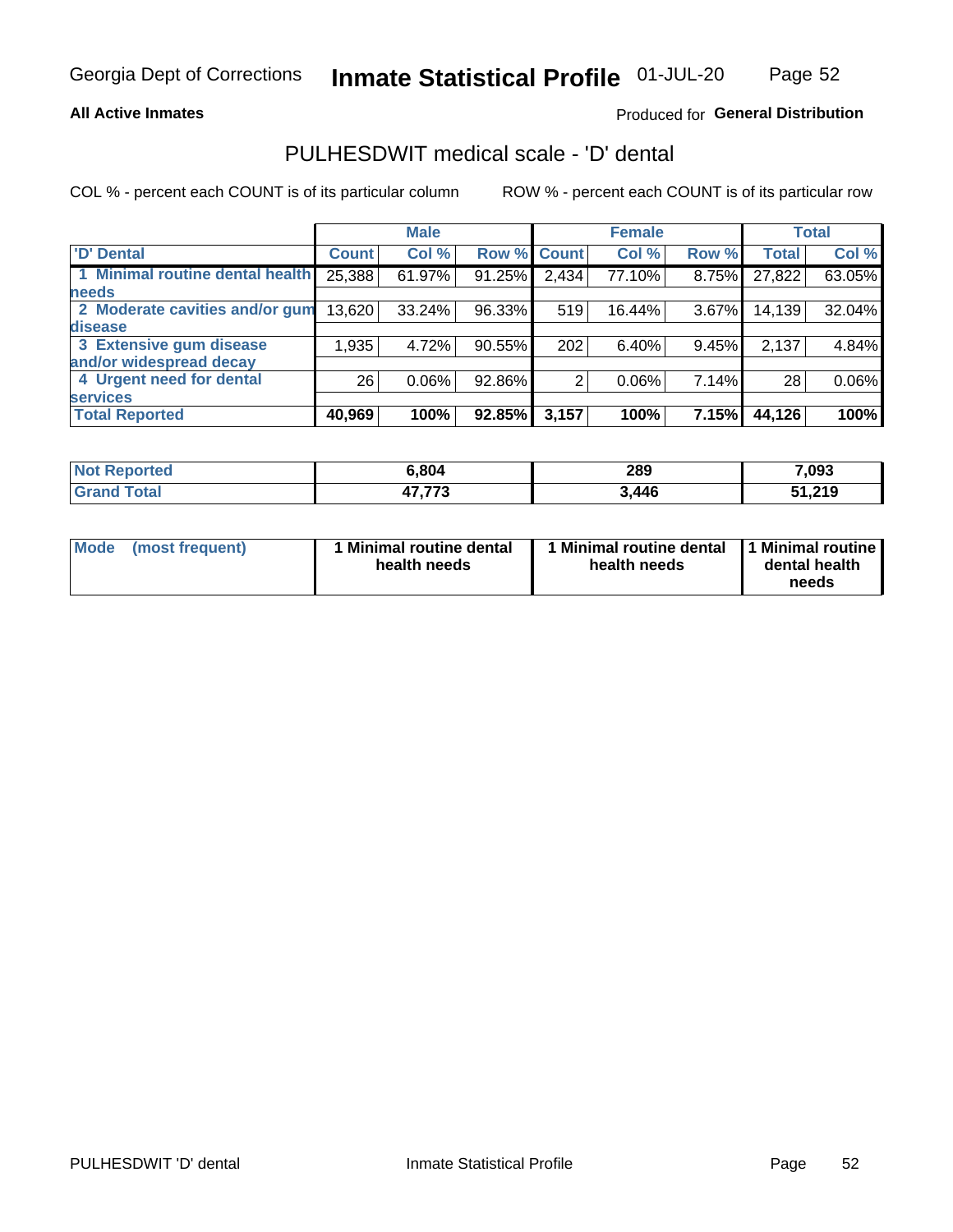### **All Active Inmates**

## Produced for General Distribution

## PULHESDWIT medical scale - 'W' work ability

COL % - percent each COUNT is of its particular column

|                                 |              | <b>Male</b> |        |             | <b>Female</b> |          |              | <b>Total</b> |
|---------------------------------|--------------|-------------|--------|-------------|---------------|----------|--------------|--------------|
| <b>W' work ability</b>          | <b>Count</b> | Col %       |        | Row % Count | Col %         | Row %    | <b>Total</b> | Col %        |
| 1 Unrestricted work or activity | 37,052       | 84.56%      | 93.18% | 2,710       | 82.10%        | $6.82\%$ | 39,762       | 84.38%       |
| 2 Minor restrictions on type of | 5,361        | 12.23%      | 91.55% | 495         | 15.00%        | 8.45%    | 5,856        | 12.43%       |
| <b>work</b>                     |              |             |        |             |               |          |              |              |
| 3 Moderate restrictions on type | 954          | 2.18%       | 94.18% | 59          | 1.79%         | 5.82%    | 1,013        | 2.15%        |
| lof work                        |              |             |        |             |               |          |              |              |
| 4 Major restrictions on type of | 319          | 0.73%       | 93.55% | 22          | 0.67%         | 6.45%    | 341          | 0.72%        |
| <b>work</b>                     |              |             |        |             |               |          |              |              |
| 5 Cannot work under any         | 133          | $0.30\%$    | 89.86% | 15          | 0.45%         | 10.14%   | 148          | 0.31%        |
| <b>circumstances</b>            |              |             |        |             |               |          |              |              |
| <b>Total Reported</b>           | 43,819       | 100%        | 92.99% | 3,301       | 100%          | 7.01%    | 47,120       | 100%         |

| <b>Not Reported</b>    | 3.954  | .<br>145 | 1,099  |
|------------------------|--------|----------|--------|
| <b>Total</b><br>'Grand | ィラ ララヘ | 3,446    | 51,219 |

| <b>Mode</b>     | 1 Unrestricted work or | 1 Unrestricted work or | 1 Unrestricted   |
|-----------------|------------------------|------------------------|------------------|
| (most frequent) | activity               | activity               | work or activity |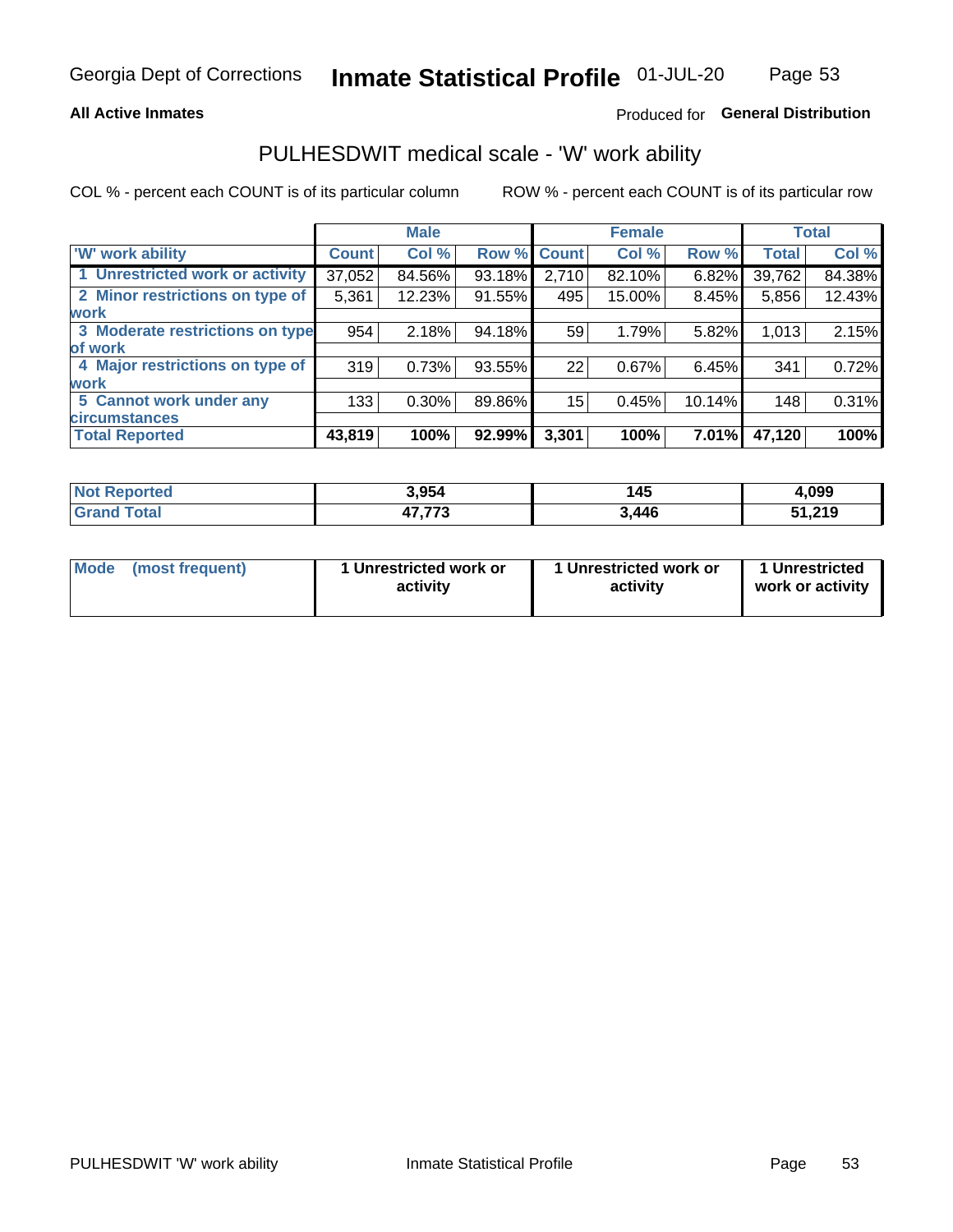### **All Active Inmates**

## Produced for General Distribution

## PULHESDWIT medical scale - 'I' impairment

COL % - percent each COUNT is of its particular column

|                                   |              | <b>Male</b> |        |             | <b>Female</b> |       |              | <b>Total</b> |
|-----------------------------------|--------------|-------------|--------|-------------|---------------|-------|--------------|--------------|
| <b>T' Impairment</b>              | <b>Count</b> | Col %       |        | Row % Count | Col %         | Row % | <b>Total</b> | Col %        |
| 1 No impairments or               | 43,344       | 98.94%      | 92.96% | 3,281       | 99.58%        | 7.04% | 46,625       | 98.98%       |
| disabilities                      |              |             |        |             |               |       |              |              |
| 2 Wheelchair-bound but            | 261          | 0.60%       | 98.12% | 5           | 0.15%         | 1.88% | 266          | 0.56%        |
| otherwise OK                      |              |             |        |             |               |       |              |              |
| <b>3 Needs low-level Assisted</b> | 51           | 0.12%       | 98.08% |             | 0.03%         | 1.92% | 52           | 0.11%        |
| Living (level I)                  |              |             |        |             |               |       |              |              |
| 4 Needs moderate Assisted         | 26           | 0.06%       | 96.30% |             | 0.03%         | 3.70% | 27           | $0.06\%$     |
| <b>Living (level II)</b>          |              |             |        |             |               |       |              |              |
| <b>5 Needs maximal Assisted</b>   | 128          | 0.29%       | 94.81% | 7           | 0.21%         | 5.19% | 135          | 0.29%        |
| Living (level III)                |              |             |        |             |               |       |              |              |
| <b>Total Reported</b>             | 43,810       | 100%        | 93.00% | 3,295       | 100%          | 7.00% | 47,105       | 100%         |

| <b>Not</b>                  | 3,963         | 151   | 1,114        |
|-----------------------------|---------------|-------|--------------|
| Reported                    |               | 1 J I | $\mathbf{r}$ |
| <b>Total</b><br><b>Gran</b> | パラ ララヘ<br>د ا | 3,446 | 51,219       |

| Mode | (most frequent) | 1 No impairments or<br>disabilities | 1 No impairments or<br>disabilities | 1 No impairments<br>or disabilities |
|------|-----------------|-------------------------------------|-------------------------------------|-------------------------------------|
|------|-----------------|-------------------------------------|-------------------------------------|-------------------------------------|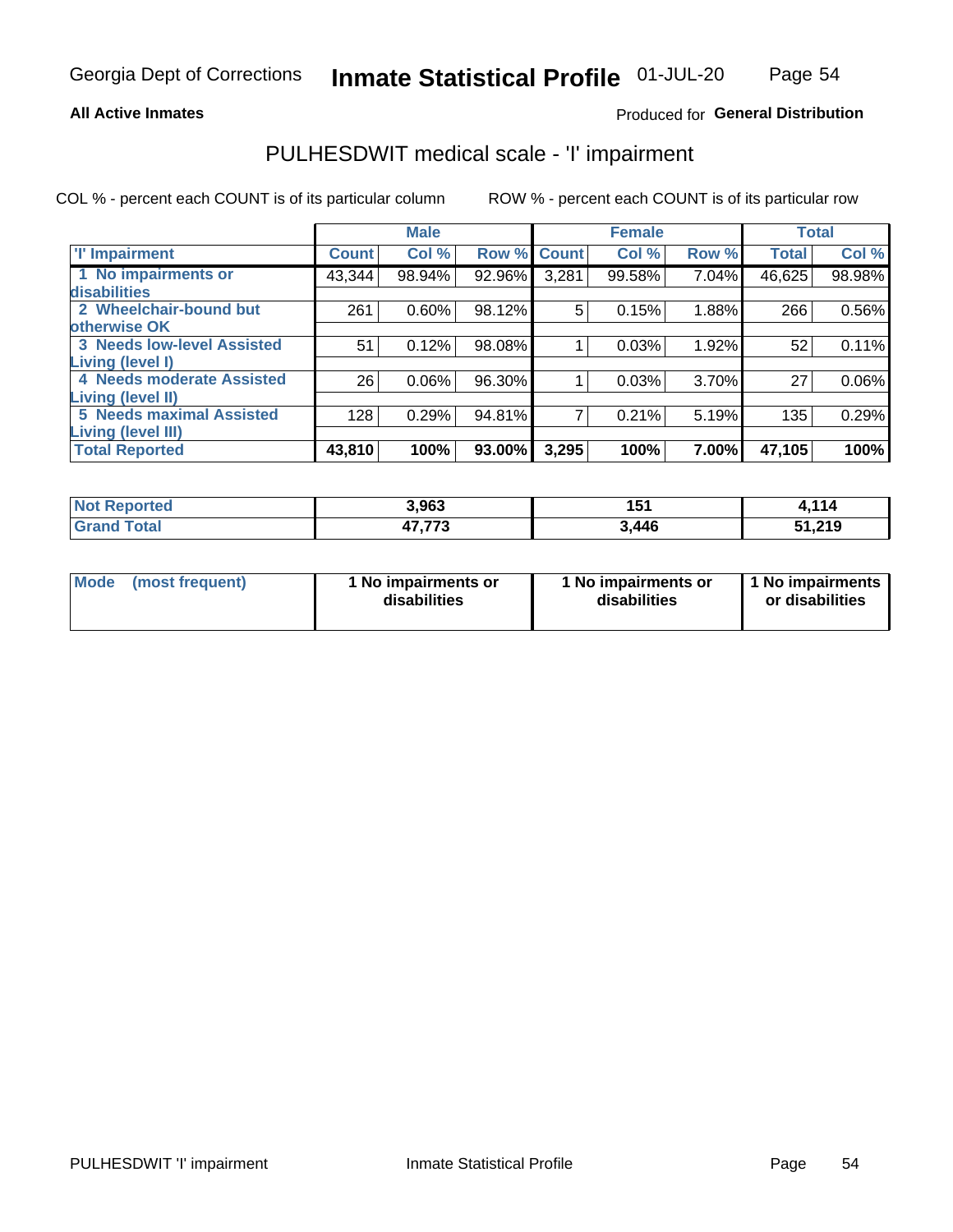### **All Active Inmates**

## Produced fo General Distribution

## PULHESDWIT medical scale - 'T' transportability

COL % - percent each COUNT is of its particular column

|                              |                    | <b>Male</b> |         |              | <b>Female</b> |        |              | <b>Total</b> |
|------------------------------|--------------------|-------------|---------|--------------|---------------|--------|--------------|--------------|
| <b>T' Transportability</b>   | Count <sup>!</sup> | Col %       | Row %   | <b>Count</b> | Col %         | Row %  | <b>Total</b> | Col %        |
| 1 Can be transported in any  | 43,776             | 99.15%      | 93.04%  | 3,274        | 99.63%        | 6.96%  | 47,050       | 99.19%       |
| ordinary approved vehicle    |                    |             |         |              |               |        |              |              |
| 2 Wheelchair-bound, not      | 99                 | 0.22%       | 99.00%  |              | 0.03%         | 1.00%  | 100          | 0.21%        |
| needing special vehicle      |                    |             |         |              |               |        |              |              |
| 3 Wheelchair-bound, requires | 21                 | 0.05%       | 100.00% |              |               |        | 21           | 0.04%        |
| special vehicle              |                    |             |         |              |               |        |              |              |
| 4 Needs specially-equipped   | 6                  | 0.01%       | 85.71%  |              | 0.03%         | 14.29% |              | 0.01%        |
| medical vehicle              |                    |             |         |              |               |        |              |              |
| <b>5 Requires ambulance</b>  | 248                | 0.56%       | 96.12%  | 10           | 0.30%         | 3.88%  | 258          | 0.54%        |
| transport                    |                    |             |         |              |               |        |              |              |
| <b>Total Reported</b>        | 44,150             | 100%        | 93.07%  | 3,286        | 100%          | 6.93%  | 47,436       | 100%         |

| orted       | 3,623  | 160   | 3,783  |
|-------------|--------|-------|--------|
| <b>otal</b> | ィラ ララヘ | 3,446 | 51,219 |

|  | Mode (most frequent) | 1 Can be transported in any 1 Can be transported in any<br>ordinary approved vehicle   ordinary approved vehicle   transported in any |  | 1 Can be<br>  ordinary approved  <br>vehicle |
|--|----------------------|---------------------------------------------------------------------------------------------------------------------------------------|--|----------------------------------------------|
|--|----------------------|---------------------------------------------------------------------------------------------------------------------------------------|--|----------------------------------------------|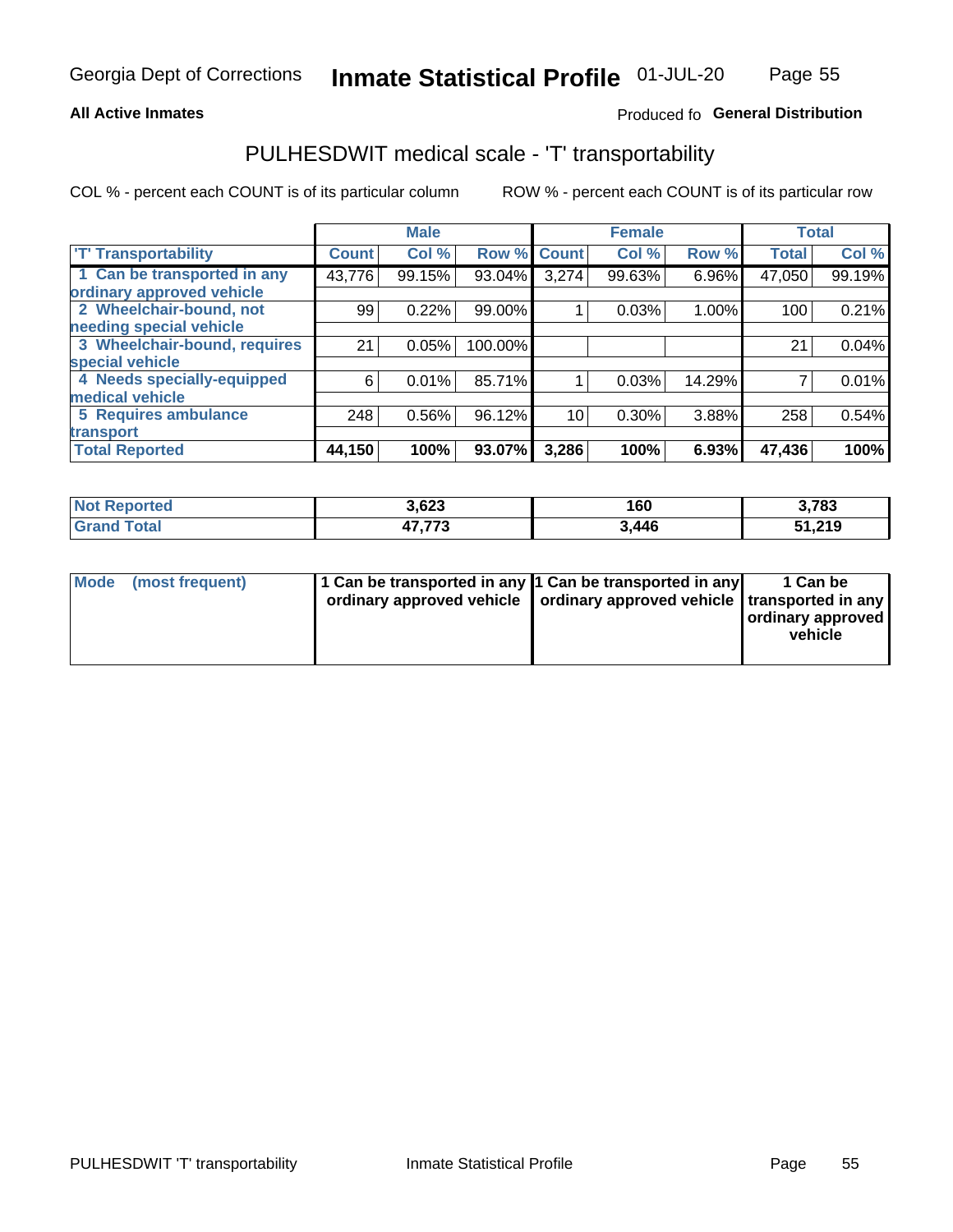#### Inmate Statistical Profile 01-JUL-20 Page 56

**All Active Inmates** 

### **Produced for General Distribution**

## Number of prior Georgia incarcerations

COL % - percent each COUNT is of its particular column

|                                       |              | <b>Male</b> |                    |       | <b>Female</b> |       |        | <b>Total</b> |
|---------------------------------------|--------------|-------------|--------------------|-------|---------------|-------|--------|--------------|
| <b>Num of Prior GA Incarcerations</b> | <b>Count</b> | Col %       | <b>Row % Count</b> |       | Col %         | Row % | Total  | Col %        |
| $\bf{0}$                              | 26,761       | 56.02%      | 91.30%             | 2,551 | 74.03%        | 8.70% | 29,312 | 57.23%       |
|                                       | 8,656        | 18.12%      | 94.91%             | 464   | 13.46%        | 5.09% | 9,120  | 17.81%       |
| 2                                     | 5,064        | 10.60%      | 96.13%             | 204   | 5.92%         | 3.87% | 5,268  | 10.29%       |
| 3                                     | 3,101        | 6.49%       | 96.91%             | 99    | 2.87%         | 3.09% | 3,200  | 6.25%        |
| 4                                     | 1,736        | 3.63%       | 97.47%             | 45    | 1.31%         | 2.53% | 1,781  | 3.48%        |
| 5                                     | 1,021        | 2.14%       | 96.69%             | 35    | 1.02%         | 3.31% | 1,056  | 2.06%        |
| <b>More Than 5</b>                    | 1,434        | $3.00\%$    | 96.76%             | 48    | 1.39%         | 3.24% | 1,482  | 2.89%        |
| <b>Total Reported</b>                 | 47,773       | 100%        | 93.27%             | 3,446 | 100%          | 6.73% | 51,219 | 100.0%       |

| <b>orted</b><br><b>N</b> |             |       |        |  |
|--------------------------|-------------|-------|--------|--|
| <b>cotal</b>             | $- - - - -$ | 3,446 | 51,219 |  |

| Mean (average)         | .06 | .55 | 1.02 |
|------------------------|-----|-----|------|
| <b>Median (middle)</b> |     |     |      |
| Mode (most frequent)   |     |     |      |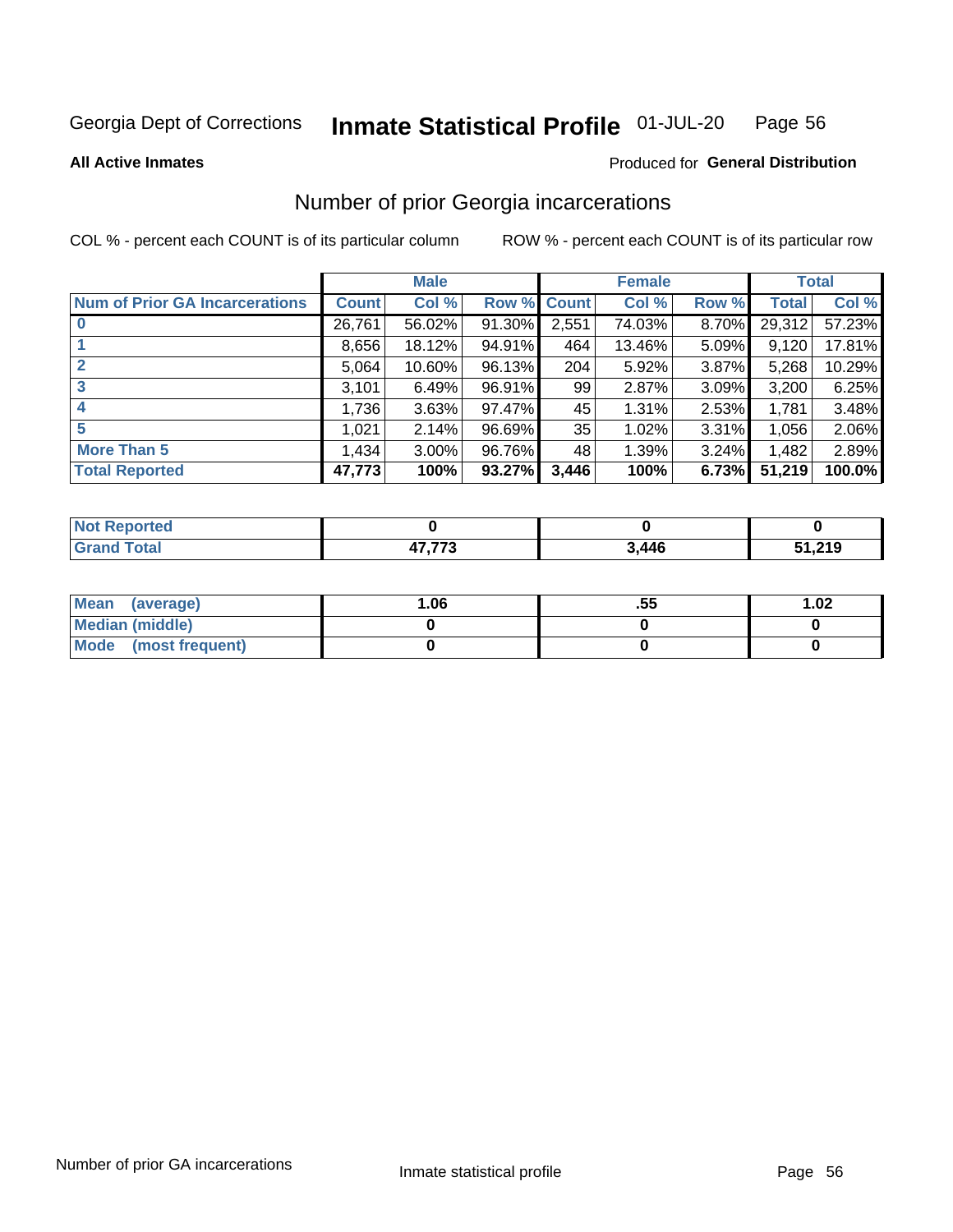#### Inmate Statistical Profile 01-JUL-20 Page 57

**All Active Inmates** 

### Produced for General Distribution

## Prison sentence in years

COL % - percent each COUNT is of its particular column

ROW % - percent each COUNT is of its particular row

|                                 |              | <b>Male</b> |        |              | <b>Female</b> |        |              | <b>Total</b> |
|---------------------------------|--------------|-------------|--------|--------------|---------------|--------|--------------|--------------|
| <b>Prison Sentence In Years</b> | <b>Count</b> | Col %       | Row %  | <b>Count</b> | Col %         | Row %  | <b>Total</b> | Col %        |
| $0 - 1$                         | 404          | 0.85%       | 93.30% | 29           | 0.84%         | 6.70%  | 433          | 0.85%        |
| $1.1 - 2$                       | 630          | 1.32%       | 91.44% | 59           | 1.71%         | 8.56%  | 689          | 1.35%        |
| $2.1 - 3$                       | 996          | 2.08%       | 88.38% | 131          | 3.80%         | 11.62% | 1,127        | 2.20%        |
| $3.1 - 4$                       | 837          | 1.75%       | 90.39% | 89           | 2.58%         | 9.61%  | 926          | 1.81%        |
| $4.1 - 5$                       | 1,593        | 3.33%       | 90.67% | 164          | 4.76%         | 9.33%  | 1,757        | 3.43%        |
| $5.1 - 6$                       | 944          | 1.98%       | 89.99% | 105          | 3.05%         | 10.01% | 1,049        | 2.05%        |
| $6.1 - 7$                       | 917          | 1.92%       | 92.81% | 71           | 2.06%         | 7.19%  | 988          | 1.93%        |
| $7.1 - 8$                       | 980          | 2.05%       | 92.19% | 83           | 2.41%         | 7.81%  | 1,063        | 2.08%        |
| $8.1 - 9$                       | 1,057        | 2.21%       | 92.96% | 80           | 2.32%         | 7.04%  | 1,137        | 2.22%        |
| $9.1 - 10$                      | 3,116        | 6.52%       | 89.57% | 363          | 10.53%        | 10.43% | 3,479        | 6.79%        |
| $10.1 - 12$                     | 1,954        | 4.09%       | 91.57% | 180          | 5.22%         | 8.43%  | 2,134        | 4.17%        |
| $12.1 - 15$                     | 4,571        | 9.57%       | 92.68% | 361          | 10.48%        | 7.32%  | 4,932        | 9.63%        |
| $15.1 - 20$                     | 9,004        | 18.85%      | 93.49% | 627          | 18.20%        | 6.51%  | 9,631        | 18.80%       |
| 20.1 - Over                     | 11,674       | 24.44%      | 94.58% | 669          | 19.41%        | 5.42%  | 12,343       | 24.10%       |
| <b>Life</b>                     | 7,370        | 15.43%      | 95.18% | 373          | 10.82%        | 4.82%  | 7,743        | 15.12%       |
| <b>Life Without Parole</b>      | 1,601        | 3.35%       | 96.50% | 58           | 1.68%         | 3.50%  | 1,659        | 3.24%        |
| <b>Death</b>                    | 77           | 0.16%       | 98.72% |              | 0.03%         | 1.28%  | 78           | 0.15%        |
| <b>Youthful Offenders</b>       | 48           | 0.10%       | 94.12% | 3            | 0.09%         | 5.88%  | 51           | 0.10%        |
| <b>Total Reported</b>           | 47,773       | 100%        | 93.27% | 3,446        | 100%          | 6.73%  | 51,219       | 100.0%       |

| <b>Not Reported</b> |        |                |      |
|---------------------|--------|----------------|------|
| <b>Total</b>        | ィラ ララヘ | $\overline{A}$ | ,219 |

### **Determinate (numeric) sentences only**

| <b>Mean</b> | $\sim$ $ \sim$<br>71<br>---- | $\mathbf{r}$<br>n F<br>- 505 | 25 70<br>69.I |
|-------------|------------------------------|------------------------------|---------------|
|             |                              |                              |               |

All sentences (including determinate), with life, life without parole, and death sentences figured at 45 years

| 36.97<br>Me:<br>גה הה<br>36.9'<br>38 |  |  |  |
|--------------------------------------|--|--|--|
|                                      |  |  |  |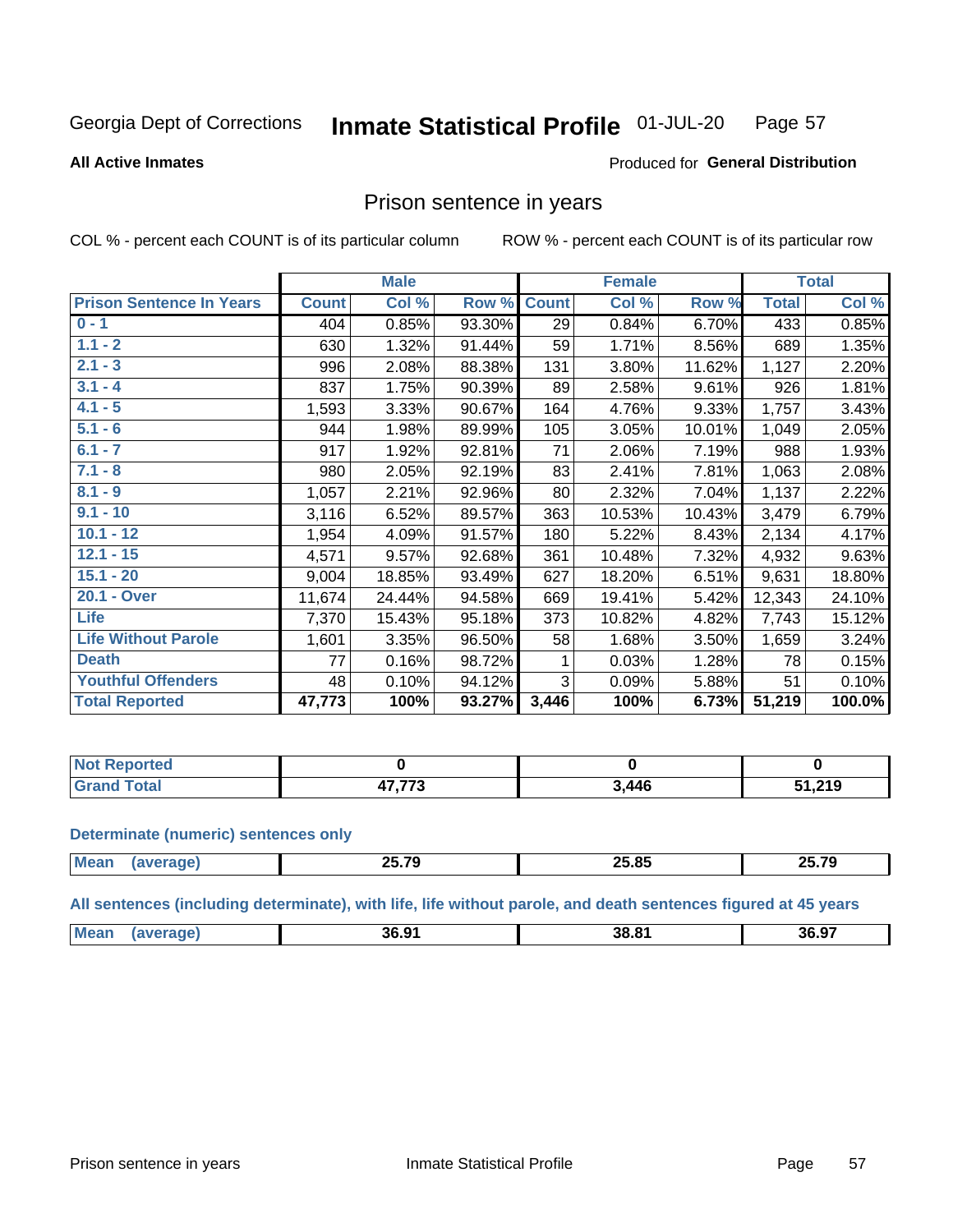#### Inmate Statistical Profile 01-JUL-20 Page 58

### **All Active Inmates**

### **Produced for General Distribution**

## Primary offense, broken out into felonies vs misdemeanors

COL % - percent each COUNT is of its particular column

|                                  |              | <b>Male</b> |             |       | <b>Female</b> |          |        | Total  |
|----------------------------------|--------------|-------------|-------------|-------|---------------|----------|--------|--------|
| <b>Felonies and Misdemeanors</b> | <b>Count</b> | Col %       | Row % Count |       | Col %         | Row %    | Total  | Col%   |
| <b>Felonies</b>                  | 47,533       | 99.78%      | 93.26%      | 3.437 | 99.91%        | $6.74\%$ | 50.970 | 99.79% |
| <b>Misdemeanors</b>              | 103          | .22%        | $97.17\%$   |       | .09%          | $2.83\%$ | 106    | .21%   |
| <b>Total Reported</b>            | 47,636       | 100%        | $93.26\%$   | 3.440 | 100%          | 6.74%    | 51,076 | 100%   |

| <b>Not Reported</b>              | ---<br>ישו |        | <br>د14           |
|----------------------------------|------------|--------|-------------------|
| <b>Gran</b><br><sup>-</sup> otal | ----       | 47,642 | 210<br>J I .Z I J |

| Mo | ____ | 11 C.S<br>. | onies<br>. |
|----|------|-------------|------------|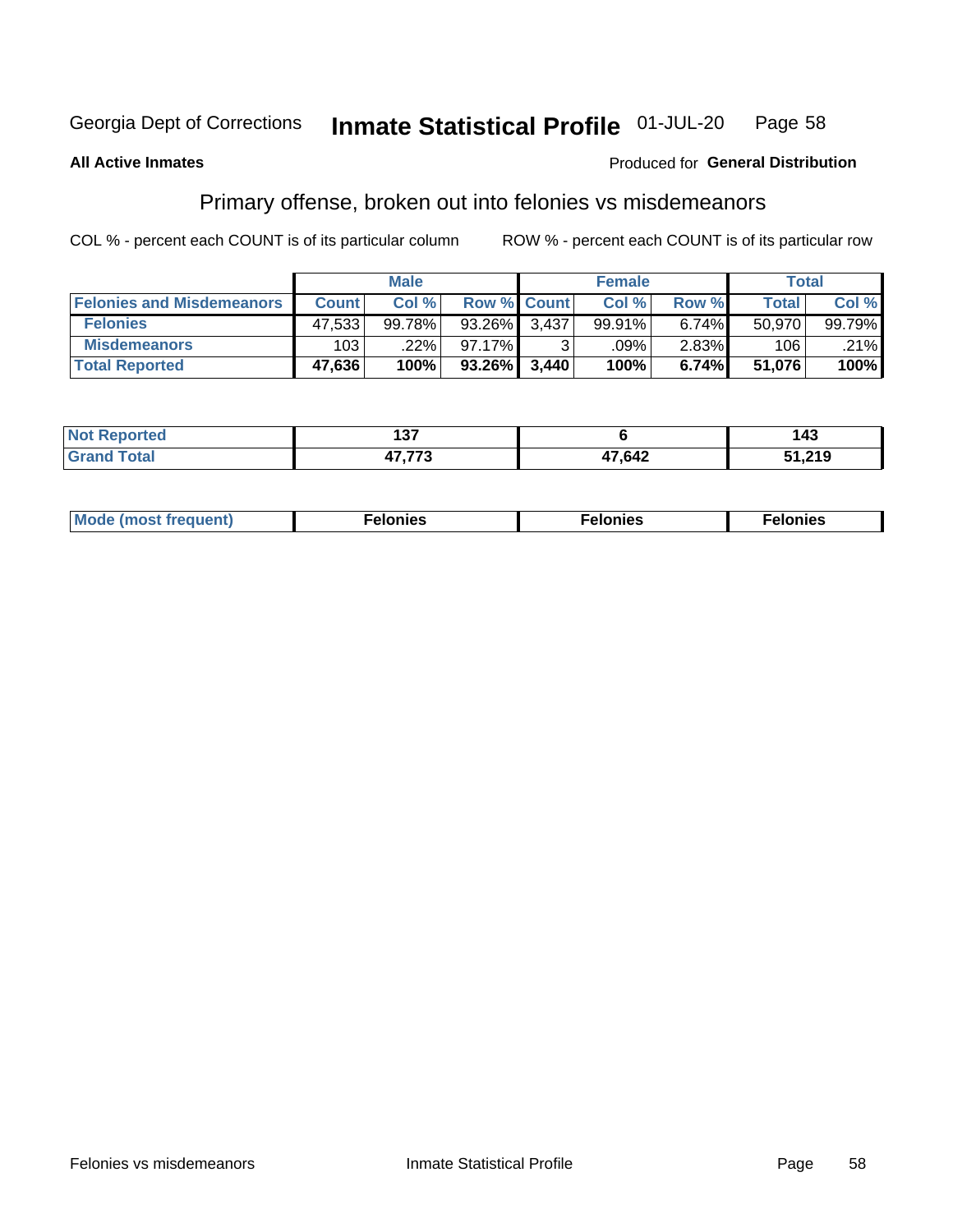#### Inmate Statistical Profile 01-JUL-20 Page 59

### **All Active Inmates**

## **Produced for General Distribution**

## Primary offense, broken out into six broad crime categories

COL % - percent each COUNT is of its particular column

|                                 | <b>Male</b>  |         |           | <b>Female</b>   |        |        | <b>Total</b> |        |
|---------------------------------|--------------|---------|-----------|-----------------|--------|--------|--------------|--------|
| <b>Crime Categories</b>         | <b>Count</b> | Col %   |           | Row % Count     | Col %  | Row %  | <b>Total</b> | Col %  |
| <b>Violent</b>                  | 25,987       | 54.51%  | 93.87%    | 1,698           | 49.27% | 6.13%  | 27,685       | 54.16% |
| <b>Sex Crime</b><br>2           | 8,485        | 17.80%  | 98.53%    | 127             | 3.69%  | 1.47%  | 8,612        | 16.85% |
| $\mathbf{3}$<br><b>Property</b> | 6,222        | 13.05%  | 90.11%    | 683             | 19.82% | 9.89%  | 6,905        | 13.51% |
| <b>Drug</b><br>4                | 4,488        | 9.41%   | 85.88%    | 738             | 21.42% | 14.12% | 5,226        | 10.22% |
| <b>Habit/DUI</b><br>5           | 82           | $.17\%$ | 89.13%    | 10 <sub>1</sub> | .29%   | 10.87% | 92           | .18%   |
| <b>Other</b><br>6               | 2,409        | 5.05%   | $92.69\%$ | 190             | 5.51%  | 7.31%  | 2,599        | 5.08%  |
| <b>Total Reported</b>           | 47,673       | 100%    | $93.26\%$ | 3,446           | 100%   | 6.74%  | 51,119       | 100%   |

| rtea<br>NO  | 100                      |                | 100    |
|-------------|--------------------------|----------------|--------|
| <b>Tata</b> | $- - - - -$<br>. .<br>., | $\overline{A}$ | 51,219 |

| Mo<br>uent)<br>nos | .<br>/iolent | <br>Violent | - --<br><b>Tiolent</b> |
|--------------------|--------------|-------------|------------------------|
|                    |              |             |                        |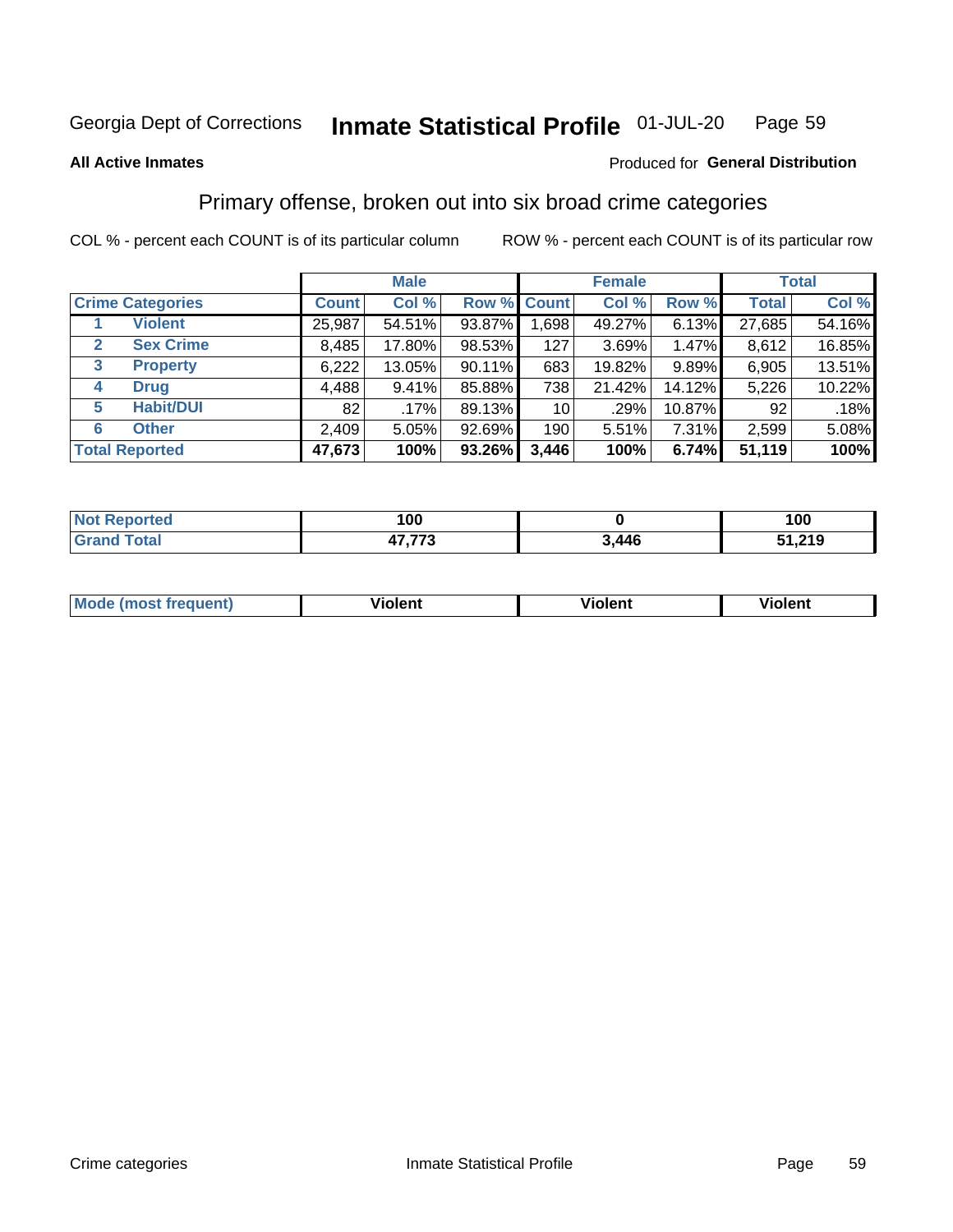#### Inmate Statistical Profile 01-JUL-20 Page 60

### **All Active Inmates**

## **Produced for General Distribution**

## Primary offense, detailed offense code

COL % - percent each COUNT is of its particular column

|                                            |                 | <b>Male</b> |         |                | <b>Female</b> |         |                          | <b>Total</b> |
|--------------------------------------------|-----------------|-------------|---------|----------------|---------------|---------|--------------------------|--------------|
| <b>Primary Offense</b>                     | <b>Count</b>    | Col %       | Row %   | <b>Count</b>   | Col %         | Row %   | <b>Total</b>             | Col %        |
| <b>Abuse Neglect Elder/Disab (2812)</b>    | $\overline{39}$ | .08%        | 70.91%  | 16             | .46%          | 29.09%  | 55                       | .11%         |
| Agg Aslt W Intnt To Rape (2095)            | 73              | .15%        | 100.00% |                |               |         | 73                       | .14%         |
| <b>Agg Sex Battery Atmpt (2099)</b>        | 3               | .01%        | 100.00% |                |               |         | 3                        | .01%         |
| <b>Aggrav Assault (1302)</b>               | 5,051           | 10.60%      | 94.36%  | 302            | 8.76%         | 5.64%   | 5,353                    | 10.47%       |
| <b>Aggrav Assault Peace Ofcr</b><br>(1314) | 366             | .77%        | 94.82%  | 20             | .58%          | 5.18%   | 386                      | .76%         |
| <b>Aggrav Battery (1305)</b>               | 1,307           | 2.74%       | 93.42%  | 92             | 2.67%         | 6.58%   | 1,399                    | 2.74%        |
| <b>Aggrav Battery Peace Ofcr</b><br>(1315) | 27              | .06%        | 96.43%  | 1              | .03%          | 3.57%   | 28                       | .05%         |
| <b>Aggrav Ch Molest Atmpt (2096)</b>       | 4               | .01%        | 100.00% |                |               |         | 4                        | .01%         |
| <b>Aggrav Child Molestation (2021)</b>     | 1,300           | 2.73%       | 98.48%  | 20             | .58%          | 1.52%   | 1,320                    | 2.58%        |
| <b>Aggrav Cruelty To Animals</b><br>(2972) | 14              | .03%        | 87.50%  | $\overline{2}$ | .06%          | 12.50%  | 16                       | .03%         |
| <b>Aggrav Sexual Battery (2009)</b>        | 234             | .49%        | 99.15%  | $\overline{2}$ | .06%          | .85%    | 236                      | .46%         |
| <b>Aggrav Sodomy (2003)</b>                | 229             | .48%        | 98.71%  | 3              | .09%          | 1.29%   | 232                      | .45%         |
| <b>Aggrav Stalking (1321)</b>              | 309             | .65%        | 97.17%  | 9              | .26%          | 2.83%   | 318                      | .62%         |
| <b>Aggravated Assault On 65+</b><br>(1304) | 5               | .01%        | 83.33%  | 1              | .03%          | 16.67%  | 6                        | .01%         |
| <b>Aiding Escape (2502)</b>                |                 |             |         | $\overline{2}$ | .06%          | 100.00% | $\overline{2}$           | .01%         |
| <b>Alter Id (1506)</b>                     | 1               | .01%        | 100.00% |                |               |         | 1                        | .01%         |
| <b>Armed Robbery (1902)</b>                | 5,634           | 11.82%      | 96.51%  | 204            | 5.92%         | 3.49%   | 5,838                    | 11.42%       |
| Arson 1st Degree (1401)                    | 51              | .11%        | 82.26%  | 11             | .32%          | 17.74%  | 62                       | .12%         |
| <b>Arson 2nd Degree (1402)</b>             | 9               | .02%        | 100.00% |                |               |         | 9                        | .02%         |
| <b>Arson 3rd Degree (1403)</b>             | 3               | .01%        | 100.00% |                |               |         | $\sqrt{3}$               | .01%         |
| <b>Ass W/ Int Transmit Hiv (1313)</b>      | 1               | .01%        | 100.00% |                |               |         | $\mathbf{1}$             | .01%         |
| <b>Atmpt Aggrav Assault (1303)</b>         | 8               | .02%        | 100.00% |                |               |         | 8                        | .02%         |
| <b>Atmpt Aggrav Sodomy (2093)</b>          | 4               | .01%        | 100.00% |                |               |         | 4                        | .01%         |
| <b>Atmpt Armed Robbery (1992)</b>          | 93              | .20%        | 94.90%  | 5              | .15%          | 5.10%   | 98                       | .19%         |
| <b>Atmpt Burglary (1690)</b>               | 17              | .04%        | 94.44%  | 1              | .03%          | 5.56%   | 18                       | .04%         |
| <b>Atmpt Child Molestation (2094)</b>      | 34              | .07%        | 97.14%  | 1              | .03%          | 2.86%   | 35                       | .07%         |
| <b>Atmpt Kidnap (1390)</b>                 | $\overline{2}$  | .01%        | 100.00% |                |               |         | $\overline{2}$           | .01%         |
| <b>Atmpt Murder (1190)</b>                 | 163             | .34%        | 92.61%  | 13             | .38%          | 7.39%   | 176                      | .34%         |
| Atmpt Rape (2091)                          | 48              | .10%        | 97.96%  | 1              | .03%          | 2.04%   | 49                       | .10%         |
| <b>Atmpt Robbery (1991)</b>                | 26              | .05%        | 96.30%  | 1              | .03%          | 3.70%   | 27                       | .05%         |
| <b>Atmpt Sodomy (2092)</b>                 | 1               | .01%        | 100.00% |                |               |         | 1                        | .01%         |
| <b>Atmpt Theft By Taking (1812)</b>        | 4               | .01%        | 100.00% |                |               |         | $\overline{\mathcal{A}}$ | .01%         |
| <b>Atmpt Viol Substance Act (4090)</b>     | 11              | .02%        | 91.67%  | 1              | .03%          | 8.33%   | 12                       | .02%         |
| <b>Att/Consprcy Commt C/S/Of</b><br>(4134) | 38              | .08%        | 84.44%  | $\overline{7}$ | .20%          | 15.56%  | 45                       | .09%         |
| <b>Bad Checks (1704)</b>                   | $\mathbf{1}$    | .01%        | 100.00% |                |               |         | $\mathbf{1}$             | .01%         |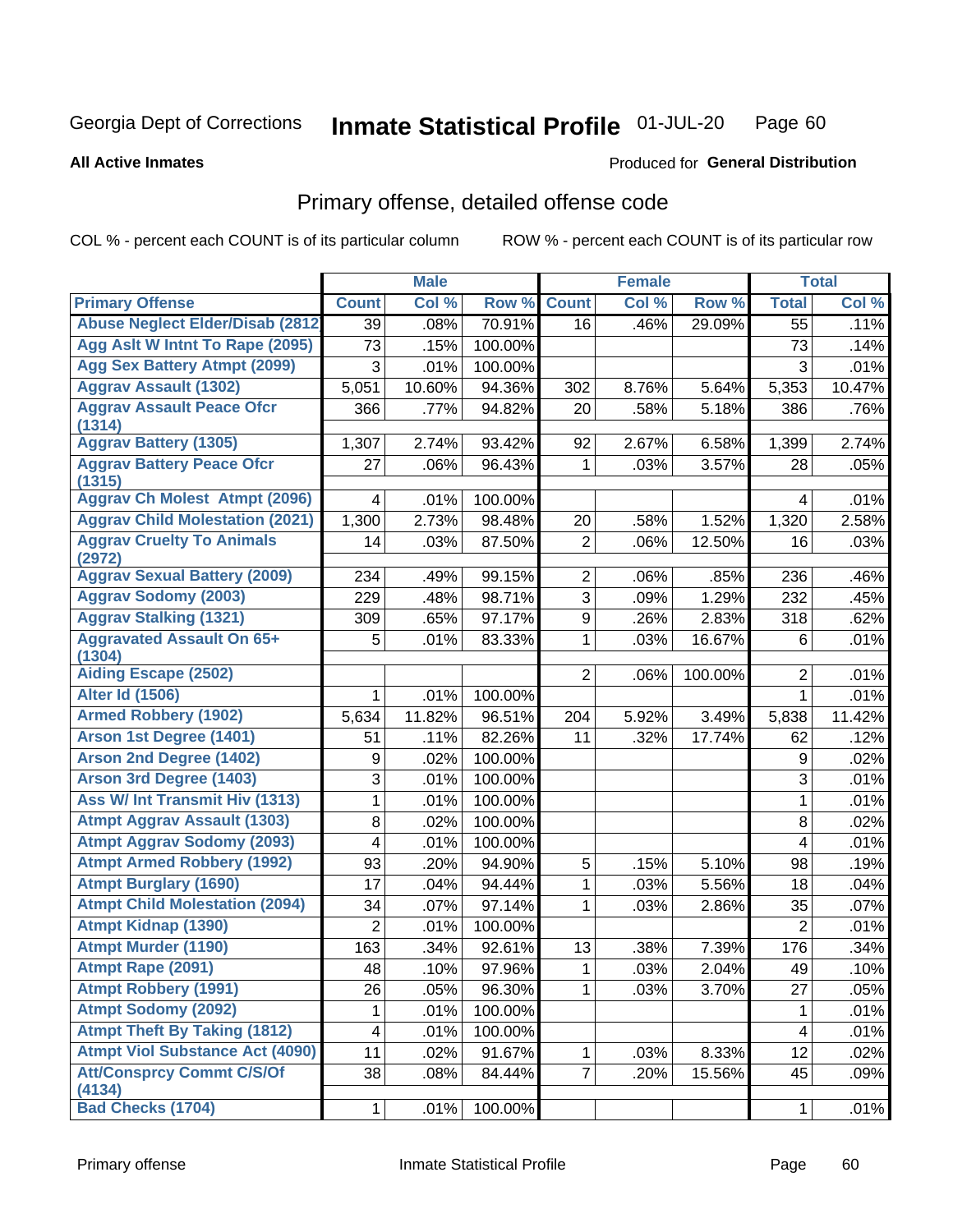#### Inmate Statistical Profile 01-JUL-20 Page 61

### **All Active Inmates**

## **Produced for General Distribution**

## Primary offense, detailed offense code

COL % - percent each COUNT is of its particular column

|                                          |                | <b>Male</b> |         |                         | <b>Female</b> |         |                | <b>Total</b> |
|------------------------------------------|----------------|-------------|---------|-------------------------|---------------|---------|----------------|--------------|
| <b>Primary Offense</b>                   | <b>Count</b>   | Col %       | Row %   | <b>Count</b>            | Col %         | Row %   | <b>Total</b>   | Col %        |
| <b>Bail Jumping (2511)</b>               | 3              | .01%        | 100.00% |                         |               |         | 3              | .01%         |
| <b>Bestiality (2004)</b>                 | 1              | .01%        | 100.00% |                         |               |         | 1              | .01%         |
| <b>Bigamy (2007)</b>                     | 2              | .01%        | 100.00% |                         |               |         | $\overline{2}$ | .01%         |
| <b>Bribery Govt Officer (2301)</b>       |                |             |         | 1                       | .03%          | 100.00% | 1              | .01%         |
| Burg 1st Aft 6/30/12 (1611)              | 1,845          | 3.87%       | 93.70%  | 124                     | 3.60%         | 6.30%   | 1,969          | 3.85%        |
| Burg 2nd Aft 6/30/12 (1612)              | 617            | 1.29%       | 97.01%  | 19                      | .55%          | 2.99%   | 636            | 1.24%        |
| Burg Bef 7/1/12 (1601)                   | 1,570          | 3.29%       | 97.64%  | 38                      | 1.10%         | 2.36%   | 1,608          | 3.15%        |
| <b>Carry Weapon At School (2915)</b>     | 4              | .01%        | 100.00% |                         |               |         | 4              | .01%         |
| <b>Child Molestation (2019)</b>          | 2,551          | 5.35%       | 97.93%  | 54                      | 1.57%         | 2.07%   | 2,605          | 5.10%        |
| <b>Cnspire Traffic Cntrl Sub (4130)</b>  | 4              | .01%        | 80.00%  | 1                       | .03%          | 20.00%  | 5              | .01%         |
| <b>Computer Pornography (1760)</b>       | 100            | .21%        | 100.00% |                         |               |         | 100            | .20%         |
| <b>Computer Theft (1761)</b>             | 4              | .01%        | 80.00%  | 1                       | .03%          | 20.00%  | 5              | .01%         |
| <b>Computer Trespass (1762)</b>          | 3              | .01%        | 75.00%  | 1                       | .03%          | 25.00%  | 4              | .01%         |
| <b>Conceal Death Of Another (1125)</b>   | 12             | .03%        | 66.67%  | 6                       | .17%          | 33.33%  | 18             | .04%         |
| <b>Conspiracy (9901)</b>                 | 19             | .04%        | 90.48%  | $\overline{2}$          | .06%          | 9.52%   | 21             | .04%         |
| <b>Conspire Restrain Free (2308)</b>     |                |             |         | 1                       | .03%          | 100.00% | 1              | .01%         |
| <b>Convsn Paymnts Real Propy</b>         | 1              | .01%        | 100.00% |                         |               |         | 1              | .01%         |
| (1811)                                   |                |             |         |                         |               |         |                |              |
| Crim Use W/Alt Id Mark (7010)            | 1              | .01%        | 100.00% |                         |               |         | 1              | .01%         |
| <b>Crml Atmpt Felony (7027)</b>          | 9              | .02%        | 75.00%  | 3                       | .09%          | 25.00%  | 12             | .02%         |
| Crmnl Atmpt (9905)                       | 1              | .01%        | 100.00% |                         |               |         | 1              | .01%         |
| Crmnl Damage 1st Degree (1501)           | 19             | .04%        | 100.00% |                         |               |         | 19             | .04%         |
| <b>Crmnl Damage 2nd Degree</b><br>(1502) | 60             | .13%        | 86.96%  | 9                       | .26%          | 13.04%  | 69             | .13%         |
| <b>Crmnl Interfere Govt Prop (2613)</b>  | 13             | .03%        | 76.47%  | $\overline{\mathbf{4}}$ | .12%          | 23.53%  | 17             | .03%         |
| <b>Cruelty To An Inmate (2810)</b>       | 1              | .01%        | 100.00% |                         |               |         | 1              | .01%         |
| <b>Cruelty To Children (2801)</b>        | 280            | .59%        | 75.47%  | 91                      | 2.64%         | 24.53%  | 371            | .73%         |
| <b>Cruelty To Elder Person (2811)</b>    | 23             | .05%        | 71.88%  | 9                       | .26%          | 28.13%  | 32             | .06%         |
| <b>Distr Mat Depict Nudity (2102)</b>    | 1              | .01%        | 100.00% |                         |               |         | 1              | .01%         |
| Dogfighting (2718)                       | 1              | .01%        | 100.00% |                         |               |         | 1              | .01%         |
| Drv W/ Improp Veh Reg (7013)             | $\overline{2}$ | .01%        | 66.67%  | 1                       | .03%          | 33.33%  | 3              | .01%         |
| <b>Drv W/Susp License (7011)</b>         | $\mathbf{1}$   | .01%        | 100.00% |                         |               |         | 1              | .01%         |
| <b>Drvng Habtl Violator (5004)</b>       | 5              | .01%        | 83.33%  | 1                       | .03%          | 16.67%  | 6              | .01%         |
| <b>Embracery (2407)</b>                  | 1.             | .01%        | 100.00% |                         |               |         | 1              | .01%         |
| <b>Entering Vehicle (1880)</b>           | 84             | .18%        | 96.55%  | 3                       | .09%          | 3.45%   | 87             | .17%         |
| <b>Entice Child Attempted (2090)</b>     | 6              | .01%        | 100.00% |                         |               |         | 6              | .01%         |
| <b>Enticing Child-Indec Purp (2020)</b>  | 74             | .16%        | 91.36%  | $\overline{7}$          | .20%          | 8.64%   | 81             | .16%         |
| <b>Escape (2501)</b>                     | 30             | .06%        | 90.91%  | 3                       | .09%          | 9.09%   | 33             | .06%         |
| <b>Exploit Disabled/Elder (7022)</b>     | 13             | .03%        | 43.33%  | 17                      | .49%          | 56.67%  | 30             | .06%         |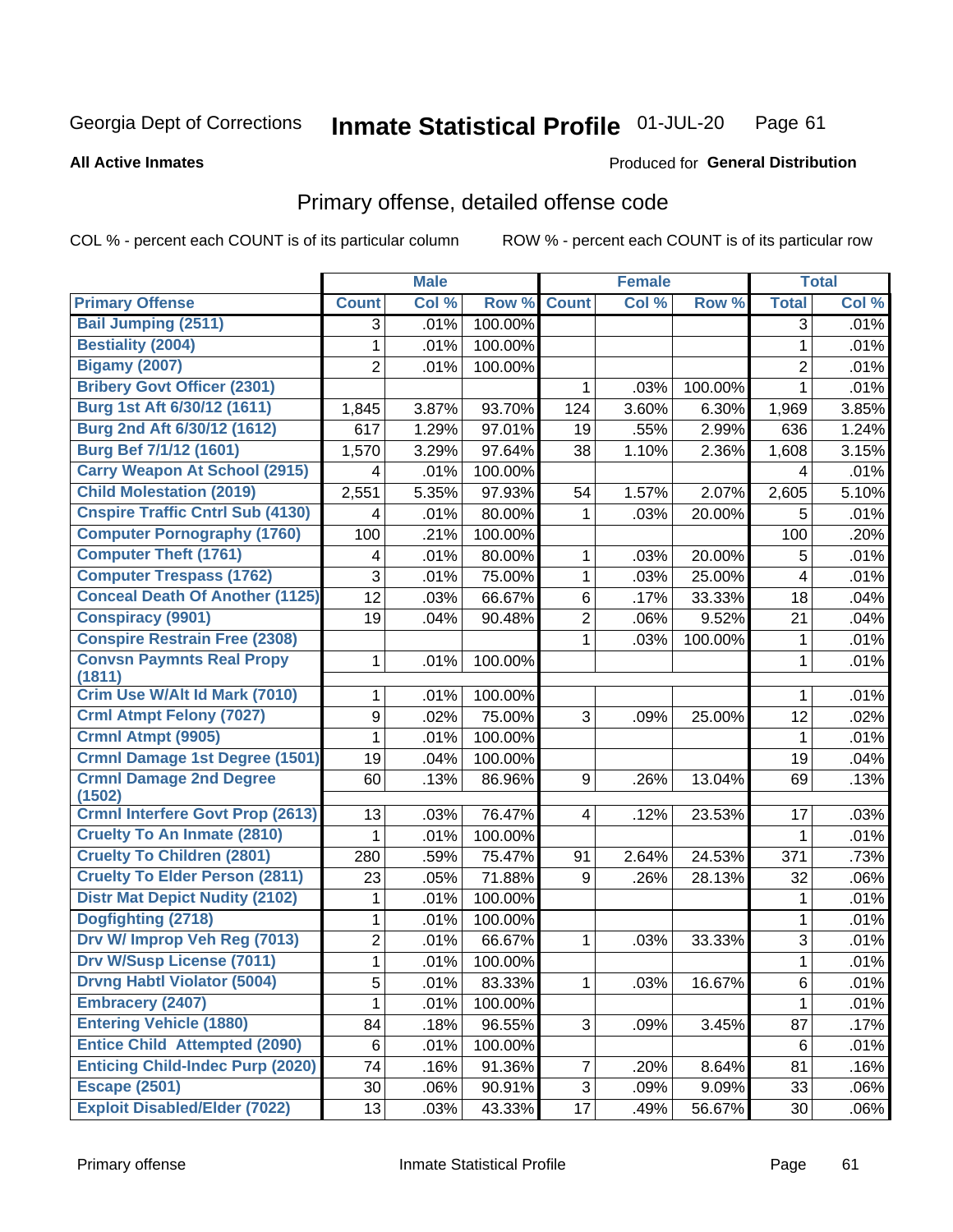#### Inmate Statistical Profile 01-JUL-20 Page 62

### **All Active Inmates**

## **Produced for General Distribution**

## Primary offense, detailed offense code

COL % - percent each COUNT is of its particular column

|                                            |                 | <b>Male</b> |         |                | <b>Female</b> |                     |                | <b>Total</b> |
|--------------------------------------------|-----------------|-------------|---------|----------------|---------------|---------------------|----------------|--------------|
| <b>Primary Offense</b>                     | <b>Count</b>    | Col %       | Row %   | <b>Count</b>   | Col %         | Row %               | <b>Total</b>   | Col %        |
| <b>False Certificates (2311)</b>           | 1               | .01%        | 100.00% |                |               |                     | 1              | .01%         |
| <b>False Imprisonment (1308)</b>           | 183             | .38%        | 96.32%  | $\overline{7}$ | .20%          | 3.68%               | 190            | .37%         |
| <b>False Public Alarm (2609)</b>           | 1               | .01%        | 100.00% |                |               |                     | 1              | .01%         |
| <b>False Statements Govt (2408)</b>        | 15              | .03%        | 68.18%  | $\overline{7}$ | .20%          | 31.82%              | 22             | .04%         |
| <b>False Swearing (2402)</b>               |                 |             |         | $\mathbf{1}$   | .03%          | 100.00%             | 1              | .01%         |
| <b>False Swearng Writtn Stmt</b><br>(2205) |                 |             |         | $\mathbf{1}$   | .03%          | 100.00%             | 1              | .01%         |
| <b>Family Violence Battery (1301)</b>      | 135             | .28%        | 97.83%  | 3              | .09%          | 2.17%               | 138            | .27%         |
| Feticide (1121)                            | $\overline{2}$  | .01%        | 100.00% |                |               |                     | $\overline{2}$ | .01%         |
| <b>Feticide By Vehicle (1118)</b>          | 6               | .01%        | 100.00% |                |               |                     | 6              | .01%         |
| <b>Financial Identity Fraud (1756)</b>     | 59              | .12%        | 76.62%  | 18             | .52%          | 23.38%              | 77             | .15%         |
| <b>Fleeing/Eluding Police (2316)</b>       | 440             | .92%        | 94.83%  | 24             | .70%          | $\overline{5.17\%}$ | 464            | .91%         |
| Forg 1st Aft 6/30/12 (1711)                | 97              | .20%        | 68.31%  | 45             | 1.31%         | 31.69%              | 142            | .28%         |
| Forg 1st Bef 7/1/12 (1701)                 | 111             | .23%        | 73.51%  | 40             | 1.16%         | 26.49%              | 151            | .30%         |
| Forg 2nd Aft 6/30/12 (1712)                | 22              | .05%        | 68.75%  | 10             | .29%          | 31.25%              | 32             | .06%         |
| Forg 2nd Bef 7/1/12 (1702)                 | 2               | .01%        | 100.00% |                |               |                     | $\overline{2}$ | .01%         |
| Forg 3rd Aft 6/30/12 (1713)                | $\overline{45}$ | .09%        | 80.36%  | 11             | .32%          | 19.64%              | 56             | .11%         |
| Forg 4th Aft 6/30/12 (1714)                | 11              | .02%        | 64.71%  | 6              | .17%          | 35.29%              | 17             | .03%         |
| <b>Forgery Credit Card (1752)</b>          | $\overline{c}$  | .01%        | 66.67%  | $\mathbf{1}$   | .03%          | 33.33%              | $\sqrt{3}$     | .01%         |
| <b>Fraudulent Access Compute</b>           | $\overline{2}$  | .01%        | 66.67%  | 1              | .03%          | 33.33%              | 3              | .01%         |
| (1796)<br><b>Fraudulent Checks (1750)</b>  |                 |             |         |                |               |                     |                |              |
| <b>Fraudulent Credit Card (1753)</b>       |                 |             |         | 1              | .03%          | 100.00%             | 1              | .01%         |
|                                            | 60              | .13%        | 67.42%  | 29             | .84%          | 32.58%              | 89             | .17%         |
| <b>Gang Participation (9914)</b>           | 55              | .12%        | 98.21%  | 1              | .03%          | 1.79%               | 56             | .11%         |
| <b>Guard Line W/Weapon/Drugs</b><br>(2963) | 21              | .04%        | 63.64%  | 12             | .35%          | 36.36%              | 33             | .06%         |
| <b>Habit Traf Viol/Impaired (5005)</b>     | 5               | .01%        | 100.00% |                |               |                     | 5              | .01%         |
| <b>Habit Traf Viol/Other (5006)</b>        | 5               | .01%        | 100.00% |                |               |                     | $\overline{5}$ | .01%         |
| <b>Hijacking Motor Vehicle (1911)</b>      | 46              | .10%        | 100.00% |                |               |                     | 46             | .09%         |
| <b>Hindering Appreh Or Pun (2503)</b>      | 4               | .01%        | 66.67%  | $\overline{c}$ | .06%          | 33.33%              | 6              | .01%         |
| Hit-Run W/Injury/Fatality (5007)           | 38              | .08%        | 84.44%  | $\overline{7}$ | .20%          | 15.56%              | 45             | .09%         |
| Home Invasion 1st Degree (7007)            | 22              | .05%        | 91.67%  | $\overline{2}$ | .06%          | 8.33%               | 24             | .05%         |
| <b>Home Invasion 2nd Degree</b><br>(7008)  | 2               | .01%        | 100.00% |                |               |                     | $\overline{c}$ | .01%         |
| <b>Homicide By Vessel (1124)</b>           | 40              | .08%        | 88.89%  | 5 <sup>1</sup> | .15%          | 11.11%              | 45             | .09%         |
| <b>Illegal Attm To Obt Drugs (4011)</b>    |                 |             |         | $\mathbf{1}$   | .03%          | 100.00%             | 1              | .01%         |
| <b>Impersonating Officer (2405)</b>        | 3               | .01%        | 100.00% |                |               |                     | $\sqrt{3}$     | .01%         |
| <b>Impersonation (2404)</b>                | $\overline{3}$  | .01%        | 75.00%  | $\mathbf{1}$   | .03%          | 25.00%              | 4              | .01%         |
| <b>Incest (2006)</b>                       | 223             | .47%        | 99.11%  | 2              | .06%          | .89%                | 225            | .44%         |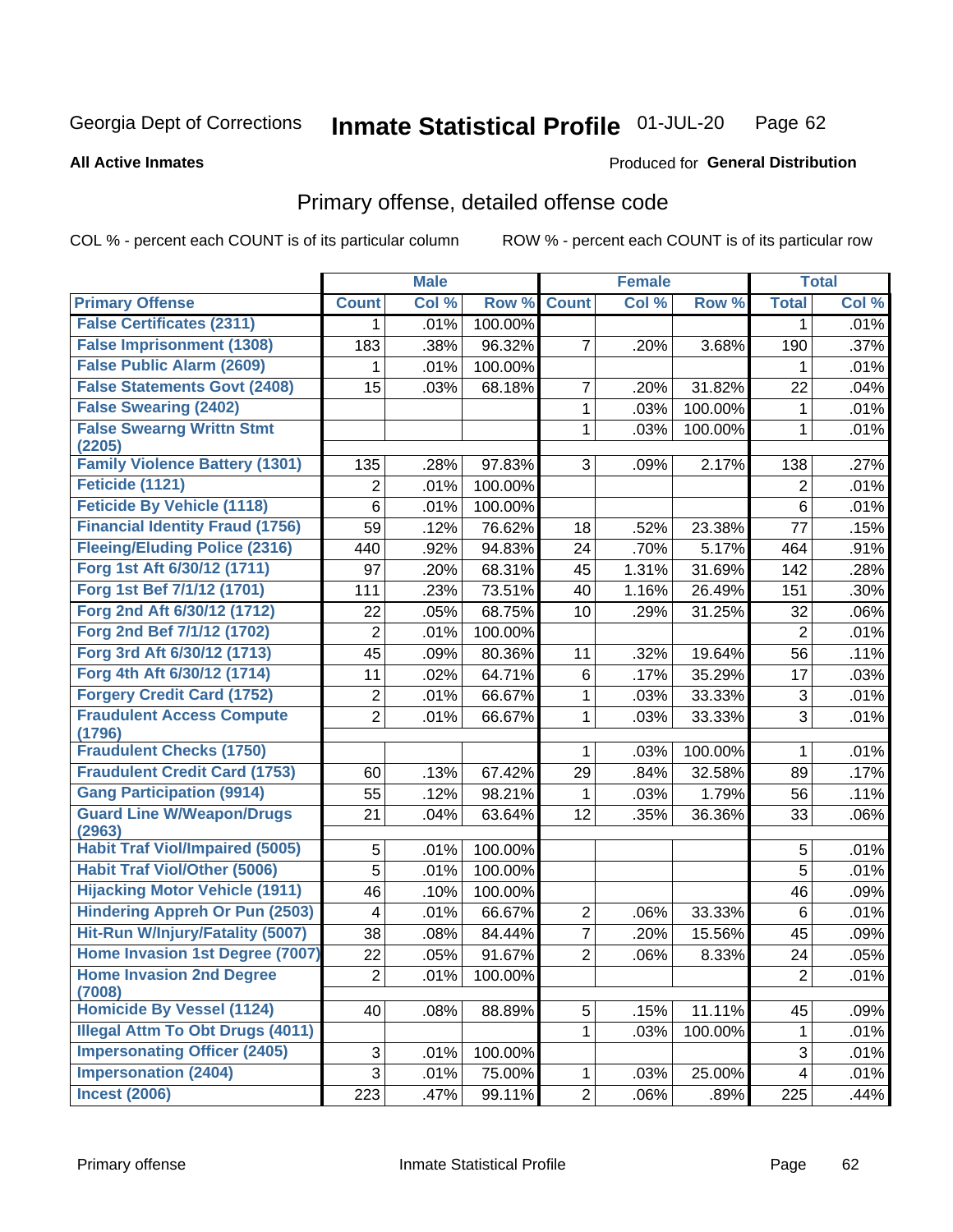#### Inmate Statistical Profile 01-JUL-20 Page 63

### **All Active Inmates**

### **Produced for General Distribution**

## Primary offense, detailed offense code

COL % - percent each COUNT is of its particular column

|                                            |                | <b>Male</b> |         |                | <b>Female</b> |        |                | <b>Total</b> |
|--------------------------------------------|----------------|-------------|---------|----------------|---------------|--------|----------------|--------------|
| <b>Primary Offense</b>                     | <b>Count</b>   | Col %       | Row %   | <b>Count</b>   | Col %         | Row %  | <b>Total</b>   | Col %        |
| <b>Incest Atmpt (2098)</b>                 | 1.             | .01%        | 100.00% |                |               |        | $\mathbf 1$    | .01%         |
| <b>Inciting To Insurrection (2203)</b>     | 3              | .01%        | 75.00%  | $\mathbf{1}$   | .03%          | 25.00% | 4              | .01%         |
| <b>Influencing Witness (2313)</b>          | 4              | .01%        | 100.00% |                |               |        | 4              | .01%         |
| <b>Injury By Vehicle (1318)</b>            | 93             | .20%        | 82.30%  | 20             | .58%          | 17.70% | 113            | .22%         |
| <b>Insurance Fraud (7023)</b>              | 1              | .01%        | 100.00% |                |               |        | 1              | .01%         |
| <b>Insurrection (2202)</b>                 | 6              | .01%        | 85.71%  | $\mathbf{1}$   | .03%          | 14.29% | $\overline{7}$ | .01%         |
| <b>Interfere Electronic Dvce (2614)</b>    | 3              | .01%        | 100.00% |                |               |        | 3              | .01%         |
| <b>Interference With Custody (1312)</b>    | 13             | .03%        | 92.86%  | $\mathbf{1}$   | .03%          | 7.14%  | 14             | .03%         |
| <b>Involuntary Manslaughter (1103)</b>     | 172            | .36%        | 89.12%  | 21             | .61%          | 10.88% | 193            | .38%         |
| Kidnapping (1311)                          | 1,433          | 3.01%       | 96.82%  | 47             | 1.36%         | 3.18%  | 1,480          | 2.90%        |
| <b>Livestock Theft (1817)</b>              | 5              | .01%        | 100.00% |                |               |        | 5              | .01%         |
| <b>Lottery Violation (2730)</b>            | $\overline{2}$ | .01%        | 66.67%  | $\mathbf{1}$   | .03%          | 33.33% | 3              | .01%         |
| Manf Methamph 200-399 Gm                   | 5              | .01%        | 100.00% |                |               |        | 5              | .01%         |
| (4144)                                     |                |             |         |                |               |        |                |              |
| Manf Methamph 28-199 Gm<br>(4143)          | 9              | .02%        | 81.82%  | $\overline{2}$ | .06%          | 18.18% | 11             | .02%         |
| Manf Methamph 400+ Gm (4145)               | 1              | .01%        | 100.00% |                |               |        | 1              | .01%         |
| <b>Manf Methamph Unspec Amt</b>            | 74             | .16%        | 91.36%  | $\overline{7}$ | .20%          | 8.64%  | 81             | .16%         |
| (4147)                                     |                |             |         |                |               |        |                |              |
| <b>Manufac Marijuana (7012)</b>            | 18             | .04%        | 94.74%  | $\mathbf 1$    | .03%          | 5.26%  | 19             | .04%         |
| <b>Manufact Meth Near Child (2803)</b>     | 10             | .02%        | 83.33%  | $\overline{2}$ | .06%          | 16.67% | 12             | .02%         |
| <b>Misc Assault/Battery (1300)</b>         | 9              | .02%        | 90.00%  | $\mathbf 1$    | .03%          | 10.00% | 10             | .02%         |
| <b>Misc Correctionl Inst Off (6200)</b>    | 8              | .02%        | 100.00% |                |               |        | 8              | .02%         |
| <b>Misc Drugs Trafficking (4100)</b>       | 4              | .01%        | 100.00% |                |               |        | 4              | .01%         |
| <b>Misc Forgery (1700)</b>                 | 3              | .01%        | 100.00% |                |               |        | 3              | .01%         |
| <b>Misc Fraud (1799)</b>                   | 2              | .01%        | 40.00%  | 3              | .09%          | 60.00% | 5              | .01%         |
| <b>Misc Homicide Offense (1100)</b>        | 5              | .01%        | 83.33%  | 1              | .03%          | 16.67% | 6              | .01%         |
| <b>Misc Mrals/Pblic H/Safty (6000)</b>     | 3              | .01%        | 100.00% |                |               |        | 3              | .01%         |
| <b>Misc Obscenity (2100)</b>               | 10             | .02%        | 100.00% |                |               |        | 10             | .02%         |
| <b>Misc Public Order (2200)</b>            | 1              | .01%        | 100.00% |                |               |        | 1              | .01%         |
| <b>Misc Sexual Offense (2000)</b>          | 22             | .05%        | 95.65%  | $\mathbf{1}$   | .03%          | 4.35%  | 23             | .04%         |
| <b>Murder (1101)</b>                       | 6,275          | 13.16%      | 93.61%  | 428            | 12.42%        | 6.39%  | 6,703          | 13.11%       |
| <b>Murder Conspire To Commit</b><br>(1191) | 15             | .03%        | 88.24%  | 2 <sup>1</sup> | .06%          | 11.76% | 17             | .03%         |
| <b>Mutiny In Penal Inst (2507)</b>         | 10             | .02%        | 100.00% |                |               |        | 10             | .02%         |
| Necrophilia (2022)                         | 1              | .01%        | 100.00% |                |               |        | $\mathbf 1$    | .01%         |
| <b>Obstr Of Law Enf Officer (2314)</b>     | 337            | .71%        | 93.09%  | 25             | .73%          | 6.91%  | 362            | .71%         |
| <b>Pandering By Compulsion (2017)</b>      | 3              | .01%        | 100.00% |                |               |        | 3              | .01%         |
| Party To A Crime (9911)                    | 1              | .01%        | 100.00% |                |               |        | $\mathbf 1$    | .01%         |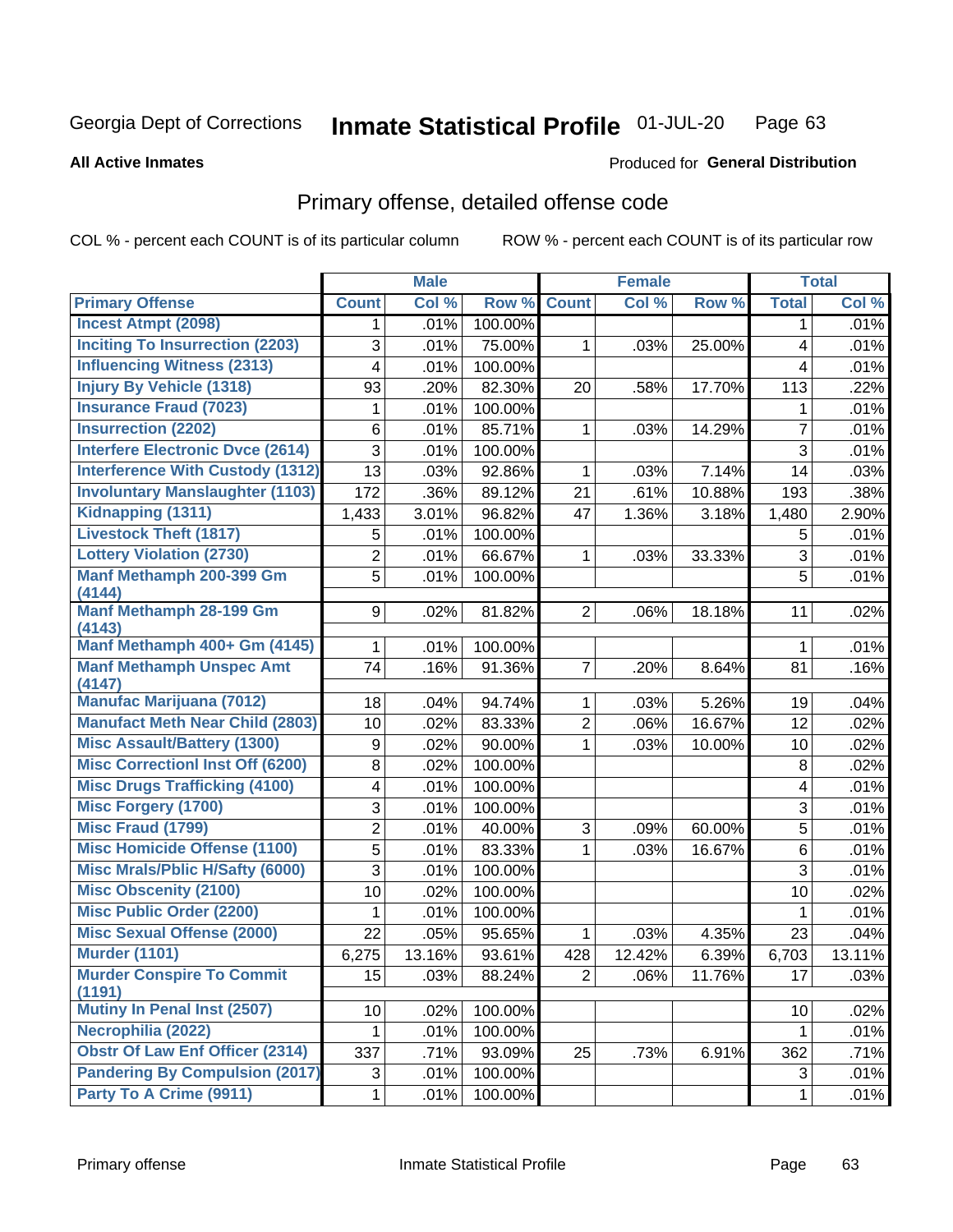#### Inmate Statistical Profile 01-JUL-20 Page 64

**All Active Inmates** 

## **Produced for General Distribution**

## Primary offense, detailed offense code

COL % - percent each COUNT is of its particular column

|                                            |              | <b>Male</b> |                 |                | <b>Female</b> |        |                | <b>Total</b> |
|--------------------------------------------|--------------|-------------|-----------------|----------------|---------------|--------|----------------|--------------|
| <b>Primary Offense</b>                     | <b>Count</b> | Col %       | Row %           | <b>Count</b>   | Col %         | Row %  | <b>Total</b>   | Col %        |
| <b>Peeping Tom (3002)</b>                  | 12           | .03%        | 100.00%         |                |               |        | 12             | .02%         |
| Perjury (2401)                             | 1            | .01%        | 50.00%          | 1              | .03%          | 50.00% | $\overline{2}$ | .01%         |
| Pimping A Minor Under 18 (2016)            | 8            | .02%        | 80.00%          | $\overline{2}$ | .06%          | 20.00% | 10             | .02%         |
| Poss Alprazolam (7003)                     | 8            | .02%        | 88.89%          | $\mathbf{1}$   | .03%          | 11.11% | 9              | .02%         |
| Poss By Inm Proh Items (7015)              | 14           | .03%        | 87.50%          | $\overline{2}$ | .06%          | 12.50% | 16             | .03%         |
| <b>Poss Contraband Articles (5171)</b>     | 2            | .01%        | 100.00%         |                |               |        | $\overline{2}$ | .01%         |
| <b>Poss Dep Stim Cntrf Drugs</b><br>(4007) | 41           | .09%        | 68.33%          | 19             | .55%          | 31.67% | 60             | .12%         |
| Poss Drug Related Matrl (4016)             | 23           | .05%        | 85.19%          | 4              | .12%          | 14.81% | 27             | .05%         |
| Poss Ephedrine (4030)                      |              | .01%        | 100.00%         |                |               |        | 1              | .01%         |
| Poss Firearm 1st Offender (2913)           | 120          | .25%        | 95.24%          | 6              | .17%          | 4.76%  | 126            | .25%         |
| <b>Poss Firearm Convct Felon</b><br>(2914) | 1,080        | 2.27%       | 96.43%          | 40             | 1.16%         | 3.57%  | 1,120          | 2.19%        |
| Poss Hydrocodone (7004)                    | 10           | .02%        | 71.43%          | 4              | .12%          | 28.57% | 14             | .03%         |
| <b>Poss Knife During Crime (2911)</b>      | 6            | .01%        | 100.00%         |                |               |        | 6              | .01%         |
| Poss Mda/Extsy (4033)                      | 1            | .01%        | 100.00%         |                |               |        | 1              | .01%         |
| Poss Methamphetamine (4031)                | 433          | .91%        | 76.77%          | 131            | 3.80%         | 23.23% | 564            | 1.10%        |
| Poss Narcotics Opiates (4006)              | 52           | .11%        | 70.27%          | 22             | .64%          | 29.73% | 74             | .14%         |
| <b>Poss Of Certain Weapons (2912)</b>      | 20           | .04%        | 100.00%         |                |               |        | 20             | .04%         |
| Poss Of Cocaine (4022)                     | 218          | .46%        | 86.85%          | 33             | .96%          | 13.15% | 251            | .49%         |
| <b>Poss Of Firearm Dur Crime</b><br>(2910) | 953          | 2.00%       | 95.30%          | 47             | 1.36%         | 4.70%  | 1,000          | 1.96%        |
| Poss Of Marijuana (4009)                   | 40           | .08%        | 97.56%          | 1              | .03%          | 2.44%  | 41             | .08%         |
| Poss Schedule I Drug (7034)                | 3            | .01%        | 75.00%          | 1              | .03%          | 25.00% | 4              | .01%         |
| <b>Poss Tools Commit Crime (1602)</b>      | 12           | .03%        | 92.31%          | $\mathbf 1$    | .03%          | 7.69%  | 13             | .03%         |
| Poss W Int Dis Other Drug (4053)           | 100          | .21%        | 89.29%          | 12             | .35%          | 10.71% | 112            | .22%         |
| <b>Poss W Int Dist Cocaine (4050)</b>      | 203          | .43%        | 96.67%          | $\overline{7}$ | .20%          | 3.33%  | 210            | .41%         |
| Poss W Int Dist Marijuana (4051)           | 521          | 1.09%       | 94.73%          | 29             | .84%          | 5.27%  | 550            | 1.08%        |
| Poss W Int Dist Meth (4052)                | 477          | 1.00%       | 78.33%          | 132            | 3.83%         | 21.67% | 609            | 1.19%        |
| Poss Within 1000 Hous Pit (7009)           | 7            | .01%        | 100.00%         |                |               |        | 7              | .01%         |
| <b>Poss Wpn Drugs By Prisnr</b><br>(2965)  | 25           | .05%        | 86.21%          | 4              | .12%          | 13.79% | 29             | .06%         |
| <b>Prov Sex Mater To Minors (2110)</b>     | $2\vert$     |             | $.01\%$ 100.00% |                |               |        | $2\vert$       | .01%         |
| <b>Racketeering (3404)</b>                 | 112          | .23%        | 76.71%          | 34             | .99%          | 23.29% | 146            | .29%         |
| <b>Rape (2001)</b>                         | 1,864        | 3.91%       | 99.57%          | 8              | .23%          | .43%   | 1,872          | 3.66%        |
| <b>Reck Cond Infected Person</b><br>(1317) | 6            | .01%        | 85.71%          | $\mathbf{1}$   | .03%          | 14.29% | $\overline{7}$ | .01%         |
| <b>Recv Gds Srvs Fraud Obtnd</b><br>(1755) | $\mathbf{1}$ | .01%        | 100.00%         |                |               |        | 1              | .01%         |
| <b>Remov/Atmpt Wpn Pub Offl</b>            | 2            | .01%        | 100.00%         |                |               |        | $\overline{2}$ | .01%         |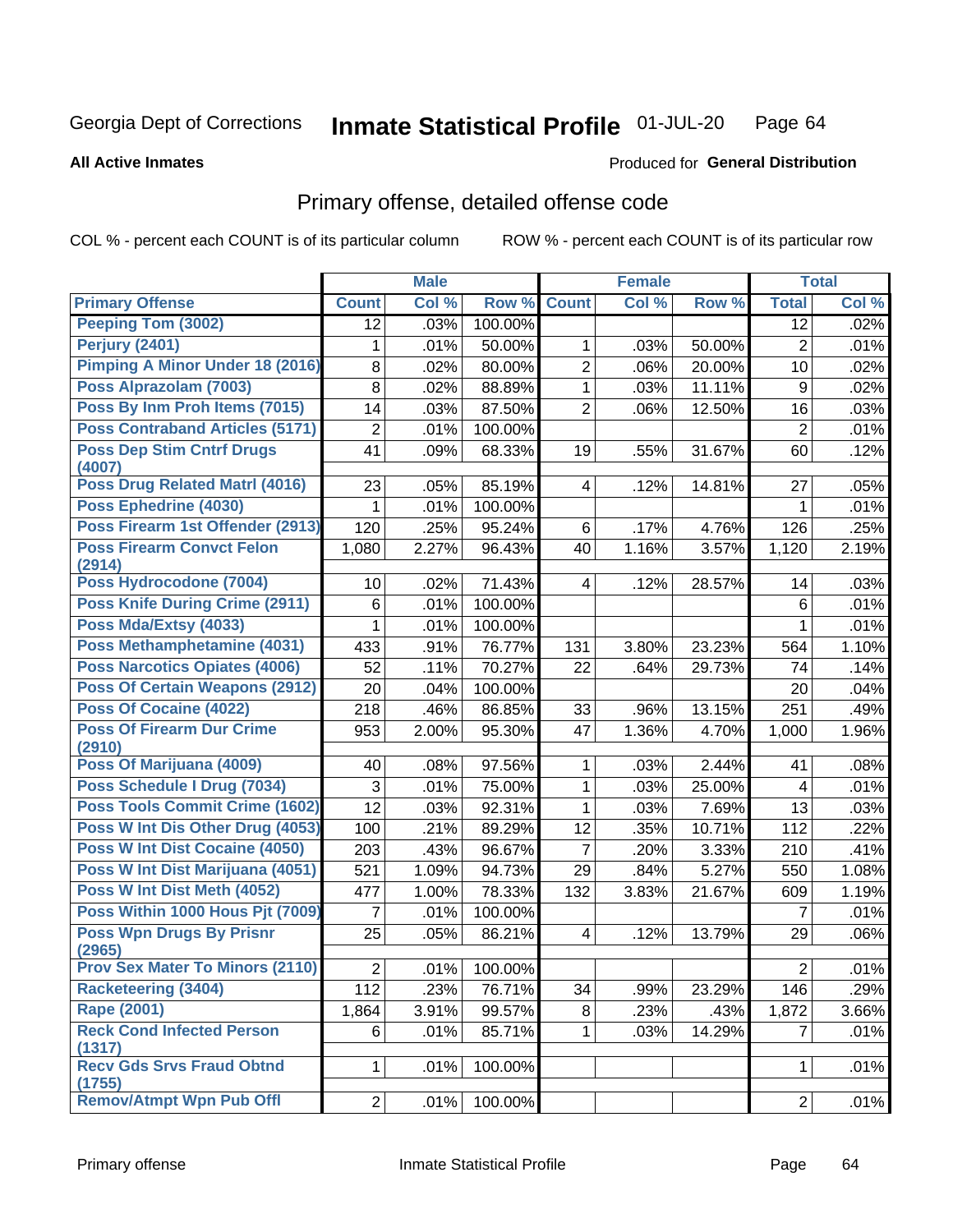#### **Inmate Statistical Profile 01-JUL-20** Page 65

### **All Active Inmates**

### Produced for General Distribution

## Primary offense, detailed offense code

COL % - percent each COUNT is of its particular column

|                                                      |              | <b>Male</b> |         |                         | <b>Female</b> |        |              | <b>Total</b> |
|------------------------------------------------------|--------------|-------------|---------|-------------------------|---------------|--------|--------------|--------------|
| <b>Primary Offense</b>                               | <b>Count</b> | Col %       | Row %   | <b>Count</b>            | Col %         | Row %  | <b>Total</b> | Col %        |
| (7021)                                               |              |             |         |                         |               |        |              |              |
| <b>Robbery (1901)</b>                                | 894          | 1.88%       | 93.32%  | 64                      | 1.86%         | 6.68%  | 958          | 1.87%        |
| <b>Robbery By Force (1903)</b>                       | 171          | .36%        | 95.00%  | 9                       | .26%          | 5.00%  | 180          | .35%         |
| <b>Robbery By Intimidation (1904)</b>                | 238          | .50%        | 92.97%  | 18                      | .52%          | 7.03%  | 256          | .50%         |
| <b>Robbery By Sudden Snatch</b>                      | 126          | .26%        | 91.97%  | 11                      | .32%          | 8.03%  | 137          | .27%         |
| (1905)                                               |              |             |         |                         |               |        |              |              |
| S/D Cocaine (4021)                                   | 285          | .60%        | 97.94%  | 6                       | .17%          | 2.06%  | 291          | .57%         |
| S/D Cont Sub Public (4017)                           | 17           | .04%        | 100.00% |                         |               |        | 17           | .03%         |
| S/D Cont Sub School (4018)                           | 19           | .04%        | 95.00%  | 1                       | .03%          | 5.00%  | 20           | .04%         |
| S/D Dep Stim Cntrf Drugs (4002)                      | 18           | .04%        | 81.82%  | $\overline{\mathbf{4}}$ | .12%          | 18.18% | 22           | .04%         |
| <b>S/D Narcotics Opiates (4001)</b>                  | 12           | .03%        | 80.00%  | 3                       | .09%          | 20.00% | 15           | .03%         |
| <b>S/D Of Lsd (4003)</b>                             | 1            | .01%        | 100.00% |                         |               |        | 1            | .01%         |
| S/D Of Marijuana (4004)                              | 124          | .26%        | 97.64%  | 3                       | .09%          | 2.36%  | 127          | .25%         |
| Sale Mda/Extsy (4034)                                | 1            | .01%        | 100.00% |                         |               |        | 1            | .01%         |
| Sale Methamphetamine (4032)                          | 194          | .41%        | 79.18%  | 51                      | 1.48%         | 20.82% | 245          | .48%         |
| <b>Sex Exploitation Child (2843)</b>                 | 262          | .55%        | 99.62%  | 1                       | .03%          | .38%   | 263          | .51%         |
| <b>Sex Offender Fail Registr (2026)</b>              | 482          | 1.01%       | 98.37%  | 8                       | .23%          | 1.63%  | 490          | .96%         |
| <b>Sex Offender Fail To Move (2028)</b>              | 5            | .01%        | 100.00% |                         |               |        | 5            | .01%         |
| Sexl/Asslt/Agn/Pers/Cstdy (2023)                     | 22           | .05%        | 88.00%  | 3                       | .09%          | 12.00% | 25           | .05%         |
| <b>Sexual Aslt By Therapist (2024)</b>               | 1            | .01%        | 100.00% |                         |               |        | 1            | .01%         |
| <b>Sexual Battery (2011)</b>                         | 156          | .33%        | 99.36%  | 1                       | .03%          | .64%   | 157          | .31%         |
| <b>Simple Battery (1316)</b>                         | 14           | .03%        | 93.33%  | 1                       | .03%          | 6.67%  | 15           | .03%         |
| <b>Sodomy (2002)</b>                                 | 21           | .04%        | 100.00% |                         |               |        | 21           | .04%         |
| <b>Solicit Sodomy From Minor</b>                     | 4            | .01%        | 80.00%  | 1                       | .03%          | 20.00% | 5            | .01%         |
| (2025)                                               |              |             |         |                         |               |        |              |              |
| Stalking (1320)                                      | 1.           | .01%        | 100.00% |                         |               |        | 1            | .01%         |
| <b>Statutory Rape (2018)</b>                         | 723          | 1.52%       | 98.50%  | 11                      | .32%          | 1.50%  | 734          | 1.44%        |
| <b>Tampering With Evidence (2315)</b>                | 10           | .02%        | 58.82%  | $\overline{7}$          | .20%          | 41.18% | 17           | .03%         |
| <b>Telecommunications Fraud</b>                      | 2            | .01%        | 66.67%  | 1                       | .03%          | 33.33% | 3            | .01%         |
| (1759)<br><b>Terrorist Threats &amp; Acts (1307)</b> | 336          | .70%        | 96.28%  | 13                      | .38%          | 3.72%  | 349          | .68%         |
| <b>Theft Bring Prop In State (1815)</b>              | 10           | .02%        | 90.91%  | 1                       | .03%          | 9.09%  | 11           | .02%         |
| Theft By Conversion (1808)                           | 21           | .04%        | 91.30%  | 2                       | .06%          | 8.70%  | 23           | .04%         |
| <b>Theft By Deception (1803)</b>                     | 24           | .05%        | 70.59%  | 10                      | .29%          | 29.41% | 34           | .07%         |
| Theft By Rec Stolen Prop (1806)                      | 385          | .81%        | 90.38%  | 41                      | 1.19%         | 9.62%  | 426          | .83%         |
| <b>Theft By Shoplifting (1821)</b>                   |              |             |         |                         |               |        |              |              |
| <b>Theft By Taking (1802)</b>                        | 345          | .72%        | 77.01%  | 103                     | 2.99%         | 22.99% | 448          | .88%         |
| <b>Theft Credit Card (1751)</b>                      | 495          | 1.04%       | 82.78%  | 103                     | 2.99%         | 17.22% | 598          | 1.17%        |
|                                                      | 17           | .04%        | 70.83%  | $\overline{7}$          | .20%          | 29.17% | 24           | .05%         |
| <b>Theft Motorveh Or Part (1813)</b>                 | 23           | .05%        | 92.00%  | $\overline{2}$          | .06%          | 8.00%  | 25           | .05%         |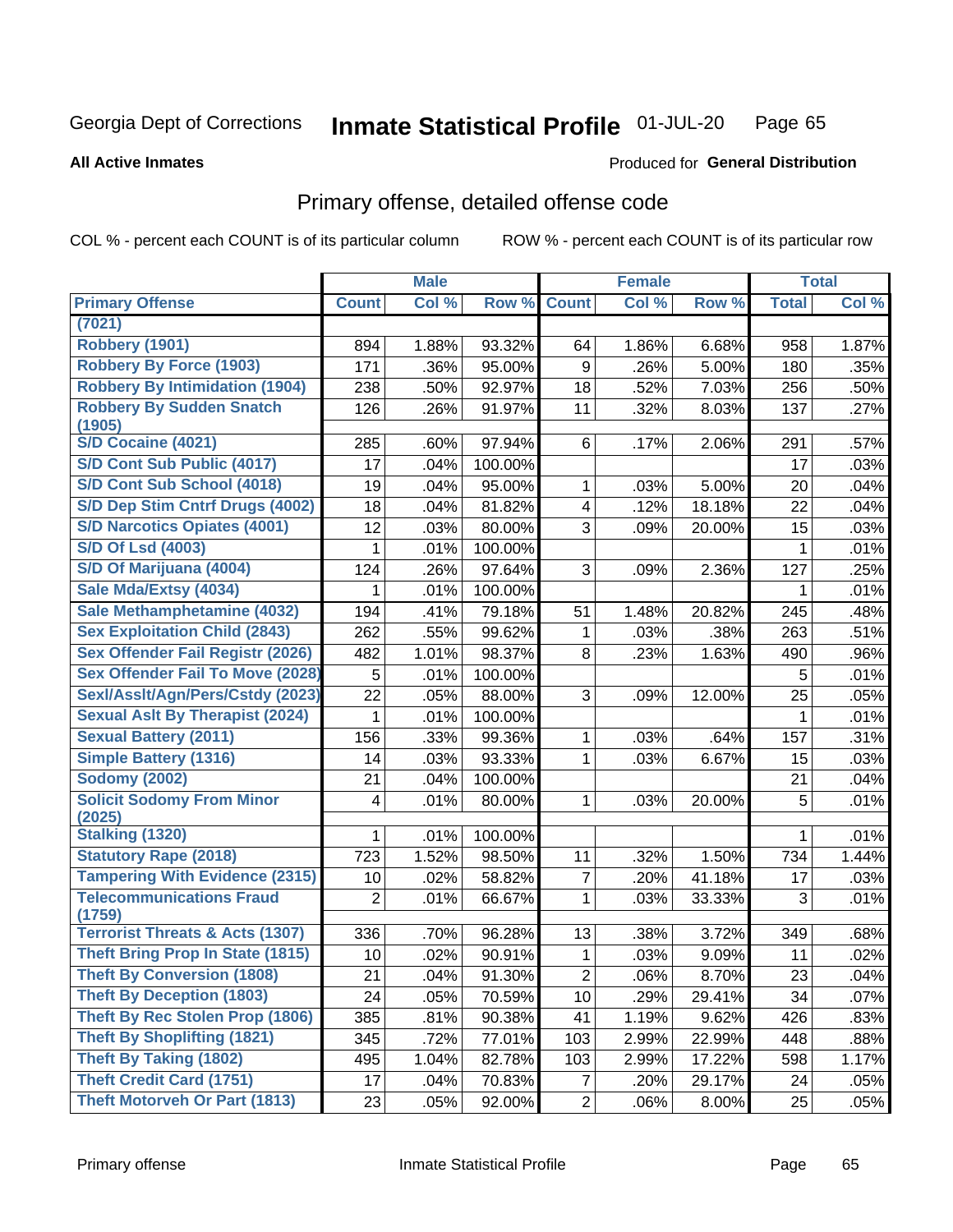#### Inmate Statistical Profile 01-JUL-20 Page 66

### **All Active Inmates**

## **Produced for General Distribution**

## Primary offense, detailed offense code

COL % - percent each COUNT is of its particular column

|                                               |                | <b>Male</b> |         |                | <b>Female</b> |         |                | <b>Total</b> |
|-----------------------------------------------|----------------|-------------|---------|----------------|---------------|---------|----------------|--------------|
| <b>Primary Offense</b>                        | <b>Count</b>   | Col %       | Row %   | <b>Count</b>   | Col %         | Row %   | <b>Total</b>   | Col %        |
| <b>Theft Of Lost Property (1805)</b>          | 3              | .01%        | 75.00%  | 1              | .03%          | 25.00%  | 4              | .01%         |
| <b>Theft Of Services (1807)</b>               | $\overline{c}$ | .01%        | 66.67%  | 1              | .03%          | 33.33%  | 3              | .01%         |
| <b>Theft Recv Prop Out State (1816)</b>       | $\overline{3}$ | .01%        | 100.00% |                |               |         | $\overline{3}$ | .01%         |
| <b>Traf Amphtmine 200-399 Gm</b>              | 6              | .01%        | 85.71%  | 1              | .03%          | 14.29%  | $\overline{7}$ | .01%         |
| (4127)                                        |                |             |         |                |               |         |                |              |
| <b>Traf Amphtmine 28-199 Gm</b><br>(4126)     | 8              | .02%        | 61.54%  | 5              | .15%          | 38.46%  | 13             | .03%         |
| Traf Amphtmine 400+ Gm (4128)                 | 3              | .01%        | 100.00% |                |               |         | 3              | .01%         |
| <b>Traf Cocaine 201-400 Gm (4102)</b>         | 94             | .20%        | 95.92%  | 4              | .12%          | 4.08%   | 98             | .19%         |
| <b>Traf Cocaine 401+ Gm (4103)</b>            | 86             | .18%        | 95.56%  | 4              | .12%          | 4.44%   | 90             | .18%         |
| Traf Cocaine Less 200 Gm (4101)               | 155            | .33%        | 96.27%  | 6              | .17%          | 3.73%   | 161            | .31%         |
| <b>Traf Marijna 10-2000 Lb (4121)</b>         | 48             | .10%        | 88.89%  | 6              | .17%          | 11.11%  | 54             | .11%         |
| <b>Traf Marijna 10001+ Lb (4123)</b>          |                |             |         | 1              | .03%          | 100.00% | 1              | .01%         |
| Traf Mda/Extsy 200-399gm                      | $\overline{2}$ | .01%        | 100.00% |                |               |         | $\overline{2}$ | .01%         |
| (4151)                                        |                |             |         |                |               |         |                |              |
| <b>Traf Mda/Extsy 28-199gm (4150)</b>         | 8              | .02%        | 100.00% |                |               |         | 8              | .02%         |
| Traf Mda/Extsy 400+Gm (4152)                  | 3              | .01%        | 100.00% |                |               |         | 3              | .01%         |
| Traf Methamph 200-399 Gm<br>(4141)            | 146            | .31%        | 85.88%  | 24             | .70%          | 14.12%  | 170            | .33%         |
| <b>Traf Methamph 28-199 Gm</b>                | 452            | .95%        | 79.72%  | 115            | 3.34%         | 20.28%  | 567            | 1.11%        |
| (4140)                                        |                |             |         |                |               |         |                |              |
| Traf Methamph 400+ Gm (4142)                  | 95             | .20%        | 87.96%  | 13             | .38%          | 12.04%  | 108            | .21%         |
| <b>Traf Methamph Unspec Amt</b><br>(4146)     | 102            | .21%        | 80.31%  | 25             | .73%          | 19.69%  | 127            | .25%         |
| <b>Traf Methaqualone&lt; 400 Gm</b><br>(4124) | $\overline{2}$ | .01%        | 100.00% |                |               |         | $\overline{2}$ | .01%         |
| <b>Traf Narcotic 15-28 Gm (4112)</b>          | 35             | .07%        | 89.74%  | 4              | .12%          | 10.26%  | 39             | .08%         |
| Traf Narcotic 29+ Gm (4113)                   | 37             | .08%        | 97.37%  | 1              | .03%          | 2.63%   | 38             | .07%         |
| <b>Traf Narcotic Less 14 Gm (4111)</b>        | 54             | .11%        | 81.82%  | 12             | .35%          | 18.18%  | 66             | .13%         |
| <b>Traffick Labor Servitude (1330)</b>        | 1              | .01%        | 100.00% |                |               |         | $\mathbf 1$    | .01%         |
| <b>Traffick Sexual Servitude (1331)</b>       | 21             | .04%        | 91.30%  | $\overline{2}$ | .06%          | 8.70%   | 23             | .04%         |
| <b>Unauth Dist Contrild Sub (4135)</b>        |                |             |         | 1              | .03%          | 100.00% | $\mathbf 1$    | .01%         |
| <b>Unauth Dist Recrd Devices</b><br>(9907)    | 1              | .01%        | 100.00% |                |               |         | 1              | .01%         |
| <b>Unknown Offense (9999)</b>                 | 7              | .01%        | 100.00% |                |               |         | $\overline{7}$ | .01%         |
| Uniwfl Mfg/Del/Dist N-C S (4014)              | $\sqrt{3}$     | .01%        | 100.00% |                |               |         | 3              | .01%         |
| <b>Use Comm Facity Vio C Sub</b>              | 13             | .03%        | 92.86%  | 1              | .03%          | 7.14%   | 14             | .03%         |
| (4133)                                        |                |             |         |                |               |         |                |              |
| <b>Vandalism To Church Etc (1505)</b>         | 1              | .01%        | 100.00% |                |               |         | 1              | .01%         |
| <b>Vehicular Homicide (1123)</b>              | 315            | .66%        | 77.78%  | 90             | 2.61%         | 22.22%  | 405            | .79%         |
| <b>Viol Dngrous Drgs Act (4013)</b>           | 152            | .32%        | 83.98%  | 29             | .84%          | 16.02%  | 181            | .35%         |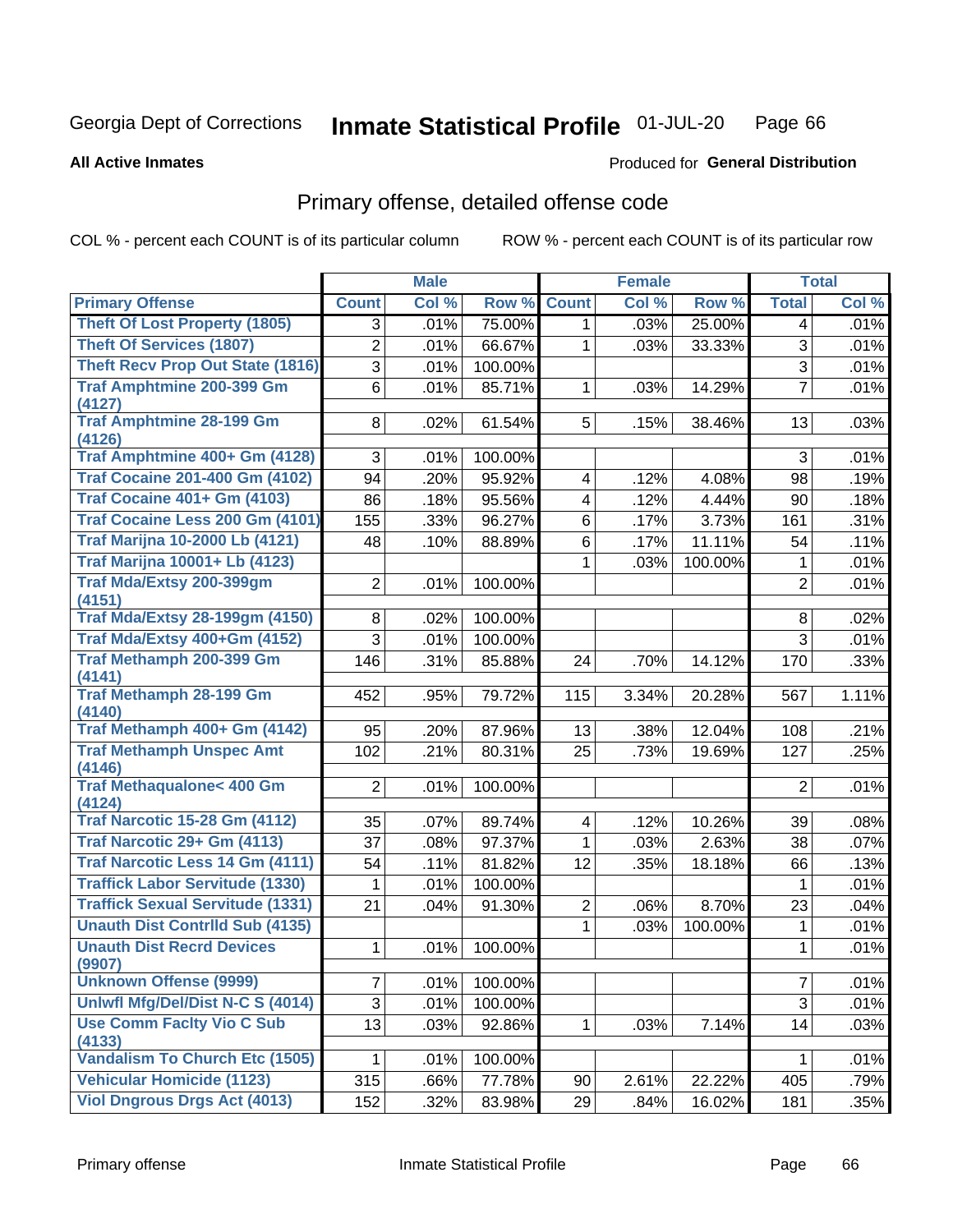#### Inmate Statistical Profile 01-JUL-20 Page 67

### **All Active Inmates**

# **Produced for General Distribution**

## Primary offense, detailed offense code

COL % - percent each COUNT is of its particular column

|                                         |                 | <b>Male</b> |         |                | <b>Female</b> |         |                | <b>Total</b> |
|-----------------------------------------|-----------------|-------------|---------|----------------|---------------|---------|----------------|--------------|
| <b>Primary Offense</b>                  | <b>Count</b>    | Col %       | Row %   | <b>Count</b>   | Col %         | Row %   | <b>Total</b>   | Col %        |
| Viol Ga Cntrl Sbst Act (4012)           | $\mathbf{1}$    | .01%        | 100.00% |                |               |         | 1              | .01%         |
| <b>Viol Motor Vehicle Laws (5001)</b>   | 24              | .05%        | 92.31%  | $\overline{2}$ | .06%          | 7.69%   | 26             | .05%         |
| <b>Viol Oath Public Offer (2302)</b>    | 3               | .01%        | 75.00%  | $\mathbf 1$    | .03%          | 25.00%  | 4              | .01%         |
| <b>Violatn Othr States Law (8001)</b>   | $\overline{38}$ | .08%        | 88.37%  | $\overline{5}$ | .15%          | 11.63%  | 43             | .08%         |
| <b>Vol Manslaughter Of Fetus</b>        | 3               | .01%        | 100.00% |                |               |         | 3              | .01%         |
| (1119)                                  |                 |             |         |                |               |         |                |              |
| <b>Voluntary Manslaughter (1102)</b>    | 1,112           | 2.33%       | 88.32%  | 147            | 4.27%         | 11.68%  | 1,259          | 2.46%        |
| <b>Abandonment Of Dep Child (11)</b>    | 4               | .01%        | 100.00% |                |               |         | 4              | .01%         |
| <b>Assault &amp; Battery (21)</b>       | 5               | .01%        | 100.00% |                |               |         | 5              | .01%         |
| <b>Bad Checks (52)</b>                  | $\overline{2}$  | .01%        | 66.67%  | 1              | .03%          | 33.33%  | $\overline{3}$ | .01%         |
| <b>Burglary (45)</b>                    | 9               | .02%        | 100.00% |                |               |         | 9              | .02%         |
| <b>Cheating &amp; Swindling (51)</b>    | 1               | .01%        | 100.00% |                |               |         | $\mathbf{1}$   | .01%         |
| <b>Cpwl &amp; Concealed Weapon (93)</b> | $6\phantom{a}$  | .01%        | 100.00% |                |               |         | 6              | .01%         |
| <b>Crmnl Attempt (98)</b>               | 1               | .01%        | 100.00% |                |               |         | $\mathbf{1}$   | .01%         |
| <b>Dui</b> (72)                         | 5               | .01%        | 100.00% |                |               |         | 5              | .01%         |
| Escape (92)                             | $\overline{3}$  | .01%        | 100.00% |                |               |         | $\overline{3}$ | .01%         |
| Forgery (55)                            | 3               | .01%        | 100.00% |                |               |         | 3              | .01%         |
| Lottery (54)                            | 1               | .01%        | 100.00% |                |               |         | $\mathbf{1}$   | .01%         |
| <b>Misc Misdemeanor (500)</b>           | $\overline{2}$  | .01%        | 100.00% |                |               |         | $\overline{2}$ | .01%         |
| <b>Other Misdemeanor (99)</b>           | 17              | .04%        | 94.44%  | 1              | .03%          | 5.56%   | 18             | .04%         |
| <b>Pointing Gun At Another (96)</b>     | 1               | .01%        | 100.00% |                |               |         | 1              | .01%         |
| <b>Poss Ntp Whiskey (64)</b>            | $\overline{2}$  | .01%        | 100.00% |                |               |         | $\overline{2}$ | .01%         |
| <b>Prostitution (81)</b>                |                 |             |         | 1              | .03%          | 100.00% | $\mathbf{1}$   | .01%         |
| <b>Public Drunkenness (61)</b>          | 4               | .01%        | 100.00% |                |               |         | 4              | .01%         |
| <b>Simple Assault (24)</b>              | 1               | .01%        | 100.00% |                |               |         | $\mathbf{1}$   | .01%         |
| <b>Simple Battery (25)</b>              | $\overline{2}$  | .01%        | 100.00% |                |               |         | $\overline{2}$ | .01%         |
| <b>Theft By Taking - Larceny (41)</b>   | 29              | .06%        | 100.00% |                |               |         | 29             | .06%         |
| Viol Motor Veh Law (71)                 | 3               | .01%        | 100.00% |                |               |         | 3              | .01%         |
| <b>Wife Beating (28)</b>                | $\overline{2}$  | .01%        | 100.00% |                |               |         | $\overline{2}$ | .01%         |
| <b>Total Rported</b>                    | 47,673          | 101%        | 93.26%  | 3,446          | 100%          | 6.74%   | 51,119         | 101%         |

| Reported<br>NO. | 100    |       | 100    |
|-----------------|--------|-------|--------|
| <b>Tota</b>     | ィラ ララヘ | 3,446 | 51,219 |

| Mode (most frequent) | 1101 Murder | 1101 Murder | 1101 Murder |
|----------------------|-------------|-------------|-------------|
|----------------------|-------------|-------------|-------------|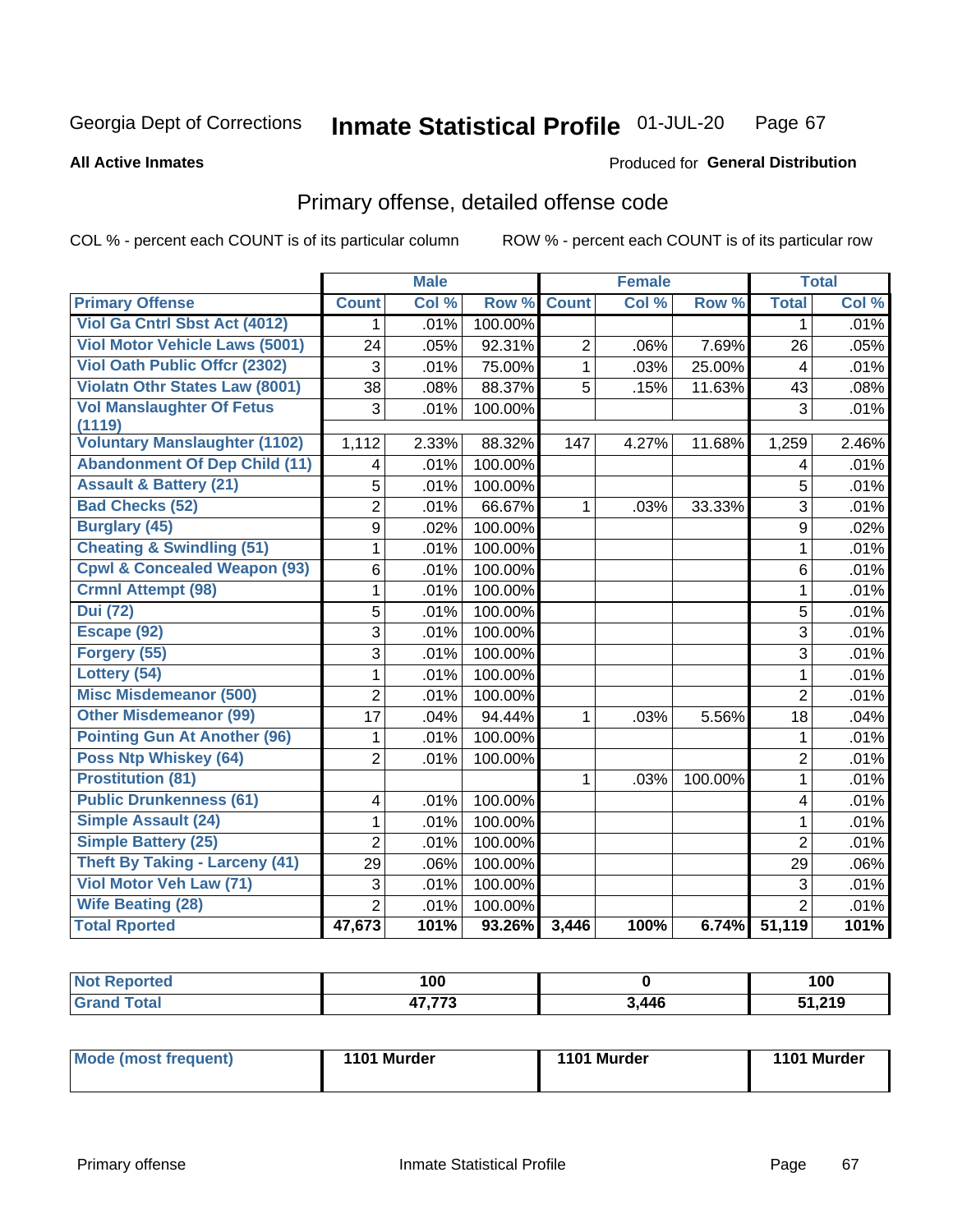#### Inmate Statistical Profile 01-JUL-20 Page 68

### **All Active Inmates**

# Produced for General Distribution

## County of conviction of primary offense

COL % - percent each COUNT is of its particular column

|     |                             |              | <b>Male</b> |         |                         | <b>Female</b> |        |              | <b>Total</b> |
|-----|-----------------------------|--------------|-------------|---------|-------------------------|---------------|--------|--------------|--------------|
|     | <b>County of Conviction</b> | <b>Count</b> | Col %       | Row %   | <b>Count</b>            | Col %         | Row %  | <b>Total</b> | Col %        |
| 000 | <b>Unknown</b>              | 186          | .39%        | 95.38%  | 9                       | .26%          | 4.62%  | 195          | .38%         |
| 001 | <b>Appling County</b>       | 108          | .23%        | 96.43%  | 4                       | .12%          | 3.57%  | 112          | .22%         |
| 002 | <b>Atkinson County</b>      | 45           | .09%        | 88.24%  | 6                       | .17%          | 11.76% | 51           | .10%         |
| 003 | <b>Bacon County</b>         | 82           | .17%        | 96.47%  | 3                       | .09%          | 3.53%  | 85           | .17%         |
| 004 | <b>Baker County</b>         | 14           | .03%        | 87.50%  | $\overline{2}$          | .06%          | 12.50% | 16           | .03%         |
| 005 | <b>Baldwin County</b>       | 282          | .59%        | 92.46%  | 23                      | .67%          | 7.54%  | 305          | .60%         |
| 006 | <b>Banks County</b>         | 65           | .14%        | 86.67%  | 10                      | .29%          | 13.33% | 75           | .15%         |
| 007 | <b>Barrow County</b>        | 310          | .65%        | 89.34%  | 37                      | 1.07%         | 10.66% | 347          | .68%         |
| 008 | <b>Bartow County</b>        | 576          | 1.21%       | 88.07%  | 78                      | 2.26%         | 11.93% | 654          | 1.28%        |
| 009 | <b>Ben Hill County</b>      | 228          | .48%        | 94.61%  | 13                      | .38%          | 5.39%  | 241          | .47%         |
| 010 | <b>Berrien County</b>       | 96           | .20%        | 96.97%  | 3                       | .09%          | 3.03%  | 99           | .19%         |
| 011 | <b>Bibb County</b>          | 1,084        | 2.27%       | 95.17%  | 55                      | 1.60%         | 4.83%  | 1,139        | 2.22%        |
| 012 | <b>Bleckley County</b>      | 60           | .13%        | 89.55%  | $\overline{7}$          | .20%          | 10.45% | 67           | .13%         |
| 013 | <b>Brantley County</b>      | 88           | .18%        | 90.72%  | 9                       | .26%          | 9.28%  | 97           | .19%         |
| 014 | <b>Brooks County</b>        | 51           | .11%        | 98.08%  | $\mathbf 1$             | .03%          | 1.92%  | 52           | .10%         |
| 015 | <b>Bryan County</b>         | 42           | .09%        | 97.67%  | 1                       | .03%          | 2.33%  | 43           | .08%         |
| 016 | <b>Bulloch County</b>       | 495          | 1.04%       | 93.93%  | 32                      | .93%          | 6.07%  | 527          | 1.03%        |
| 017 | <b>Burke County</b>         | 217          | .45%        | 94.35%  | 13                      | .38%          | 5.65%  | 230          | .45%         |
| 018 | <b>Butts County</b>         | 126          | .26%        | 92.65%  | 10                      | .29%          | 7.35%  | 136          | .27%         |
| 019 | <b>Calhoun County</b>       | 22           | .05%        | 84.62%  | $\overline{\mathbf{4}}$ | .12%          | 15.38% | 26           | .05%         |
| 020 | <b>Camden County</b>        | 174          | .36%        | 92.55%  | 14                      | .41%          | 7.45%  | 188          | .37%         |
| 021 | <b>Candler County</b>       | 106          | .22%        | 92.17%  | $\boldsymbol{9}$        | .26%          | 7.83%  | 115          | .22%         |
| 022 | <b>Carroll County</b>       | 568          | 1.19%       | 90.73%  | 58                      | 1.68%         | 9.27%  | 626          | 1.22%        |
| 023 | <b>Catoosa County</b>       | 329          | .69%        | 91.14%  | 32                      | .93%          | 8.86%  | 361          | .70%         |
| 024 | <b>Charlton County</b>      | 70           | .15%        | 87.50%  | 10                      | .29%          | 12.50% | 80           | .16%         |
| 025 | <b>Chatham County</b>       | 1,793        | 3.75%       | 96.09%  | 73                      | 2.12%         | 3.91%  | 1,866        | 3.64%        |
| 026 | <b>Chattahoochee County</b> | 19           | .04%        | 100.00% |                         |               |        | 19           | .04%         |
| 027 | <b>Chattooga County</b>     | 216          | .45%        | 90.00%  | 24                      | .70%          | 10.00% | 240          | .47%         |
| 028 | <b>Cherokee County</b>      | 549          | 1.15%       | 91.35%  | 52                      | 1.51%         | 8.65%  | 601          | 1.17%        |
| 029 | <b>Clarke County</b>        | 524          | 1.10%       | 92.91%  | 40                      | 1.16%         | 7.09%  | 564          | 1.10%        |
| 030 | <b>Clay County</b>          | 20           | .04%        | 83.33%  | 4                       | .12%          | 16.67% | 24           | .05%         |
| 031 | <b>Clayton County</b>       | 1,262        | 2.64%       | 93.21%  | 92                      | 2.67%         | 6.79%  | 1,354        | 2.64%        |
| 032 | <b>Clinch County</b>        | 42           | .09%        | 89.36%  | 5                       | .15%          | 10.64% | 47           | .09%         |
| 033 | <b>Cobb County</b>          | 2,418        | 5.06%       | 92.61%  | 193                     | 5.60%         | 7.39%  | 2,611        | 5.10%        |
| 034 | <b>Coffee County</b>        | 218          | .46%        | 94.78%  | 12                      | .35%          | 5.22%  | 230          | .45%         |
| 035 | <b>Colquitt County</b>      | 222          | .46%        | 96.10%  | 9                       | .26%          | 3.90%  | 231          | .45%         |
| 036 | <b>Columbia County</b>      | 396          | .83%        | 90.00%  | 44                      | 1.28%         | 10.00% | 440          | .86%         |
| 037 | <b>Cook County</b>          | 109          | .23%        | 92.37%  | 9                       | .26%          | 7.63%  | 118          | .23%         |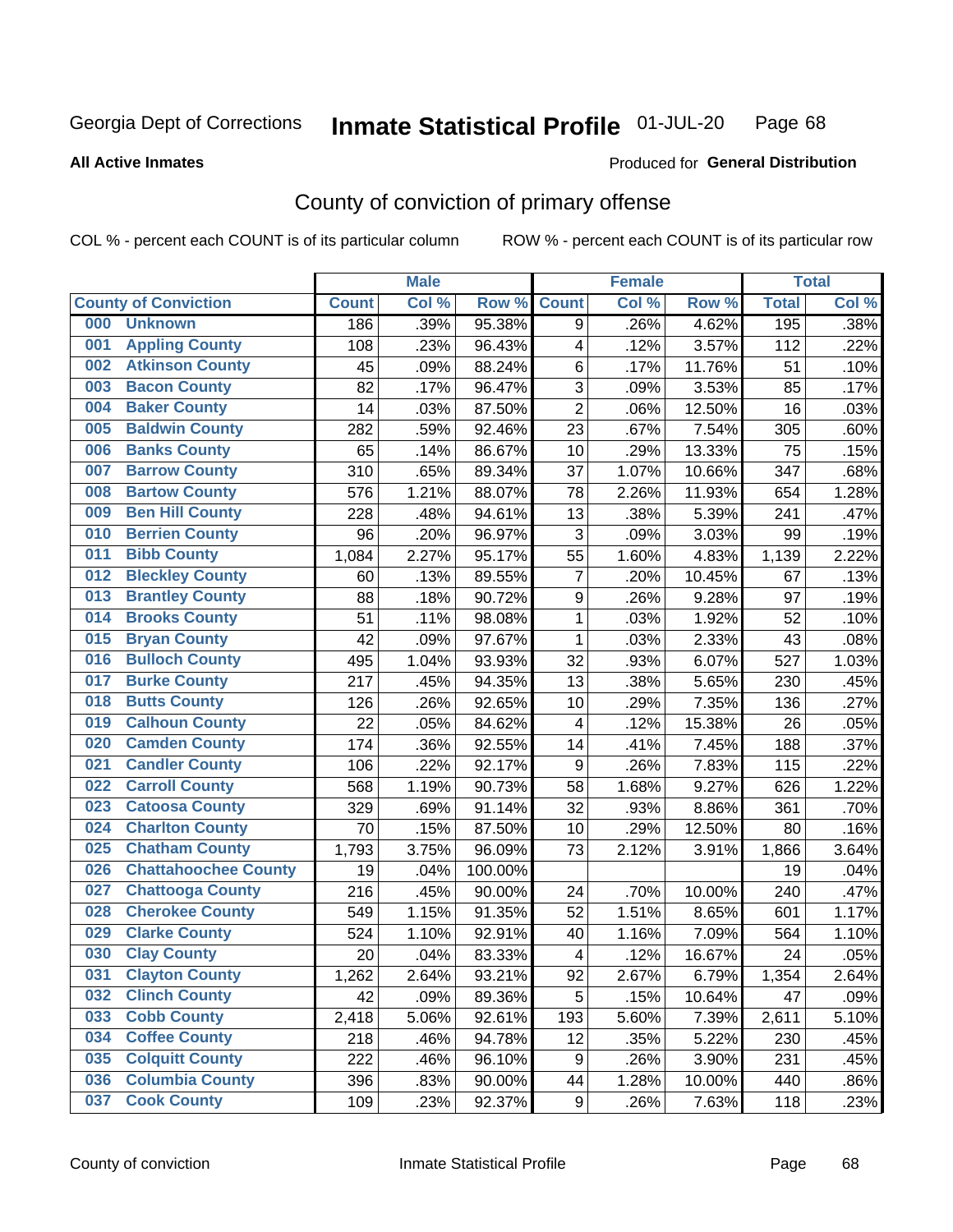#### Inmate Statistical Profile 01-JUL-20 Page 69

### **All Active Inmates**

## Produced for General Distribution

## County of conviction of primary offense

COL % - percent each COUNT is of its particular column

|                             |                         |              | <b>Male</b> |         |                           | <b>Female</b> |        |              | <b>Total</b> |
|-----------------------------|-------------------------|--------------|-------------|---------|---------------------------|---------------|--------|--------------|--------------|
| <b>County of Conviction</b> |                         | <b>Count</b> | Col %       | Row %   | <b>Count</b>              | Col %         | Row %  | <b>Total</b> | Col %        |
| 038                         | <b>Coweta County</b>    | 594          | 1.24%       | 94.74%  | 33                        | .96%          | 5.26%  | 627          | 1.22%        |
| 039                         | <b>Crawford County</b>  | 19           | .04%        | 95.00%  | 1                         | .03%          | 5.00%  | 20           | .04%         |
| 040                         | <b>Crisp County</b>     | 328          | .69%        | 93.71%  | 22                        | .64%          | 6.29%  | 350          | .68%         |
| 041                         | <b>Dade County</b>      | 83           | .17%        | 91.21%  | 8                         | .23%          | 8.79%  | 91           | .18%         |
| 042                         | <b>Dawson County</b>    | 95           | .20%        | 93.14%  | $\overline{7}$            | .20%          | 6.86%  | 102          | .20%         |
| 043                         | <b>Decatur County</b>   | 238          | .50%        | 93.70%  | 16                        | .46%          | 6.30%  | 254          | .50%         |
| 044                         | <b>Dekalb County</b>    | 2,725        | 5.70%       | 95.15%  | 139                       | 4.03%         | 4.85%  | 2,864        | 5.59%        |
| 045                         | <b>Dodge County</b>     | 118          | .25%        | 95.16%  | 6                         | .17%          | 4.84%  | 124          | .24%         |
| 046                         | <b>Dooly County</b>     | 119          | .25%        | 94.44%  | $\overline{7}$            | .20%          | 5.56%  | 126          | .25%         |
| 047                         | <b>Dougherty County</b> | 763          | 1.60%       | 95.49%  | 36                        | 1.04%         | 4.51%  | 799          | 1.56%        |
| 048                         | <b>Douglas County</b>   | 968          | 2.03%       | 91.06%  | 95                        | 2.76%         | 8.94%  | 1,063        | 2.08%        |
| 049                         | <b>Early County</b>     | 75           | .16%        | 96.15%  | $\ensuremath{\mathsf{3}}$ | .09%          | 3.85%  | 78           | .15%         |
| 050                         | <b>Echols County</b>    | 12           | .03%        | 92.31%  | 1                         | .03%          | 7.69%  | 13           | .03%         |
| 051                         | <b>Effingham County</b> | 235          | .49%        | 88.68%  | 30                        | .87%          | 11.32% | 265          | .52%         |
| 052                         | <b>Elbert County</b>    | 133          | .28%        | 95.00%  | $\overline{7}$            | .20%          | 5.00%  | 140          | .27%         |
| 053                         | <b>Emanuel County</b>   | 159          | .33%        | 93.53%  | 11                        | .32%          | 6.47%  | 170          | .33%         |
| 054                         | <b>Evans County</b>     | 82           | .17%        | 94.25%  | 5                         | .15%          | 5.75%  | 87           | .17%         |
| 055                         | <b>Fannin County</b>    | 93           | .19%        | 87.74%  | 13                        | .38%          | 12.26% | 106          | .21%         |
| 056                         | <b>Fayette County</b>   | 304          | .64%        | 92.40%  | 25                        | .73%          | 7.60%  | 329          | .64%         |
| 057                         | <b>Floyd County</b>     | 857          | 1.79%       | 91.46%  | 80                        | 2.32%         | 8.54%  | 937          | 1.83%        |
| 058                         | <b>Forsyth County</b>   | 364          | .76%        | 92.15%  | 31                        | .90%          | 7.85%  | 395          | .77%         |
| 059                         | <b>Franklin County</b>  | 141          | .30%        | 85.45%  | 24                        | .70%          | 14.55% | 165          | .32%         |
| 060                         | <b>Fulton County</b>    | 4,787        | 10.02%      | 96.07%  | 196                       | 5.69%         | 3.93%  | 4,983        | 9.73%        |
| 061                         | <b>Gilmer County</b>    | 91           | .19%        | 91.92%  | 8                         | .23%          | 8.08%  | 99           | .19%         |
| 062                         | <b>Glascock County</b>  | 8            | .02%        | 100.00% |                           |               |        | 8            | .02%         |
| 063                         | <b>Glynn County</b>     | 535          | 1.12%       | 93.86%  | 35                        | 1.02%         | 6.14%  | 570          | 1.11%        |
| 064                         | <b>Gordon County</b>    | 365          | .76%        | 89.24%  | 44                        | 1.28%         | 10.76% | 409          | .80%         |
| 065                         | <b>Grady County</b>     | 144          | .30%        | 96.00%  | 6                         | .17%          | 4.00%  | 150          | .29%         |
| 066                         | <b>Greene County</b>    | 103          | .22%        | 91.96%  | 9                         | .26%          | 8.04%  | 112          | .22%         |
| 067                         | <b>Gwinnett County</b>  | 2,457        | 5.14%       | 93.53%  | 170                       | 4.93%         | 6.47%  | 2,627        | 5.13%        |
| 068                         | <b>Habersham County</b> | 121          | .25%        | 93.08%  | 9                         | .26%          | 6.92%  | 130          | .25%         |
| 069<br><b>Hall County</b>   |                         | 661          | 1.38%       | 93.23%  | 48                        | 1.39%         | 6.77%  | 709          | 1.38%        |
| 070                         | <b>Hancock County</b>   | 32           | .07%        | 88.89%  | 4                         | .12%          | 11.11% | 36           | .07%         |
| 071                         | <b>Haralson County</b>  | 118          | .25%        | 92.19%  | 10                        | .29%          | 7.81%  | 128          | .25%         |
| 072                         | <b>Harris County</b>    | 117          | .24%        | 94.35%  | $\overline{7}$            | .20%          | 5.65%  | 124          | .24%         |
| 073                         | <b>Hart County</b>      | 171          | .36%        | 93.44%  | 12                        | .35%          | 6.56%  | 183          | .36%         |
| 074                         | <b>Heard County</b>     | 47           | .10%        | 94.00%  | 3                         | .09%          | 6.00%  | 50           | .10%         |
| 075                         | <b>Henry County</b>     | 660          | 1.38%       | 89.80%  | 75                        | 2.18%         | 10.20% | 735          | 1.44%        |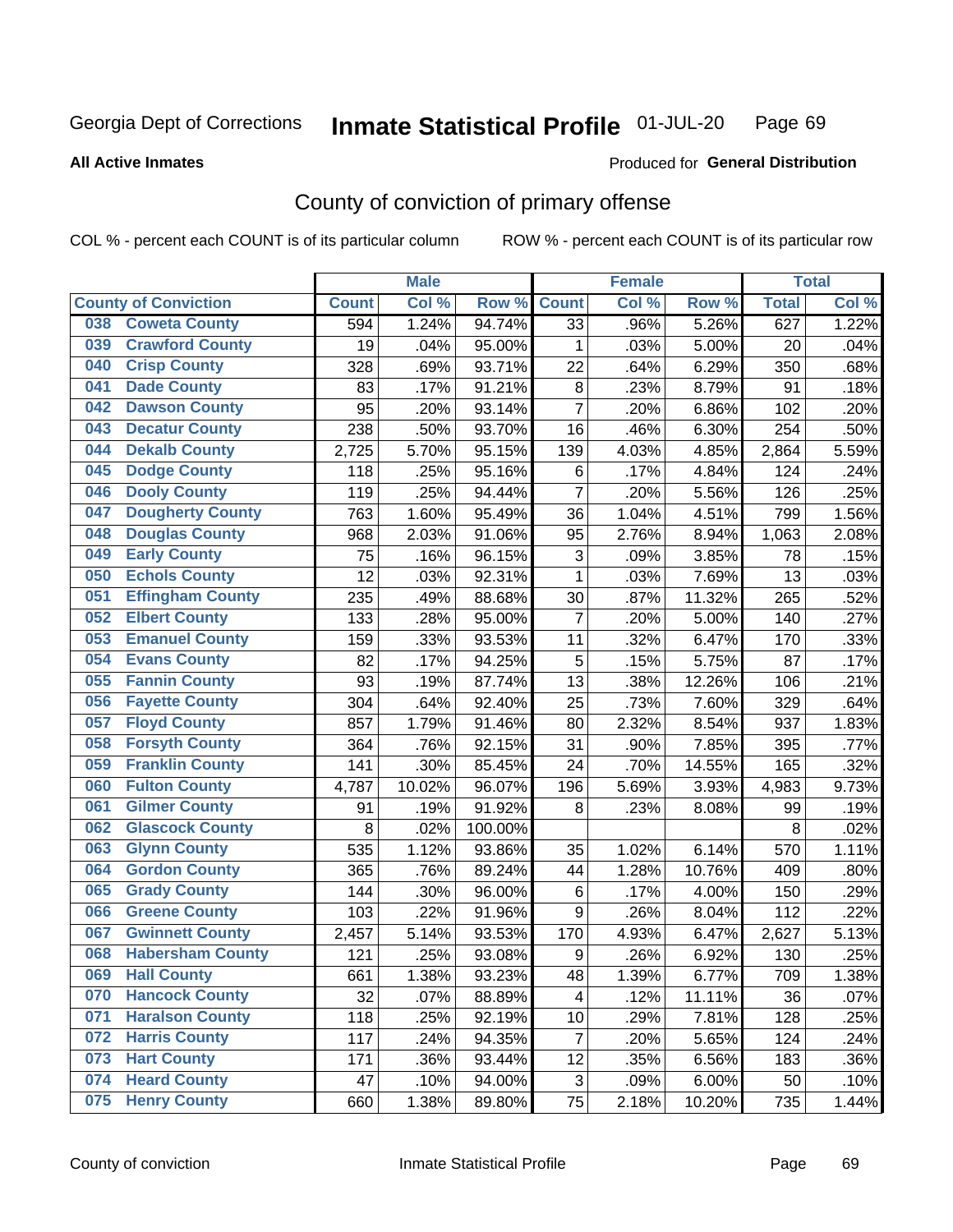#### Inmate Statistical Profile 01-JUL-20 Page 70

### **All Active Inmates**

# Produced for General Distribution

## County of conviction of primary offense

COL % - percent each COUNT is of its particular column

|       |                             |              | <b>Male</b> |        |                           | <b>Female</b> |        |                  | <b>Total</b> |
|-------|-----------------------------|--------------|-------------|--------|---------------------------|---------------|--------|------------------|--------------|
|       | <b>County of Conviction</b> | <b>Count</b> | Col %       | Row %  | <b>Count</b>              | Col %         | Row %  | <b>Total</b>     | Col %        |
| 076   | <b>Houston County</b>       | 670          | 1.40%       | 92.93% | 51                        | 1.48%         | 7.07%  | $\overline{721}$ | 1.41%        |
| 077   | <b>Irwin County</b>         | 59           | .12%        | 96.72% | $\overline{2}$            | .06%          | 3.28%  | 61               | .12%         |
| 078   | <b>Jackson County</b>       | 268          | .56%        | 94.04% | 17                        | .49%          | 5.96%  | 285              | .56%         |
| 079   | <b>Jasper County</b>        | 61           | .13%        | 95.31% | $\ensuremath{\mathsf{3}}$ | .09%          | 4.69%  | 64               | .12%         |
| 080   | <b>Jeff Davis County</b>    | 89           | .19%        | 95.70% | 4                         | .12%          | 4.30%  | 93               | .18%         |
| 081   | <b>Jefferson County</b>     | 151          | .32%        | 94.97% | 8                         | .23%          | 5.03%  | 159              | .31%         |
| 082   | <b>Jenkins County</b>       | 72           | .15%        | 94.74% | 4                         | .12%          | 5.26%  | 76               | .15%         |
| 083   | <b>Johnson County</b>       | 41           | .09%        | 95.35% | $\overline{2}$            | .06%          | 4.65%  | 43               | .08%         |
| 084   | <b>Jones County</b>         | 167          | .35%        | 88.36% | 22                        | .64%          | 11.64% | 189              | .37%         |
| 085   | <b>Lamar County</b>         | 66           | .14%        | 91.67% | 6                         | .17%          | 8.33%  | 72               | .14%         |
| 086   | <b>Lanier County</b>        | 38           | .08%        | 95.00% | $\overline{2}$            | .06%          | 5.00%  | 40               | .08%         |
| 087   | <b>Laurens County</b>       | 295          | .62%        | 93.65% | 20                        | .58%          | 6.35%  | 315              | .62%         |
| 088   | <b>Lee County</b>           | 65           | .14%        | 90.28% | $\overline{7}$            | .20%          | 9.72%  | 72               | .14%         |
| 089   | <b>Liberty County</b>       | 208          | .44%        | 95.41% | 10                        | .29%          | 4.59%  | 218              | .43%         |
| 090   | <b>Lincoln County</b>       | 31           | .06%        | 96.88% | 1                         | .03%          | 3.13%  | 32               | .06%         |
| 091   | <b>Long County</b>          | 64           | .13%        | 92.75% | 5                         | .15%          | 7.25%  | 69               | .13%         |
| 092   | <b>Lowndes County</b>       | 443          | .93%        | 95.47% | 21                        | .61%          | 4.53%  | 464              | .91%         |
| 093   | <b>Lumpkin County</b>       | 92           | .19%        | 90.20% | 10                        | .29%          | 9.80%  | 102              | .20%         |
| 094   | <b>Macon County</b>         | 52           | .11%        | 96.30% | $\overline{2}$            | .06%          | 3.70%  | 54               | .11%         |
| 095   | <b>Madison County</b>       | 125          | .26%        | 89.93% | 14                        | .41%          | 10.07% | 139              | .27%         |
| 096   | <b>Marion County</b>        | 30           | .06%        | 90.91% | 3                         | .09%          | 9.09%  | 33               | .06%         |
| 097   | <b>Mcduffie County</b>      | 179          | .37%        | 95.21% | 9                         | .26%          | 4.79%  | 188              | .37%         |
| 098   | <b>Mcintosh County</b>      | 58           | .12%        | 90.63% | 6                         | .17%          | 9.38%  | 64               | .12%         |
| 099   | <b>Meriwether County</b>    | 167          | .35%        | 92.27% | 14                        | .41%          | 7.73%  | 181              | .35%         |
| 100   | <b>Miller County</b>        | 31           | .06%        | 93.94% | $\mathbf 2$               | .06%          | 6.06%  | 33               | .06%         |
| 101   | <b>Mitchell County</b>      | 143          | .30%        | 95.33% | $\overline{7}$            | .20%          | 4.67%  | 150              | .29%         |
| 102   | <b>Monroe County</b>        | 145          | .30%        | 91.19% | 14                        | .41%          | 8.81%  | 159              | .31%         |
| 103   | <b>Montgomery County</b>    | 25           | .05%        | 86.21% | 4                         | .12%          | 13.79% | 29               | .06%         |
| 104   | <b>Morgan County</b>        | 136          | .28%        | 91.89% | 12                        | .35%          | 8.11%  | 148              | .29%         |
| 105   | <b>Murray County</b>        | 211          | .44%        | 92.14% | 18                        | .52%          | 7.86%  | 229              | .45%         |
| 106   | <b>Muscogee County</b>      | 1,171        | 2.45%       | 94.82% | 64                        | 1.86%         | 5.18%  | 1,235            | 2.41%        |
| 107   | <b>Newton County</b>        | 667          | 1.40%       | 90.75% | 68                        | 1.97%         | 9.25%  | 735              | 1.44%        |
| 108   | <b>Oconee County</b>        | 51           | .11%        | 98.08% | 1                         | .03%          | 1.92%  | 52               | .10%         |
| 109   | <b>Oglethorpe County</b>    | 57           | .12%        | 95.00% | 3                         | .09%          | 5.00%  | 60               | .12%         |
| 110   | <b>Paulding County</b>      | 224          | .47%        | 93.33% | 16                        | .46%          | 6.67%  | 240              | .47%         |
| 111   | <b>Peach County</b>         | 77           | .16%        | 93.90% | 5                         | .15%          | 6.10%  | 82               | .16%         |
| 112   | <b>Pickens County</b>       | 100          | .21%        | 91.74% | 9                         | .26%          | 8.26%  | 109              | .21%         |
| $113$ | <b>Pierce County</b>        | 126          | .26%        | 91.97% | 11                        | .32%          | 8.03%  | 137              | .27%         |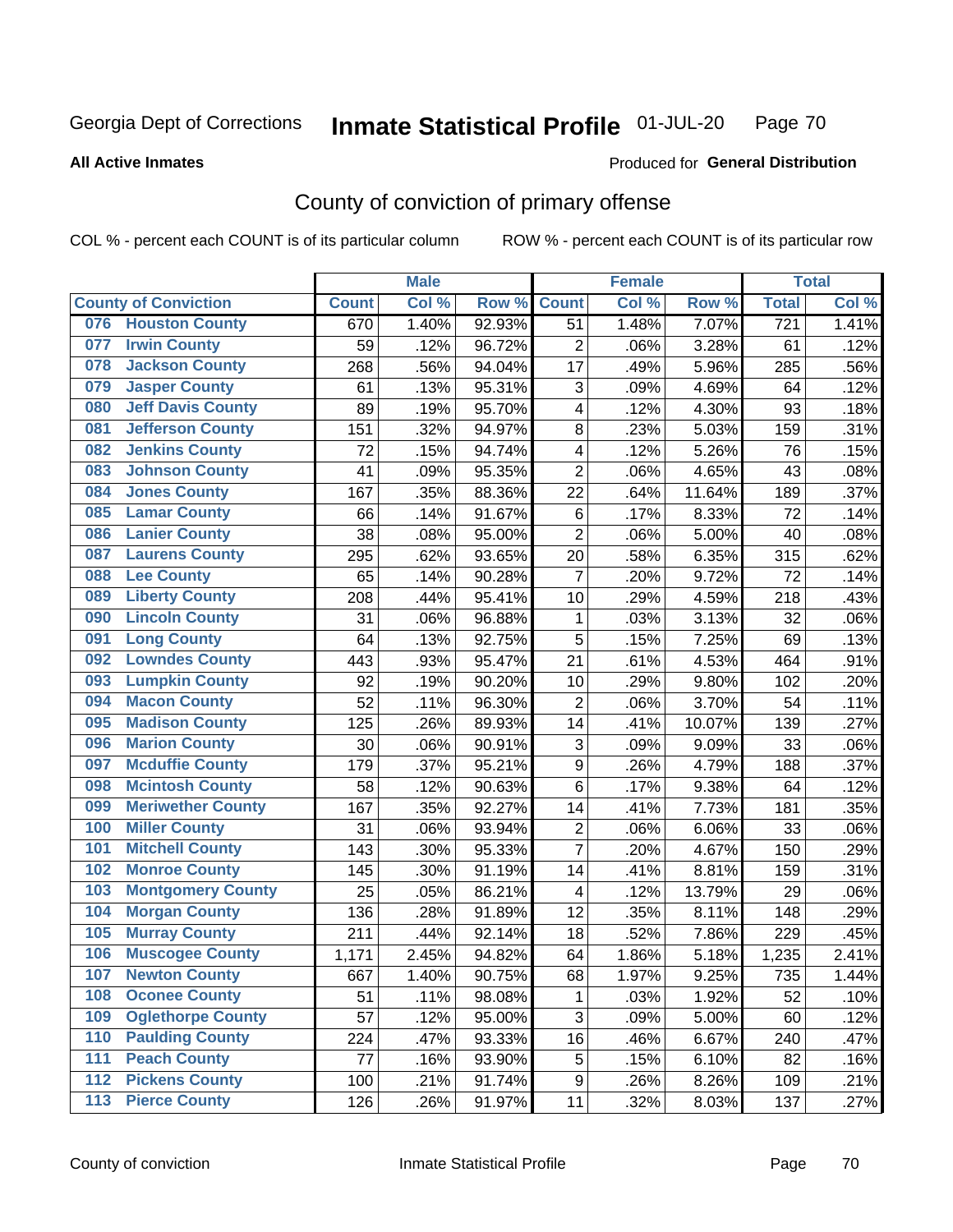#### Inmate Statistical Profile 01-JUL-20 Page 71

### **All Active Inmates**

## Produced for General Distribution

## County of conviction of primary offense

COL % - percent each COUNT is of its particular column

|                                          |              | <b>Male</b> |         |                           | <b>Female</b> |        |                 | <b>Total</b> |
|------------------------------------------|--------------|-------------|---------|---------------------------|---------------|--------|-----------------|--------------|
| <b>County of Conviction</b>              | <b>Count</b> | Col %       | Row %   | <b>Count</b>              | Col %         | Row %  | <b>Total</b>    | Col %        |
| <b>Pike County</b><br>114                | 41           | .09%        | 91.11%  | 4                         | .12%          | 8.89%  | $\overline{45}$ | .09%         |
| <b>Polk County</b><br>$\overline{115}$   | 208          | .44%        | 90.83%  | 21                        | .61%          | 9.17%  | 229             | .45%         |
| <b>Pulaski County</b><br>116             | 43           | .09%        | 93.48%  | 3                         | .09%          | 6.52%  | 46              | .09%         |
| <b>Putnam County</b><br>117              | 146          | .31%        | 96.69%  | 5                         | .15%          | 3.31%  | 151             | .29%         |
| <b>Quitman County</b><br>118             | 12           | .03%        | 92.31%  | $\mathbf{1}$              | .03%          | 7.69%  | 13              | .03%         |
| <b>Rabun County</b><br>119               | 60           | .13%        | 90.91%  | $\,6$                     | .17%          | 9.09%  | 66              | .13%         |
| <b>Randolph County</b><br>120            | 47           | .10%        | 94.00%  | 3                         | .09%          | 6.00%  | 50              | .10%         |
| <b>Richmond County</b><br>121            | 1,794        | 3.76%       | 93.78%  | 119                       | 3.45%         | 6.22%  | 1,913           | 3.73%        |
| <b>Rockdale County</b><br>122            | 440          | .92%        | 94.02%  | 28                        | .81%          | 5.98%  | 468             | .91%         |
| 123<br><b>Schley County</b>              | 14           | .03%        | 100.00% |                           |               |        | 14              | .03%         |
| <b>Screven County</b><br>124             | 111          | .23%        | 94.07%  | $\overline{7}$            | .20%          | 5.93%  | 118             | .23%         |
| <b>Seminole County</b><br>125            | 57           | .12%        | 85.07%  | 10                        | .29%          | 14.93% | 67              | .13%         |
| <b>Spalding County</b><br>126            | 451          | .94%        | 92.23%  | 38                        | 1.10%         | 7.77%  | 489             | .95%         |
| 127<br><b>Stephens County</b>            | 140          | .29%        | 92.11%  | 12                        | .35%          | 7.89%  | 152             | .30%         |
| <b>Stewart County</b><br>128             | 31           | .06%        | 91.18%  | $\ensuremath{\mathsf{3}}$ | .09%          | 8.82%  | 34              | .07%         |
| <b>Sumter County</b><br>129              | 199          | .42%        | 95.67%  | $\boldsymbol{9}$          | .26%          | 4.33%  | 208             | .41%         |
| <b>Talbot County</b><br>130              | 25           | .05%        | 89.29%  | 3                         | .09%          | 10.71% | 28              | .05%         |
| <b>Taliaferro County</b><br>131          | 14           | .03%        | 100.00% |                           |               |        | 14              | .03%         |
| <b>Tattnall County</b><br>132            | 196          | .41%        | 90.74%  | 20                        | .58%          | 9.26%  | 216             | .42%         |
| 133<br><b>Taylor County</b>              | 57           | .12%        | 91.94%  | $\mathbf 5$               | .15%          | 8.06%  | 62              | .12%         |
| <b>Telfair County</b><br>134             | 91           | .19%        | 95.79%  | 4                         | .12%          | 4.21%  | 95              | .19%         |
| <b>Terrell County</b><br>135             | 79           | .17%        | 94.05%  | $\sqrt{5}$                | .15%          | 5.95%  | 84              | .16%         |
| <b>Thomas County</b><br>136              | 180          | .38%        | 95.74%  | 8                         | .23%          | 4.26%  | 188             | .37%         |
| <b>Tift County</b><br>137                | 306          | .64%        | 95.92%  | 13                        | .38%          | 4.08%  | 319             | .62%         |
| <b>Toombs County</b><br>138              | 306          | .64%        | 92.45%  | 25                        | .73%          | 7.55%  | 331             | .65%         |
| <b>Towns County</b><br>139               | 51           | .11%        | 73.91%  | 18                        | .52%          | 26.09% | 69              | .13%         |
| <b>Treutlen County</b><br>140            | 68           | .14%        | 97.14%  | $\overline{2}$            | .06%          | 2.86%  | 70              | .14%         |
| <b>Troup County</b><br>141               | 613          | 1.28%       | 93.30%  | 44                        | 1.28%         | 6.70%  | 657             | 1.28%        |
| <b>Turner County</b><br>142              | 69           | .14%        | 94.52%  | $\overline{\mathbf{4}}$   | .12%          | 5.48%  | 73              | .14%         |
| $\overline{143}$<br><b>Twiggs County</b> | 52           | .11%        | 94.55%  | $\sqrt{3}$                | .09%          | 5.45%  | 55              | .11%         |
| <b>Union County</b><br>144               | 118          | .25%        | 86.13%  | 19                        | .55%          | 13.87% | 137             | .27%         |
| 145<br><b>Upson County</b>               | 172          | .36%        | 91.98%  | 15                        | .44%          | 8.02%  | 187             | .37%         |
| <b>Walker County</b><br>146              | 419          | .88%        | 91.29%  | 40                        | 1.16%         | 8.71%  | 459             | .90%         |
| 147<br><b>Walton County</b>              | 618          | 1.29%       | 91.69%  | 56                        | 1.63%         | 8.31%  | 674             | 1.32%        |
| <b>Ware County</b><br>148                | 276          | .58%        | 92.93%  | 21                        | .61%          | 7.07%  | 297             | .58%         |
| <b>Warren County</b><br>149              | 34           | .07%        | 91.89%  | 3                         | .09%          | 8.11%  | 37              | .07%         |
| <b>Washington County</b><br>150          | 189          | .40%        | 92.65%  | 15                        | .44%          | 7.35%  | 204             | .40%         |
| <b>Wayne County</b><br>151               | 178          | .37%        | 89.90%  | 20                        | .58%          | 10.10% | 198             | .39%         |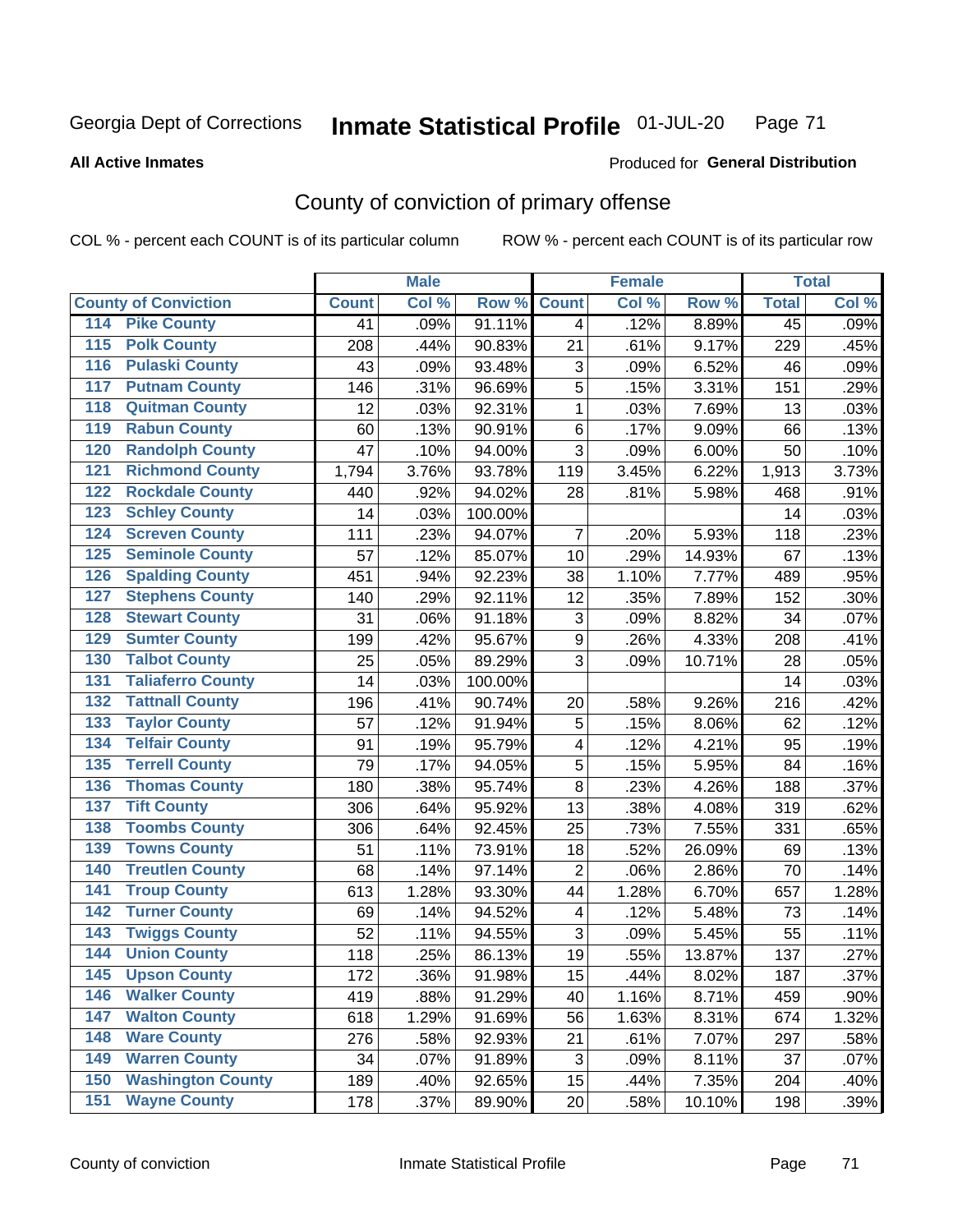#### Inmate Statistical Profile 01-JUL-20 Page 72

**All Active Inmates** 

### Produced for General Distribution

## County of conviction of primary offense

COL % - percent each COUNT is of its particular column

|                                |              | <b>Male</b> |             |       | <b>Female</b> |        |              | <b>Total</b> |
|--------------------------------|--------------|-------------|-------------|-------|---------------|--------|--------------|--------------|
| <b>County of Conviction</b>    | <b>Count</b> | Col %       | Row % Count |       | Col %         | Row %  | <b>Total</b> | Col %        |
| <b>Webster County</b><br>152   | 6            | $.01\%$     | 75.00%      | 2     | $.06\%$       | 25.00% | 8            | .02%         |
| <b>Wheeler County</b><br>153   | 16           | $.03\%$     | 100.00%     |       |               |        | 16           | .03%         |
| <b>White County</b><br>154     | 90           | .19%        | 91.84%      | 8     | .23%          | 8.16%  | 98           | .19%         |
| <b>Whitfield County</b><br>155 | 692          | 1.45%       | 87.93%      | 95    | 2.76%         | 12.07% | 787          | 1.54%        |
| <b>Wilcox County</b><br>156    | 54           | .11%        | 94.74%      | 3     | $.09\%$       | 5.26%  | 57           | .11%         |
| <b>Wilkes County</b><br>157    | 57           | .12%        | 96.61%      | 2     | $.06\%$       | 3.39%  | 59           | .12%         |
| <b>Wilkinson County</b><br>158 | 45           | .09%        | 95.74%      | 2     | $.06\%$       | 4.26%  | 47           | .09%         |
| <b>Worth County</b><br>159     | 119          | .25%        | 92.97%      | 9     | .26%          | 7.03%  | 128          | .25%         |
| <b>Total Rported</b>           | 47,773       | 100%        | 93.27%      | 3,446 | 100%          | 6.73%  | 51,219       | 100%         |

| <b>Not Reported</b> |                         |       |        |
|---------------------|-------------------------|-------|--------|
| <b>Grand Total</b>  | ハフ フフク<br>л /<br>41.IIJ | 3,446 | 51,219 |

| <b>Mode (most frequent)</b> | <b>Fulton County</b> | <b>Fulton County</b> | <b>Fulton County</b> |
|-----------------------------|----------------------|----------------------|----------------------|
|                             |                      |                      |                      |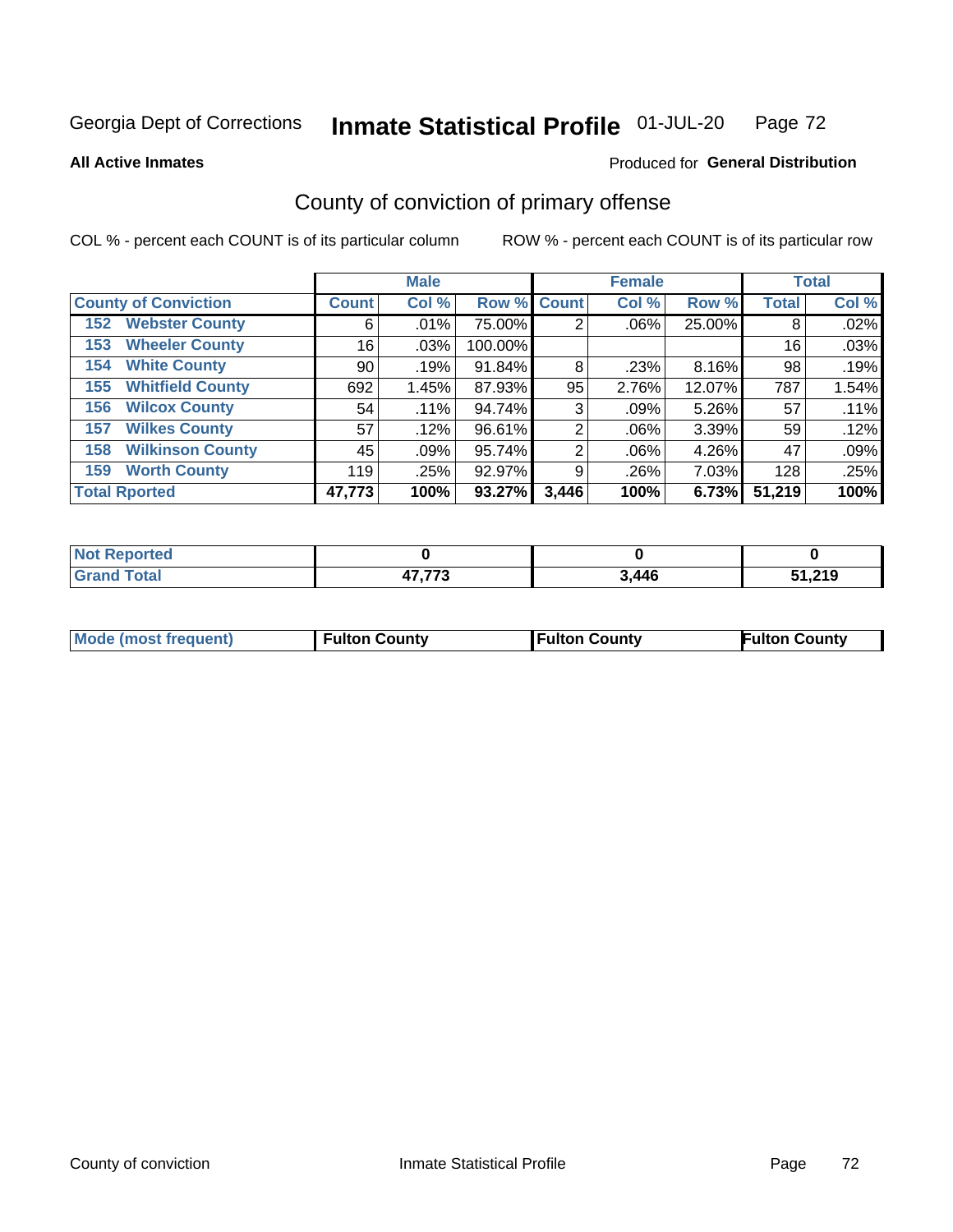## Georgia Dept of Corrections **All Active Inmates**

#### Inmate Statistical Profile 01-JUL-20 Page 73

Produced for General Distribution

# Circuit of conviction of primary offense

COL % - percent each COUNT is of its particular column ROW % - percent each COUNT is of its particular row

|                         |                                 | <b>Male</b>  |        |        | <b>Female</b> |       |        | <b>Total</b> |       |
|-------------------------|---------------------------------|--------------|--------|--------|---------------|-------|--------|--------------|-------|
|                         | <b>Circuit of Conviction</b>    | <b>Count</b> | Col %  | Row %  | <b>Count</b>  | Col % | Row %  | <b>Total</b> | Col % |
| 1                       | <b>Alapaha Circuit</b>          | 330          | .69%   | 92.96% | 25            | .73%  | 7.04%  | 355          | .70%  |
| $\overline{2}$          | <b>Alcovy Circuit</b>           | 1,285        | 2.70%  | 91.20% | 124           | 3.61% | 8.80%  | 1,409        | 2.76% |
| $\overline{\mathbf{3}}$ | <b>Atlanta Circuit</b>          | 4,787        | 10.06% | 96.07% | 196           | 5.70% | 3.93%  | 4,983        | 9.77% |
| 4                       | <b>Atlantic Circuit</b>         | 650          | 1.37%  | 93.26% | 47            | 1.37% | 6.74%  | 697          | 1.37% |
| 5                       | <b>Augusta Circuit</b>          | 2,407        | 5.06%  | 93.19% | 176           | 5.12% | 6.81%  | 2,583        | 5.06% |
| $\overline{\bf{6}}$     | <b>Blue Ridge Circuit</b>       | 549          | 1.15%  | 91.35% | 52            | 1.51% | 8.65%  | 601          | 1.18% |
| 7                       | <b>Brunswick Circuit</b>        | 1,084        | 2.28%  | 93.37% | 77            | 2.24% | 6.63%  | 1,161        | 2.28% |
| $\overline{\mathbf{8}}$ | <b>Chattahoochee Circuit</b>    | 1,419        | 2.98%  | 94.54% | 82            | 2.39% | 5.46%  | 1,501        | 2.94% |
| $\overline{9}$          | <b>Cherokee Circuit</b>         | 941          | 1.98%  | 88.52% | 122           | 3.55% | 11.48% | 1,063        | 2.08% |
| 10                      | <b>Clayton Circuit</b>          | 1,262        | 2.65%  | 93.21% | 92            | 2.68% | 6.79%  | 1,354        | 2.65% |
| $\overline{11}$         | <b>Cobb Circuit</b>             | 2,418        | 5.08%  | 92.61% | 193           | 5.62% | 7.39%  | 2,611        | 5.12% |
| $\overline{12}$         | <b>Conasauga Circuit</b>        | 903          | 1.90%  | 88.88% | 113           | 3.29% | 11.12% | 1,016        | 1.99% |
| 13                      | <b>Cordele Circuit</b>          | 729          | 1.53%  | 94.19% | 45            | 1.31% | 5.81%  | 774          | 1.52% |
| $\overline{14}$         | <b>Coweta Circuit</b>           | 1,989        | 4.18%  | 92.90% | 152           | 4.42% | 7.10%  | 2,141        | 4.20% |
| 15                      | <b>Dougherty Circuit</b>        | 763          | 1.60%  | 95.49% | 36            | 1.05% | 4.51%  | 799          | 1.57% |
| 16                      | <b>Dublin Circuit</b>           | 456          | .96%   | 94.41% | 27            | .79%  | 5.59%  | 483          | .95%  |
| 17                      | <b>Eastern Circuit</b>          | 1,793        | 3.77%  | 96.09% | 73            | 2.12% | 3.91%  | 1,866        | 3.66% |
| $\overline{18}$         | <b>Flint Circuit</b>            | 660          | 1.39%  | 89.80% | 75            | 2.18% | 10.20% | 735          | 1.44% |
| 19                      | <b>Griffin Circuit</b>          | 968          | 2.03%  | 92.19% | 82            | 2.39% | 7.81%  | 1,050        | 2.06% |
| $\overline{20}$         | <b>Gwinnett Circuit</b>         | 2,457        | 5.16%  | 93.53% | 170           | 4.95% | 6.47%  | 2,627        | 5.15% |
| $\overline{21}$         | <b>Houston Circuit</b>          | 670          | 1.41%  | 92.93% | 51            | 1.48% | 7.07%  | 721          | 1.41% |
| $\overline{22}$         | <b>Lookout Mountain Circuit</b> | 1,047        | 2.20%  | 90.96% | 104           | 3.03% | 9.04%  | 1,151        | 2.26% |
| 23                      | <b>Macon Circuit</b>            | 1,180        | 2.48%  | 95.08% | 61            | 1.77% | 4.92%  | 1,241        | 2.43% |
| $\overline{24}$         | <b>Middle Circuit</b>           | 911          | 1.91%  | 93.05% | 68            | 1.98% | 6.95%  | 979          | 1.92% |
| $\overline{25}$         | <b>Mountain Circuit</b>         | 321          | .67%   | 92.24% | 27            | .79%  | 7.76%  | 348          | .68%  |
| 26                      | <b>Northeastern Circuit</b>     | 756          | 1.59%  | 93.22% | 55            | 1.60% | 6.78%  | 811          | 1.59% |
| $\overline{27}$         | <b>Northern Circuit</b>         | 627          | 1.32%  | 91.27% | 60            | 1.75% | 8.73%  | 687          | 1.35% |
| 28                      | <b>Ocmulgee Circuit</b>         | 972          | 2.04%  | 92.40% | 80            | 2.33% | 7.60%  | 1,052        | 2.06% |
| 29                      | <b>Oconee Circuit</b>           | 353          | .74%   | 93.63% | 24            | .70%  | 6.37%  | 377          | .74%  |
| 30                      | <b>Ogeechee Circuit</b>         | 913          | 1.92%  | 92.60% | 73            | 2.12% | 7.40%  | 986          | 1.93% |
| $\overline{31}$         | <b>Pataula Circuit</b>          | 321          | .67%   | 91.98% | 28            | .81%  | 8.02%  | 349          | .68%  |
| 32                      | <b>Piedmont Circuit</b>         | 643          | 1.35%  | 90.95% | 64            | 1.86% | 9.05%  | 707          | 1.39% |
| 33                      | <b>Rome Circuit</b>             | 857          | 1.80%  | 91.46% | 80            | 2.33% | 8.54%  | 937          | 1.84% |
| 34                      | <b>South Georgia Circuit</b>    | 561          | 1.18%  | 94.13% | 35            | 1.02% | 5.87%  | 596          | 1.17% |
| 35                      | <b>Southern Circuit</b>         | 908          | 1.91%  | 95.78% | 40            | 1.16% | 4.22%  | 948          | 1.86% |
| 36                      | <b>Southwestern Circuit</b>     | 367          | .77%   | 94.10% | 23            | .67%  | 5.90%  | 390          | .76%  |
| 37                      | <b>Stone Mountain Circuit</b>   | 2,725        | 5.73%  | 95.15% | 139           | 4.04% | 4.85%  | 2,864        | 5.61% |
| 38                      | <b>Tallapoosa Circuit</b>       | 326          | .69%   | 91.32% | 31            | .90%  | 8.68%  | 357          | .70%  |
| 39                      | <b>Tifton Circuit</b>           | 553          | 1.16%  | 95.18% | 28            | .81%  | 4.82%  | 581          | 1.14% |
| 40                      | <b>Toombs Circuit</b>           | 323          | .68%   | 95.56% | 15            | .44%  | 4.44%  | 338          | .66%  |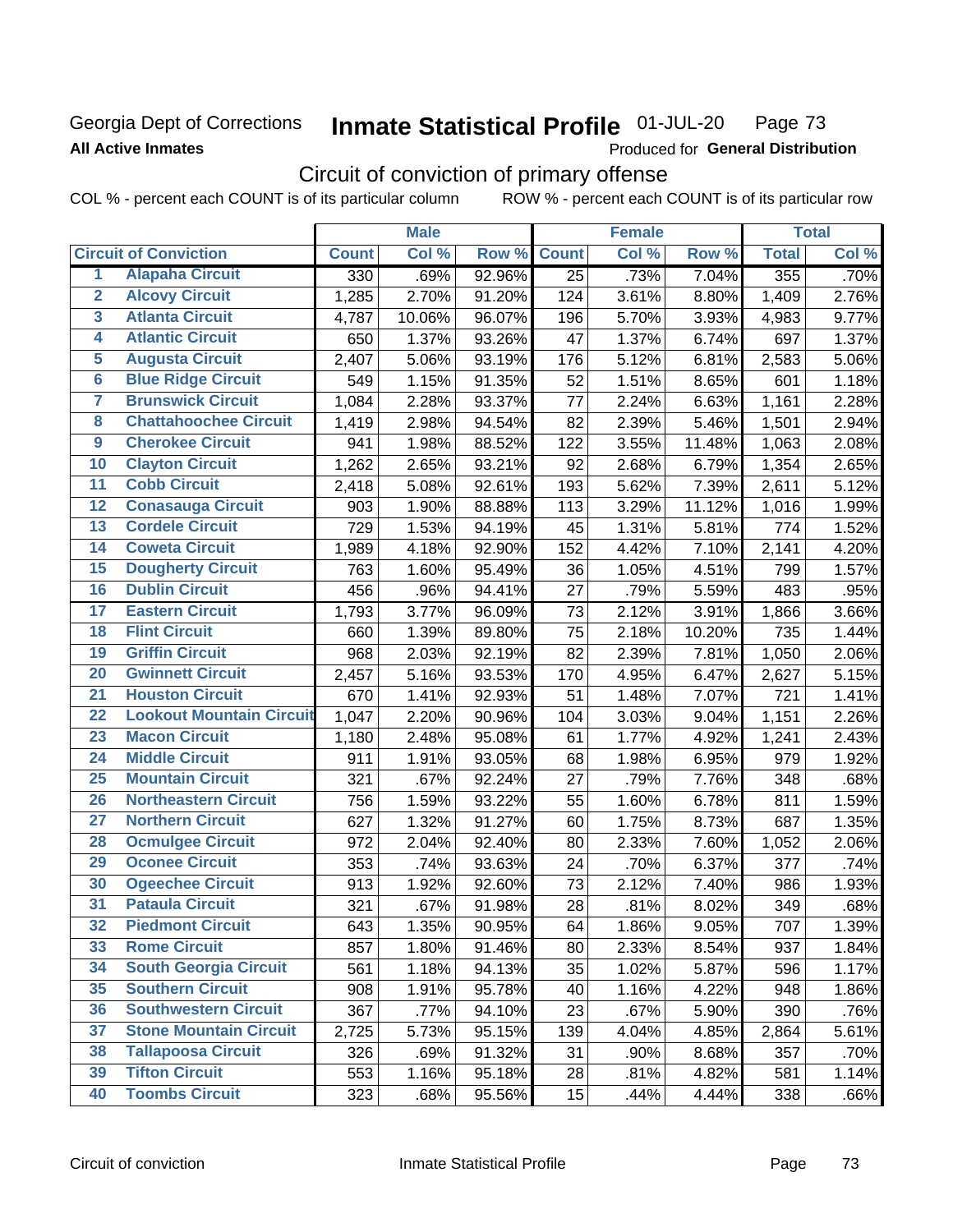## **Georgia Dept of Corrections All Active Inmates**

#### Inmate Statistical Profile 01-JUL-20 Page 74

Produced for General Distribution

## Circuit of conviction of primary offense

|                      |                                  |              | <b>Male</b> |        |              | <b>Female</b> |        |              | <b>Total</b> |  |
|----------------------|----------------------------------|--------------|-------------|--------|--------------|---------------|--------|--------------|--------------|--|
|                      | <b>Circuit of Conviction</b>     | <b>Count</b> | Col %       | Row %  | <b>Count</b> | Col %         | Row %  | <b>Total</b> | Col %        |  |
| 41                   | <b>Waycross Circuit</b>          | 860          | 1.81%       | 92.87% | 66           | 1.92%         | 7.13%  | 926          | 1.81%        |  |
| 42                   | <b>Western Circuit</b>           | 575          | 1.21%       | 93.34% | 41           | 1.19%         | 6.66%  | 616          | 1.21%        |  |
| 43                   | <b>Rockdale Circuit</b>          | 440          | .92%        | 94.02% | 28           | .81%          | 5.98%  | 468          | .92%         |  |
| 44                   | <b>Douglas Circuit</b>           | 968          | 2.03%       | 91.06% | 95           | 2.76%         | 8.94%  | 1,063        | 2.08%        |  |
| 45                   | <b>Appalachian Circuit</b>       | 284          | .60%        | 90.45% | 30           | $.87\%$       | 9.55%  | 314          | .62%         |  |
| 46                   | <b>Enotah Circuit</b>            | 351          | .74%        | 86.45% | 55           | 1.60%         | 13.55% | 406          | .80%         |  |
| 47                   | <b>Bell-Forsyth J.C.</b>         | 364          | .76%        | 92.15% | 31           | .90%          | 7.85%  | 395          | $.77\%$      |  |
| 48                   | <b>Towaliga Judicial Circuit</b> | 337          | .71%        | 91.83% | 30           | $.87\%$       | 8.17%  | 367          | .72%         |  |
| 49                   | <b>Paulding Circuit</b>          | 224          | .47%        | 93.33% | 16           | .47%          | 6.67%  | 240          | .47%         |  |
| <b>Total Rported</b> |                                  | 47,587       | 100%        | 93.26% | 3,437        | 100%          | 6.74%  | 51,024       | 100%         |  |
|                      | <b>Not Reported</b>              |              | 186         |        |              | 9             |        |              | 195          |  |

| $\sim$                                | ---     | 3.446   | נו דכי<br>6 I J |
|---------------------------------------|---------|---------|-----------------|
| <b>Mode</b><br>frequent)<br>™e (mos⊾. | √tlanta | Atlanta | tlanta          |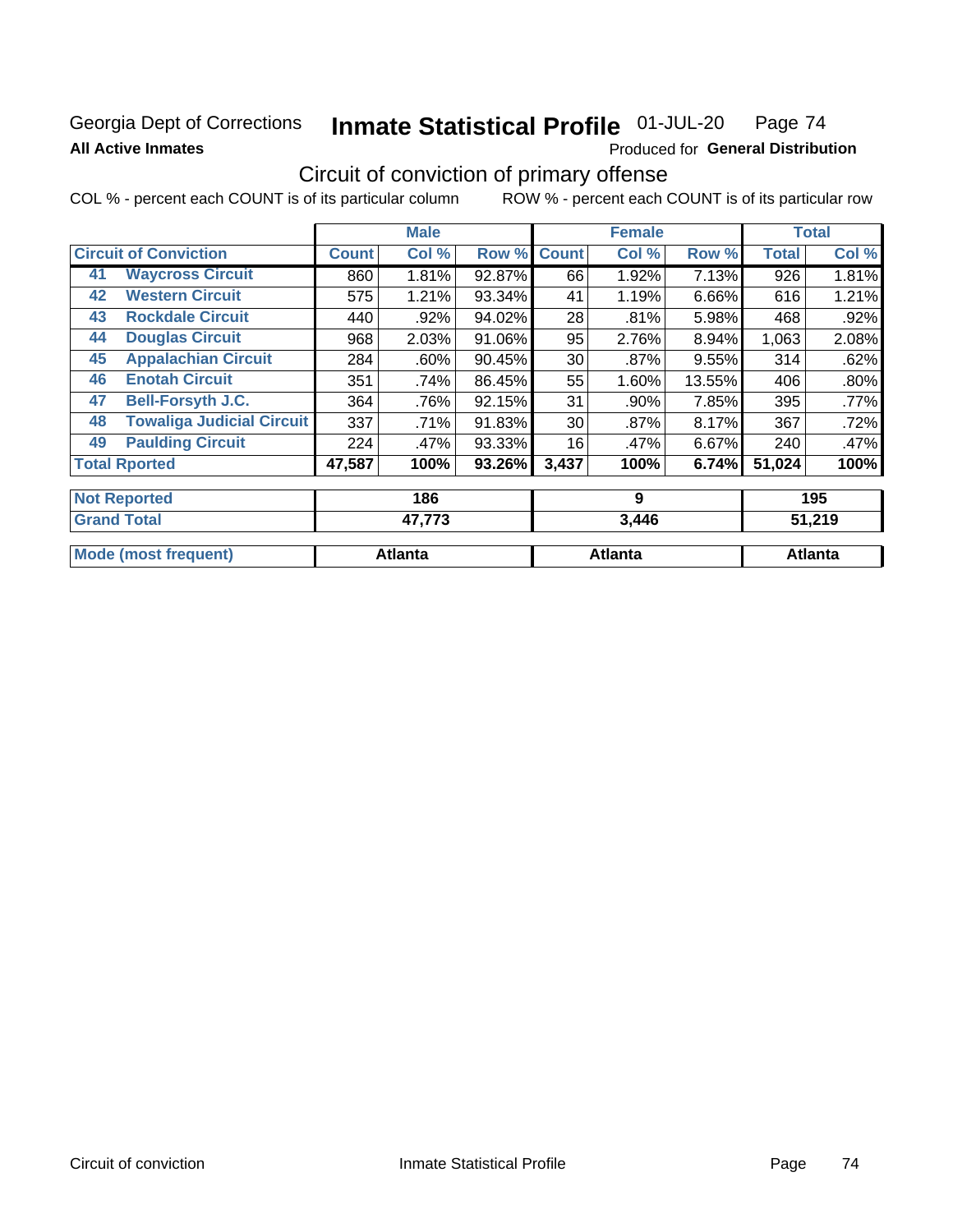### **All Active Inmates**

#### Produced for **General Distribution**

## Years served (jail + prison) in this incarceration

|                              |              | <b>Male</b> |                  |                  | <b>Female</b> |       |              | <b>Total</b> |
|------------------------------|--------------|-------------|------------------|------------------|---------------|-------|--------------|--------------|
| <b>Years Served</b>          | <b>Count</b> | Col %       | Row <sup>%</sup> | <b>Count</b>     | Col %         | Row % | <b>Total</b> | Col%         |
| Less than one year           | 7,413        | 15.53%      | 91.26%           | 710              | 20.63%        | 8.74% | 8,123        | 15.87%       |
| 1 to 1.99 years              | 7,107        | 14.89%      | 90.87%           | 714              | 20.75%        | 9.13% | 7,821        | 15.28%       |
| 2 to 2.99 years              | 5,272        | 11.05%      | 91.50%           | 490              | 14.24%        | 8.50% | 5,762        | 11.26%       |
| 3 to 3.99 years              | 3,995        | 8.37%       | 93.60%           | 273              | 7.93%         | 6.40% | 4,268        | 8.34%        |
| 4 to 4.99 years              | 3,255        | 6.82%       | 93.67%           | 220              | 6.39%         | 6.33% | 3,475        | 6.79%        |
| $\overline{5}$ to 5.99 years | 2,540        | 5.32%       | 92.70%           | 200              | 5.81%         | 7.30% | 2,740        | 5.35%        |
| 6 to 6.99 years              | 2,228        | 4.67%       | 94.57%           | 128              | 3.72%         | 5.43% | 2,356        | 4.60%        |
| 7 to 7.99 years              | 1,924        | 4.03%       | 93.81%           | 127              | 3.69%         | 6.19% | 2,051        | 4.01%        |
| <b>8 to 8.99 years</b>       | 1,766        | 3.70%       | 95.51%           | 83               | 2.41%         | 4.49% | 1,849        | 3.61%        |
| 9 to 9.99 years              | 1,514        | 3.17%       | 94.98%           | 80               | 2.32%         | 5.02% | 1,594        | 3.11%        |
| 10 to 10.99 years            | 1,030        | 2.16%       | 94.50%           | 60               | 1.74%         | 5.50% | 1,090        | 2.13%        |
| 11 to 11.99 years            | 923          | 1.93%       | 95.35%           | 45               | 1.31%         | 4.65% | 968          | 1.89%        |
| 12 to 12.99 years            | 942          | 1.97%       | 96.12%           | 38               | 1.10%         | 3.88% | 980          | 1.92%        |
| 13 to 13.99 years            | 838          | 1.76%       | 95.88%           | 36               | 1.05%         | 4.12% | 874          | 1.71%        |
| 14 to 14.99 years            | 695          | 1.46%       | 95.86%           | 30               | 0.87%         | 4.14% | 725          | 1.42%        |
| 15 to 15.99 years            | 523          | 1.10%       | 95.09%           | 27               | 0.78%         | 4.91% | 550          | 1.07%        |
| 16 to 16.99 years            | 473          | 0.99%       | 94.79%           | 26               | 0.76%         | 5.21% | 499          | 0.98%        |
| 17 to 17.99 years            | 523          | 1.10%       | 95.09%           | 27               | 0.78%         | 4.91% | 550          | 1.07%        |
| 18 to 18.99 years            | 436          | 0.91%       | 96.67%           | 15               | 0.44%         | 3.33% | 451          | 0.88%        |
| 19 to 19.99 years            | 438          | 0.92%       | 97.55%           | 11               | 0.32%         | 2.45% | 449          | 0.88%        |
| 20 to 20.99 years            | 356          | 0.75%       | 95.19%           | 18               | 0.52%         | 4.81% | 374          | 0.73%        |
| 21 to 21.99 years            | 316          | 0.66%       | 95.18%           | 16               | 0.46%         | 4.82% | 332          | 0.65%        |
| 22 to 22.99 years            | 361          | 0.76%       | 96.78%           | 12               | 0.35%         | 3.22% | 373          | 0.73%        |
| 23 to 23.99 years            | 356          | 0.75%       | 97.53%           | $\boldsymbol{9}$ | 0.26%         | 2.47% | 365          | 0.71%        |
| 24 to 24.99 years            | 319          | 0.67%       | 96.96%           | 10               | 0.29%         | 3.04% | 329          | 0.64%        |
| 25 to 25.99 years            | 289          | 0.61%       | 97.31%           | 8                | 0.23%         | 2.69% | 297          | 0.58%        |
| 26 to 26.99 years            | 259          | 0.54%       | 97.00%           | 8                | 0.23%         | 3.00% | 267          | 0.52%        |
| 27 to 27.99 years            | 189          | 0.40%       | 98.95%           | $\overline{2}$   | 0.06%         | 1.05% | 191          | 0.37%        |
| 28 to 28.99 years            | 173          | 0.36%       | 96.65%           | 6                | 0.17%         | 3.35% | 179          | 0.35%        |
| 29 to 29.99 years            | 145          | 0.30%       | 98.64%           | $\overline{2}$   | 0.06%         | 1.36% | 147          | 0.29%        |
| Thirty + years               | 1,133        | 2.37%       | 99.13%           | 10               | 0.29%         | 0.87% | 1,143        | 2.23%        |
| <b>Total Reported</b>        | 47,731       | 100%        | 93.28%           | 3,441            | 100%          | 6.72% | 51,172       | 100%         |

| urteo<br>NO | - 2                |       | 4.     |
|-------------|--------------------|-------|--------|
|             | 47.770<br>,,J<br>, | 3.446 | 51,219 |

| Mean<br>(average)    | 7.28               | 4.6                |               |
|----------------------|--------------------|--------------------|---------------|
| Median (middle)      | 4.03               | 2.56               | 3.88          |
| Mode (most frequent) | Less than one year | Less than one year | Less than one |
|                      |                    |                    | year          |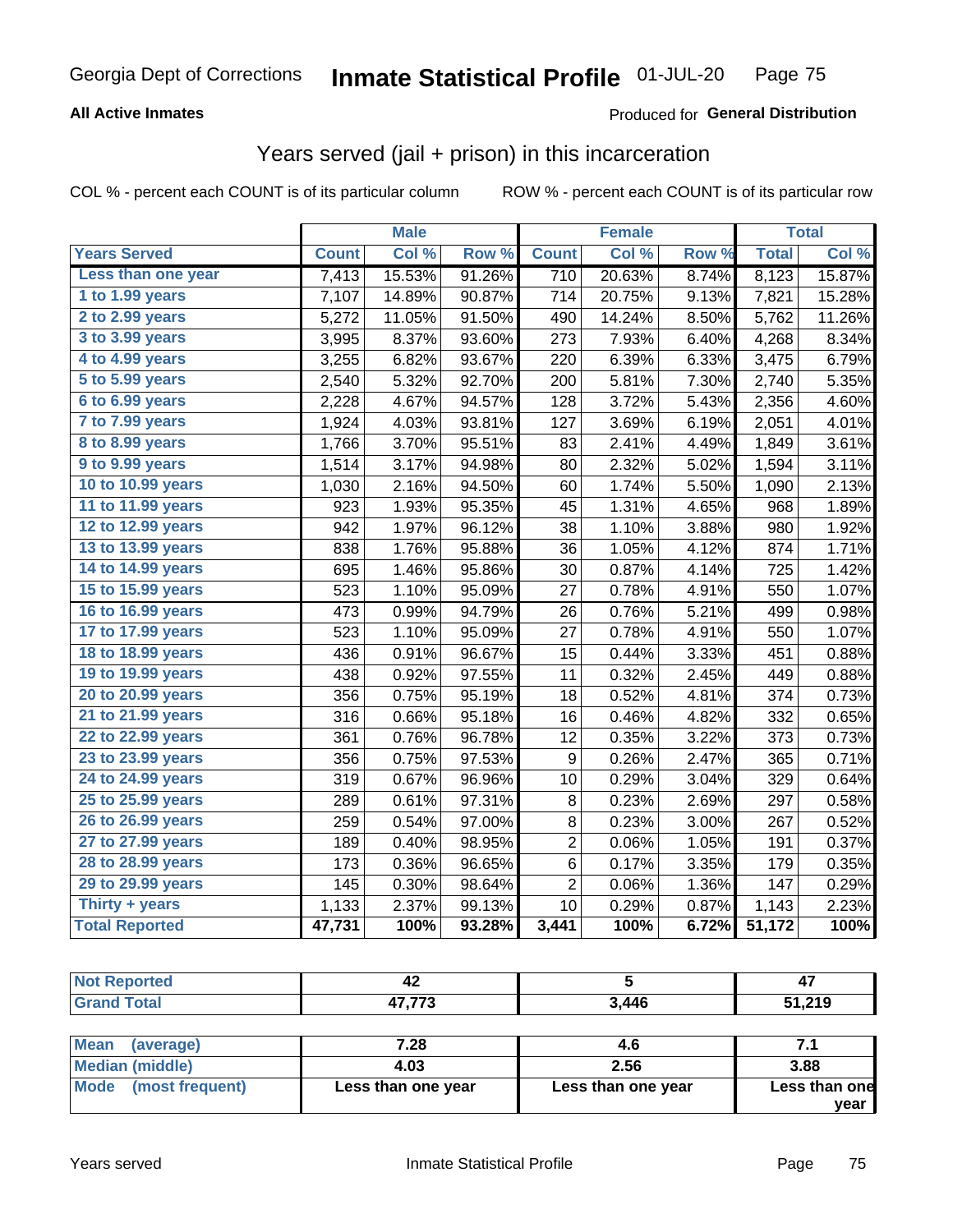#### **All Active Inmates**

Produced for **General Distribution**

### Results of most recent HIV tests

|                         | <b>Male</b>  |           | <b>Female</b> |              |           | <b>Total</b> |        |        |
|-------------------------|--------------|-----------|---------------|--------------|-----------|--------------|--------|--------|
| <b>HIV Test Results</b> | <b>Count</b> | Col %     | Row %I        | <b>Count</b> | Col %     | Row %        | Total  | Col %  |
| <b>Positive</b>         | 593          | 1.35%     | 93.98%        | 38           | 1.31%     | $6.02\%$     | 631    | 1.35%  |
| <b>Negative</b>         | 43,230       | $98.64\%$ | 93.80%        | 2,855        | $98.69\%$ | 6.20%        | 46,085 | 98.64% |
| <b>Indeterminate</b>    | ີ            | 0.01%     | 100.00%       |              |           |              |        | 0.01%  |
| <b>Total Reported</b>   | 43,826       | 100%      | 93.81%        | 2,893        | 100%      | 6.19%        | 46,719 | 100%   |

| <b>Not Reported</b> | 3,947         | 553  | 500,ا  |
|---------------------|---------------|------|--------|
| Total<br>Gran       | 17.770<br>د ، | ,446 | 51,219 |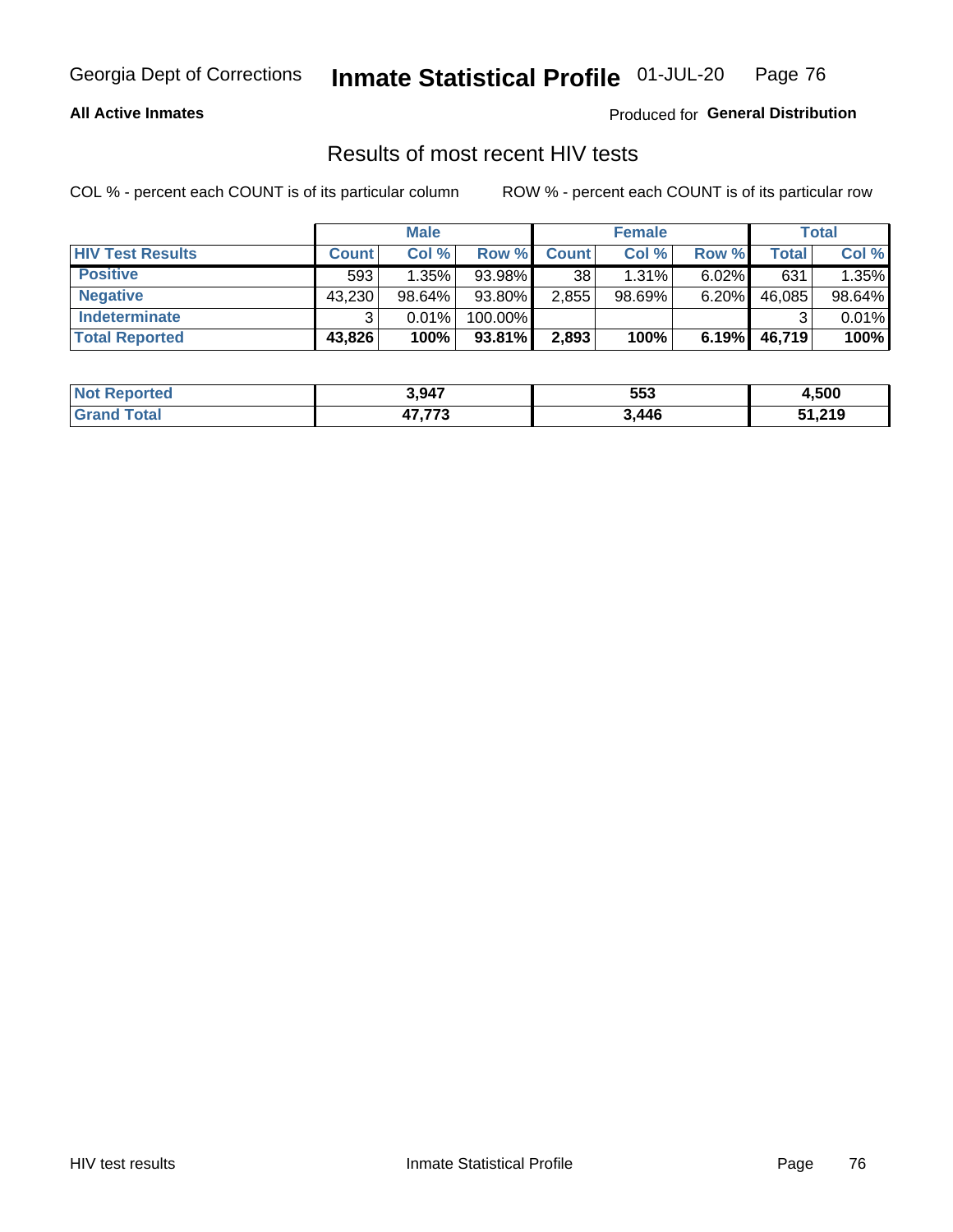#### **All Active Inmates**

#### Produced for **General Distribution**

### Results of most recent tuberculosis test

|                                  | <b>Male</b>  |           | <b>Female</b> |              |           | Total    |              |        |
|----------------------------------|--------------|-----------|---------------|--------------|-----------|----------|--------------|--------|
| <b>Tuberculosis Test Results</b> | <b>Count</b> | Col%      | Row %         | <b>Count</b> | Col %     | Row %    | <b>Total</b> | Col %  |
| <b>Positive on current test</b>  | 5.724        | $12.66\%$ | $98.10\%$     | 111          | $3.37\%$  | $1.90\%$ | 5,835        | 12.03% |
| <b>Positive on previous test</b> | ົ            | $0.01\%$  | 100.00%       |              |           |          |              | 0.01%  |
| <b>Negative</b>                  | 39.471       | 87.33%    | $92.54\%$     | 3,180        | $96.63\%$ | $7.46\%$ | 42.651       | 87.96% |
| <b>Total Reported</b>            | 45,197       | 100%      | $93.21\%$     | 3,291        | 100%      | 6.79%    | 48,488       | 100%   |

| <b>Not Reported</b>     | 2,576         | 155   | 2 724<br>4,7 J I |
|-------------------------|---------------|-------|------------------|
| <b>Total</b><br>' Grano | 17.770<br>د ، | 3,446 | 51,219           |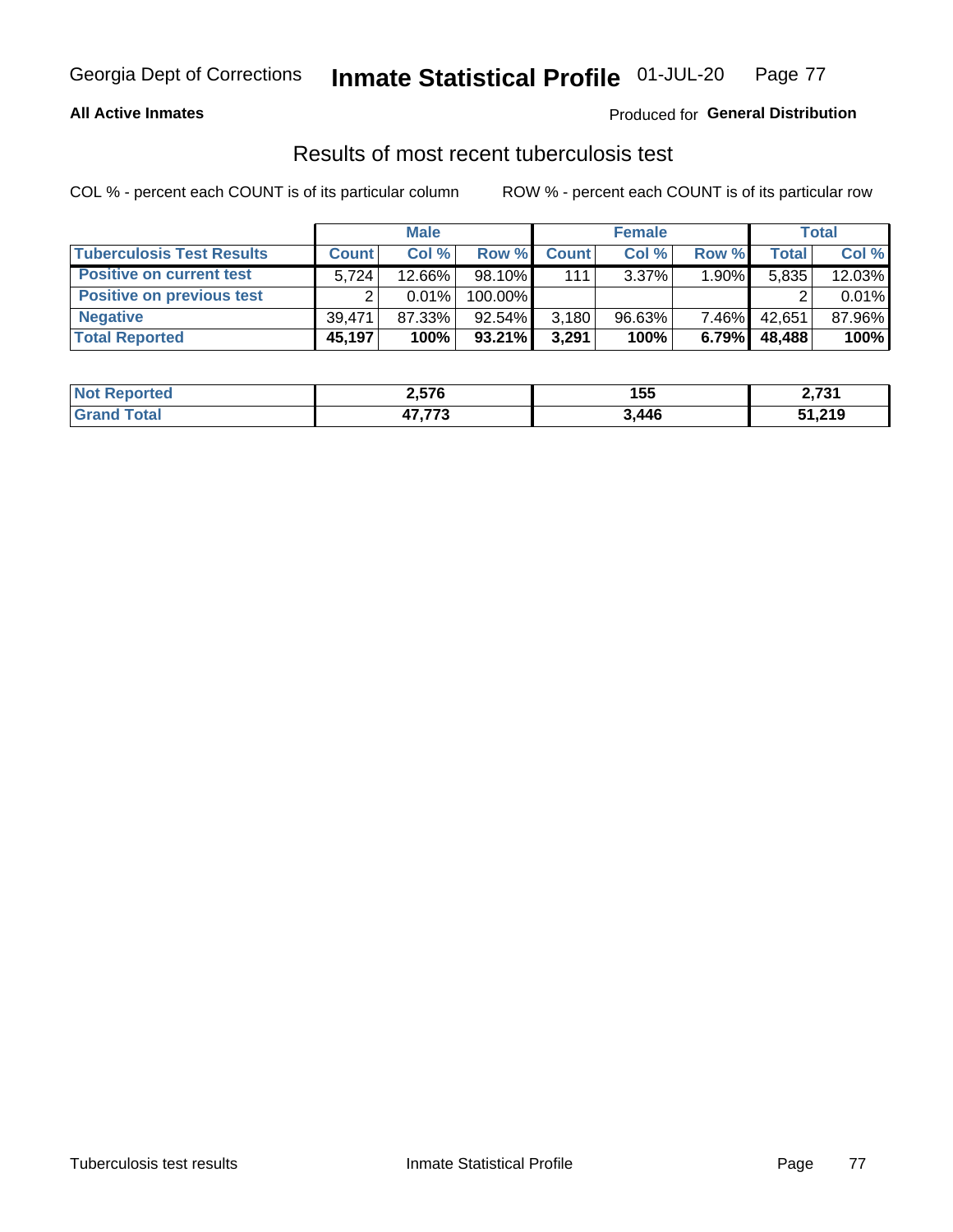#### **All Active Inmates**

Produced for **General Distribution**

### Results of most recent syphilis test

|                                 | <b>Male</b>  |           | <b>Female</b> |              |           | Total    |        |        |
|---------------------------------|--------------|-----------|---------------|--------------|-----------|----------|--------|--------|
| <b>Syphilis Test Results</b>    | <b>Count</b> | Col%      | Row %I        | <b>Count</b> | Col %     | Row %    | Total  | Col %  |
| <b>Positive on current test</b> | 145          | 1.42%     | 95.39%        |              | 1.92%     | $4.61\%$ | 152    | 1.44%  |
| <b>Negative</b>                 | 10.079       | $98.58\%$ | 96.58%        | 357          | $98.08\%$ | $3.42\%$ | 10,436 | 98.56% |
| <b>Total Reported</b>           | 10,224       | 100%      | 96.56% I      | 364          | 100%      | $3.44\%$ | 10,588 | 100%   |

| <b>Not Reported</b> | 37,549           | 3,082 | 40,631 |
|---------------------|------------------|-------|--------|
| <b>Grand Total</b>  | 17.770<br>41.113 | 3,446 | 51,219 |